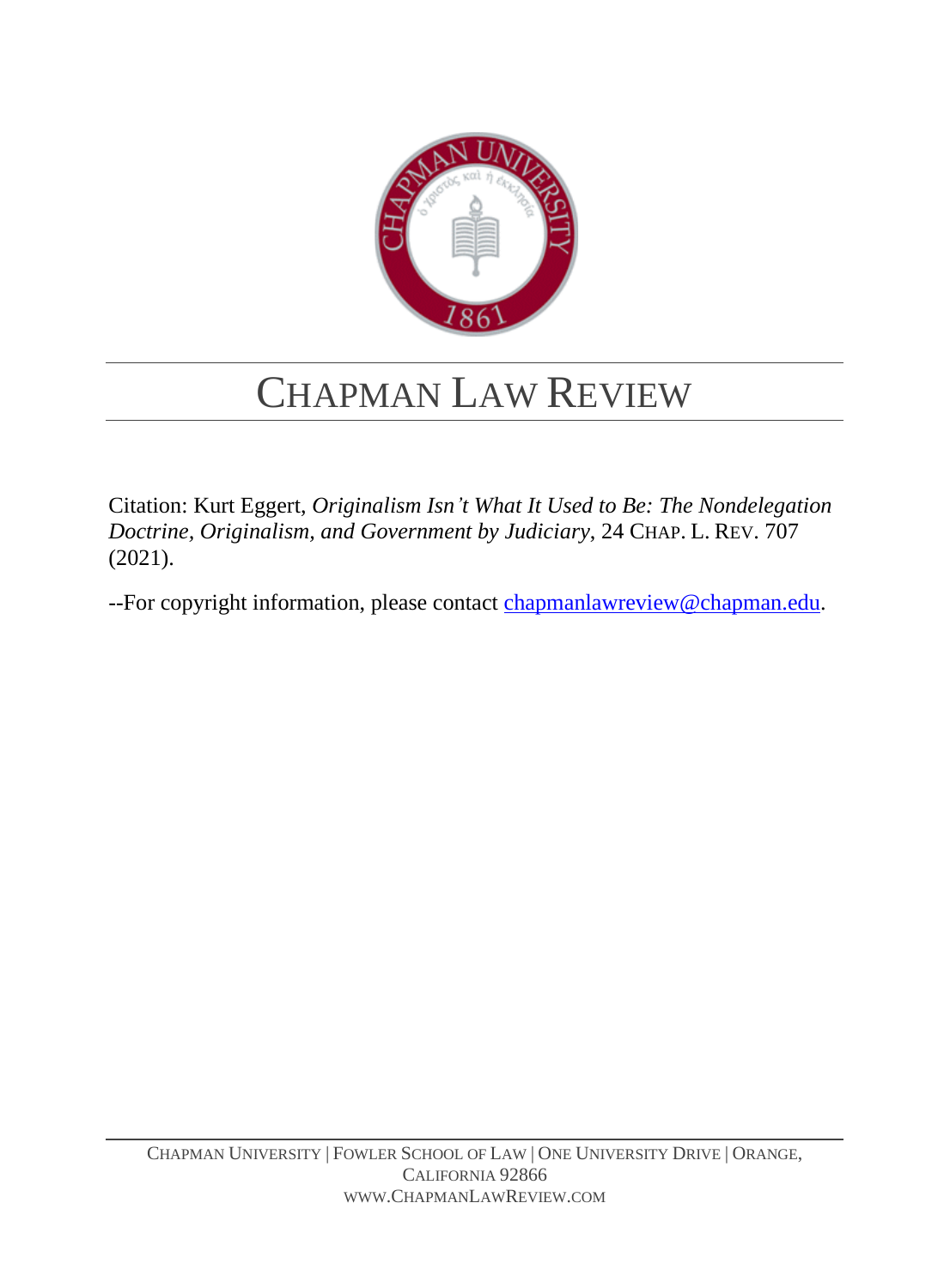## **Originalism Isn't What It Used to Be: The Nondelegation Doctrine, Originalism, and Government by Judiciary**

### *Kurt Eggert*

*"[T]he great security against a gradual concentration of the several powers in the same department, consists in giving to those who administer each department the necessary constitutional means and personal motives to resist encroachments of the others. . . Ambition must be made to counteract ambition." – James Madison*<sup>1</sup>

<span id="page-1-0"></span>*"[Originalism's] greatest defect, in my view, is the difficulty of applying it correctly. . . [I]t is often exceedingly difficult to plumb the original understanding of an ancient text." – Justice Antonin Scalia*<sup>2</sup>

*"[Montesquieu's] meaning, as his own words import, and still more conclusively as illustrated by the example in his eye, can amount to no more than this, that where the WHOLE power of one department is exercised by the same hands which possess the WHOLE power of another department, the fundamental principles of a free constitution are subverted." – James Madison*<sup>3</sup>

*"I'm an originalist; I'm a textualist; I'm not a nut." – Justice Antonin Scalia*<sup>4</sup>

Professor of Law and Director of the Alona Cortese Elder Law Center at Chapman University Fowler School of Law. J.D., UC Berkeley School of Law, 1984. B.A., Rice University, 1981. I would like to thank Clare Pastore for her invaluable comments and editing help on this Article. I would also like to thank Scott Altman, Steve Hitchcock, Joel Farrell, Katherine Eggert, and Nicholas Westberg for their thoughtful comments and Laura Fry for her advice on research methods. This Article was presented at the 2021 Chapman Law Review annual symposium, A Discussion on the Nondelegation and Chevron Deference Doctrine, and I appreciate the comments of the other panelists in the session on nondelegation, Richard Epstein and Jack Beermann, and the moderator Tom Campbell. Members of the Chapman Law Review have provided outstanding editing and support, especially Sirine Yared and Ariel Romero. Any errors are of course mine.

<sup>1</sup> THE FEDERALIST NO. 51, at 268 (James Madison) (George W. Carey & James McClellan eds., 2001).

<sup>2</sup> Antonin Scalia*, Originalism: The Lesser Evil*, 57 U. CIN. L. REV. 849, 856 (1989).

<sup>3</sup> THE FEDERALIST NO. 47, *supra* not[e 1,](#page-1-0) at 251 (James Madison) (emphasis in the original).

<sup>4</sup> Jeremy Telman, *Explication Du Texte: "I'm An Originalist; I'm A Textualist; I'm Not A Nut"*, 50 VAL. U. L. REV. 629, 629 (2016).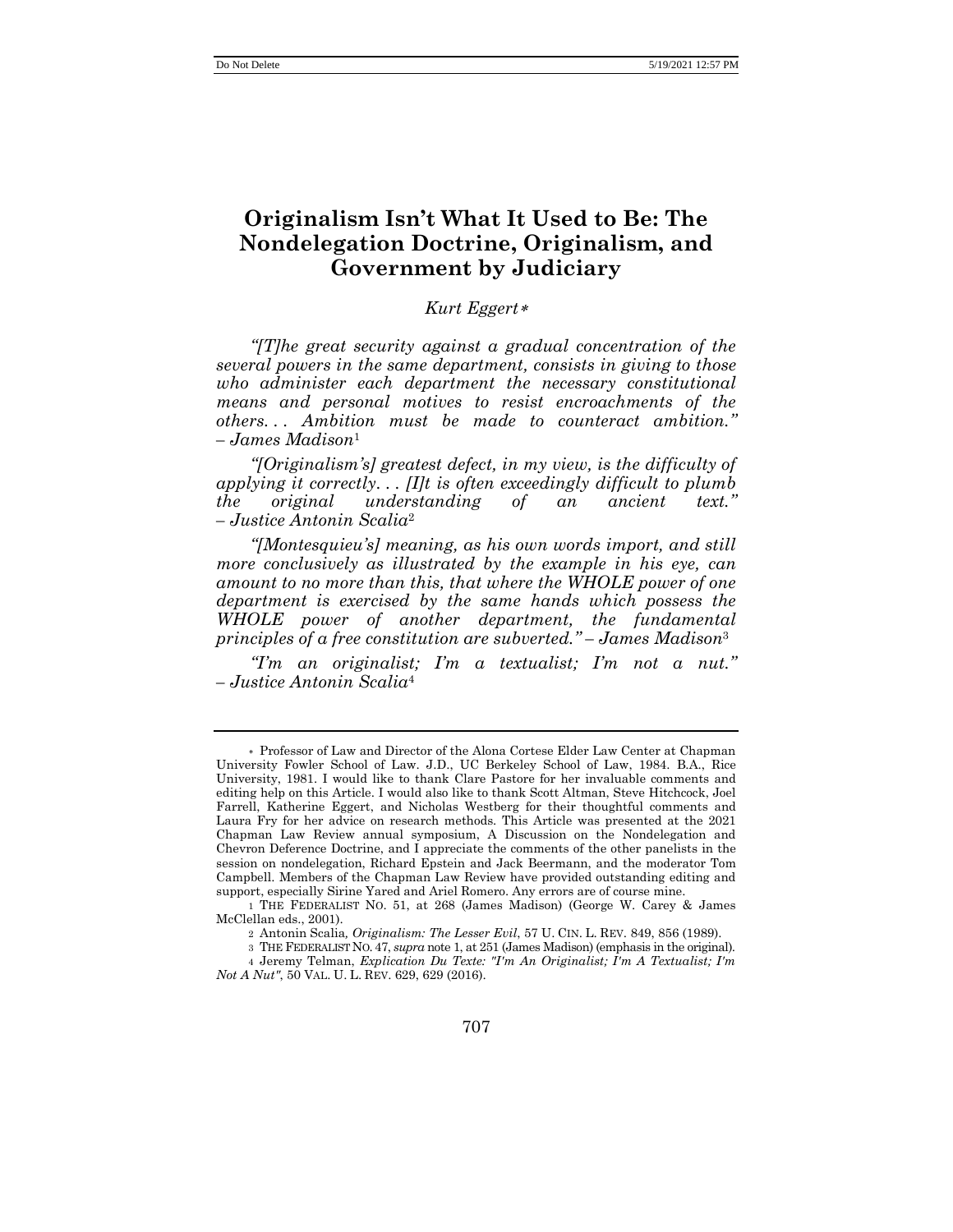#### <span id="page-2-0"></span>I. INTRODUCTION

The originalist defenders of the nondelegation doctrine, the purported constitutional rule that Congress cannot delegate its legislative rule-making power to federal agencies, have constructed an elaborate myth to justify that doctrine, which is found nowhere in the Constitution. According to the originalist myth, John Locke articulated that doctrine in his Second Treatise of Government of 1689<sup>5</sup> and so influenced the Framers of the Constitution that they somehow worked it implicitly and invisibly into the Constitution. And hence the Constitution's original meaning includes the nondelegation doctrine. Such nondelegation defenders assert that the Constitution strictly limits the delegation of legislative power by Congress, even if it does not prohibit it entirely, and that there is a veritable trove of evidence showing that the nondelegation doctrine was firmly established at the Founding. Some treat James Madison as the patron saint of the separation of powers and argue that the fact that Madison unsuccessfully attempted to include the nondelegation doctrine in the Constitution shows that it is somehow inherent in that document.

None of that myth is true. Or rather, the available historical evidence strongly indicates that the myths asserted by such defenders of the nondelegation doctrine are false. Locke's greatest influence on the colonists came before the Revolution, at a time when the colonists were considering whether to revolt from Britain. Once the Revolutionary War started, Locke's influence in the colonies plummeted. At the Constitutional Convention, Locke had little apparent influence, and even that seems to have been on the Anti-Federalists, rather than with the Framers. The drafters and ratifiers of the Constitution little discussed the delegation of legislative powers, let alone what limits there should be to such delegation. Madison was far more concerned, even fearful, that Congress would encroach on the powers of the Executive and the Judiciary than he was about Congress excessively delegating its powers. Madison even urged including in the Constitution provisions that would have mandated that some legislative policy-making power be delegated to the Executive and the judiciary, in the form of a Council of Revision, a council made up of the Executive and selected members of the national judiciary to exercise what was then called the revisionary power.

<sup>5</sup> JOHN LOCKE, SECOND TREATISE OF GOVERNMENT § 141 (C.B. Macpherson ed., 1980).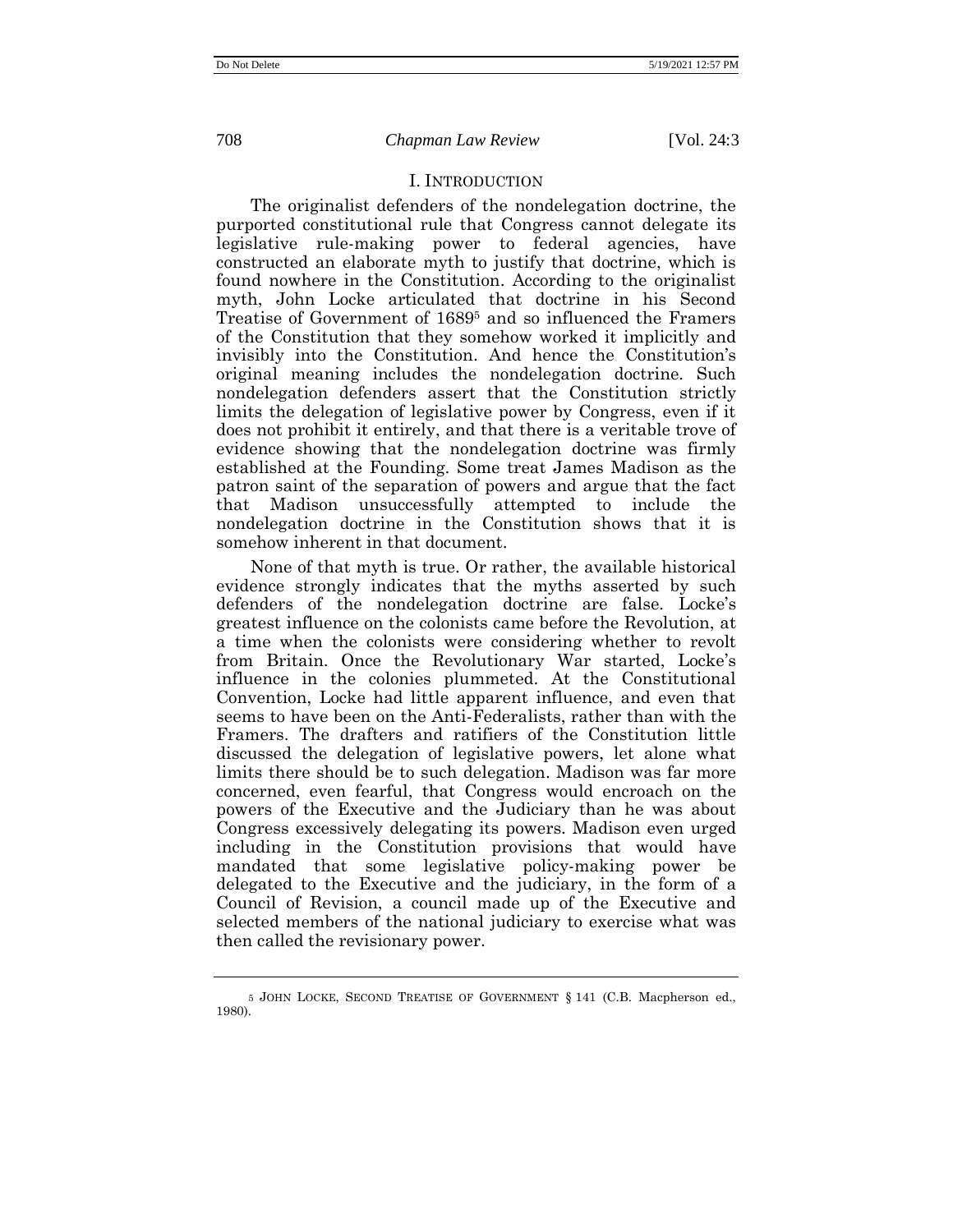When a nondelegation provision was proposed at the Constitutional Convention, it was rejected. When an amendment was proposed to the Constitution as part of the Bill of Rights that would have prohibited each branch of the government from employing the powers of another branch, it was rejected by the Senate. Congress, since its inception, has delegated legislative power with relative abandon, and doing so was not held unconstitutional until 1935 and never again after that year.

Why would originalists push such obvious and unconvincing myths? How could a supposed "constitutional doctrine" rejected for the Constitution and which has been meaningly employed only twice even be said to exist in any meaningful way? Worse yet, why does it appear that, to seize greater control of America's governance, the now starkly conservative Supreme Court may well use originalism to justify creating a brand new and robust version of the long dormant nondelegation doctrine? This novel creation would be, some originalists argue, justified by then-secret debates at the Constitutional Convention, by a pre-Revolutionary War pamphlet arguing that Parliament should recognize the legislative power of colonial legislatures, by a personal letter written decades later about the influences on the Revolution, by a hoary misunderstood agency maxim that seems to have sprung from a medieval printing error, by one of Locke's writings that little influenced the drafters of the Constitution, by early legislation that actually delegated legislative power, and by court cases well after the Founding that permitted legislative delegation, among other unconvincing sources.

To explain why originalist defenders would defend a nondelegation doctrine unsupported by evidence at the Founding, this article examines another myth, that of originalism itself, the idea that the "intentions of the founders" as a group of drafters or ratifiers or that the original public meaning of words in the Constitution can be ascertained in such an accurate and meaningful way that they should determine the meaning of the Constitution. This article also criticizes the idea that the Supreme Court should rely on its own judgement of arcane and disputed historical facts and the complex context in which they occurred as a basis to overturn centuries of its own precedent in interpreting the Constitution. These two myths, the myth of the nondelegation doctrine and the myth of an originalist method valid enough to breathe life into it, wind around and support each other. The nondelegation doctrine would remain dormant if not dead but for originalism. A revived nondelegation doctrine would be originalism's greatest triumph, as it would give an originalist Supreme Court a self-created, ill-defined, and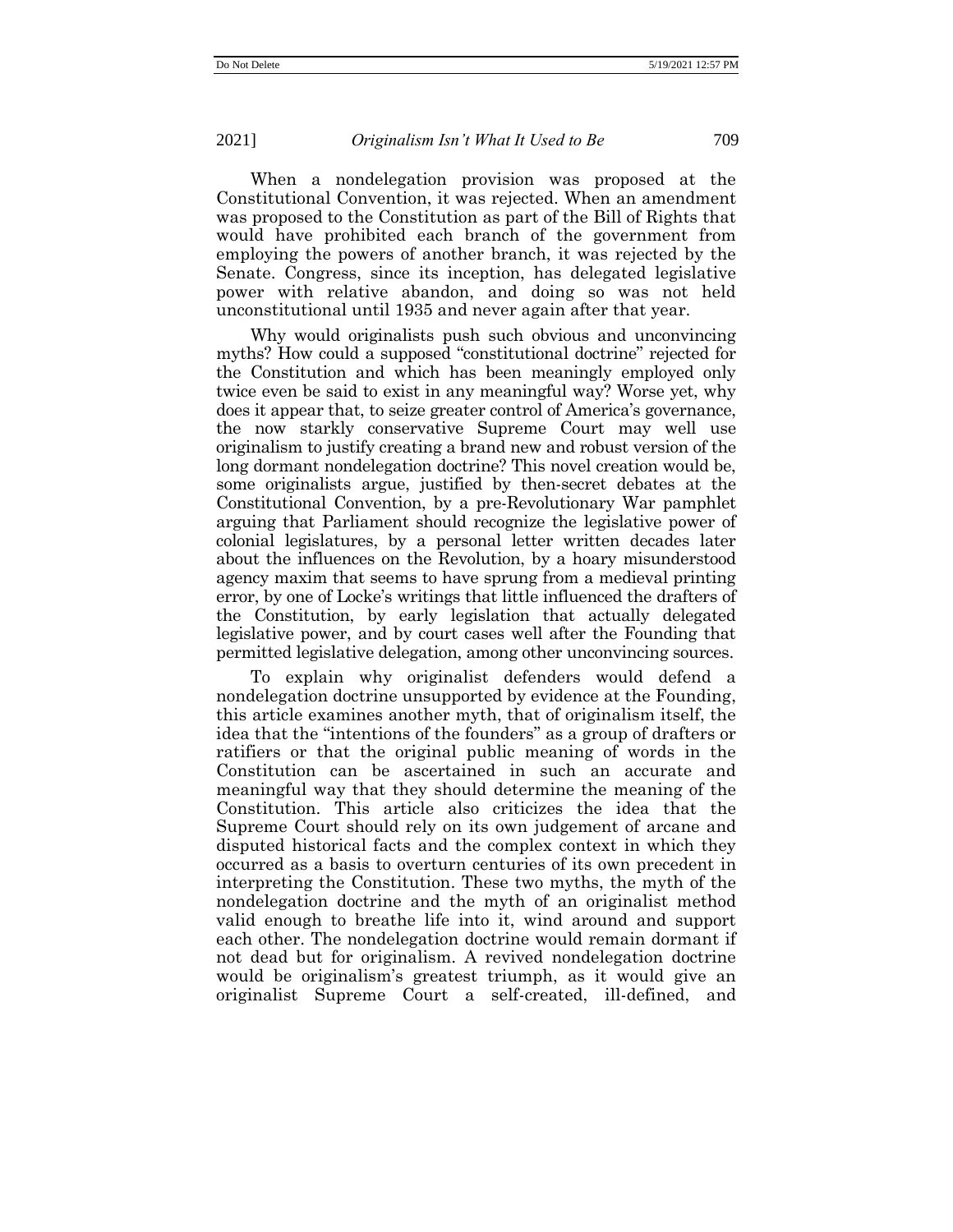virtually uncontrollable license to overturn any regulatory legislation that the Court disfavored for policy reasons.

A revived nondelegation doctrine would transform the Supreme Court into a far more powerful version of the rejected Council of Revision, a proposal that was scrapped at the Convention because it would have turned judges into legislators, violated the separation of powers, and upset the balance of those powers. A new robust nondelegation doctrine would go even further, as no one could override the veto power that the Supreme Court would give itself anytime Congress directed federal agencies to craft regulations and make decisions that the Court decides Congress should make for itself. The Court would not have to share this mighty veto power with the President, nor could Congress override the Court's veto. The Court would be granting itself an awesome policy power that would be almost impossible for Congress to resist or the people to remove, because the doctrine would be considered an implicit constitutional doctrine that must be enforced both on Congress and on the Executive Branch. And it is hard to imagine that the Constitution would be amended to remove the nondelegation doctrine, something that is not even there.

If the Supreme Court creates a robust nondelegation doctrine, it would seize the power to control the size of the administrative state and the scope of regulatory legislation in a way not authorized by the Constitution, rejected by the founders when they rejected the Council of Revision, and virtually untouchable by the people themselves or the members of Congress who represent them. Originalism would have seized power for a "Government by Judiciary," the very danger which was the original basis for originalism and was the title of the "manifesto of originalism," Raoul Berger's 1977 book that helped spark the originalist movement, a book warning of the grave peril of the Supreme Court Justices seizing such policy-making power and imposing their will on the nation by revising constitutional mandates to fit their policy preferences. 6

<span id="page-4-0"></span>This article uses the current debate about delegation at the Founding and the new evidence uncovered, including evidence that this article brings to this debate, to examine whether the original intent or original public meaning at the Founding should be a deciding factor in a court's decision about the nondelegation

<sup>6</sup> *See* RAOUL BERGER, GOVERNMENT BY JUDICIARY: THE TRANSFORMATION OF THE FOURTEENTH AMENDMENT 417 (1977) ("Among the most fundamental [principles of the Constitution] is the exclusion of the judiciary from policymaking.").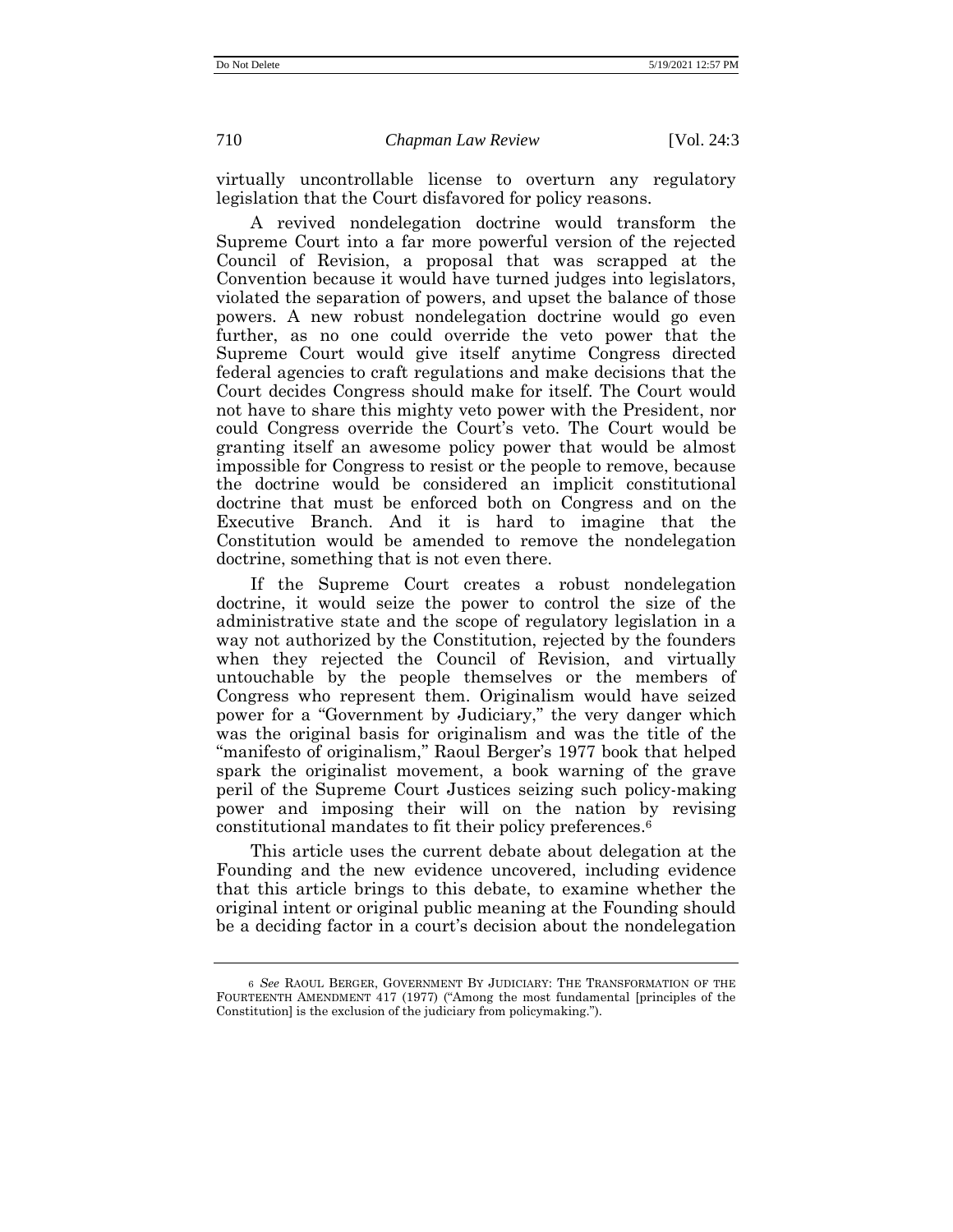doctrine. To the debate over delegation or nondelegation at the Founding, this article adds a comprehensive analysis of Madison's changing and contradictory views on the separation of powers and the usefulness and effect of an express nondelegation doctrine in the Constitution, his grave fear that Congress would usurp the powers of the other branches, and his support of a proposed Council of Revision, which would have constitutionally mandated the delegation of some legislative power to a council made up of the Executive and a group of judges.

<span id="page-5-1"></span>Madison at various times attempted to add an express nondelegation or alternatively a non-encroachment doctrine to the Constitution, the latter of which would have forbidden one branch of government from usurping the powers of the other branches. <sup>7</sup> Madison also argued that express doctrines in constitutions are ineffective protections against the accumulations of the various powers in one branch. At least once, he also asserted that limitations on delegation are mandated by the Constitution despite their absence from the Constitution.

The Article also uses decades of work by historians to disprove a central claim of originalists that Locke and his Second Treatise were a great influence on the drafting of the Constitution. The consensus view among historians now seems to be that Locke's influence in America plummeted with the start of the Revolutionary Warand that his Second Treatise had little influence on the drafting or ratification of the Constitution. Without the crutch of Locke's Second Treatise, originalists have virtually no evidence that the Constitution was intended to contain an implicit nondelegation doctrine.<sup>8</sup> The Article further argues that the Court enforcing a robust nondelegation doctrine would constitute judicially amending the Constitution to include restrictions and principles not only absent from the Constitution but also that the Framers and the First Congress expressly rejected.

<span id="page-5-0"></span>This Article uses the nondelegation debate as a lens to see whether originalism as it is currently practiced is a useful or dangerous tool of constitutional interpretation. It builds on existing criticisms of originalism and how it has morphed largely from a theory of judicial restraint into an antimajoritarian call to judicial action, urging "judicial fortitude," the conservative term

<sup>7</sup> CAROL BERKIN, THE BILL OF RIGHTS: THE FIGHT TO SECURE AMERICA'S LIBERTIES 152 (2016).

<sup>8</sup> Julian Davis Mortenson & Nicholas Bagley, *Delegation at the Founding*, 121 COLUM. L. REV. 277, 282 (2021).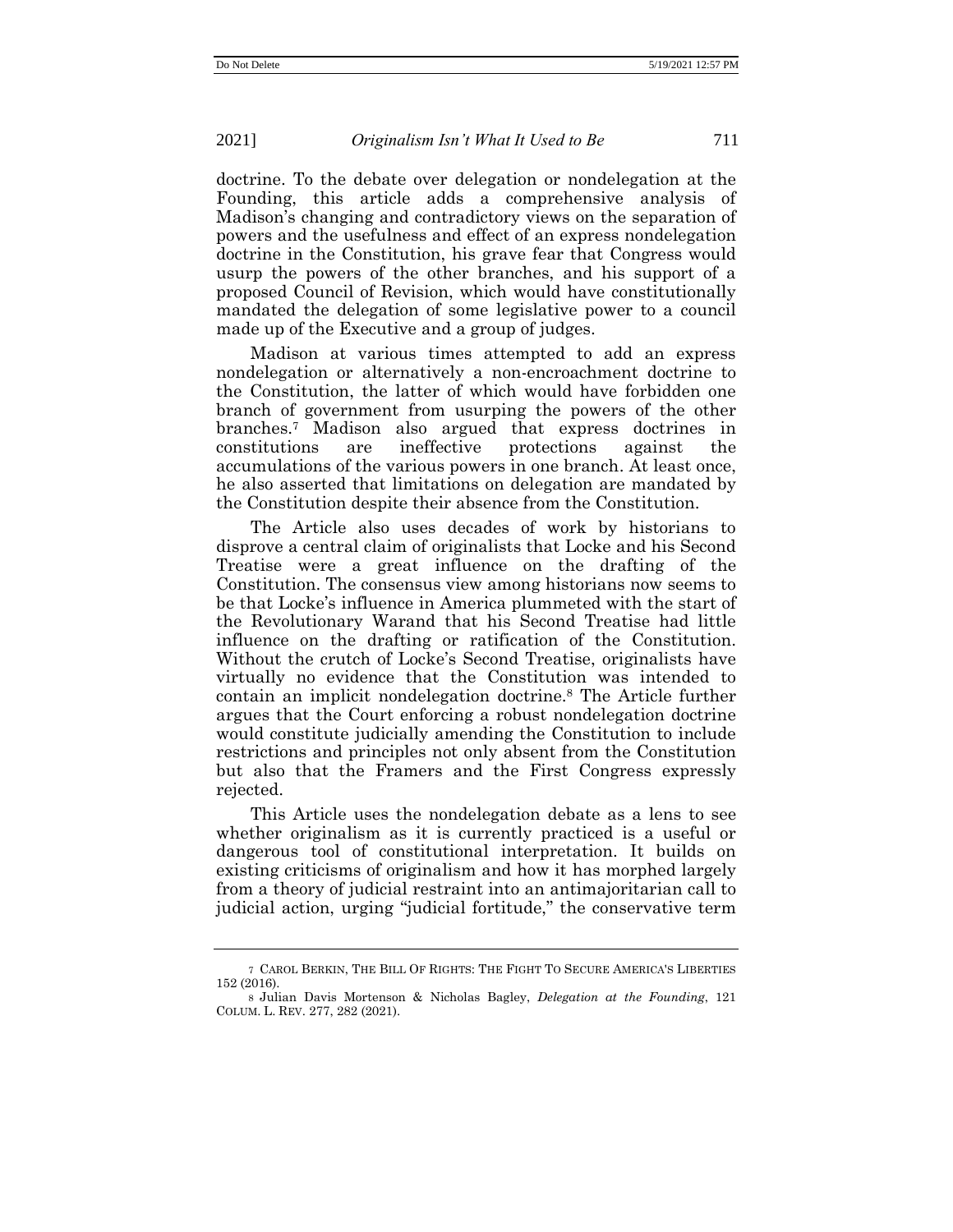<span id="page-6-0"></span>for judicial activism and the idea that the Court should actively assert its judicial power in an effort to rein in the administrative state.<sup>9</sup> Justice Gorsuch, in a recent dissent, argued that the Court should exhibit "fortitude" in reviving the nondelegation doctrine,<sup>10</sup> very different from the judicial restraint Justice Scalia applied to nondelegation. Many have noted that originalism can be used as a mere cloak to hide courts' asserting their policy preferences in the guise of honoring the intent of the Founders, and that while originalists once urged judicial restraint, now many applaud a now conservative Supreme Court striking down legislation enacted by Congress. However, this Article makes a separate point, that the "judicial fortitude" some originalists encourage directly violates the limited and non-policy-making role of the Court as expressed in the Founding Era.

This Article proceeds as follows. Part I examines the history of the nondelegation doctrine, its absence in the Constitution, the various theories designed to explain its existence, and the mere lip service it has received from the Court, other than during a single year. It then discusses Madison's various efforts to include both a nondelegation doctrine and a non-encroachment amendment in the text of the Constitution, as well as his support for the creation of a Council of Revision, which would have delegated some legislative power to the Executive and a group of judges. Locke's nondelegation mandate and historians' assessment of what little influence it seems to have had on the Framers is also discussed, as well as other explanations and justifications for a constitutional nondelegation doctrine.

Part II recounts the origins of originalism, its initial emphasis on judicial restraint and on the avoidance of interfering in legislative policy-making. Then, it discusses how originalism's initial focus on the framers' original intent was rejected by many originalist theorists and replaced, first with the understanding of the ratifiers of the Constitution and then with the original public meaning of the words of the Constitution. The Article discusses the unworkable difficulty of putting modern originalism into practice. It also discusses how the many forms and mutations of originalism allow judges to choose how to apply originalism to achieve their favored policy results.

<sup>9</sup> *See generally* PETER J. WALLISON, JUDICIAL FORTITUDE: THE LAST CHANCE TO REIN IN THE ADMINISTRATIVE STATE 109–36 (2018) (asserting the importance of a revived nondelegation doctrine to control the power of federal agencies).

<sup>10</sup> Gundy v. United States, 139 S. Ct. 2116, 2135 (2019) (Gorsuch, J., joined by Roberts, C.J. & Thomas, J., dissenting).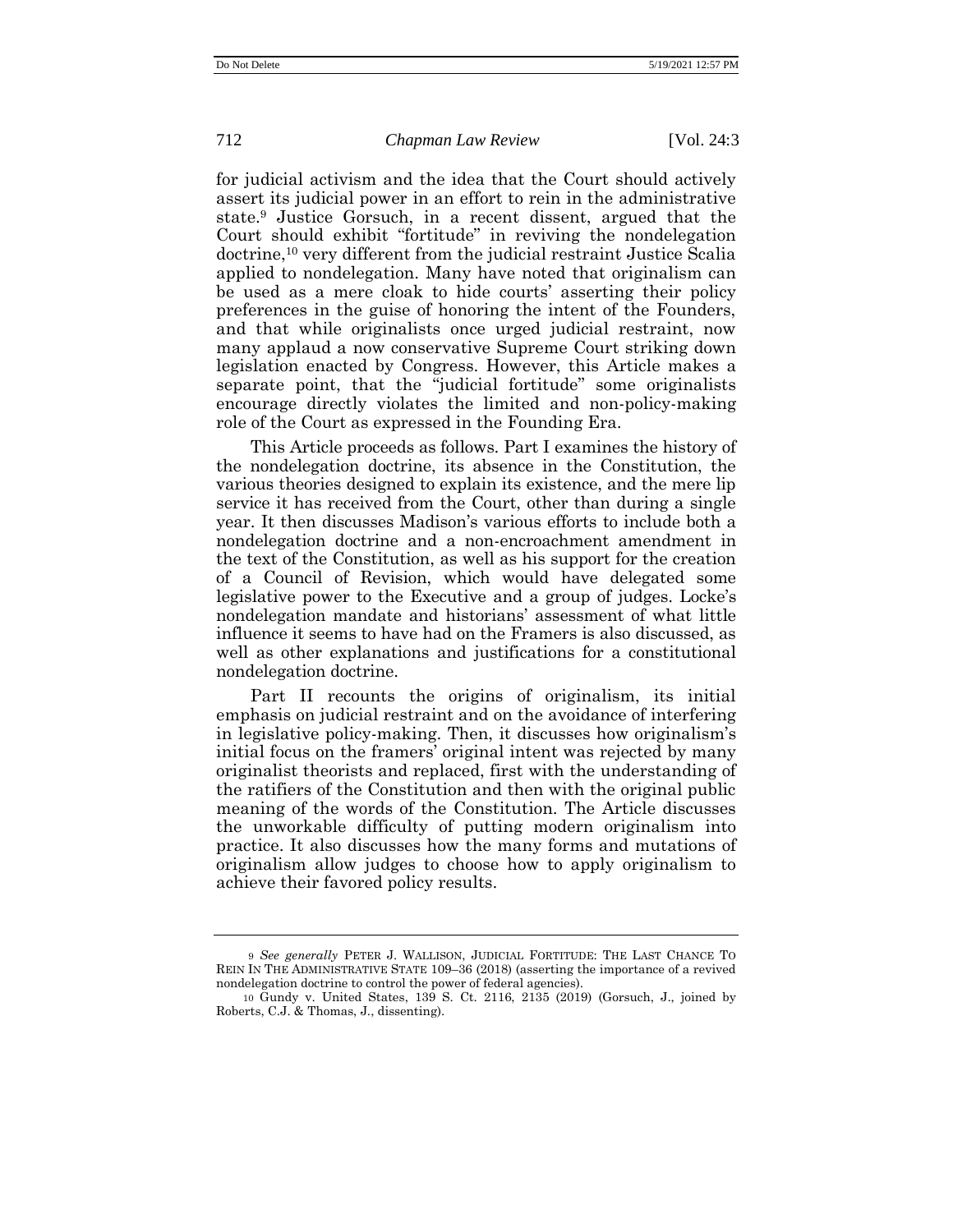Part III examines how originalism works in practice in justifying and discussing the nondelegation doctrine. It reviews the originalist concurrences and dissents regarding nondelegation that some Supreme Court Justices have authored in recent decades, applying a flawed, primitive form of originalism sometimes based on historical error or lack of context. Then the Article concludes with an analysis of originalist scholars' attempts to justify the nondelegation doctrine and what their attempts show about the flaws and challenges of employing originalism as a method of constitutional analysis.

#### II. THE NONDELEGATION DOCTRINE, ITS MYSTERIOUS HISTORY, AND THE STAKES OF THE CURRENT DEBATE

The nondelegation doctrine was succinctly stated by Justice Harlan in 1892: "That congress cannot delegate legislative power . . . is a principle universally recognized as vital to the integrity and maintenance of the system of government ordained by the Constitution." <sup>11</sup> This assertion has been often repeated, even recently by Justice Scalia in a unanimous decision by the Supreme Court, stating "'Article I, § 1, of the Constitution vests '[a]ll legislative Power herein granted . . . in a Congress of the United States'... [and] permits no delegation of those powers."<sup>12</sup> Defenders of the nondelegation doctrine typically use three arguments in their defense: "the separation of powers, public accountability, or the text of the U.S. Constitution." <sup>13</sup> Reasons given for the associated separation of powers doctrine are governmental efficiency, keeping government powers in balance, and assuring that law is made for the common good. <sup>14</sup> If the nondelegation doctrine is vital to the structure of government, it serves as "a prophylactic measure against tyranny..."<sup>15</sup> To these should be added the claim that the original intent of the Framers mandates a nondelegation doctrine, absent even words in the Constitution expressly stating that.

The nondelegation doctrine appears nowhere in the Constitution, leading to questions about whether it is in fact a constitutional mandate. Julian Davis Mortenson and Nicholas Bagley boldly assert:

<sup>11</sup> Field v. Clark, 143 U.S. 649, 692 (1892).

<sup>12</sup> Whitman v. Am. Trucking Ass'ns, 531 U.S. 457, 472 (2001) (quoting U.S. CONST. art. I, §1).

<sup>13</sup> Joseph Postell, *"The People Surrender Nothing": Social Compact Theory, Republicanism, and the Modern Administrative State*, 81 MO. L. REV. 1003, 1004 (2016).

<sup>14</sup> John F. Manning, *Separation of Powers As Ordinary Interpretation*, 124 HARV. L. REV. 1939, 1994 (2011).

<sup>15</sup> Martin H. Redish, *Pragmatic Formalism, Separation of Powers, and the Need to Revisit the Nondelegation Doctrine*, 51 LOY. U. CHI. L.J. 363, 383 (2019).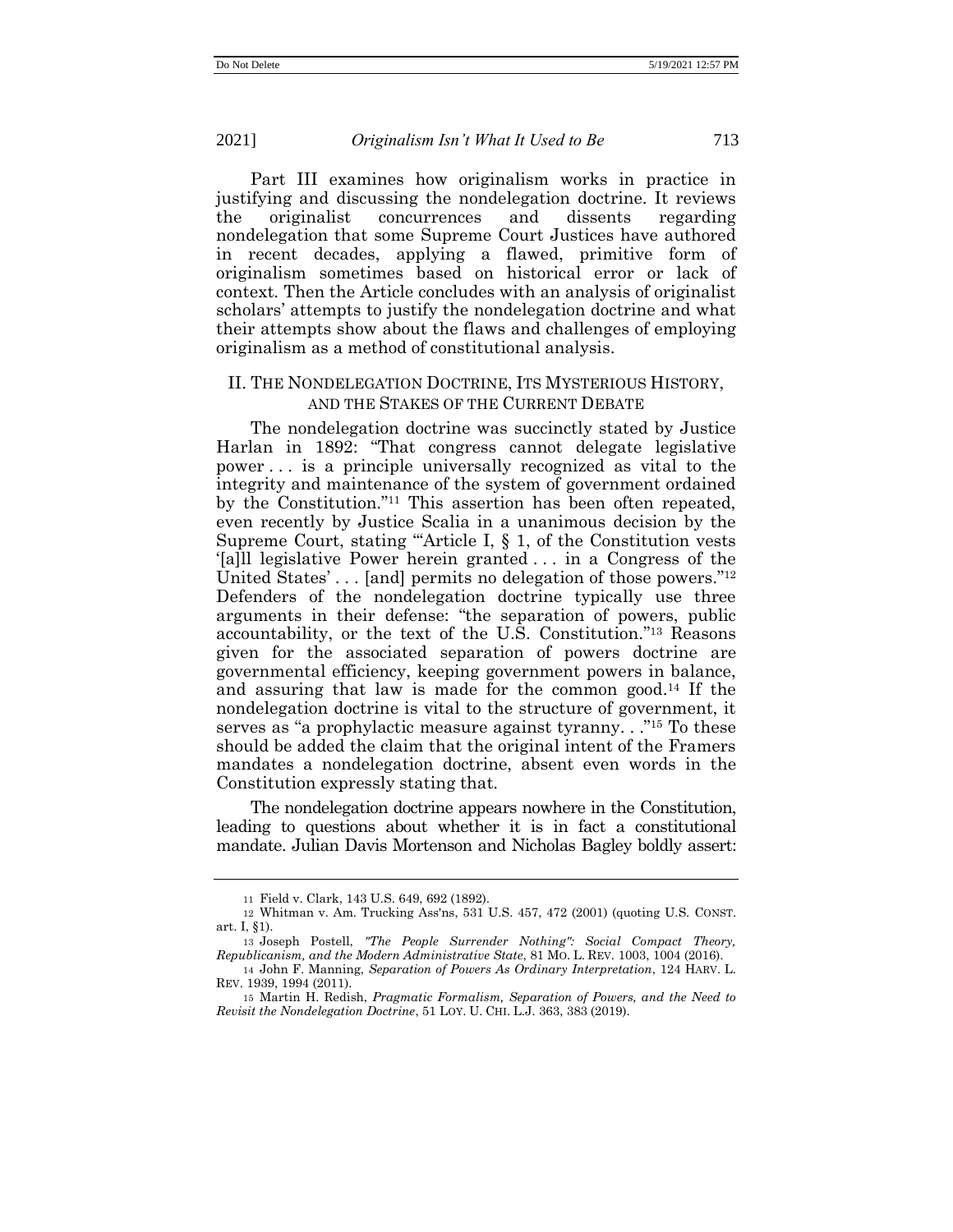"The nondelegation doctrine has nothing to do with the Constitution as it was originally understood. You can be an originalist or you can be committed to the nondelegation doctrine. But you can't be both." 16 Posner and Vermeule make the straightforward claim that the "nondelegation position lacks any foundation in constitutional text and structure, in standard originalist sources, or in sound economic and political theory." <sup>17</sup> Why do we have the nondelegation doctrine, then? Their reply: "Nondelegation is nothing more than a controversial theory that floated around the margins of nineteenth-century constitutionalism—a theory that wasn't clearly adopted by the Supreme Court until 1892, and even then only in dictum."<sup>18</sup>

<span id="page-8-0"></span>As the Supreme Court is now filled with Justices with an originalist bent, a fraught question or a great opportunity, depending on whom you ask, is whether the Court will finally set in place a stricter, more robust nondelegation doctrine. A strict nondelegation doctrine could, as Elena Kagan noted, render most of government unconstitutional, "dependent as Congress is on the need to give discretion to executive officials to implement its programs." <sup>19</sup> As a law professor, now-Justice Amy Coney Barrett and her co-author stated, "Adherence to originalism arguably requires, for example, the dismantling of the administrative state. . . . Originalists have been pressed to either acknowledge that their theory could generate major disruption or identify a principled exception . . ." explaining why judges should not be bound by the Constitution's original public meaning.<sup>20</sup>

Some originalists and others opposed to expansive nature of the administrative state harbor hopes that if a majority of the Court adopt an originalist view of the nondelegation doctrine, they will decide that it must be more strictly applied and so trim what they perceive as the dangerous power of federal agencies. For example, Peter Wallison argues that, without a stricter nondelegation jurisprudence, "forcing Congress to do the difficult work of legislating, we are headed ultimately for a form of government in which a bureaucracy in Washington – and not Congress – will make the major policy decisions for the

<sup>16</sup> Mortenson & Bagley, *supra* note [8,](#page-5-0) at 282.

<sup>17</sup> Eric A. Posner & Adrian Vermeule, *Interring the Nondelegation Doctrine*, 69 U. CHI. L. REV. 1721, 1722 (2002).

<sup>18</sup> *Id.* (citing Field v. Clark, 143 US 649, 692 (1892)).

<sup>19</sup> Gundy v. United States, 139 S. Ct. 2116, 2130 (2019).

<sup>20</sup> Amy C. Barrett & John C. Nagle, *Congressional Originalism*, 19 U. PA. J. CONST. L. 1,  $1-2$  (2016). The authors, though, emphasize "We do not ourselves undertake to examine how any of the precedents we mention would fare under an originalist analysis." *Id.* at 2 n.1.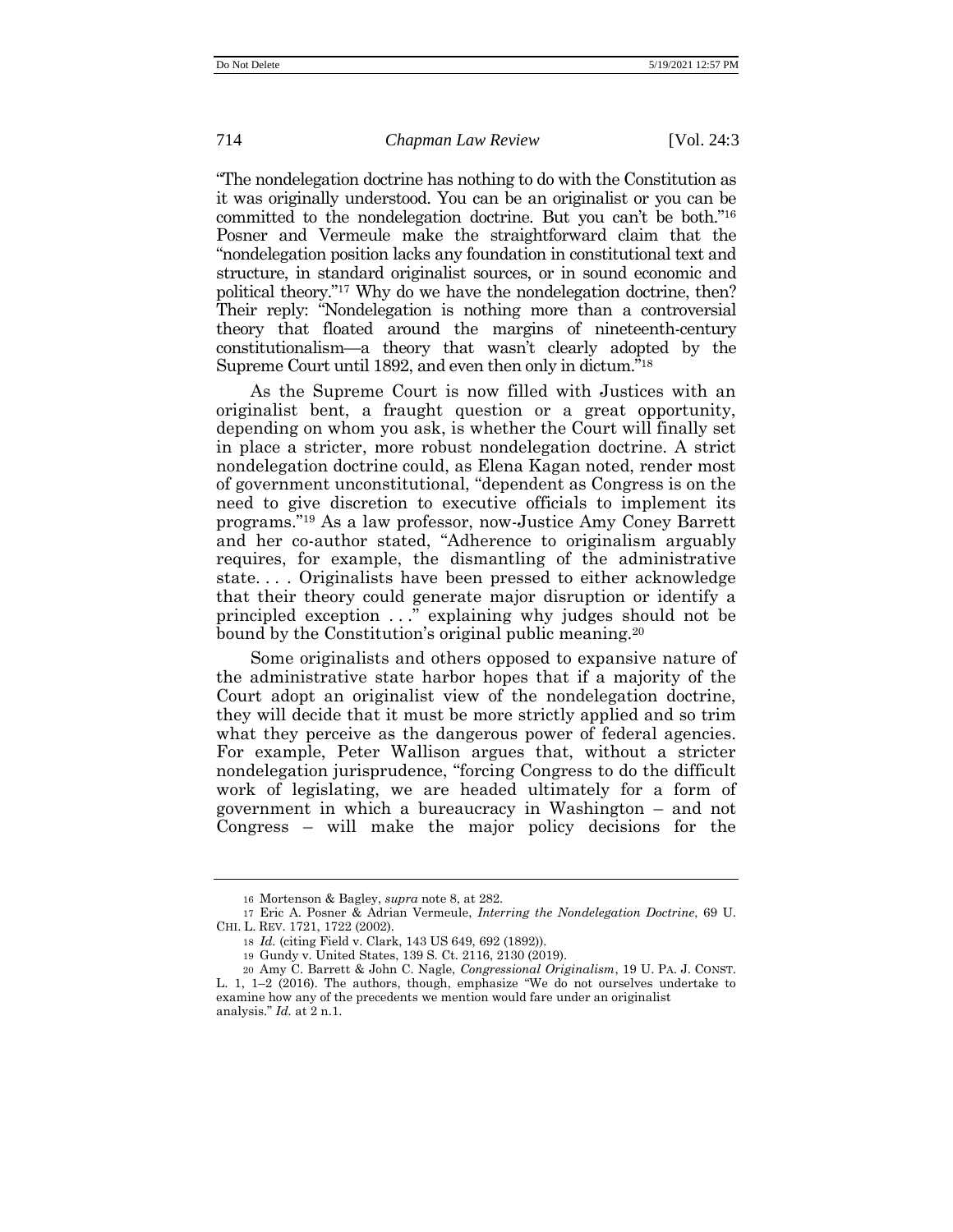country." <sup>21</sup> Wallison calls such strong measures "judicial fortitude," <sup>22</sup> a term much more palatable to originalists than judicial activism.

The recent dissent of Justice Gorsuch in *Gundy* indicating interest in revitalizing the nondelegation doctrine has kicked up the interest in an originalist approach to the doctrine into a fever pitch.<sup>23</sup> Justice Gorsuch attempting to revive the nondelegation doctrine should have come as no surprise since he had twice discussed the doctrine while serving on the 10th Circuit.<sup>24</sup> Justice Alito, concurring in *Gundy*, also indicated interest in reviving the nondelegation doctrine.<sup>25</sup> Gary Lawson noted in 2019, "And while you never count your votes until they are cast, it is very hard to read *Gundy* and not count to five under your breath." <sup>26</sup> With new Justice Amy Comey Barrett, the number might well be six.

The nondelegation doctrine has been one of the main battlegrounds "upon which the constitutionality of the growth of federal regulatory authority was tested"<sup>27</sup> and that battle is now heated. Justice Gorsuch's *Gundy* dissent<sup>28</sup> raises the question of whether a now much more conservative Court will restrict Congress's ability to draft the kind of regulatory legislation that is dependent on delegating significant rule-making authority to federal agencies. Advocates for a stricter nondelegation doctrine have argued that an unchecked administrative state without restrictions like a robust nondelegation doctrine would be "in the Framers' eyes, tyrannical and illegitimate," <sup>29</sup> and that the nondelegation doctrine could check what C. Boyden Gray called

25 *See Gundy*, 139 S. Ct. at 2131 (2019) (Alito, J., concurring) ("If a majority of this Court were willing to reconsider the approach we have taken for the past 84 years, I would support that effort.").

26 Gary Lawson, *"I'm Leavin' It (All) Up To You": Gundy and the (Sort-Of) Resurrection of The Subdelegation Doctrine*, 2018–2019 CATO SUP. CT. REV. 31, 33 (2019).

27 Cynthia R. Farina, *Statutory Interpretation and the Balance of Power in the Administrative State*, 89 COLUM. L. REV. 452, 479 (1989).

28 *Gundy*, 139 S. Ct. at 2131 (Gorsuch, J., joined by Roberts, C.J. & Thomas, J., dissenting).

29 D.A. Candeub, *Tyranny and Administrative Law*, 59 ARIZ. L. REV. 49, 94 (2017) ("Administrative law will continue to sit uneasily with our legal and constitutional traditions and remain, in the Framers' eyes, tyrannical and illegitimate.").

<sup>21</sup> *See* WALLISON, *supra* note [9,](#page-6-0) at 114.

<sup>22</sup> *Id.* at 166.

<sup>23</sup> *See Gundy*, 139 S. Ct. at 2116.

<sup>24</sup> *See* United States v. Hinckley, 550 F.3d 926, 948 (10th Cir. 2008) (Gorsuch, J., concurring). *See also* United States v. Nichols, 784 F.3d 666, 668 (10th Cir. 2015) (en banc) (Gorsuch, J., dissenting from denial of rehearing en banc). In Nichols, then-Judge Gorsuch in a dissent stated, "There's "[t]here's ample evidence, too, that the framers of the Constitution thought the compartmentalization of legislative power not just a tool of good government or necessary to protect the authority of Congress from encroachment by the Executive but essential to the preservation of the people's liberty." *Id.*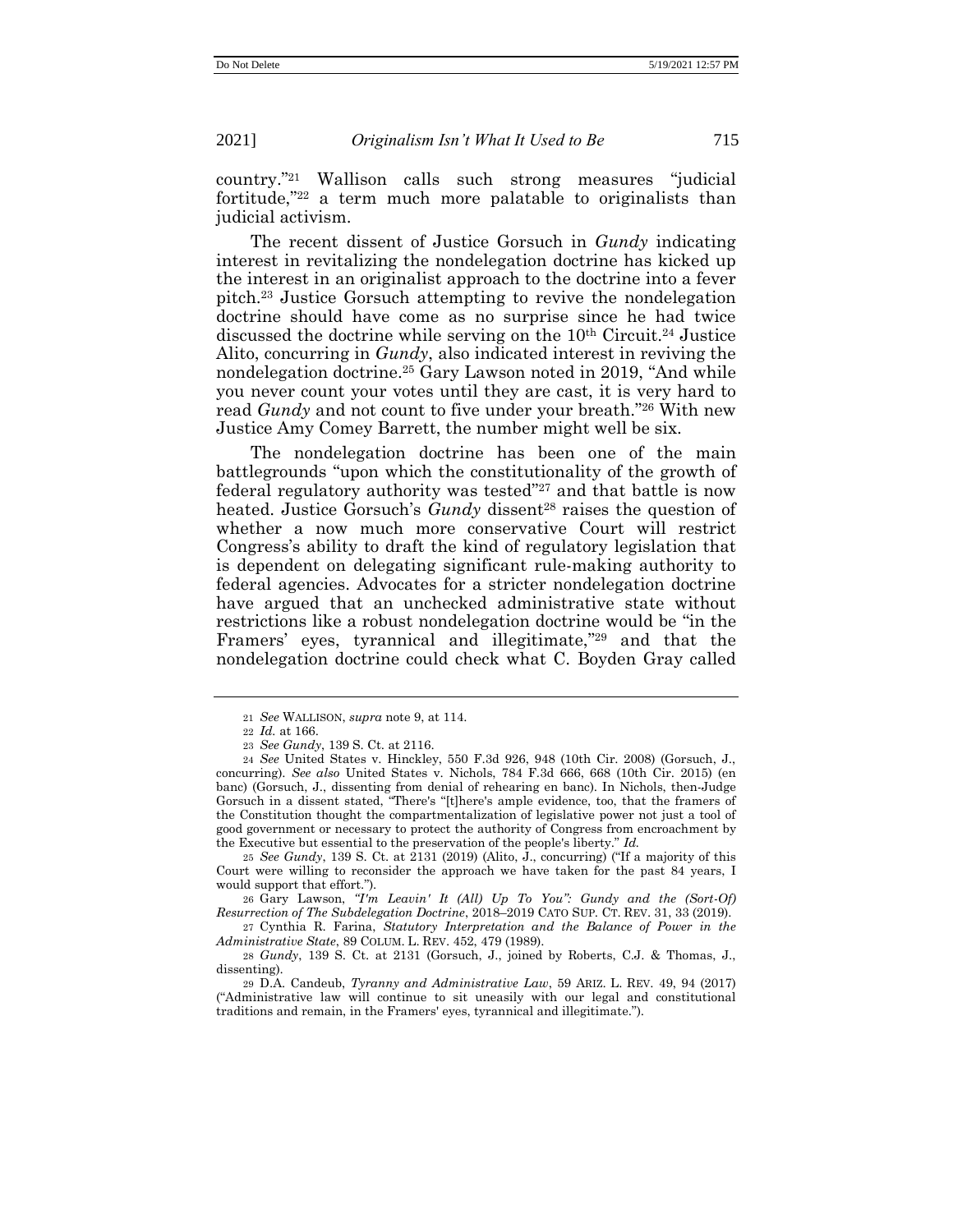the "unprecedented expansion of the administrative state." <sup>30</sup> A more robust nondelegation doctrine could change the United States' policy on a myriad of issues, including environmental protection, financial services oversight, and occupational health and safety.<sup>31</sup> It could strike cost containment strategies in Medicare and under Obamacare,<sup>32</sup> parts of economic relief programs like the Troubled Asset Relief Program (TARP)<sup>33</sup> and financial regulation like Dodd Frank. 34

However, there is a gigantic sticking point to the originalist push to revive the nondelegation doctrine. Originalists assert that the meaning of the Constitution was fixed at its ratification (and the meaning of each amendment fixed at the time it was passed). Hence, originalists must prove that the Constitution contained a rule against delegation when it was ratified. However, the Constitution is silent on whether Congress can delegate its legislative power, and even originalists disagree whether it can.<sup>35</sup> How can the Constitution mean something it is silent about? One of the strongest defenses of originalism is based on the fact that the Constitution is a written text, and that originalism is somehow mandated by it being a written constitution.<sup>36</sup> How can originalism then purport to justify a doctrine not written in the Constitution?

If the Framers had wanted to limit Congress's delegation of its legislative powers, they had several choices. One option is that they could have included the nondelegation doctrine as an express term in the Constitution or an early amendment thereto. This was proposed and rejected during the Constitutional Convention and a similar non-encroachment clause, forbidding each branch from using powers of another branch, was rejected

<sup>30</sup> C. Boyden Gray, *The Nondelegation Canon's Neglected History and Underestimated Legacy*, 22 GEO. MASON L. REV. 619, 646 (2015).

<sup>31</sup> *Id.* at 620–21 ("Correcting those misconceptions [about the nondelegation doctrine] is crucial, not just for abstract constitutional debate, but more importantly, for the regulatory policy choices the United States government now faces.").

<sup>32</sup> Ilya Shapiro & Carl G. DeNigris, *Occupy Pennsylvania Avenue: How the Government's Unconstitutional Actions Hurt the 99%*, 60 DRAKE L. REV. 1085, 1093 (2012).

<sup>33</sup> *Id.* at 1098–99.

<sup>34</sup> *Id.* at 1109–10 (referring to the Dodd-Frank Wall Street Reform and Consumer Protection Act of 2010).

<sup>35</sup> *See*, *e.g*., Michael Stokes Paulsen, *Does the Constitution Prescribe Rules for Its Own Interpretation?*, 103 NW. U. L. REV. 857, 905–06 (2009) ("Congress may, in the exercise of its assigned powers, delegate whatever discretion it likes, pursuant to whatever strict or lax standards it chooses, to administrative agencies within the executive branch. So long as Congress retains the authority to undo the delegation, delegation is a form of exercise of its legislative power, not a relinquishment of it.").

<sup>36</sup> KEITH E. WHITTINGTON, CONSTITUTIONAL INTERPRETATION: TEXTUAL MEANING, ORIGINAL INTENT, AND JUDICIAL REVIEW 47 (1999).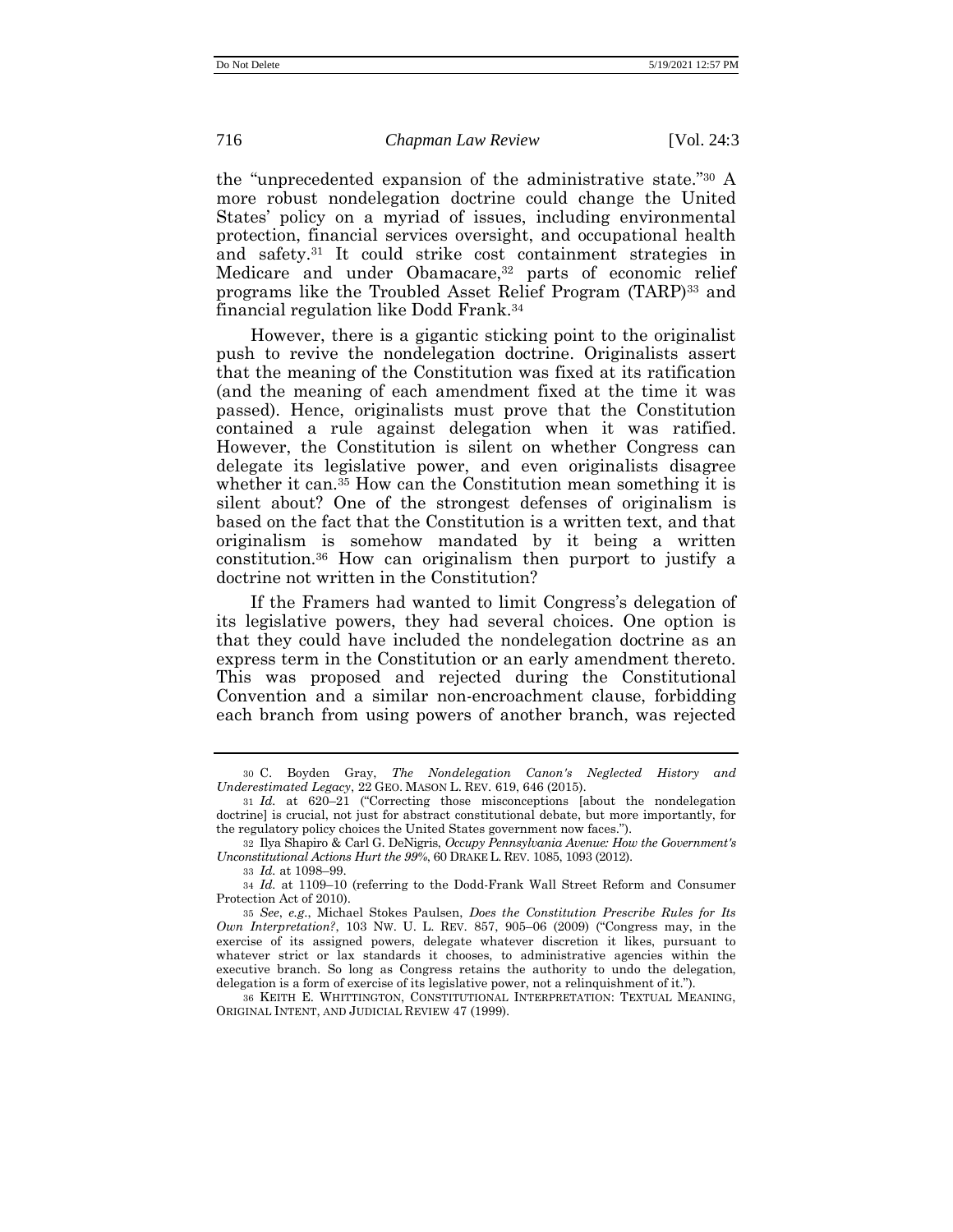as part of the Bill of Rights, as is discussed in Part A which follows. A second option is that the Framers, by vesting the Legislative, Executive, and Judicial powers in separate branches, could have trusted that the separation of powers, along with other defensive tools, would cause and allow each branch to zealously guard its own powers and delegate them only when they could limit and control the delegation, and when the delegation furthered the branch's purpose. Madison described the separation of powers and associated defensive means as "the great security against a gradual concentration of the several powers in the same department," as the ambition of each department would prevent it from giving too much of its power to another branch.<sup>37</sup> A third option is that the Framers could have intended, in addition to or as a result of the separation of powers, that an implicit nondelegation doctrine exist somehow in the fabric or penumbra of the Constitution even though they did not publicly discuss this during the drafting or ratification of the Constitution and rejected it for the text. There were no doubt other options, but this last one seems highly unlikely. If the Framers thought that the nondelegation doctrine were at all important, they likely would have included it in the Constitution's text, not leave it as a doctrine written in air. And this option is also the least effective, given the long dormancy of the nondelegation doctrine and the ongoing debate about whether it even exists as a constitutional mandate.

Seen in this light, originalists' efforts to create a new, more stringent nondelegation doctrine would not return the Constitution to its original meaning but rather would force into the Constitution terms that were rejected at the Founding. Originalists would have the Supreme Court amend the Constitution to include the terms and principles the Framers and First Congress rejected. Worse yet, a robust nondelegation doctrine would undermine the separation of powers as set by the Constitution, as the Court would be giving itself an ill-defined, uncontrollable license to overturn even long-standing regulatory legislation with which a majority of the Court disagrees. A robust nondelegation doctrine would empower the Court to overturn major policy decisions by Congress, both current and decades old, regarding the scope and method of environment protection, health care and insurance regulation, financial services regulation, and a myriad of other policy choices that should be left to Congress.

<sup>37</sup> THE FEDERALIST NO. 51, *supra* not[e 1,](#page-1-0) at 268 (James Madison).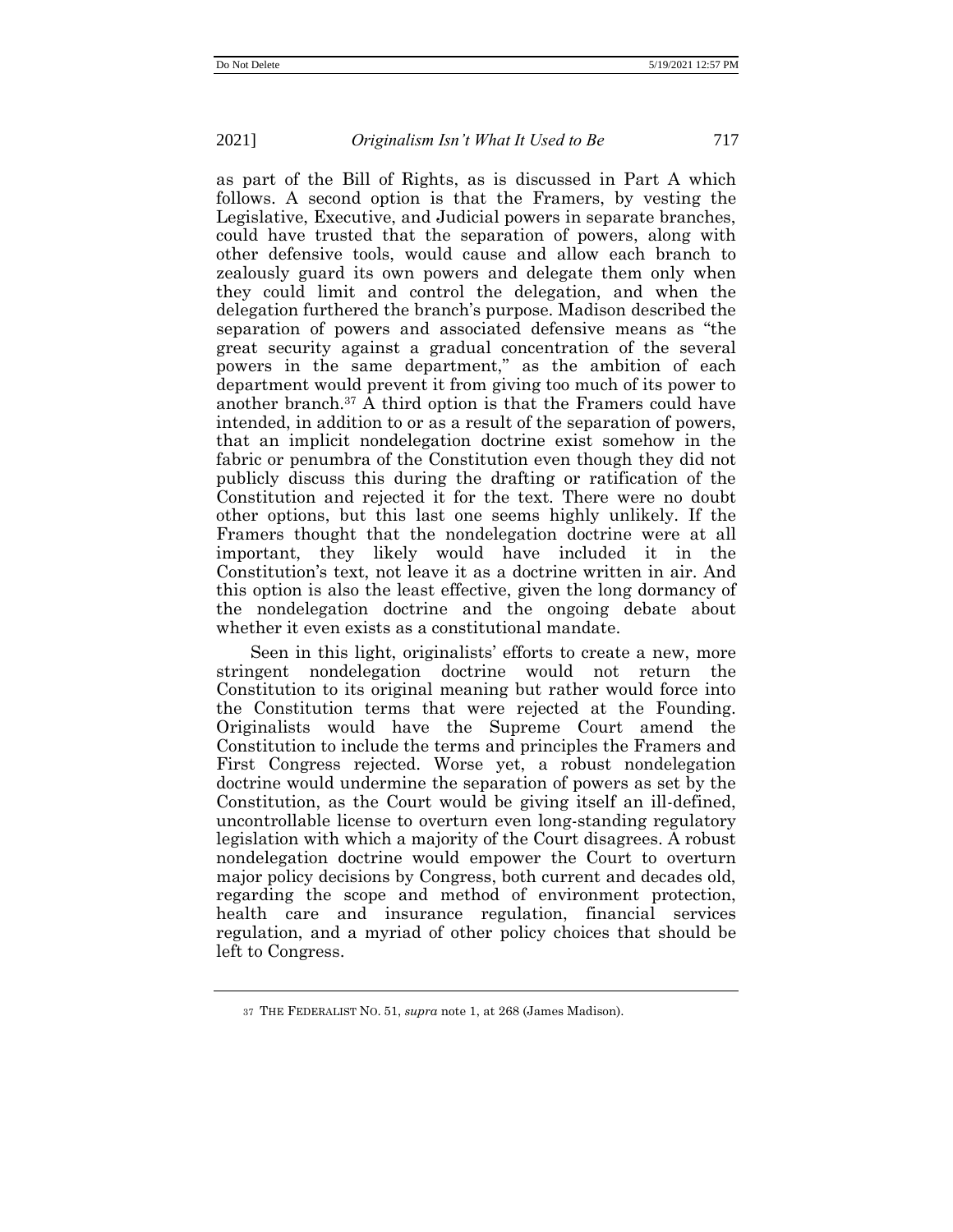A. Madison, the Nondelegation Doctrine, and the Separation of Powers in the Constitution

The nondelegation doctrine is found nowhere in the Constitution.<sup>38</sup> However, Madison was involved in two attempts to insert into the Constitution clauses intended to prevent one branch of government from using the powers of another branch. Madison also was a proponent of adding to the Constitution a Council of Revision, which would have blended the separate powers and enabled a council made up of the President and members of the federal judiciary to review every act of Congress and give the Council of Revision a tool to revise legislation and a qualified veto of Congressional legislation on policy as well as constitutional grounds.<sup>39</sup>

<span id="page-12-0"></span>Early during the Constitutional Convention while considering a very weak executive power, Madison's notes indicate the proposal to fix the powers of the Executive to be "with power to carry into effect the national laws, to appoint to offices in cases not otherwise provided for, and to execute such other powers *'not Legislative nor Judiciary in their nature,'* as may from time to time be delegated by the national Legislature." <sup>40</sup> In other words, Congress could delegate non-legislative powers to the Executive, but not legislative powers. The words "not legislative nor judiciary in their nature" were added to this proposed amendment, Madison indicated, "in consequence of a suggestion by Genl. Pinkney that improper powers might otherwise be delegated." 41

However, General Charles Cotesworth Pinckney's second cousin, Charles Pinckney, moved that the limitation on delegation be stricken, saying "they were unnecessary, the object of them being included in the 'power to carry into effect the national laws.'" Madison's notes indicate that he "did not know that the words were absolutely necessary. . . He did not however see any inconveniency in retaining them, and cases might happen in which they might serve to prevent doubts and misconstructions." <sup>42</sup> Madison's notes indicate his own thoughts and how he equivocated about the necessity of including in the Constitution an express nondelegation clause. This is hardly a

<sup>38</sup> Cynthia R. Farina, *Deconstructing Nondelegation*, 33 HARV. J.L. & PUB. POL'Y 87, 89 (2010) ("The Constitution's text is of little help, for it says nothing explicit about delegating the power Article I confers.").

<sup>39</sup> *See* BERGER, *supra* note [6,](#page-4-0) at 300–11.

<sup>40</sup> THE RECORDS OF THE FEDERAL CONVENTION OF 1787 65 (Max Farrand ed., Yale Univ. Press 1911) (emphasis added).

<sup>41</sup> *Id.*

<sup>42</sup> *Id.*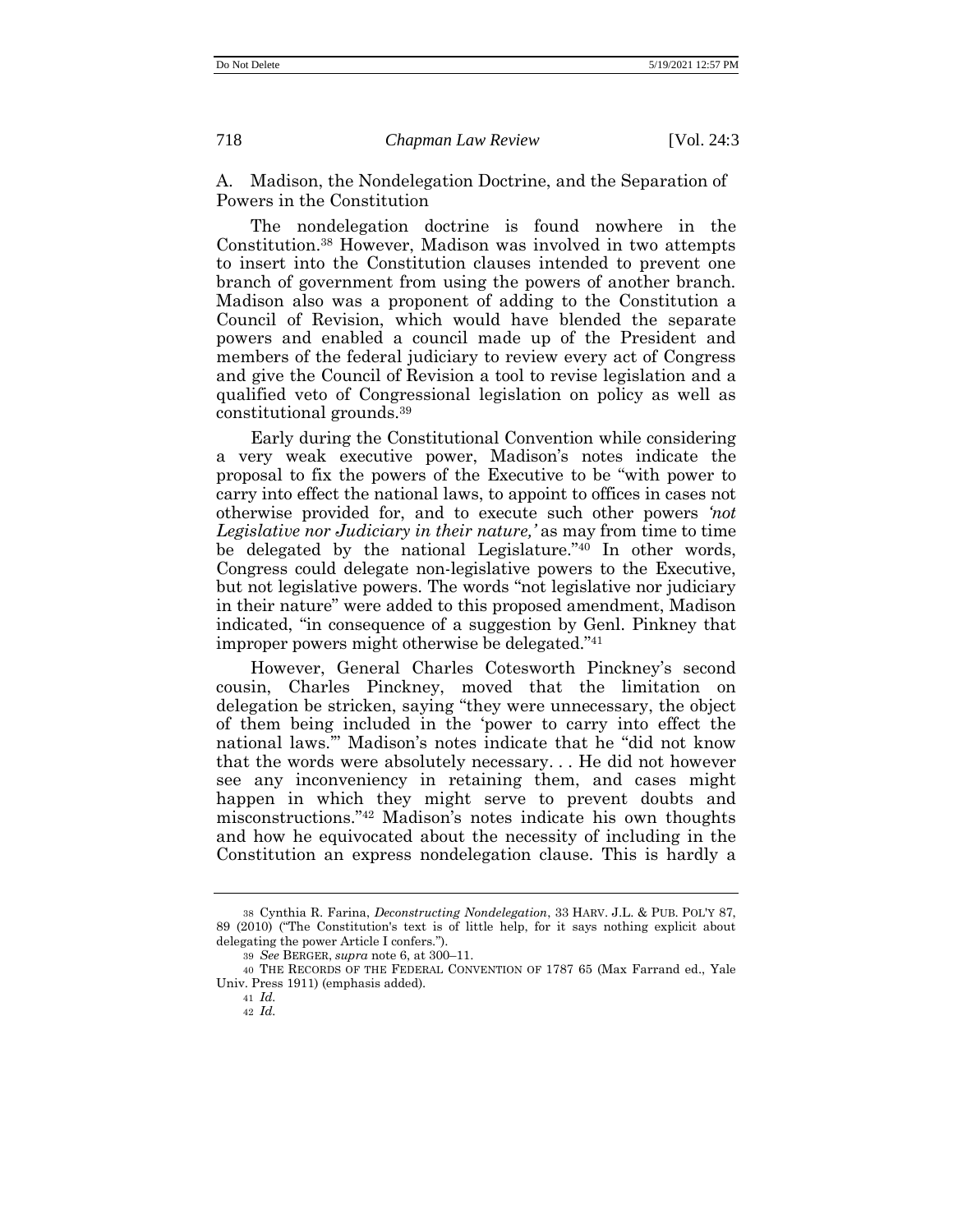stirring endorsement of a nondelegation doctrine or strong evidence that Madison thought the doctrine definitely should be included explicitly in the Constitution.

<span id="page-13-0"></span>Charles Pinckney's motion to strike was based on the argument that the object of the added words was already included, though what exactly that means is not entirely clear. It could mean that the purpose of a bar on nondelegation was already achieved through other means or that the Executive power somehow already carried a limitation on using delegated legislative power in it, depending what the "object" is.<sup>43</sup> At this point, the drafters were undecided on what form the Executive should take, unitary or plural,<sup>44</sup> and the drafters were focused on defining the reach of Executive power.<sup>45</sup> This bar on delegation may have stricken as redundant because at that point in the Constitution's drafting, the powers of the Executive were much more sharply limited than they later would be in the final Constitution and "were confined to appointment and execution..."<sup>46</sup> When the Executive powers were broadened, however, no express nondelegation clause was inserted. The nondelegation provision may have been defeated because it was viewed as unnecessary, which to Posner and Vermeule "suggests, if anything, that legislative delegation to the executive was viewed as unproblematic." 47

Madison was also a proponent of a proposal at the Constitutional Convention that would have blended the powers of the Executive and Judicial branches with that of the Legislative by establishing a Council of Revision, a body of the Executive and "a convenient number of the National Judiciary" to weigh in on laws as they were drafted to help Congress make better laws by participating in their revision, and with a power of veto qualified by the fact that it could be overridden by the legislature. <sup>48</sup> The

<sup>43</sup> *Id.*; *see also* Aaron Gordon, *Nondelegation*, 12 NYU J.L. & LIBERTY 718, 743 (2019) (observing that Charles Pinckney, who moved to strike the phrase, and Edmund Randolph, who seconded the motion, both "felt that this limitation was inherent in the executive's power to 'carry into effect' the laws . . . .").

<sup>44</sup> For example, Governor Edmund Randolph argued that a unitary executive is "the foetus of monarchy." *See* Michael W. McConnell, *James Wilson's Contributions to the Construction of Article II*, 17 GEO. J.L. & PUB. POL'Y 23, 32–33 (2019).

<sup>45</sup> *Id.* at 46 ("In this connection, it is suggestive that Madison . . . (and C.C. Pinckney) sought to limit executive power by denying to the President powers 'not legislative nor judiciary in their nature' . . . .").

<sup>46</sup> *Id.* at 36 ("The result was a mere shadow of the 'energetic' and powerful executive that Wilson and Rutledge evidently had in mind, which would eventually emerge from the Convention.").

<sup>47</sup> Posner & Vermeule, *supra* not[e 17,](#page-8-0) at 1734.

<sup>48</sup> THE RECORDS OF THE FEDERAL CONVENTION OF 1787, *supra* not[e 40,](#page-12-0) at 21.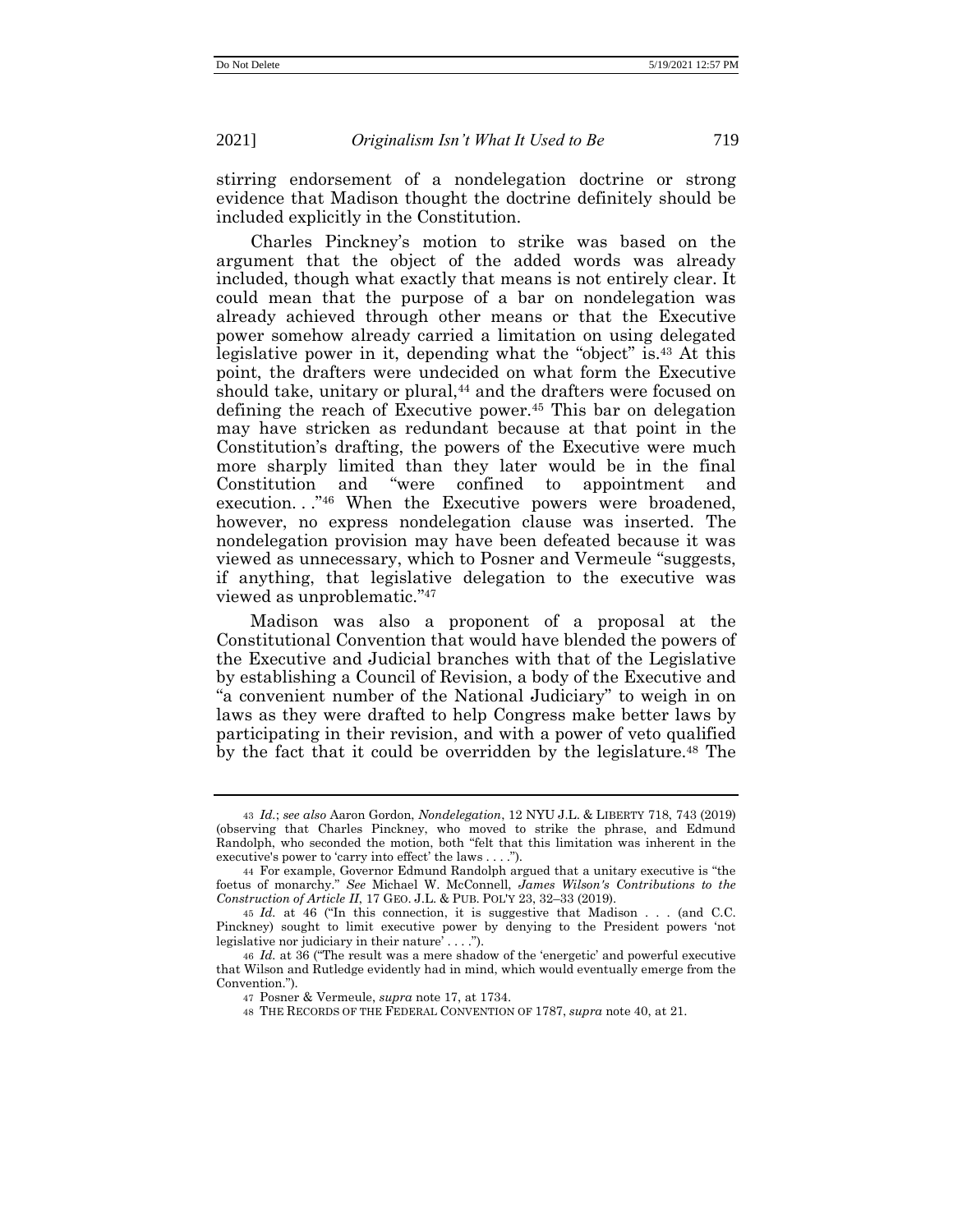Executive and the judges making up the Council of Revision would thus have both the negative legislative power of a qualified veto and also the positive legislative power to review laws and assert their opinions and suggestions for revision, opinions given weight by the threat of veto.

<span id="page-14-0"></span>James Wilson supported the Council of Revision, saying that "Laws may be unjust, may be unwise, may be dangerous, may be destructive; and yet not be so unconstitutional as to justify the Judges in refusing to give them effect." <sup>49</sup> Wilson urged that the council have "a share in the Revisionary power" so that "they will have an opportunity of taking notice of these character[istics] of a law, and of counteracting, by the weight of their opinions the improper views of the Legislature." <sup>50</sup> The Council of Revision would have allowed judges and the Executive to weigh in during the legislative drafting and revising process on whether laws were good policy and with their suggestions for improvement. even if the proposed laws were constitutional.<sup>51</sup> Thus, the Council of Revision would have given the Executive and the judicial members both qualified negative legislative power but also some positive legislative power during the drafting and revision process. <sup>52</sup> "According to Madison, good lawmaking required the input of judicial minds at the outset." <sup>53</sup> Madison noted that some might object that the Council of Revision might "give too much strength either to the Executive or Judiciary" or would constitute a violation of the separation of powers as "a union of the Judiciary & Executive branches in the revision of the laws..."<sup>54</sup> but was not concerned about the other branches gaining such legislative power. "Experience in all the States had evinced a powerful tendency in the Legislature to absorb all power into its vortex. This was the real source of danger to the American Constitutions. . ." <sup>55</sup> Madison's great concern was not the risk of excessive legislative delegation by Congress but rather the likelihood of excessive encroachment by Congress on an Executive and a Judiciary unable to protect themselves. He defended the Council of Revision against the charge it would

<sup>49</sup> *Id.* at 73.

<sup>50</sup> *Id.*

<sup>51</sup> *Id.* For this point, see also James T. Barry III, *The Council of Revision and the Limits of Judicial Power*, 56 U. CHI. L. REV. 235, 250–51 (1989).

<sup>52</sup> THE RECORDS OF THE FEDERAL CONVENTION OF 1787, *supra* not[e 40,](#page-12-0) at 73.

<sup>53</sup> Barry III, *supra* not[e 51,](#page-14-0) at 250.

<sup>54</sup> *Revisionary Power of the Executive and the Judiciary, [21 July] 1787*, FOUNDERS ONLINE: NAT'L ARCHIVES, https://founders.archives.gov/documents/Madison/01-10-02- 0067 [\[http://perma.cc/SL2W-TSTK\]](http://perma.cc/SL2W-TSTK) (citing 10 James Madison, The Papers of James Madison 109–110 (Robert A. Rutland et al. eds., 1977)).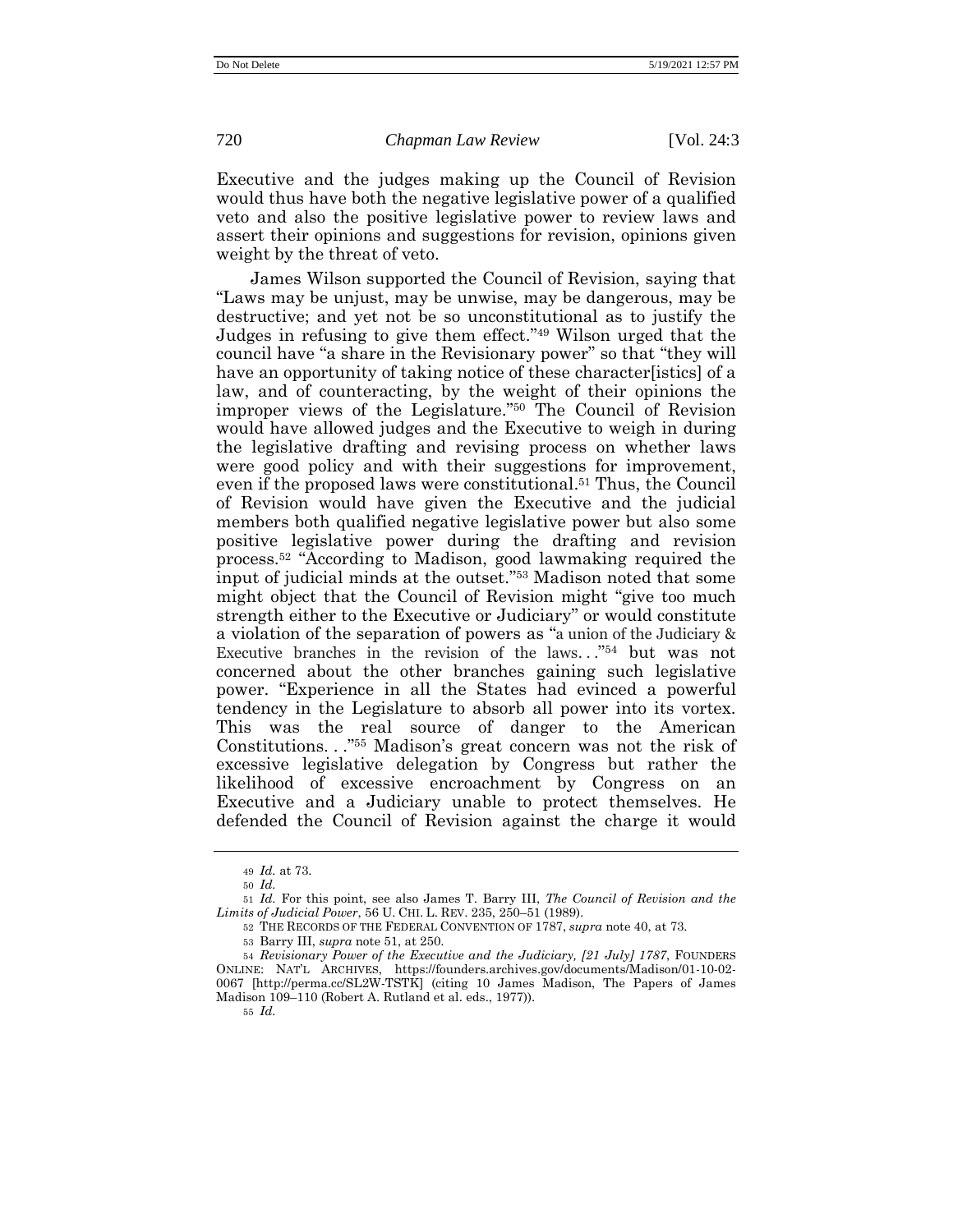breach the separation of powers by arguing that giving the Executive and the judiciary this power over Congress would be "an auxiliary precaution in favor of" the separation of powers.<sup>56</sup> Far from denouncing this delegation of legislative power as an assault on the separation of powers, Madison argued it would help preserve that separation.

Madison's notes show he meant this delegation of legislative power to give the Executive and the judiciary policy-making power and to protect the rights of the public: "In short, whether the object of the revisionary power was to restrain the Legislature from encroaching on the other co-ordinate Departments, or on the rights of the people at large; or from passing laws unwise in their principle, or incorrect in their form, the utility of annexing the wisdom and weight of the Judiciary to the Executive seemed incontestable." <sup>57</sup> Some originalists claim that Congress delegating legislative power could oppress the public. Madison stated that the Constitution in fact should delegate some legislative power, primarily negative but also a positive revisionary power, to the other branches to prevent Congress from encroaching on the rights of the people at large. Suppressing legislative delegation seems in direct contradiction to Madison's proposal and in opposition to Madison's fears that a too-powerful Congress would encroach on the rights of the people.

Madison went further in arguing for the delegation of legislative power to the executive and judicial branches in his 1788 observations on Jefferson's draft for Virginia's constitution.<sup>58</sup> There, Madison suggested that the executive and judicial branches be given a revisionary power meant as a "check to precipitate, to unjust, and to unconstitutional laws" that might be passed by the legislature.<sup>59</sup> Madison proposed that all bills be transmitted by the legislature to the executive and judicial branches and that: "If either of these object, let ⅔, if both ¾ of each House be necessary to overrule the objection. . ."<sup>60</sup>

If either the executive or judicial branch objects that the bill is unconstitutional, Madison's proposal would have required that

59 *Id.*

<sup>56</sup> *Id.*

<sup>57</sup> *Revisionary Power of the Executive and the Judiciary, [6 June] 1787*, FOUNDERS ONLINE: NAT'L ARCHIVES, https://founders.archives.gov/documents/Madison/01-10-02- 0022 [\[http://perma.cc/6GF4-BQPR\]](http://perma.cc/6GF4-BQPR) (citing 10 JAMES MADISON, THE PAPERS OF JAMES MADISON 35–36 (Robert A. Rutland et al. eds., 1977)).

<sup>58</sup> James Madison, *Observations on Jefferson's Draft of a Constitution for Virginia*, *in* THE FOUNDERS' CONSTITUTION (1788), http://press-pubs.uchicago.edu/founders/documents/v1ch17s25.html [\[http://perma.cc/UE2E-7EJB\]](http://perma.cc/UE2E-7EJB).

<sup>60</sup> *Id.*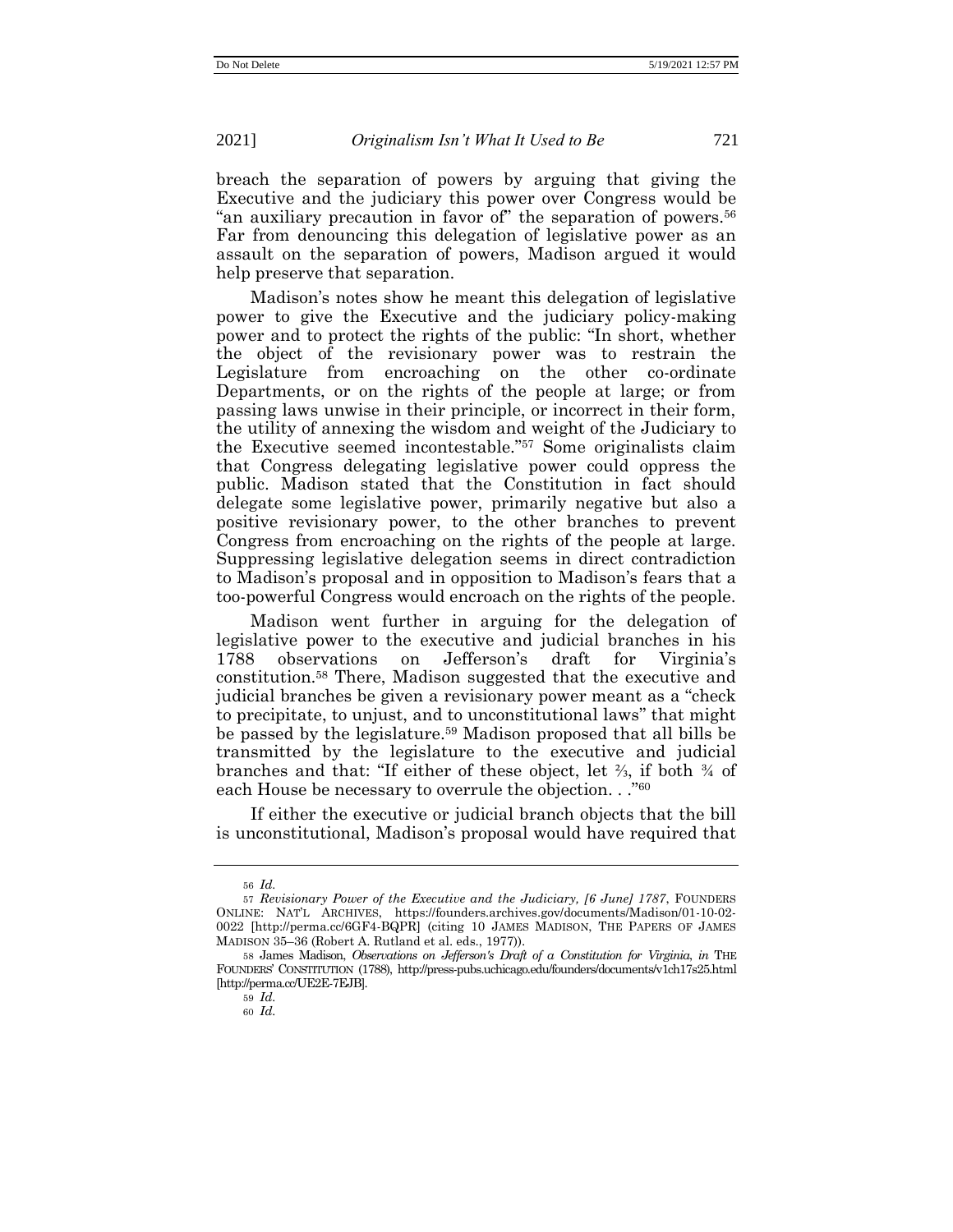the bill be suspended until the next election and a repassage of the bill "by ⅔ or ¾ of both Houses, as the case may be" and that upon such override, neither the judiciary or the executive could pronounce it unconstitutional.<sup>61</sup> Madison was urging even greater delegation of legislative power, in that the judicial and executive branches each had the power to veto legislation, and that even if the legislature had the votes to overrule such veto, if the objection by either the Executive or the judiciary were that the bill was unconstitutional, no override was possible and any repassage of the bill would have to wait until after the next election, when new legislators might be seated and would reconsider.

This great power over the legislature by the judicial and executive branches would constitute a stunning breach of the separation of powers. And Madison's odd twist that the legislature could repass the bill in a way that made it impregnable from constitutional challenge would allow the legislature to usurp the courts' power to determine the constitutionality of such legislation. Madison had idiosyncratic ideas of how to defend the separation of powers and ones that might astonish those who would consider his intentions as a binding guide to how our government should function. If originalist Justices want to import Madison's ideas into the Constitution, perhaps they should start with the idea that Congress can pass legislation in a way that makes it impregnable from the Court's constitutional review. That would certainly shake up the separation of powers.

Opponents to the Council of Revision complained that judges should not be legislators, interfere in legislative business, or meddle in politics.<sup>62</sup> The Convention voted twice on the proposal for a Council of Revision, and it was twice voted down.<sup>63</sup>

Madison was involved in another attempt to insert something akin to the nondelegation doctrine into the Constitution through an amendment explicitly stating that no branch of the national government could exercise powers delegated by the Constitution to another department. Madison initially proposed this as an amendment to the text of the Constitution.<sup>64</sup> When Madison's proposed textual amendments

<sup>61</sup> *Id.*

<sup>62</sup> *See* BERGER, *supra* note [6,](#page-4-0) at 302.

<sup>63</sup> Barry III, *supra* note [51,](#page-14-0) at 257.

<sup>64</sup> BERKIN, *supra* note [7,](#page-5-1) at 152. Madison's proposed amendments stated, "Eighthly. That immediately after article 6th, be inserted, as article 7th, the clauses following, to wit: The powers delegated by this Constitution are appropriated to the departments to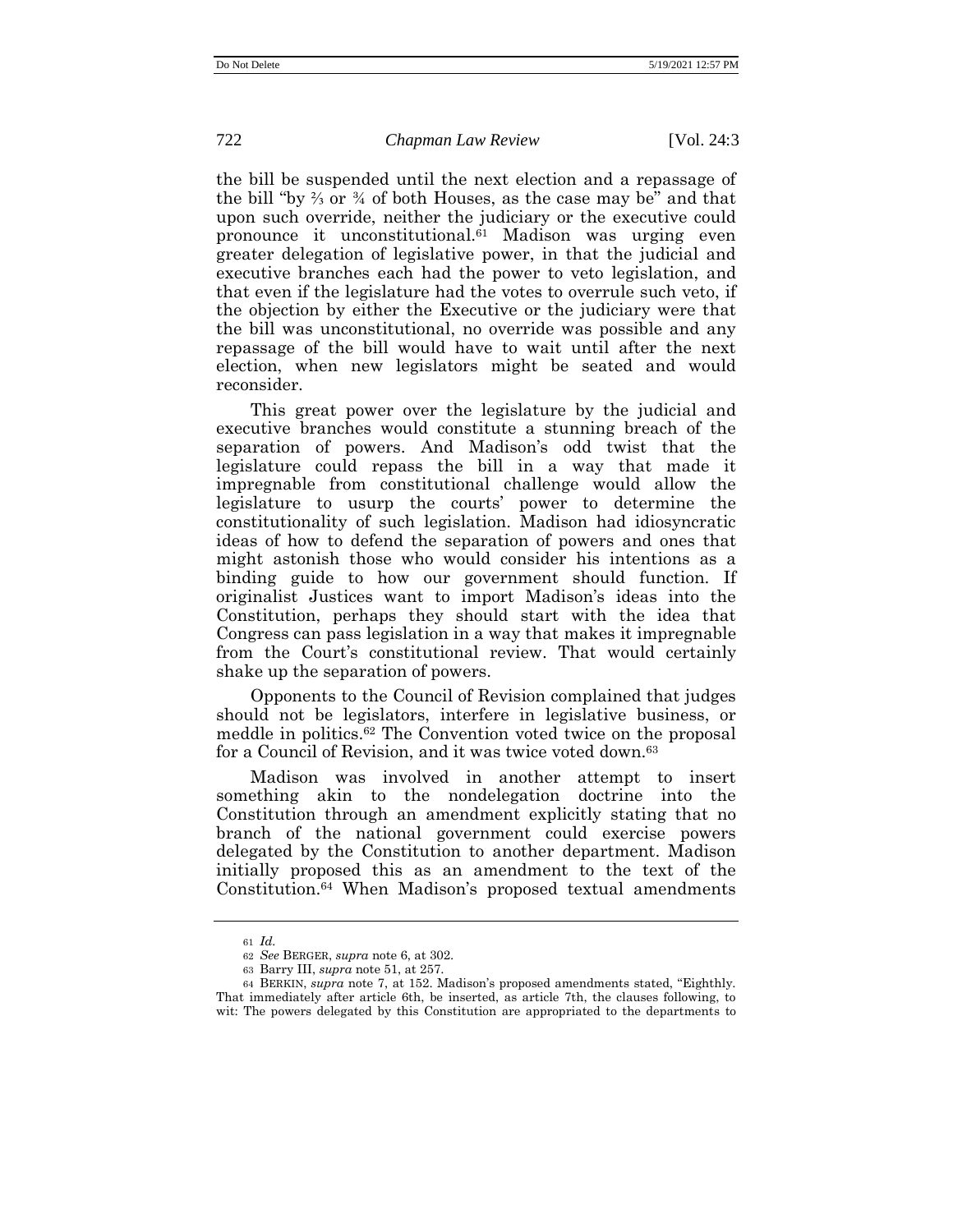were transformed into a proposed bill of rights to be appended to the Constitution, it included as a Sixteenth Amendment:

<span id="page-17-1"></span><span id="page-17-0"></span>The powers delegated by this Constitution are appropriated to the departments to which they are respectively distributed: so that the legislative department shall never exercise the powers vested in the executive or judicial nor the executive exercise the powers vested in the legislative or judicial, nor the judicial exercise the powers vested in the legislative or executive departments.<sup>65</sup>

Wurman refers to this as the "Nondelegation Amendment." <sup>66</sup> This is not a nondelegation amendment, but rather a non-encroachment amendment, in that it does not forbid delegation explicitly, but only prevents each branch from exercising and hence encroaching on powers vested in another branch. How significant that difference is of course is open to dispute. Madison's non-encroachment amendment seems part of Madison's continuing effort to prevent Congress from usurping the powers of the other branches, rather than an attempt to prevent legislative delegation, especially given Madison's failed effort to create a Council of Revision that would have delegated some legislative power to the other branches in order to prevent Congress from encroaching on executive or judicial turf.

Representative Sherman objected to Madison's non-encroachment amendment as "altogether unnecessary, inasmuch as the Constitution assigned the business of each branch of the Government to a separate department." <sup>67</sup> Sherman's objection could well indicate that he thought a ban on encroachment was unnecessary, as the branches would use the constitutional means at their disposal to guard their powers out of self-interest, which Madison stated in Federalist 51 was the "great security" against the concentration of powers in one branch, as will be discussed.<sup>68</sup>

Madison agreed with Sherman's objection, possibly in recognition of the "great security" provided by each branch's jealous protections of their powers combined with their constitutional means of defense, but also "supposed the people would be gratified with the amendment, as it was admitted that the powers ought to be separate and distinct; it might also tend to an explanation of some doubts that might arise respecting the

which they are respectively distributed: so that the Legislative Department shall never exercise the powers vested in the Executive or Judicial, nor the Executive exercise the powers vested in the Legislative or Judicial, nor the Judicial exercise the powers vested in the Legislative or Executive Departments." *Id.*

<sup>65</sup> 1 ANNALS OF CONG. 453 (1789) (Gales & Seaton eds., 1834).

<sup>66</sup> Ilan Wurman, *Nondelegation at the Founding*, 130 YALE L.J. 15, 16–17 (2020).

<sup>67</sup> 1 ANNALS OF CONG., *supra* not[e 65,](#page-17-0) at 760.

<sup>68</sup> THE FEDERALIST NO. 51, *supra* not[e 1,](#page-1-0) at 268 (James Madison).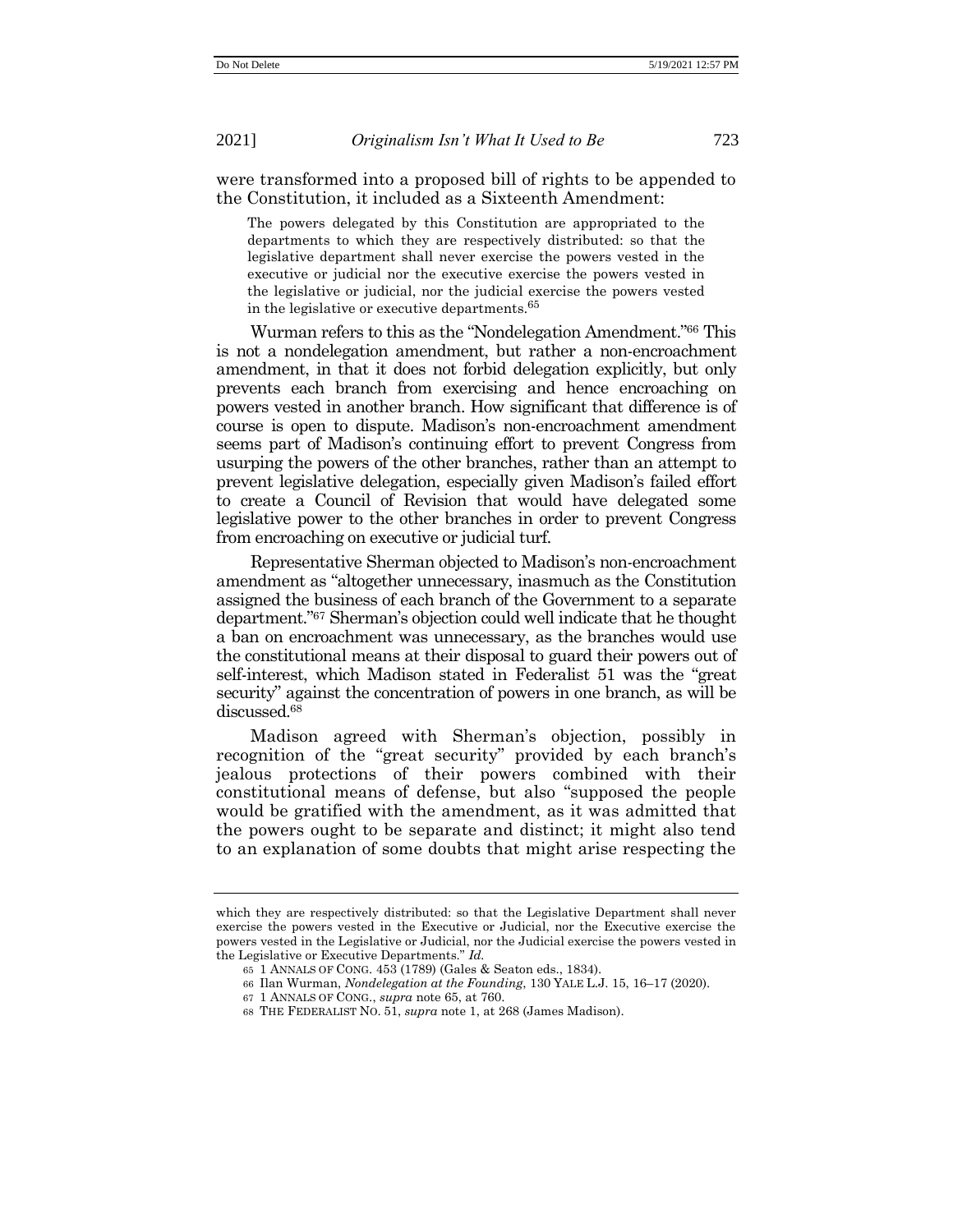construction of the Constitution." <sup>69</sup> Madison seemed to indicate he thought that his amendment would add something to the Constitution, but exactly what is not clear. Another representative condemned the amendment as "subversive of the Constitution," which seems to indicate the idea that an express non-encroachment clause would cause significant damage to the structure of the Constitution.<sup>70</sup> While the non-encroachment amendment passed the House of Representatives, it was struck in the Senate, $71$  the records of which give no indication of reasons for editing or rejecting any of the proposed amendments.<sup>72</sup>

Some originalists argue that these failed attempts to include the nondelegation doctrine or a non-encroachment clause in the Constitution indicate somehow that it is already there.73. Ilan Wurman argued that Madison included the nondelegation doctrine to be "doubly sure." <sup>74</sup> Clearly, Madison and at least a few others thought at various times that either a nondelegation or a non-encroachment doctrine should be included in the Constitution and were concerned that the some might think that the separation of powers would not be sufficient to prevent delegation of legislative powers. However, the Senate rejecting the non-encroachment doctrine is evidence that the nondelegation doctrine did not make it into the Constitution, not proof that it was already there. If the Court were now to read into the Constitution a strict nondelegation doctrine, it would in essence be amending the Constitution to include terms similar to the proposed amendment to the Constitution rejected during its drafting or to some extent akin to Madison's proposed Sixteenth Amendment to the Constitution rejected by the Senate.

Madison wrestled with how to prevent the legislative branch from encroaching on the Executive and Judicial Branches, at times advocating a nondelegation or non-encroachment doctrines to be included in the Constitution, at times supporting a proposal to allow the Executive and Judicial Branch to be empowered to participate in legislative power, at other times arguing the

<sup>69</sup> 1 ANNALS OF CONG., *supra* not[e 65,](#page-17-0) at 453.

<sup>70</sup> *Id.* at 760–61 (statement of Representative Livermore).

<sup>71</sup> Wurman, *supra* note [66,](#page-17-1) at 17.

<sup>72</sup> ROBERT A. GOLDWIN, FROM PARCHMENT TO POWER 162 (1997) ("The stark reportage of the Senate Journal provides not the slightest clue to the Senate's reasons for these deletions. . ." including striking the sixteenth article on nondelegation.).

<sup>73</sup> Wurman, *supra* note [66,](#page-17-1) at 16–17. *See also* Gordon, *supra* not[e 43,](#page-13-0) at 743–44.

<sup>74</sup> Wurman, *supra* not[e 66,](#page-17-1) at 16 ("Here are two prominent representatives, both key players in the Constitutional Convention, arguing that a nondelegation amendment was unnecessary. Madison further argued that it was better to be doubly sure and make the principle explicit.").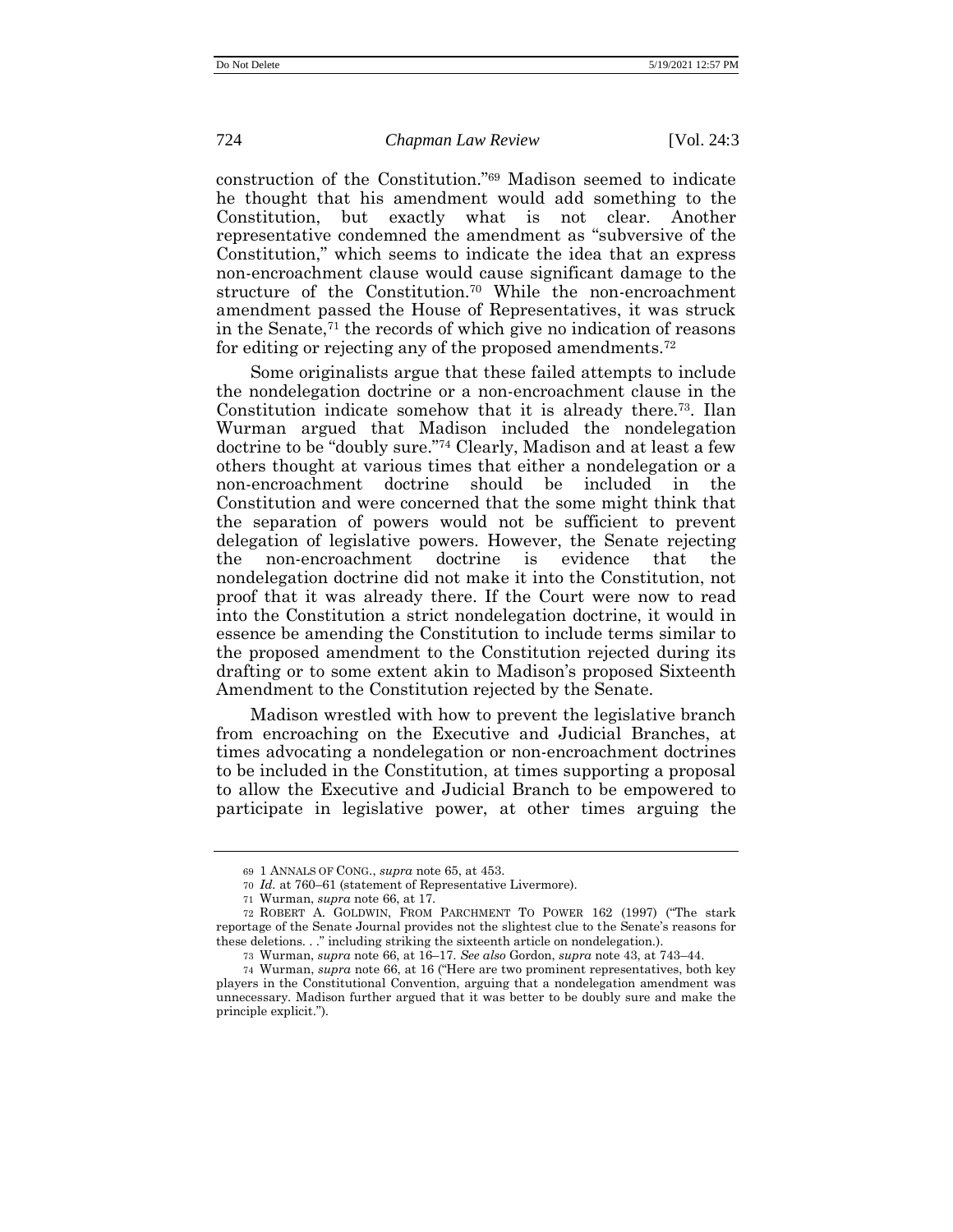ineffectiveness of such a rigid, express separation of powers and defending its absence in the Constitution, and at least once indicating that he thought some limits on delegation were included in the Constitution. Madison discussed delegation extensively in the Federalist Papers arguing for the ratification of the Constitution. In Federalist 47, Madison addressed the criticism that the Constitution did not sufficiently separate the powers of government, which he called "[o]ne of the principal objections inculcated by the more respectable adversaries to the Constitution..."<sup>75</sup> Madison noted the importance of the separation of powers, stating that the "accumulation of all powers, legislative, executive, and judiciary, in the same hands... may justly be pronounced the very definition of tyranny." 76

To address these concerns about the separation of powers, Madison said "The oracle who is always consulted and cited on this subject is the celebrated Montesquieu. . . [who] has the merit . . . of displaying and recommending it most effectually to the attention of mankind" <sup>77</sup> Madison failed even to mention Locke, however, showing Locke's striking unimportance. Montesquieu, Madison asserted, "appears to have viewed the Constitution of England as the standard, or to use his own expression, as the mirror of political liberty" and so Madison examined the British system of separation of powers, to determine whether the Constitution fell short. Madison noted that the powers were not strictly separated under the Constitution of England, and that part of the legislative branch acts as a "great constitutional council to the executive chief" and is "invested with the supreme appellate jurisdiction." 78

From such examples, Madison concluded that Montesquieu did not advocate a strict separation of powers, and that "it may clearly be inferred that, in saying 'There can be no liberty where the legislative and executive powers are united in the same person, or body of magistrates,' . . . [Montesquieu] did not mean that these departments ought to have no PARTIAL AGENCY in, or no CONTROL over, the acts of each other." <sup>79</sup> Madison seems to be asserting that under Montesquieu's principles, Congress could, without undue risk, make the Executive Branch Congress's agent, with Congressional control. Some of the

79 *Id.*

<sup>75</sup> THE FEDERALIST NO. 47, *supra* not[e 1,](#page-1-0) at 249–55 (James Madison).

<sup>76</sup> *Id.*

<sup>77</sup> *Id.*

<sup>78</sup> *Id.*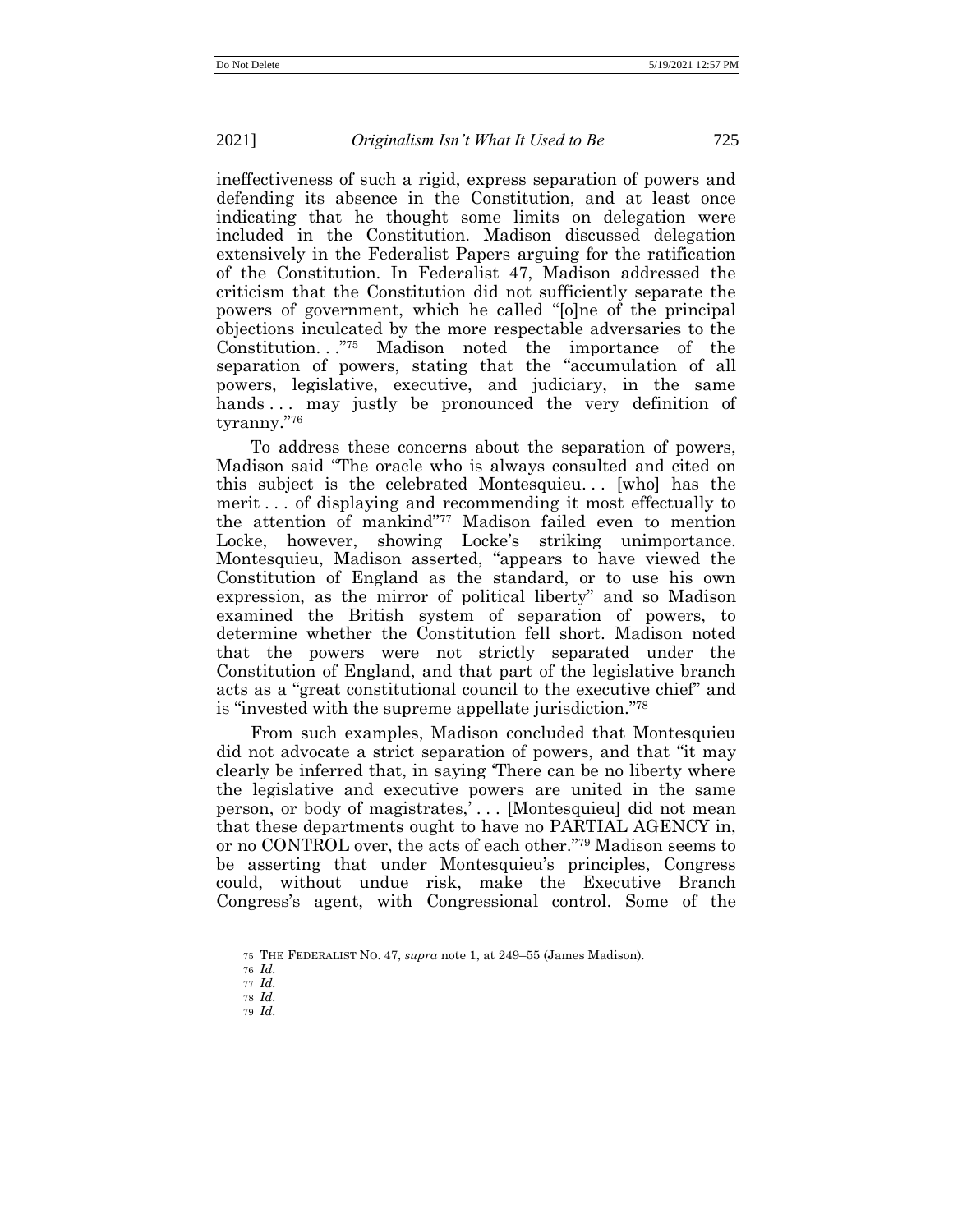defenders of the nondelegation doctrine claim that the original meaning of the Constitution mandates that Congress, as the agent of the people, cannot delegate its powers to the Executive Branch as its sub-agent,<sup>80</sup> but Madison's words seem to refute that.

Madison states what he takes to be Montesquieu's asserted limits on delegation: "[Montesquieu's] meaning, as his own words import, and still more conclusively as illustrated by the example in his eye, can amount to no more than this, that where the WHOLE power of one department is exercised by the same hands which possess the WHOLE power of another department, the fundamental principles of a free constitution are subverted." 81 The improper delegation then was that of the whole legislative power, not a limited and directed delegation. Madison gave as an example of excessive concentration of powers in one branch "if the king, who is the sole executive magistrate, had possessed also the complete legislative power. . ." and thus read Montesquieu as not advocating a complete separation of powers, "but rather in favor of a modified, incomplete, separation of governmental powers." 82

Madison noted that some states had express separation of powers clauses in their state constitutions preventing each branch from encroaching on the powers of the other branches, but those did not effectively prevent the admixture of powers among the branches. Madison specifically addresses the Massachusetts state constitution, which stated: "that the legislative department shall never exercise the executive and judicial powers, or either of them; the executive shall never exercise the legislative and judicial powers, or either of them; the judicial shall never exercise the legislative and executive powers, or either of them.'' <sup>83</sup> Madison indicates that such a declaration "goes no farther than to prohibit any one of the entire departments from exercising the powers of another department. In the very Constitution to which it is prefixed, a partial mixture of powers has been admitted." <sup>84</sup> Madison then notes the failure of such express language in state constitutions to prevent the admixture of powers. "If we look into the constitutions of the several States, we find that, notwithstanding the emphatical

<sup>80</sup> THE FEDERALIST NO. 47, *supra* not[e 1,](#page-1-0) at 251 (James Madison) (emphasis in original). 81 *Id.*

<sup>82</sup> Matthew P. Bergman, *Montesquieu's Theory of Government and the Framing of the American Constitution*, 18 PEPP. L. REV. 1, 34 (1990).

<sup>83</sup> THE FEDERALIST NO. 47 , *supra* not[e 1,](#page-1-0) at 254 (James Madison).

<sup>84</sup> *Id.*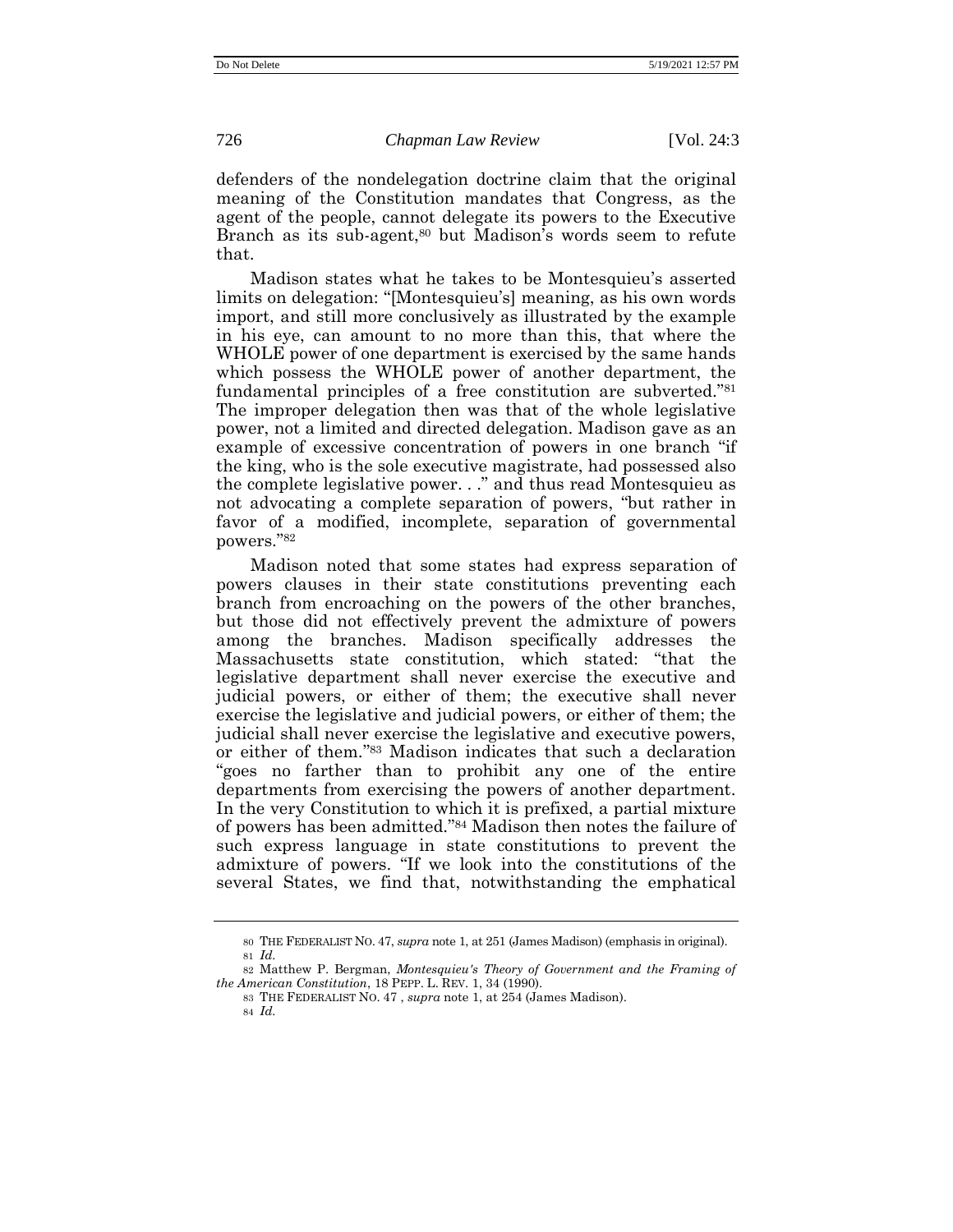and, in some instances, the unqualified terms in which this axiom has been laid down, there is not a single instance in which the several departments of power have been kept absolutely separate and distinct." and "in no instance has a competent provision been made for maintaining in practice the separation delineated on paper." <sup>85</sup> In defending the Constitution's lack of express lines drawn between the branches from critics complaining about that absence, Madison points out how even state constitutions that had express bars on branches using other branches' powers did not achieve a full separation of powers.

Madison returned to this subject in Federalist 48, stating that what is impermissible is when one branch's power is "directly and completely administered by either of the other departments. . ." and that the legislature is the great danger, given that any "projects of usurpation by [the other branches] would immediately betray and defeat themselves." <sup>86</sup> Congress delegating specific legislative powers under its direction and control clearly would not constitute its legislative power being "directly and completely administered" by federal agencies, and so appears to receive Madison's blessing. Madison also asserted that appeals to the populace would not effectively prevent the accumulation of power in one branch of government.<sup>87</sup>

After determining that neither an express constitutional prohibition on branches using other branches' powers nor an appeal to the people was sufficient to prevent encroachment by one branch on the other, Madison, in Federalist 51, asserts that only one method would be effective, a structure of government with a separation of powers, so that "each department should have a will of its own" and that each branch will keep the others "in their proper places." <sup>88</sup> Madison concluded that the "great security" against the accumulation of powers in one branch is neither an express bar on branches using other branches' powers nor an appeal to the people, but rather, "giving to those who administer each department the necessary constitutional means and personal motives to resist encroachments of the others." 89 Once that structure is put in place, the people running each

<sup>85</sup> *Id.*

<sup>86</sup> *See generally* THE FEDERALIST NO. 48, *supra* note [1](#page-1-0) (James Madison).

<sup>87</sup> THE FEDERALIST NO. 49, *supra* not[e 1,](#page-1-0) at 257 (James Madison).

<sup>88</sup> THE FEDERALIST NO. 51, *supra* not[e 1,](#page-1-0) at 267 (James Madison) ("The only answer that can be given is, that as all these exterior provisions are found to be inadequate, the defect must be supplied, by so contriving the interior structure of the government as that its several constituent parts may, by their mutual relations, be the means of keeping each other in their proper places.").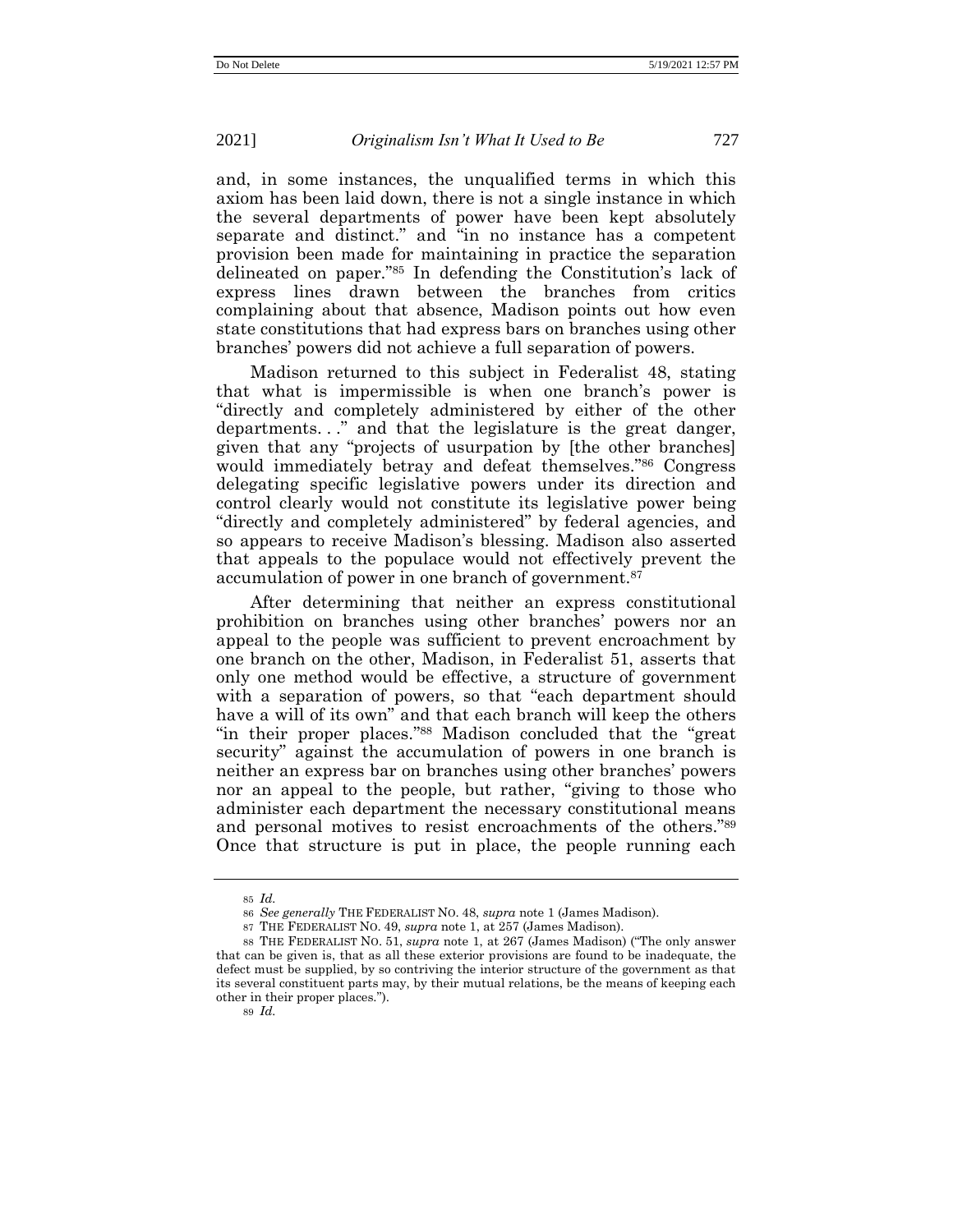branch would be driven to jealously protect their powers by their own ambition. "Ambition must be made to counteract ambition. The interest of the man must be connected with the constitutional rights of the place." <sup>90</sup> In other words, the object of a nondelegation or non-encroachment doctrine, to prevent the accumulation of powers in one branch, is better accomplished simply by the separation of powers and giving each branch constitutional tools to resist encroachment, because the ambition of the people in each branch will prevent the accumulation of powers in any branch. By comparison, the nondelegation doctrine would give the Court an offensive tool against both Congress and the Executive, and allow the Court to interfere in the cooperation between the two other branches. The power to delegate gives Congress a defensive tool against the Executive Branch, in that Congress can dictate to federal agencies and assign them tasks, including rule-making. The nondelegation doctrine would strip this defensive power from Congress. After Congress passes a law and the President does not veto it, why should the Court interfere in how they cooperate? The nondelegation doctrine is not a defensive tool for the Court, as its judicial powers are not threatened by congressional delegation to the Executive Branch. Instead, the nondelegation doctrine would simply an offensive weapon for the Court improperly to seize power from both Congress and the Executive Branch.

<span id="page-22-0"></span>Madison spoke again about delegation as a Virginia Representative during the Post Roads Debate during the Second Congress, in which members discussed whether they should set the locations of post roads and post offices, a power vested in them by the Constitution, or should delegate that task to the President, as one motion proposed.<sup>91</sup> The motion to delegate failed, as the members debated whether the House had the duty to set the locations of post roads and post offices, given that the Constitution assigned the House that task and power.<sup>92</sup> Madison argued against the amendment, stating that "there did not appear to be any necessity for alienating the powers of the House; and that if this should take place, it would be a violation

<sup>90</sup> *Id.*

<sup>91</sup> David P. Currie, *The Constitution in Congress: The Second Congress*, 90 NW. U. L. REV. 606, 629 (1996) ("Representative Sedgwick moved to replace the detailed specification of routes in the House bill with a direction that the mail should be carried between Wiscasset, in the district of Maine, to Savannah, Georgia, 'by such route as the President of the United States shall, from time to time, cause to be established.'" (citing 3 ANNALS OF CONG. 229 (1791) (Gales & Seaton eds., 1849)).

<sup>92</sup> *Id.* at 628–32.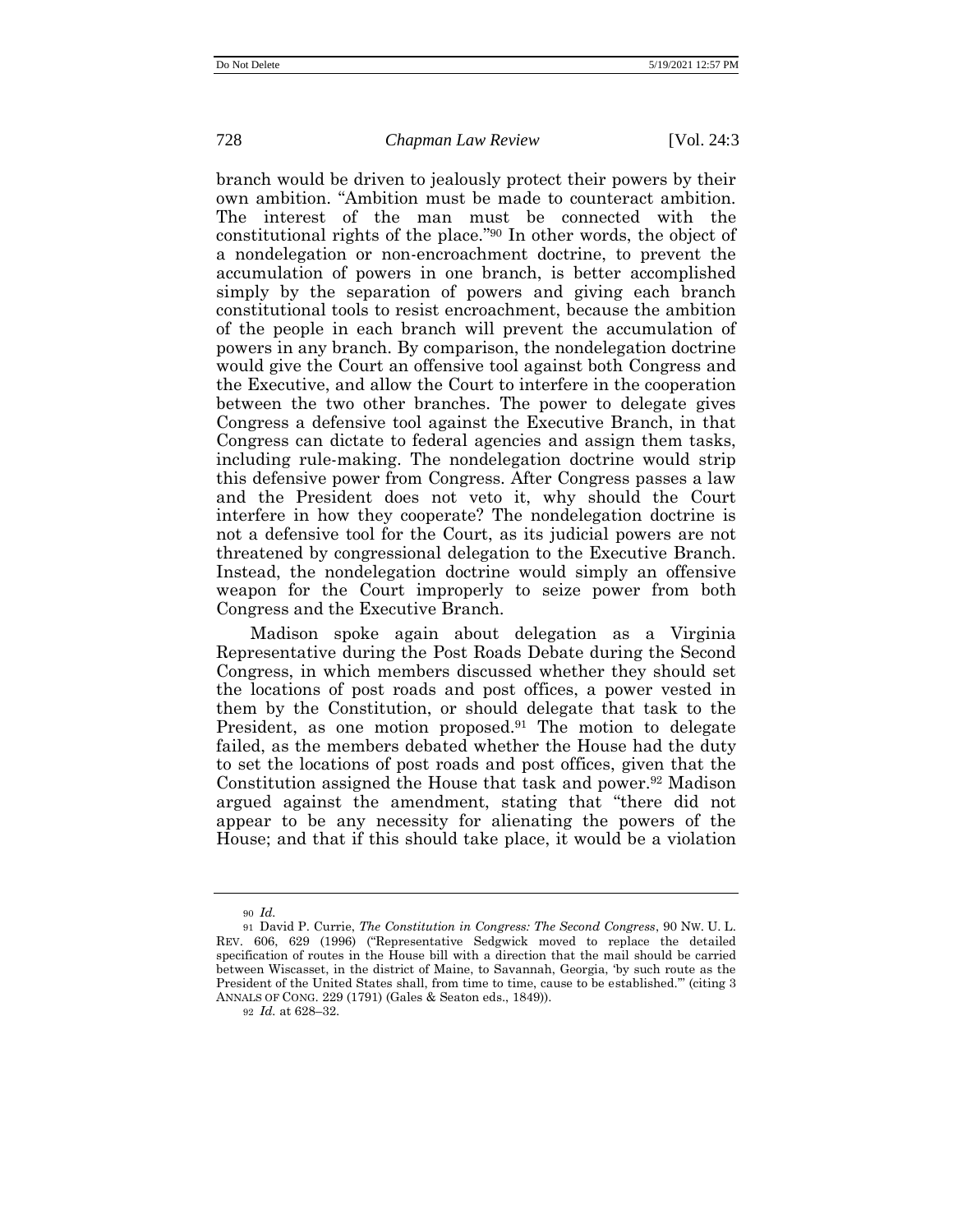<span id="page-23-0"></span>of the Constitution." <sup>93</sup> From this, Christine Kexel Chabot argued that Madison may have had necessity in mind as a necessary justification for delegation.<sup>94</sup> However, she also noted that not everyone agreed with Madison's "necessity' test" for delegation.<sup>95</sup>

Madison may have been commenting that by delegating that power to the President, the House would lose it permanently, because once the post roads and post offices, or any significant number of them, were built, it would be impracticable for Congress to undo the presidential plan. However, even despite this objection, the House did eventually delegate to the President the discretion to establish other roads as post roads. <sup>96</sup> and delegated to the Postmaster General the power to determine where the post offices should be.<sup>97</sup> As Mortenson and Bagley note, "Far from demonstrating the force of Madison's constitutional objection, the statute as enacted expressly conferred the open-ended authority that Madison had claimed was unconstitutional during debate." <sup>98</sup> David Currie, after noting extensive delegation to the Executive Branch regarding the postal issues, indicated that a constitutional objection to delegation may not have been the driving element in this debate, stating, "Despite all the crocodile tears, one is tempted to attribute the House's zest for detail more to a taste for pork than to a principled concern for the virtues of representative government." 99

When deciding how to repay the enormous national debt, much of which was incurred to fund the Revolutionary War,<sup>100</sup> Congress debated whether it could delegate its borrowing power provided under Article I, Section 8. Chabot stated, "It is no surprise that Madison referred to the borrowing law as a delegation of 'great trust' that left key terms of loans and 'execution of one of the most important laws' to the President." <sup>101</sup> Though one might imagine that discussion of delegation would have "consume[d] the entire debate" in the House of Representatives, this did not happen.<sup>102</sup>

<sup>93</sup> 3 ANNALS OF CONG. 239 (1791) (Gales & Seaton eds., 1849).

<sup>94</sup> Christine Kexel Chabot, *The Lost History of Delegation at the Founding*, GA. L. REV. (manuscript at 43) (forthcoming 2021), https://ssrn.com/abstract=3654564.

<sup>95</sup> *Id.* (manuscript at 41–42).

<sup>96</sup> *Id.* (manuscript at 42).

<sup>97</sup> *Id.* (manuscript at 43).

<sup>98</sup> Mortenson & Bagley, *supra* note [8,](#page-5-0) at 353.

<sup>99</sup> Currie, *supra* not[e 91,](#page-22-0) at 631.

<sup>100</sup> Chabot, *supra* not[e 94](#page-23-0) (manuscript at 20).

<sup>101</sup> *Id.* (manuscript at 4) (quoting LLOYD'S NOTES FROM MAY 19, 1790*, reprinted in* DEBATES IN THE HOUSE OF REPRESENTATIVES, SECOND SESSION: APRIL-AUGUST 1790, at 1349).

<sup>102</sup> *Id.* (manuscript at 21).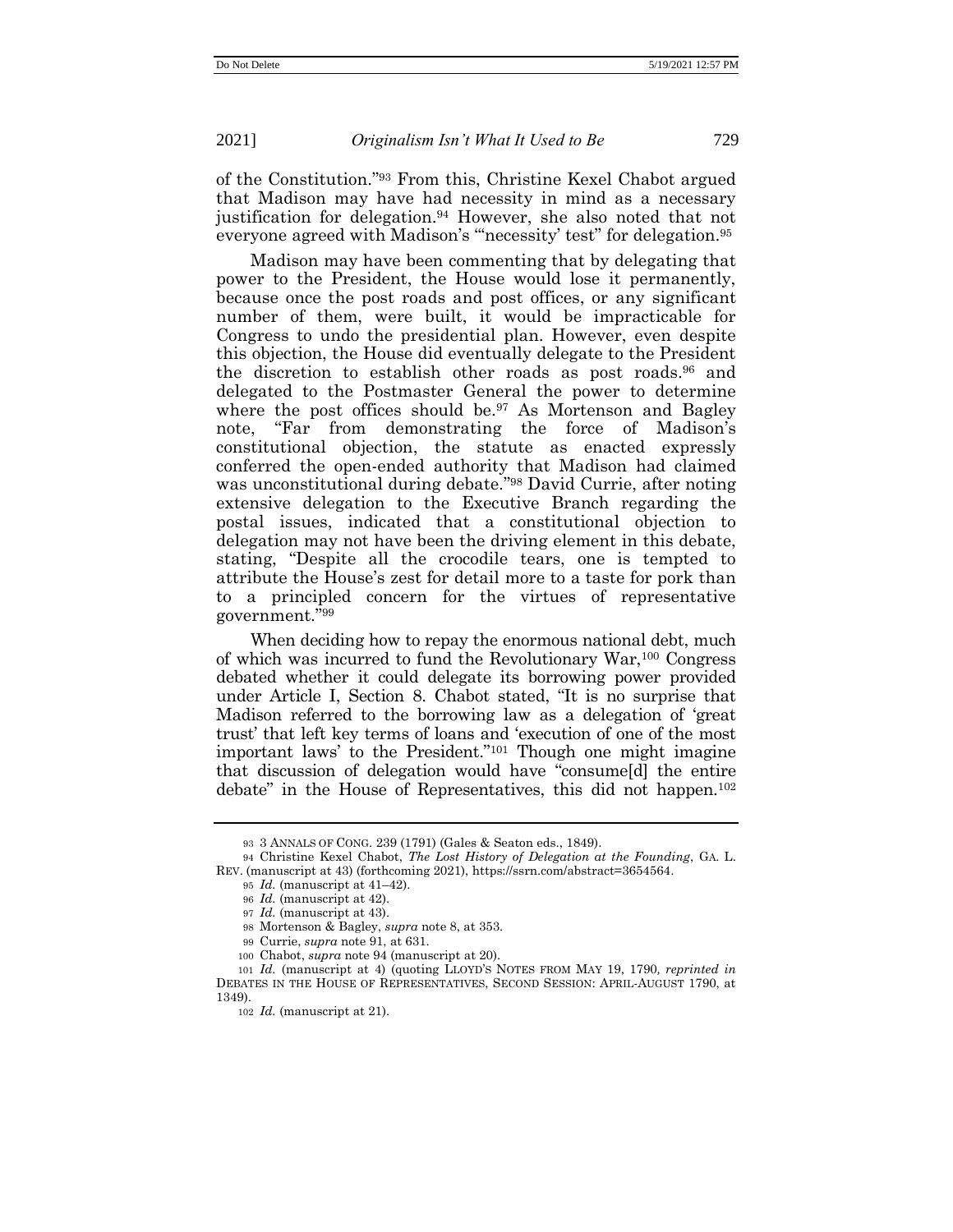Instead, debate focused more on which member of the Executive Branch should be delegated such borrowing power, with Madison asserting that it should be the President.<sup>103</sup> Instead of rejecting congressional delegation, House members responded to the constitutional concerns by supporting delegation "with some limitation on the amount to be borrowed." 104

Another important example of delegation by Congress in its first years was the Alien Friends Act of 1798,<sup>105</sup> which authorized the President to order aliens as he deemed dangerous to depart the country. During the debates, the constitutionality of the act was debated, not regarding delegation, but instead about which of the enumerated powers of Congress justified the legislation.<sup>106</sup> Throughout the debates, only two members "voiced anything that bore a resemblance to a nondelegation argument."<sup>107</sup> Those arguments failed and the legislation was passed.<sup>108</sup> Wurman notes that during the debate, no one argued that Congress could freely delegate—an argument Wurman claims "they surely would have been motivated to make if it were true." <sup>109</sup> That claim seems off, since it is easy to see why only two nondelegation arguments in the course of the debates would generate no pro-delegation responses. Even so, Wurman admits, "It is certainly possible to infer that the nondelegation principle itself was rejected, but there is no way to know that with any degree of confidence."<sup>110</sup>

In his Virginia Report of 1800, Madison, by then a member of the Virginia legislature,<sup>111</sup> returned to the topic of the Alien Friends Act and its delegation of legislative power by Congress. Madison noted, "Details, to a certain degree, are essential to the nature and character of a law; and, on criminal subjects, it is proper, that details should leave as little as possible to the discretion of those who are to apply and to execute the law."<sup>112</sup> Congress should, he asserted, not grant "a general conveyance of

108 *Id.*

<sup>103</sup> *Id.* (citing LLOYD'S NOTES FROM MAY 19, 1790*, reprinted in* DEBATES IN THE HOUSE OF REPRESENTATIVES, SECOND SESSION: APRIL-AUGUST 1790, at 1354).

<sup>104</sup> *Id.* 

<sup>105</sup> An Act Concerning Aliens, § 1, 1 Stat. 570, 571 (1798).

<sup>106</sup> Mortenson & Bagley, *supra* note [8,](#page-5-0) at 365.

<sup>107</sup> *Id.* at 366.

<sup>109</sup> Wurman, *supra* note [66,](#page-17-1) at 25.

<sup>110</sup> *Id.* at 26.

<sup>111</sup> H. Jefferson Powell, *The Political Grammar of Early Constitutional Law*, 71 N.C. L. REV. 949, 962 n.72 (1993).

<sup>112</sup> *The Report of 1800 [7 January 1800]*, FOUNDERS ONLINE: NAT'L ARCHIVES, https://founders.archives.gov/documents/Madison/01-17-02-0202 [\[http://perma.cc/5H5L-](http://perma.cc/5H5L-CWBY)[CWBY\]](http://perma.cc/5H5L-CWBY) (citing 17 JAMES MADISON, THE PAPERS OF JAMES MADISON 303–51 (David B. Mattern et al. eds., 1991)).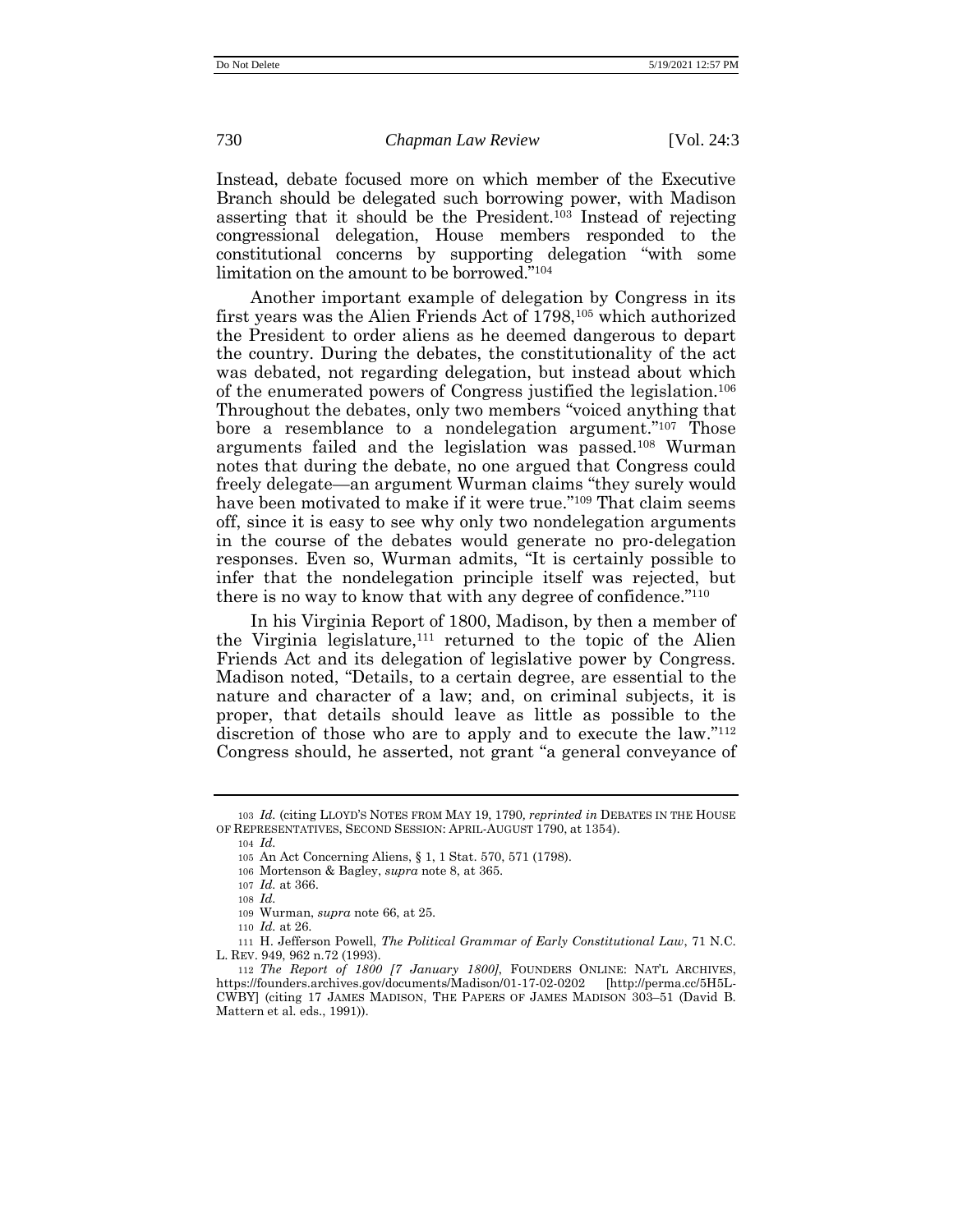authority, without laying down any precise rules, by which the authority conveyed, should be carried into effect. . ." because otherwise "the whole power of legislation might be transferred by the legislature from itself, and proclamations might become substitutes for laws." 113

Madison stated the test of whether a law constitutes a proper delegation and hence constitutional is "whether it contains such details, definitions, and rules, as appertain to the true character of a law; especially, a law by which personal liberty is invaded, property deprived of its value to the owner, and life itself indirectly exposed to danger." And so, the question is whether the law contains enough "details, definitions, and rules" to appear to be a real law, and not just a handing off of the legislative power to another branch.

These statements by Madison are notable in that they include the claim that excessive delegation is unconstitutional. If Madison's intent as of 1800 alone were to determine the meaning of the Constitution, then the nondelegation doctrine would be the constitutional mandate that Congress can delegate only where it has drafted a law with enough "details, definitions, and rules" to appear to be a real law, which is a far cry from the claim that Congress cannot delegate its legislative powers. Such a doctrine would have the same hazards as the current intelligibility rule, as it would not guide the courts in determining how much detail is sufficient, however. And the post-Ratification interpretation of one of the Framers, whose views on this subject varied over the years, should not determine the meaning of the Constitution.

B. The Vesting Clauses, Separation of Powers, and Silence as the Sources of the Nondelegation Doctrine

Given the absence of the nondelegation doctrine in the Constitution, those asserting its importance have struggled to determine its original basis. Any constitutional limitation of delegation would have to be implicit, but proving an implicit limitation on delegation would be a challenge "because constitutional interpreters are properly reluctant to find implicit restrictions on express textual grants" of congressional legislative power, given that the detailed express restrictions in Article I, Section 9 suggest "by negative implication that no other limitations should be recognized." 114

<sup>113</sup> *Id.*

<sup>114</sup> Posner & Vermeule, *supra* note [17,](#page-8-0) at 1729.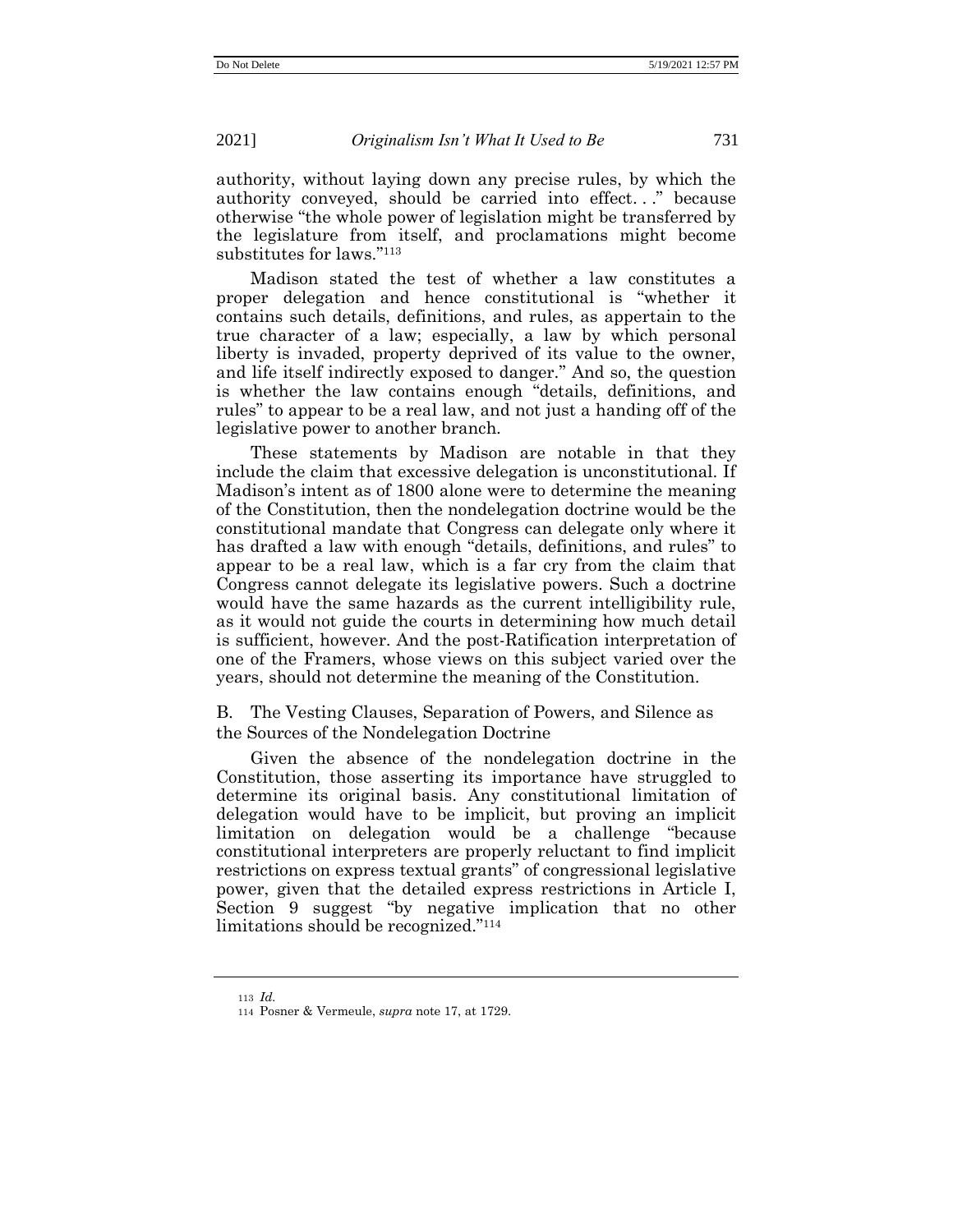Those who seek a nondelegation doctrine with teeth search for any constitutional basis for it, despite its absence in the Constitution's text. Some claim that nondelegation is a necessary corollary to Article I, Section 1 of the United States Constitution, which provides that "[a]ll legislative Powers herein granted shall be vested in a Congress of the United States." <sup>115</sup> However, Article I does not specify what Congress can do with the legislative power vested in it or whether it can delegate those powers. While Article II vests Executive power in the President, few question the President's authority to delegate to federal agencies.<sup>116</sup>

Phillip Hamburger has argued strenuously that restrictions on legislative delegation spring directly from the Vesting Clauses, and that because the Constitution vests all legislative power in Congress, Congress cannot delegate any of that power.<sup>117</sup> Hamburger asserts therefore that the nondelegation doctrine should be "put aside—not on the grounds offered by Professors Mortenson and Bagley, but because the Constitution speaks instead in stronger terms about *vesting*."<sup>118</sup> In his 2014 book, Hamburger gives a fuller argument, relying heavily on the word "all" in the legislative vesting clause. In contrast to the judicial and executive clauses, which omit the word "all," Hamburger states that "when granting legislative power, the Constitution speaks of *all* legislative powers." <sup>119</sup> The President can "delegate some executive power to his subordinates," Hamburger argues, because the Constitution does not vest all legislative power to the President, but "Congress cannot delegate any of its legislative powers, for they all rest in Congress." 120

Hamburger's vesting argument is an influential one, since, as he notes, Justice Gorsuch employed a vesting argument in *Gundy v. United States*, and also cites to Hamburger's work on nondelegation in his dissent.<sup>121</sup> Few would claim that Congress cannot leave even the slightest detail to federal agencies to fill in.

120 *Id.*

<sup>115</sup> U.S. CONST. art. I, § 1.

<sup>116</sup> U.S. CONST. art. II, § 1, cl. 1 ("The executive Power shall be vested in a President of the United States of America.").

<sup>117</sup> Philip Hamburger*, Delegating or Divesting?*, 115 NW. U. L. REV. 88, 110 (2020) ("First, because the Constitution vests all legislative powers in Congress, Congress cannot vest any such powers elsewhere. Second, Congress cannot divest itself of the powers that the Constitution vests in it."). Hamburger notes, however, that a "full exposition of these points must await another publication. *Id.*

<sup>118</sup> *Id.* at 88 (italics in original).

<sup>119</sup> PHILIP HAMBURGER, IS ADMINISTRATIVE LAW UNLAWFUL? 387 (2014).

<sup>121</sup> *See* 139 S. Ct. 2116, 2135, 2140 n.62 (2019) (Gorsuch, J., dissenting) ("Accepting, then, that we have an obligation to decide whether Congress has unconstitutionally divested itself of its legislative responsibilities, the question follows: What's the test?").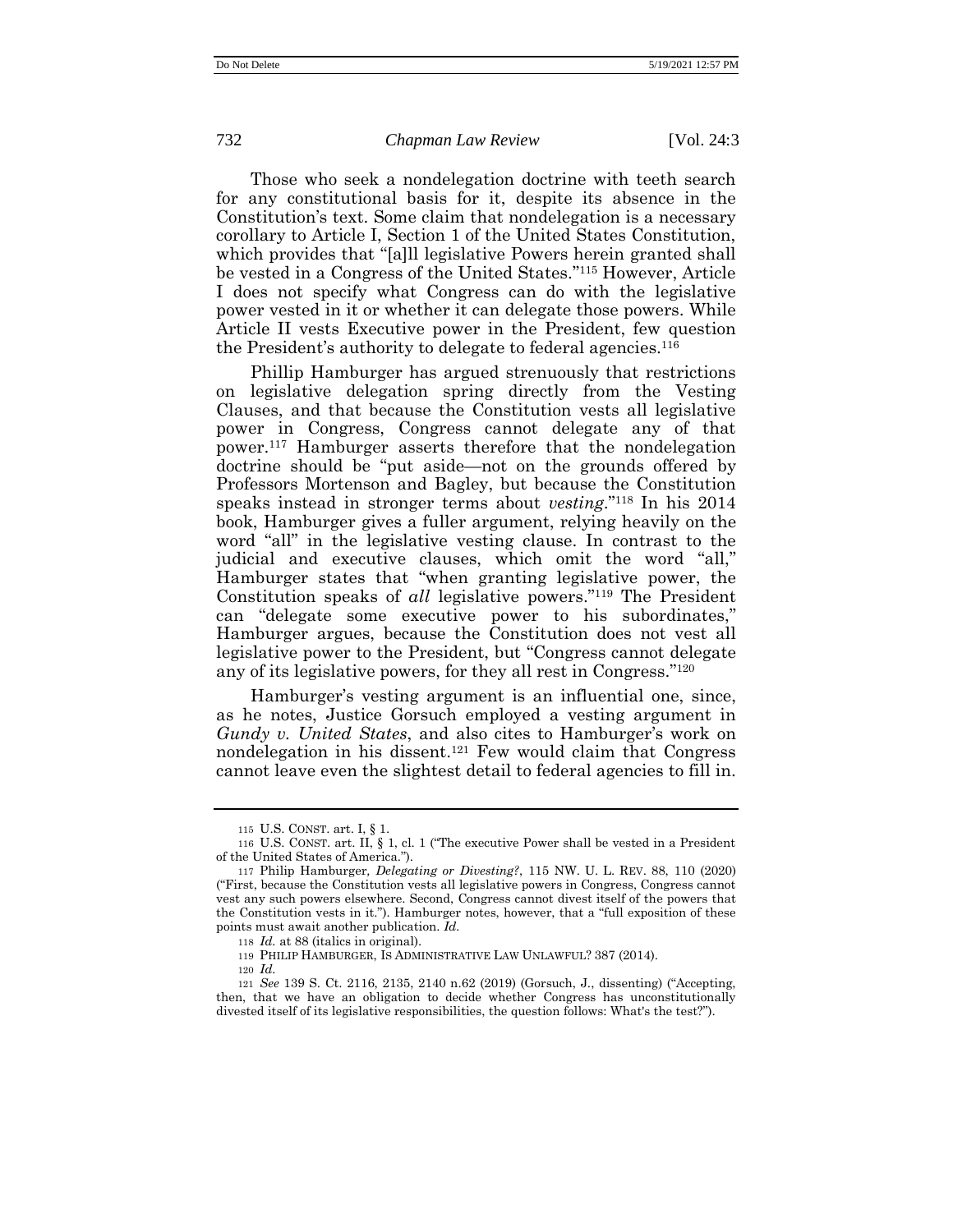However, Congress can legislate with incredible detail and, in the early days of the Republic, frequently did.<sup>122</sup> Hamburger's argument would mandate that because Congress can legislate with great detail, only it can specify such details, which would turn legislative acts into unworkable monstrosities. Such a bar would rob Congress of the power to employ the discretion and flexibility of federal agencies when Congress thought it necessary or desirable and would make government far less efficient.

Those asserting that the nondelegation doctrine can be found in the Vesting Clauses, however, should wrestle with the original meaning of the word "vest" in the Constitution and whether vesting legislative powers in Congress precludes or limits delegating those powers. Richard Epstein is rare among originalists discussing nondelegation in attempting to tease out the original meaning of the word "vest" in the Vesting Clauses, and his discussion shows the difficulty in finding a delegation bar in Article I's vesting of all legislative power in Congress. Epstein states, "The use of the term 'vested' brings back images of vested rights in the law of property; that is, rights that are fully clothed and protected, which means, at the very least, that they cannot be undone by ordinary legislative action. . ."<sup>123</sup> From this, Epstein derives the conclusion that legislative power cannot be delegated to an agency or other branch of government or otherwise.<sup>124</sup>

A property analogy for the Vesting Clauses weighs against the existence of a nondelegation doctrine, however, since some property interests may at times become transferable and sold only when they become vested and not before. For example, interests in a will may become transferable when they are vested, though they may not be when merely contingent.<sup>125</sup> If the vesting of legislative power may be analogized to the vesting of property rights, it seems that, while Congress should not be able

<sup>122</sup> *See* Jerry L. Mashaw, *Recovering American Administrative Law: Federalist Foundations*, *1787–1801*, 115 YALE L.J. 1256, 1292 (2006) ("Early Congresses also micromanaged administration . . . in excruciating detail. The 1791 statute . . . laying taxes on distilled spirits, occupies fifteen pages in the *Statutes at Large* and specifies everything from the brand of hydrometer to be used in testing proof, to the exact lettering to be used on casks that have been inspected, to the wording of signs to be used to identify revenue offices.").

<sup>123</sup> RICHARD A. EPSTEIN, THE DUBIOUS MORALITY OF ADMINISTRATIVE LAW 36 (2020). 124 *Id.*

<sup>125</sup> *See Real Property—Vested Remainders—Validity of Assignment,* 30 YALE L.J. 100, 100 (1920) (discussing that in deciding whether a property interest in an estate may be transferred, "the court avoided the necessity of determining the transferability of contingent remainders and followed the well-settled rule, to which judicial history of that very jurisdiction has long contributed, that vested remainders are fully transmissible as other species of property" (citing In Re Whitney's Estate, 176 Cal. 12 (1917))).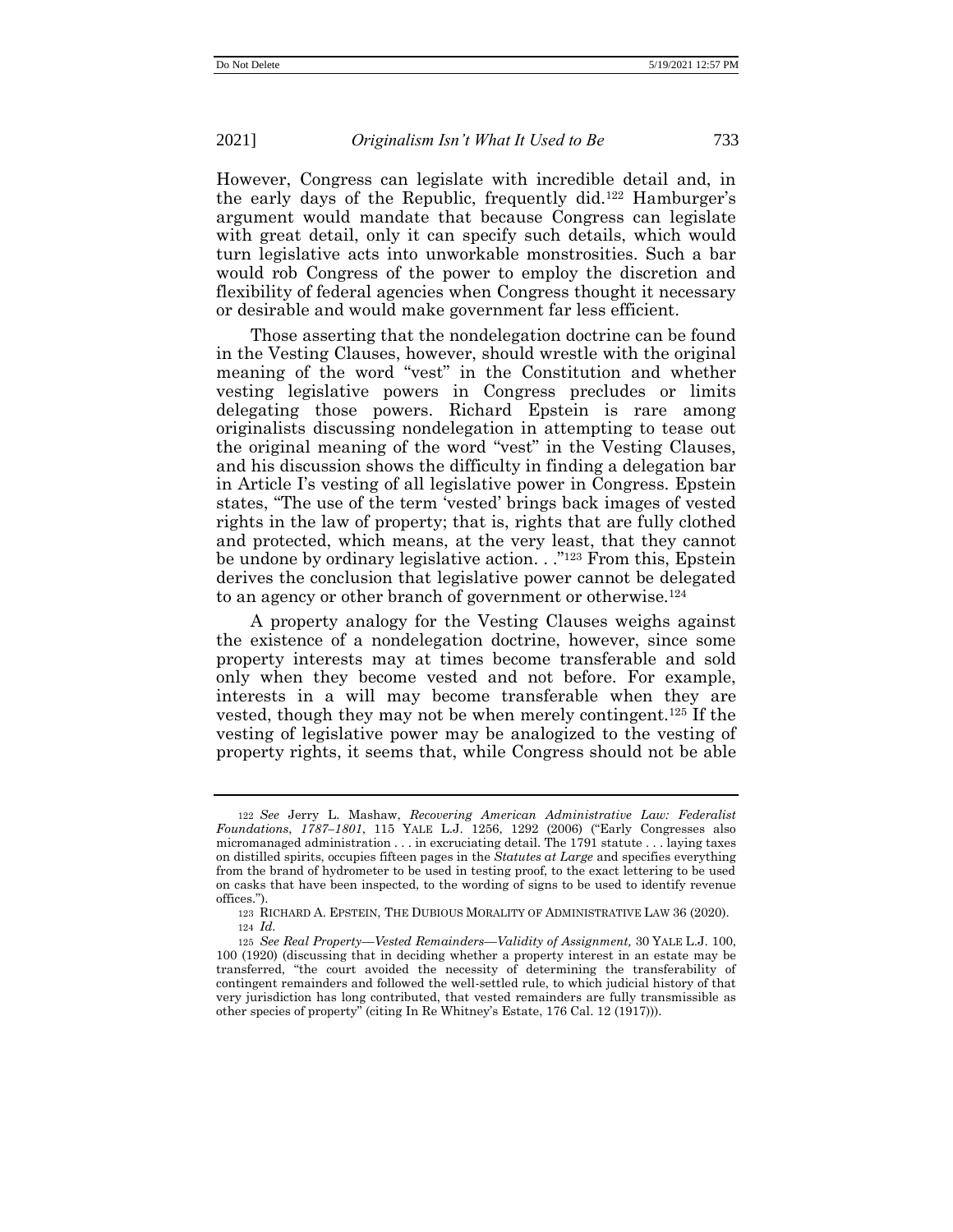to transfer its legislative powers wholesale, it should be free to delegate their use to the Executive Branch, like a property owner vested with title may lend the use of that property to another.

Another common claim for the source of the nondelegation doctrine is that it stems from the separation of powers, itself also not directly stated in the Constitution.<sup>126</sup> However, the separation of powers by itself would seem to justify some legislative delegation, not forbid it. As Justice Scalia noted in *Mistretta v. United States*, absolute separation of power is impossible, and "a certain degree of discretion, and thus of lawmaking, inheres in most executive or judicial action," and therefore it is up to Congress "to determine-up to a point-how small or how large that degree shall be."<sup>127</sup>

<span id="page-28-0"></span>Gary Lawson argues that the absence in the Constitution of text allowing delegation shows that delegation of legislative power is forbidden. To Lawson, the correct question is, "Does any clause of the Constitution expressly or implicitly permit the delegation of legislative authority?" <sup>128</sup> Because the Constitution creates a "government of limited and enumerated powers," Lawson states that any claim that a branch of that government can do something must be based on an enumerated power to do so. While legislative power is vested in Congress, his argument goes: Congress can do nothing with that power not explicitly permitted elsewhere in the Constitution, and because delegation is not mentioned, it is barred.<sup>129</sup> This argument, however, seems to fly in the face of Article I, Section 9's list of specific powers denied Congress. If Congress has only those powers expressly granted to it, there would be no need for a list of powers denied Congress. From the division of power in the Vesting Clauses, Lawson asserts there must be a baseline, a line past which the various branches cannot otherwise intrude into powers granted other branches. "The Vesting Clauses, and indeed the entire structure of the Constitution, make no sense otherwise." <sup>130</sup> To buttress this argument, Lawson cites to Madison and the

<sup>126</sup> Mistretta v. United States, 488 U.S. 361, 371–72 (1989) ("The nondelegation doctrine is rooted in the principle of separation of powers that underlies our tripartite system of Government . . ." (citing Field v. Clark, 143 U.S. 649, 692 (1892))).

<sup>127</sup> *Id.* at 417 (Scalia, J., dissenting).

<sup>128</sup> *See* Gary Lawson, *Delegation and Original Meaning*, 88 VA. L. REV. 327, 337 (2002).

<sup>129</sup> *Id.* Douglas Ginsburg made a similar argument, asserting "Nor can the Congress confer such a lawmaking power by statute, for the simple reason that the Congress has no enumerated power to create lawmakers." Douglas Ginsburg, *Legislative Powers: Not Yours to Give Away*, HERITAGE FOUND. (Jan. 6, 2011), https://www.heritage.org/theconstitution/report/legislative-powers-not-yours-give-away [\[http://perma.cc/5VCE-TPFR\]](http://perma.cc/5VCE-TPFR).

<sup>130</sup> Lawson, *supra* not[e 128,](#page-28-0) at 340.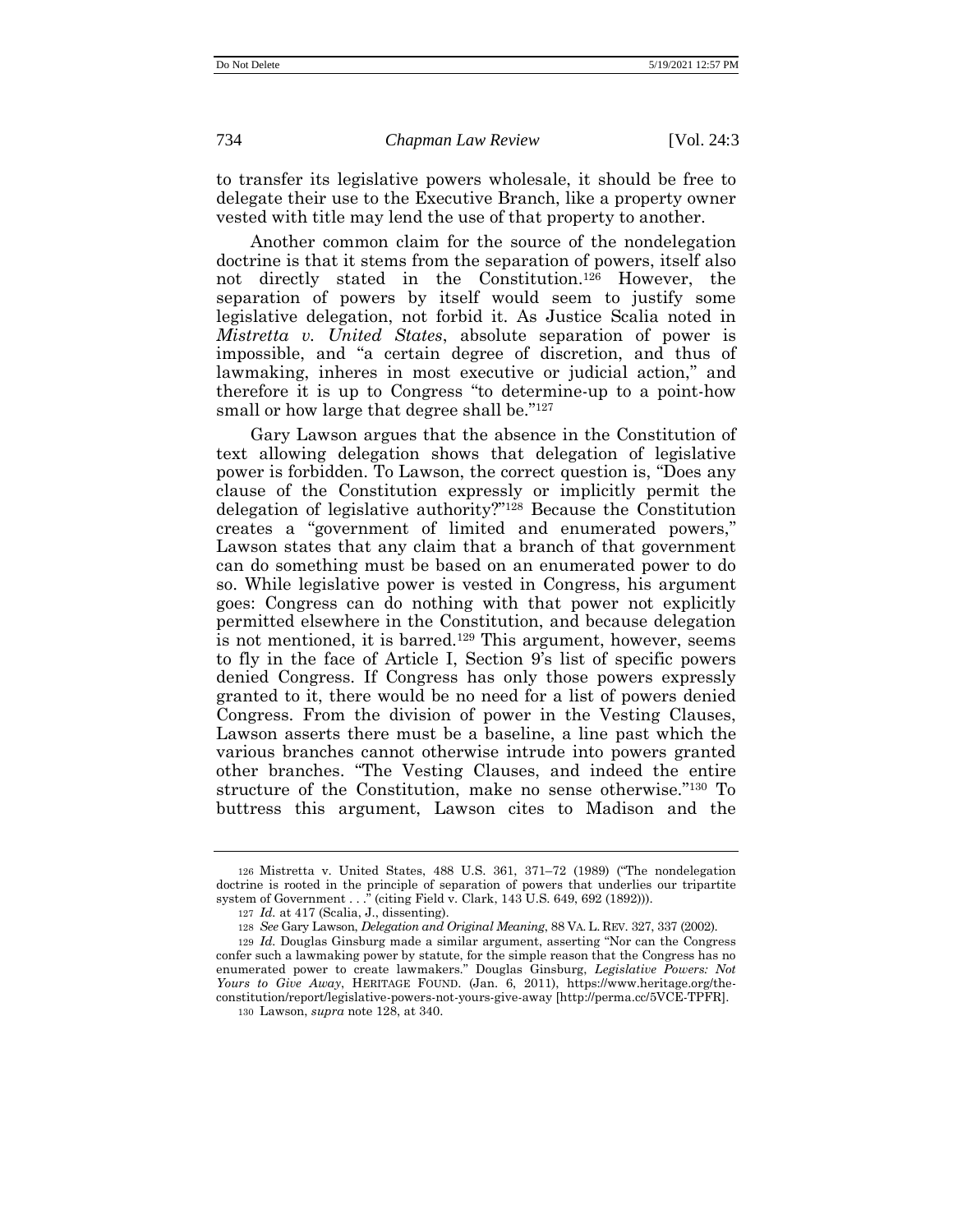Massachusetts Constitution of 1780, but acknowledges in a footnote that the historical sources are not conclusive evidence.<sup>131</sup>

#### C. Locke as the Source for the Nondelegation Doctrine

Defenders of the nondelegation doctrine often credit John Locke's *Second Treatise of Government* as one of the primary sources for the that doctrine.<sup>132</sup> In his *Second Treatise of Government*, Locke stated as a constraint on legislative power that it, being derived from "the People by a positive voluntary Grant and Institution, can be no other, than what that positive Grant conveyed, which being only to make Laws, and not to make Legislators, the Legislative can have no power to transfer their Authority of making Laws, and place it in other hands." 133

Some originalist scholars and judges treat Locke's statement as if it were incorporated implicitly into the Constitution. Aaron Gordon stated, "Locke's ideas profoundly influenced the development of America's Constitution, and there is substantial evidence that his disapproval of legislative delegation in particular was incorporated into our founding document . . ." 134 Ilan Wurman boldly states, "The nondelegation principle can be traced to John Locke's Second Treatise, which was deeply influential on the Founding generation." <sup>135</sup> Justice Gorsuch's *Gundy* dissent echoed that claim, stating without any citation of authority and, given the historical record, in all likelihood erroneously that Locke was "one of the thinkers who most influenced the Framers' understanding of the separation of powers." <sup>136</sup> Justice Rehnquist cited Locke for the proposition that "the legislative can have no power to transfer their authority of making laws and place it in other hands." <sup>137</sup> Justice Thomas cited Locke for the same proposition, and contended that Locke's and others' writing "about the relationship between private rights

<sup>131</sup> *Id.* at 341 n.51.

<sup>132</sup> Larry Alexander & Saikrishna Prakash, *Reports of the Nondelegation Doctrine's Death are Greatly Exaggerated*, 70 U. CHI. L. REV. 1297, 1311 (2003).

<sup>133</sup> LOCKE, *supra* note [5,](#page-2-0) at 363 (emphasis omitted).

<sup>134</sup> Gordon, *supra* not[e 43,](#page-13-0) at 739.

<sup>135</sup> Wurman, *supra* note [66,](#page-17-1) at 29.

<sup>136</sup> Gundy v. United States, 139 S. Ct. 2116, 2133 (2019) (Gorsuch, J., dissenting).

<sup>137</sup> Indus. Union Dep't v. Am. Petroleum Inst., 448 U.S. 607, 672–73 (1980) ("In his Second Treatise of Civil Government, published in 1690, John Locke wrote that '[t]he power of the legislative, being derived from the people by a positive voluntary grant and institution, can be no other than what that positive grant conveyed, which being only to make laws, and not to make legislators, the legislative can have no power to transfer their authority of making laws and place it in other hands.'").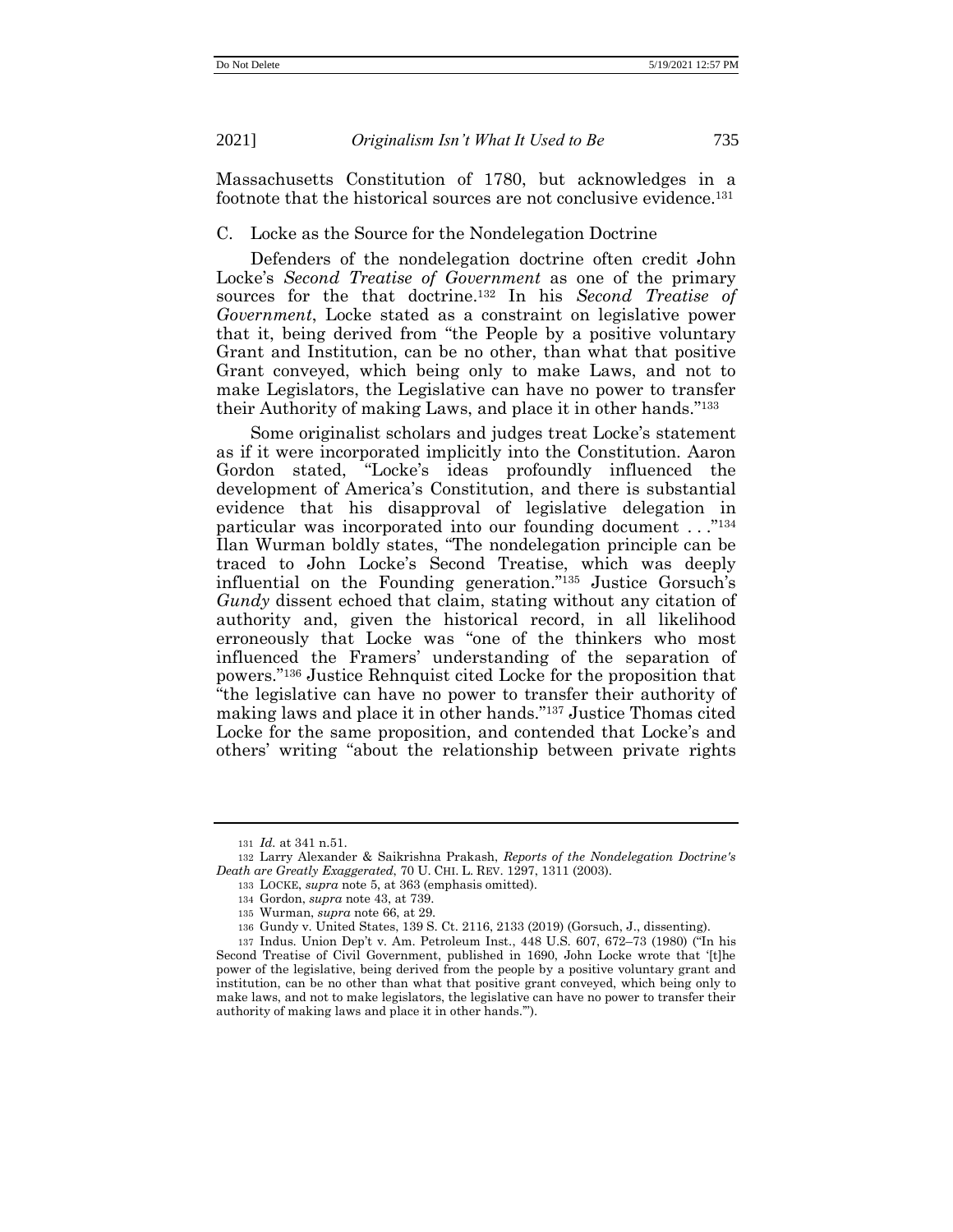and governmental power profoundly influenced the men who crafted, debated, and ratified the Constitution." 138

The supposed influence of Locke's *Second Treatise* over the drafters of the Constitution is thus central to originalists' claim that the Constitution contains an implicit nondelegation doctrine. Thomas Merrill noted, "The premise here is that the Framers were familiar with and largely approved of Locke's political philosophy. So if Locke supported the legislative monopoly position, the Framers presumably supported the legislative monopoly position." This unwarranted overemphasis of Locke's influence is not limited to the nondelegation doctrine but rather is endemic among some "[t]heorists . . . committed to at least one version of foundational rights, [who] claim to look at the American past but see little more than John Locke." 140

<span id="page-30-0"></span>Claims that Locke's nondelegation proposition or even Locke's writings generally were a central influence on the drafting of the Constitution appear to be false. Instead, the historical record indicates, as will be discussed, that: (1) Locke's nondelegation argument appears little mentioned in America in the years leading up to the Constitution's drafting; (2) limitations on delegation in general seem little discussed during the drafting and ratification of the Constitution; (3) Locke's primary influence in the colonies was in the justification of revolution and among the clergy, who were drawn to Locke's religious preoccupations; (4) by the time the Constitution was drafted, the evidence indicates that Locke's influence on politics had already declined dramatically in America; (5) in the 1780s, Locke was cited at times by the Anti-Federalists, but rarely if ever by the Federalists; and (6) Madison voiced wariness of Locke as a guide to separation of powers issues and, in his most extended discussion of the delegation of powers, Madison did not even mention Locke, but instead cited Montesquieu as "the great oracle." 141

Nondelegation advocates have turned up almost no evidence that Locke had any influence regarding nondelegation in the years immediately before the Ratification. Nicholas Parrillo notes that "the secondary literature turns up only one instance of an

<sup>138</sup> Dep't of Transp. v. Ass'n of Am. R.R.s, 575 U.S. 43, 72–74 (2015).

<sup>139</sup> Thomas W. Merrill, *Rethinking Article I, Section 1: From Nondelegation to Exclusive Delegation*, 104 COLUM. L. REV. 2097, 2132 (2004).

<sup>140</sup> Martin Flaherty, *History 'Lite' in Modern American Constitutionalism*, 95 COLUM. L. REV. 523, 528 (1995).

<sup>141</sup> THE FEDERALIST NO. 47, *supra* not[e 1.](#page-1-0)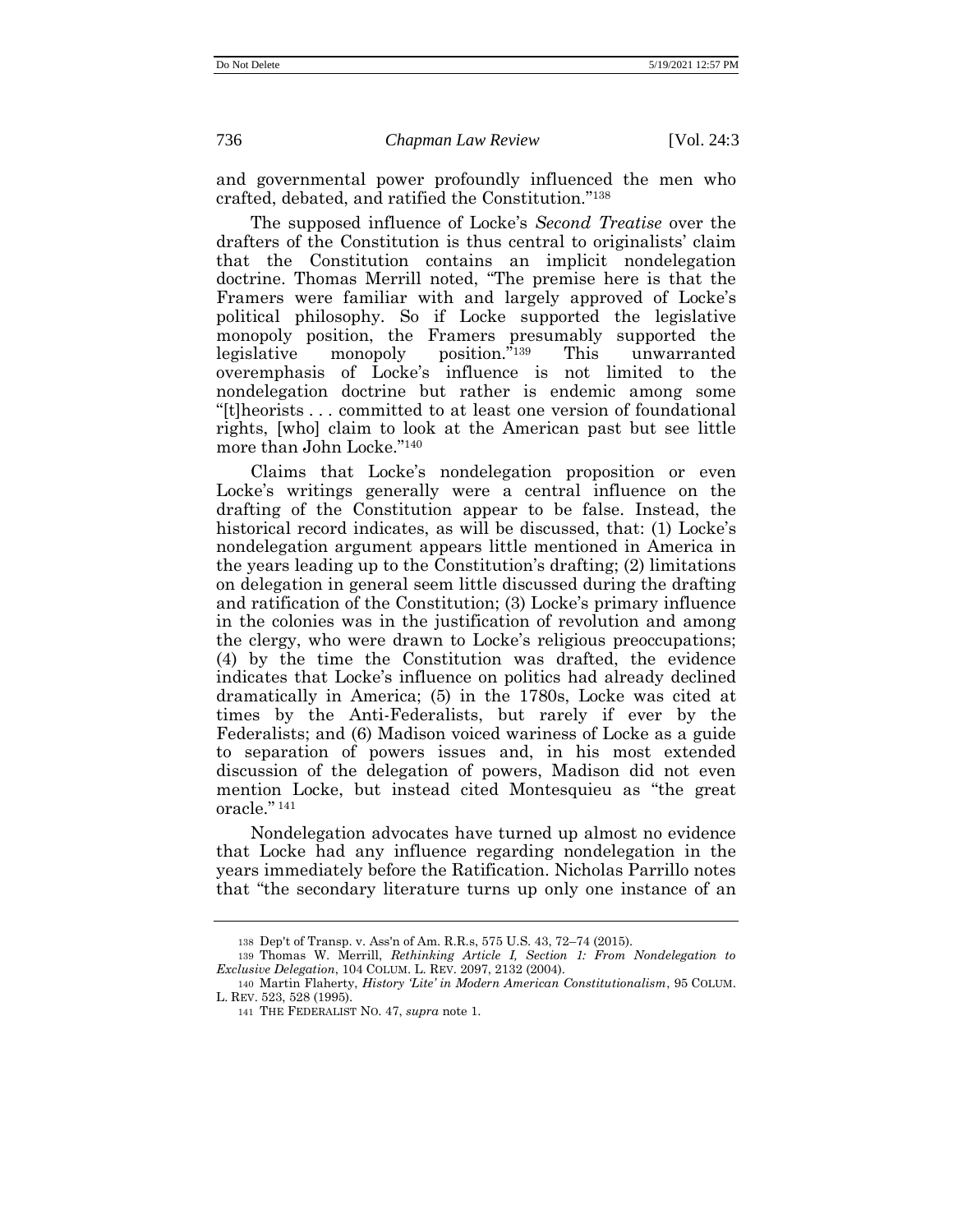American from 1765 through 1788 citing this point from Locke, in an anonymous newspaper essay" in discussing the states delegating their legislative powers to the Continental Congress, which is a very different subject.<sup>142</sup>

<span id="page-31-1"></span>Locke may have been influential in America before the Revolution started, but not afterwards, and his influence mostly came from his other writings, not from the *Second Treatise* relied on by supporters of the nondelegation doctrine. Few copies of Locke's *Two Treatises* reached the colonies before 1724, and those known copies that initially arrived in the northern colonies were typically part of the *Collected Works of John Locke*, "three clumsy and faintly forbidding folio volumes.<sup>143</sup> Only one edition of Locke's *Two Treatises* was published during the colonial period in America, in 1773, and it was not printed again in America for 164 years.<sup>144</sup> As John Dunn stated, "The story of how the Two Treatises of Government was causally responsible (for what other sorts of responsibility could it bear?) for the direction of American political theory in the eighteenth century is, of course, largely false." <sup>145</sup> Pocock states that this era of Revolution and the slow emergence of republics occurred in "an intellectual scene dominated to the point of obsessiveness by concepts of virtue, patriotism, and corruption, in whose making and transmission Locke played little part"<sup>146</sup> Steven Dworetz recounts how an earlier generation of scholars wildly overestimated Locke's influence in America and that later scholars responded by underestimating Locke's influence in the colonies as they considered rebellion.<sup>147</sup> Dworetz demonstrates the influence of Locke's *Second Treatise* by showing that twenty-five lines from it were quoted, word for word, by the "Jerseymen," a well-armed movement fighting over land rights in the late 1740s.<sup>148</sup>

<span id="page-31-0"></span><sup>142</sup> Nicholas R. Parrillo, *Supplemental Paper to: A Critical Assessment of the Originalist Case Against Administrative Regulatory Power: New Evidence from the Federal Tax on Private Real Estate in the 1790s*, at 6 n.11 (C. Boyden Gray Ctr. for the Study of the Admin. State, Working Paper No. 20-17, 2021), https://ssrn.com/abstract=3696902.

<sup>143</sup> John Dunn, *The Politics of Locke in England and America in the Eighteenth Century*, *in* POLITICAL OBLIGATION IN ITS HISTORICAL CONTEXT: ESSAYS IN POLITICAL THEORY 70 (1980).

<sup>144</sup> FORREST MCDONALD, NOVOUS ORDO SECLORUM: THE INTELLECTUAL ORIGINS OF THE CONSTITUTION 66 (1985).

<sup>145</sup> JOHN DUNN, THE POLITICAL THOUGHT OF JOHN LOCKE: AN HISTORICAL ACCOUNT OF THE ARGUMENT OF THE 'TWO TREATISES ON GOVERNMENT' 7 (1969).

<sup>146</sup> J.G.A Pocock, *Virtue and Commerce in the Eighteenth Century*, 3 J. INTERDISC. HIST. 119, 127 (1972).

<sup>147</sup> STEVEN M. DWORETZ, THE UNVARNISHED DOCTRINE: LOCKE, LIBERALISM, AND THE AMERICAN REVOLUTION 13–27 (1990).

<sup>148</sup> *Id.* at 74.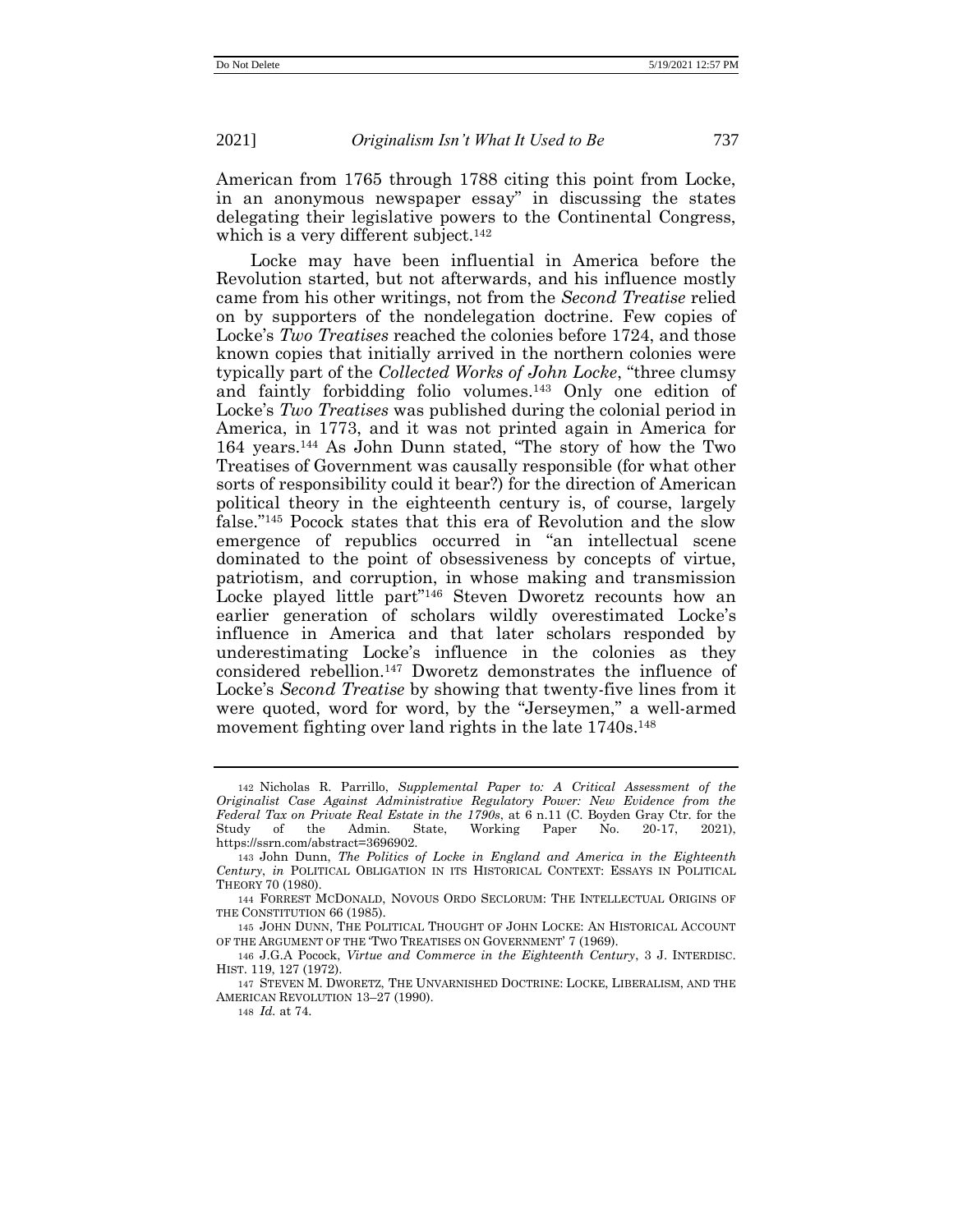Dworetz is careful to note, however, the sudden and drastic decline in Locke's influence in the colonies once war started and as the colonists started turning their thoughts to "disquisitions on the design of governments and constitutions. This transition from the Revolutionary to the Constitutional era seems to have occurred around 1776; and, significantly, it coincided with, and was reflected in, a dramatic decline in Locke's 'rate of citation.'" <sup>149</sup> The Framers apparently did not consider Locke a useful guide in how to design their new government.

Noted historians Oscar Handlin and Lillian Handlin perhaps somewhat overstated the case when they claimed that "a careful reading of the Two Treatises leads to the inescapable conclusion that it was not likely that any among the Founding Fathers had read this bedrock of American political theory" but appear completely accurate when they stated that "his reputation in the colonies rested not on the treatises on government," but rather on his work on epistemology and education.<sup>150</sup> They added, perhaps missing a few counterexamples: "Locke wrote at length [in the *Second Treatise*] about two subjects that should have concerned Americans; yet as far as the record shows, his views never became subjects for conversation in the lanes of Boston or Philadelphia, or even grist for debaters, pamphleteers, and journalists." 151

As Gary Rosen stated, "Locke was most cited during the struggle for independence, when basic matters of political right were at issue," but founders turned to other philosophers "when institutions were a primary concern." <sup>152</sup> Locke was a large influence among the clergy in the colonies, who shared his religious preoccupations and embraced his justification for revolution.<sup>153</sup> James Otis, one of the few colonists who publicly mentioned Locke's views on nondelegation,<sup>154</sup> was a link between

<sup>149</sup> *Id.* at 44.

<sup>150</sup> Oscar Handlin & Lilian Handlin, *Who Read John Locke? Words and Acts in the American Revolution*, 58 AM. SCHOLAR 546, 547 (1989).

<sup>151</sup> *Id.* at 548.

<sup>152</sup> GARY ROSEN, AMERICAN COMPACT: JAMES MADISON AND THE PROBLEM OF FOUNDING 205 n.40 (1999) (citing Donald S. Lutz, *The Relative Influence of European Writers on Late Eighteenth-Century American Political Thought*, 78 AM. POL. SCI. REV. 189, 192 (1984)).

<sup>153</sup> DWORETZ, *supra* note [147](#page-31-0), at 32. "From the perspective of eighteenth-century colonists, the theistic Locke was most likely to have been *the* Locke. . . This is especially so with the New England clergy, [who] were demonstrably conversant with Locke's writings, and they had similar "religious preoccupations. They openly embraced Locke's political ideas—for example, the justification for revolution. . ." *Id.* (emphasis in original).

<sup>154</sup> See discussion *infra* text accompanying notes 184–88.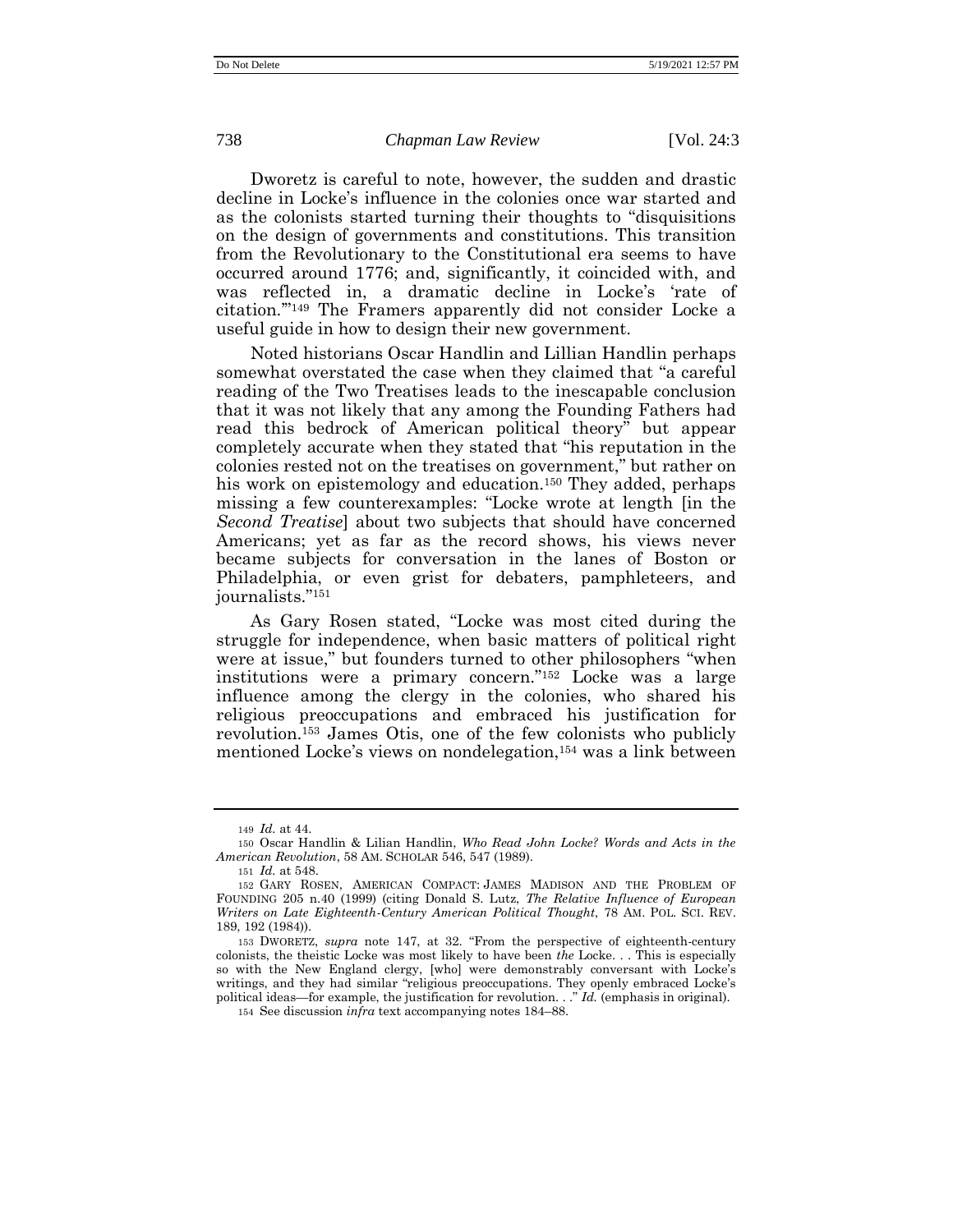<span id="page-33-1"></span><span id="page-33-0"></span>the clergy and revolutionary ferment.<sup>155</sup> In the 1760s, Locke was cited on politics primarily about the relationship between Britain and the American colonists, and in the 1770s to justify breaking with England and writing new constitutions.<sup>156</sup> Locke's influence in America seems to have dropped dramatically after the start of the Revolutionary War and he was rarely cited after 1781.<sup>157</sup> One study of American resistance pamphlets indicates that citations of Locke dropped off once the fighting started and that "after the fighting began in 1775, the revolutionary writers began to change their focus away from resistance theory, and direct invocation of Locke became more rare." 158

Locke had little influence in the drafting of the Constitution and more influence among those who opposed the final document. Locke had "relatively little to say about specific institutions." <sup>159</sup> and so it is "not surprising that his influence was ... very indirect on those writing the Constitution."160 Locke's *Second Treatise* ends with a chapter entitled "Of the Dissolution of Government" and, as Forrest McDonald notes, "As to what legitimately follows the dissolution of government, however, the chapter is ambiguous."<sup>161</sup>

Locke was rarely publicly cited by the Federalists during the 1780s, at least in ways that show up in the historical record.<sup>162</sup> During the 1780s, Locke was cited more often, however, by the Anti-Federalists, so his influence during the drafting period seems to have been primarily with those opposing the Constitution as drafted.<sup>163</sup> Anti-Federalists were drawn to Locke's natural-rights individualism.<sup>164</sup>

157 Donald S. Lutz, *The Intellectual Background to the American Founding*, 21 TEX. TECH. L. REV. 2327, 2336 (1990).

159 Lutz, *supra* note [157,](#page-33-0) at 144. *See also* John Dunn, *Consent in the Political Theory of John Locke*, 10 HIST. J. 153, 153–54 (1967).

161 MCDONALD, *supra* note [144,](#page-31-1) at 145.

162 LUTZ, *supra* note [156,](#page-33-1) at 145.

<sup>155</sup> DWORETZ, *supra* note [147](#page-31-0), at 54 ("Otis, to be sure, was not a man of the cloth. But he did have close ties to some radical and influential ministers—close enough for one prominent Tory to identify him as the driving force behind the notorious 'Black Regiment' of seditious preachers.").

<sup>156</sup> DONALD S. LUTZ, THE ORIGINS OF AMERICAN CONSTITUTIONALISM 143 (1988).

<sup>158</sup> Alex Tuckness, *Discourses of Resistance in the American Revolution*, 64 J. HIST. IDEAS 547, 550 (2003).

<sup>160</sup> LUTZ, *supra* note [156,](#page-33-1) at 2347. *See also* Flaherty, *supra* note [140](#page-30-0), at 546 ("[T]he constitution the Americans advanced was fully consistent with Locke, and at times augmented with Lockean references, though . . . it owed little to the philosopher directly.").

<sup>163</sup> *Id.*

<sup>164</sup> Daniel Walker Howe, *Introduction: Anti-Federalist/Federalist Dialogue and Its Implications for Constitutional Understanding*, 84 NW. U. L. REV. 1, 2 (1989).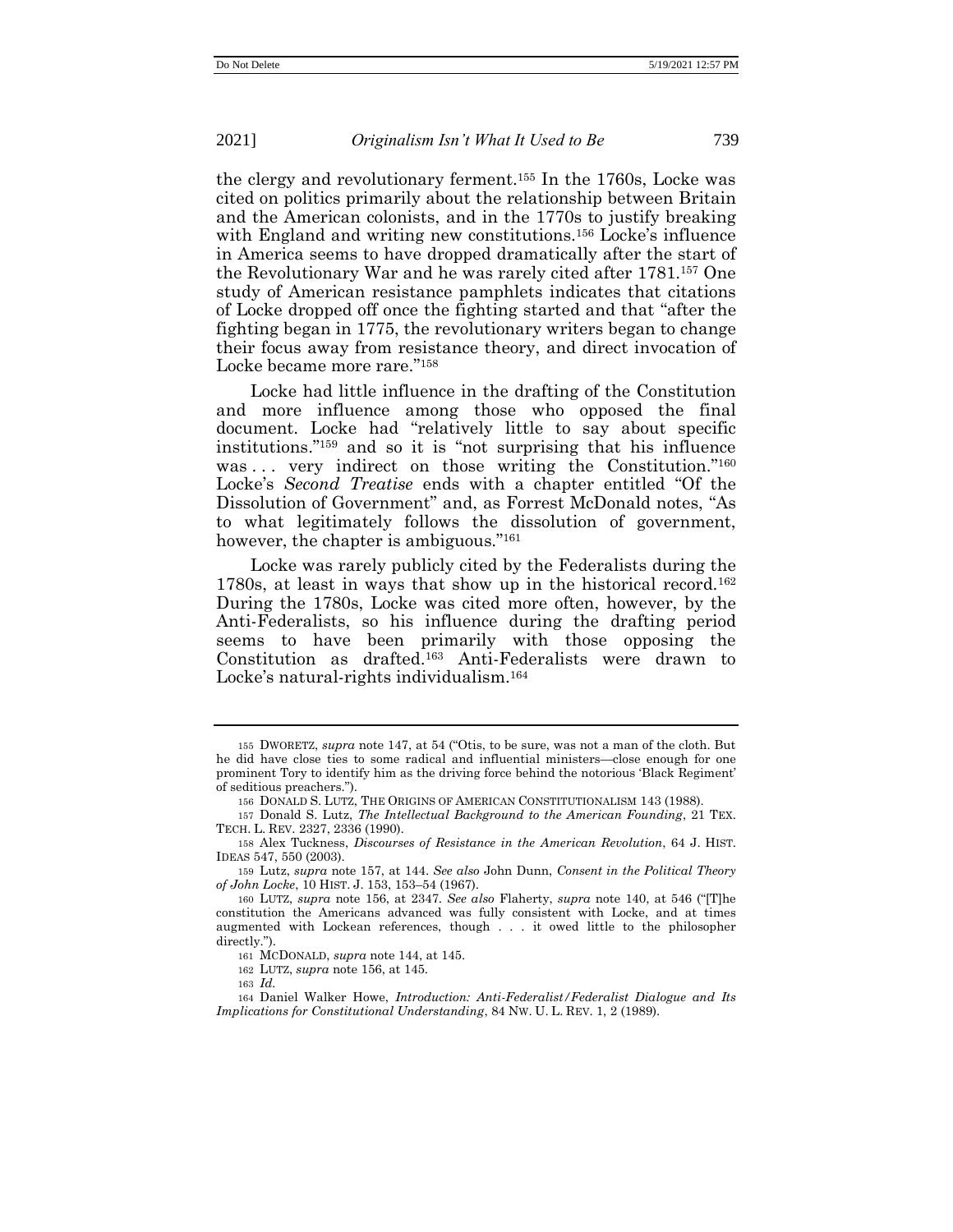Merle Curti, a great defender of Locke's influence in America, stated "Treatises of Civil Government was seldom cited in the Constitutional Convention of 1787..." <sup>165</sup> and Curti gives as an example of such rare citation a statement by an Anti-Federalist who later walked out of Convention without signing the Constitution.<sup>166</sup> Even Jerome Huyler, in a book chapter attempting to prove Locke's influence on the drafting of the Constitution, comes up mostly dry. Huyler points only to Locke's influence on such general topics as the sanctity of property, the importance of enlightened reason, and equal protection.<sup>167</sup> Even when Huyler points out someone in the Founding Era who was influenced by Locke, it was Samuel Adams, then an Anti-Federalist, who "frequently" quoted Locke "verbatim." 168

Donald Lutz, in a noted study of citations during the Founding Era, found that the observable influence of Montesquieu soared while Locke's plummeted during the drafting of the Constitution and of state constitutions.<sup>169</sup> Lutz concluded, "Locke's influence [in the design of the Constitution or state constitutions] has been exaggerated . . . and finding him hidden in passages of the U.S. Constitution is an exercise that requires more evidence than has hitherto ever been provided." 170

Madison himself seemed wary of trusting Locke on separation of powers issues, given how long-ago Locke had written and that Locke was writing about monarchical British government with a Parliament that ill represented the people. Writing as "Helvidius" in a 1793 newspaper debate with Alexander Hamilton, Madison argued that for separation of powers issues, "our own reason and our own constitution, are the best guides" since "a just analysis" of "the powers of government, according to their executive, legislative and judiciary qualities are not to be expected in the works of the most received jurists, who wrote before a critical attention was paid

167 JEROME HUYLER, LOCKE IN AMERICA: THE MORAL PHILOSOPHY OF THE FOUNDING ERA 251–73 (1995).

168 *Id.* at 266.

169 Donald S. Lutz, *The Relative Influence of European Writers on Late Eighteenth-Century American Political Thought*, 78 AM. POL. SCI. REV. 189, 192 (1984).

170 *Id.* at 192–93.

<sup>165</sup> Merle Curti, *The Great Mr. Locke: America's Philosopher, 1783–1861*, 11 HUNTINGTON LIB. BULL. 107, 135 (1937) (citing 1 THE RECORDS OF THE FEDERAL CONVENTION OF 1787, 437 (Max Farrand ed., 1911)).

<sup>166</sup> *Id.* at 135 n.1 ("Luther Martin cited Locke to prove that individuals, under primitive conditions, are equally free and independent, and that the case was the same with states until they surrendered their equal authority."). "A strong anti-Federalist opposed to the plan for a strong central government, Martin displayed his disapproval of what the Convention produced by walking out without signing the Constitution." *Luther Martin*, ENCYCLOPEDIA BRITANNICA, https://www.britannica.com/biography/Luther-Martin [\[http://perma.cc/X5PN-JD5G\]](http://perma.cc/X5PN-JD5G) (last visited Apr. 18, 2021).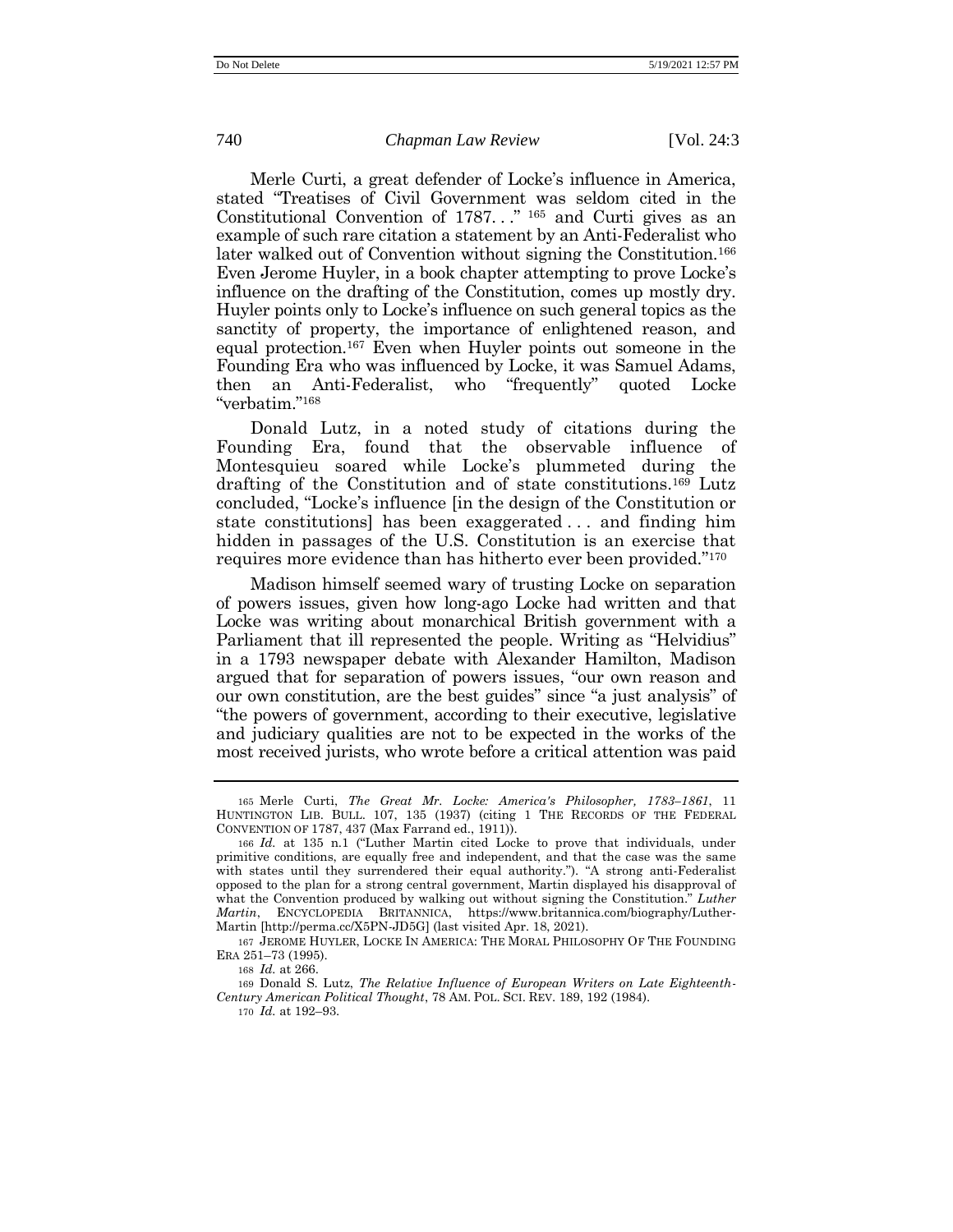to those objects, and with their eyes too much on monarchical governments." <sup>171</sup> Madison seemed to recognize that with a democratically elected president, the Founders would be creating a very different government than Locke's England, so they should not trust Locke's analysis.

Madison added that Locke and Montesquieu "are evidently warped by a regard to the particular government of England, to which one of them owed allegiance; and the other professed an admiration bordering on idolatry." <sup>172</sup> Madison clearly distrusted Locke's teachings about how governments should be structured, given Locke's "warped" regard. Locke's paltry influence during the drafting of the Constitution, almost all with the Anti-Federalists, should not be allowed magically to insert a nondelegation doctrine into the Constitution and hence overrule the decisions of the Framers and the First Congress. reject. For the Court to adopt a robust nondelegation doctrine absent in the Constitution and based on Locke's outdated dictum would be akin to the Court siding with the Anti-Federalists and their allegiance to Locke in rejecting the Framers' decisions.

As evidence of Locke's purported deep influence on the drafting of the Constitution, Wurman cites a book by Bernard Bailyn on the ideological foundations of the American Revolution,<sup>173</sup> not on the drafting of the Constitution, two fundamentally different eras and enterprises and influences in one might have nothing to do with the other. Bailyn's book indicates that Locke was cited before the Revolutionary War on justifications for revolt, such as natural rights and the "social and governmental contract," but nowhere indicates that Locke was a significant influence in the drafting of the Constitution.<sup>174</sup> Bailyn instead notes that it was writers like "Grotius, Pufendorf, Burlamaqui, and Vattel" who were cited "on the principles of civil government." <sup>175</sup> As noted by Steven Dworetz, Bailyn's book

174 *Id.* at 27.

<sup>171</sup> *"Helvidius" Number 1, [24 August] 1793*, FOUNDERS ONLINE: NAT'L ARCHIVES, https://founders.archives.gov/documents/Madison/01-15-02-0056 [\[http://perma.cc/X66L-](http://perma.cc/X66L-U6KY)[U6KY\]](http://perma.cc/X66L-U6KY) (citing 15 JAMES MADISON, THE PAPERS OF JAMES MADISON 66–74 (Thomas A. Mason et al. eds., 1985)).

<sup>172</sup> *Id.*

<sup>173</sup> Wurman, *supra* note [66,](#page-17-1) at 29 n.146 (citing BERNARD BAILYN, THE IDEOLOGICAL ORIGINS OF THE AMERICAN REVOLUTION 27–30 (1992)).

<sup>175</sup> *Id.* ("In pamphlet after pamphlet the American writers cited Locke on natural rights and on the social and governmental contract, Montesquieu and later Delolme on the character of British liberty and on the institutional requirements for its attainment, Voltaire on the evils of clerical oppression, Beccaria on the reform of criminal law, Grotius, Pufendorf, Burlamaqui, and Vattel on the laws of nature and of nations, and on the principles of civil government.").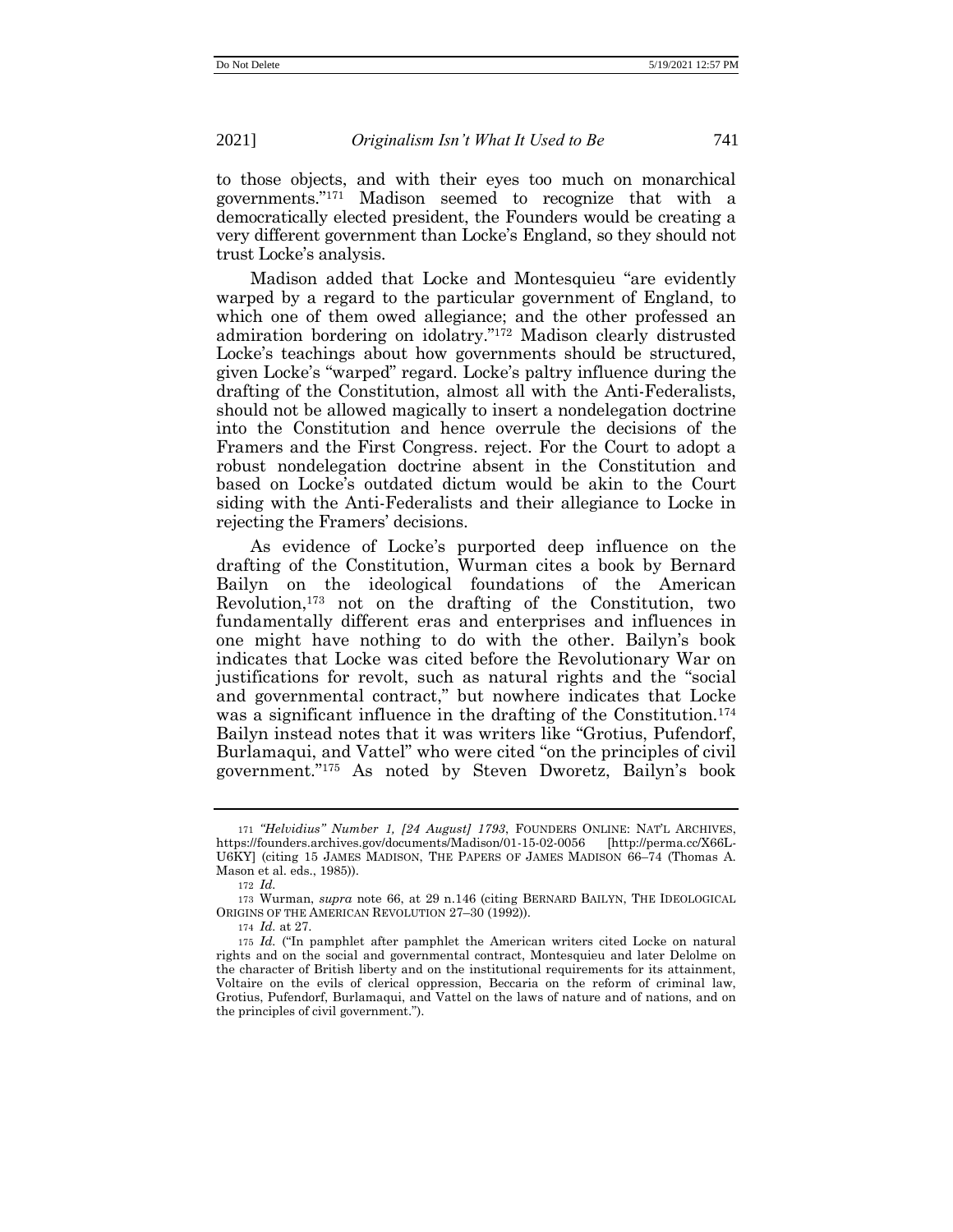argues "that the politics and political thought of the American Revolution had been decisively conditioned and constrained by an essentially non-Lockean ideological tradition." 176

Wurman then cites to a book by Alan Gibson that argues that "the Lockean variation of the principles of classical liberalism" is at "the core of the Founders' political thought," but this tells us nothing about Locke's *Second Treatise* or nondelegation.<sup>177</sup> Moreover, Gibson's new edition of this book states that the work of noted historian J.G.A. Pocock "has led scholars to direct attention away from the influence of the political thought of John Locke in the eighteenth century and particularly in the American Founding." <sup>178</sup> Gibson also discusses how American colonists in the 1780s turned away from the radical Whiggism exemplified by Locke to "profoundly reconsider the set of assumptions that they held about republican government.". <sup>179</sup> This provides yet another explanation for the precipitous decline of Locke's influence in America when the Revolution started. Wurman's last basis for his foundational claim regarding Locke's influence on the Constitution is a law review article by Jack Rakove, which states the Founders were "eclectically conversant with the works of luminaries like Hobbes, Locke, Montesquieu, Hume, and Blackstone" in a long list of similar influences, including among many others "European authorities as Grotius, Pufendorf, and Delolme" and "the legacy of Newtonian science. . ." <sup>180</sup> Rakove's long list hardly gives Locke's influence primacy of place in influencing the drafting of the Constitution in general, let alone delegation in particular.

<span id="page-36-0"></span>Aaron Gordon claims that "Locke's condemnation of legislative delegation was frequently cited by statesmen and commentators in late-Eighteenth and early-Nineteenth Century America...", but his only sources from the Founding name Locke for this point appear to be a 1763 political pamphlet by James Otis discussing Locke's argument and an 1818 John Adams letter in

<sup>176</sup> DWORETZ, *supra* not[e 147,](#page-31-0) at 17–18.

<sup>177</sup> Wurman, *supra* note [66,](#page-17-0) at 29 n.146 (quoting ALAN GIBSON, INTERPRETING THE FOUNDING: GUIDE TO THE ENDURING DEBATES OVER THE ORIGINS AND FOUNDATIONS OF THE AMERICAN REPUBLIC 13–21 (2006)).

<sup>178</sup> *Id.* at 35. For an extended discussion of whether the Founding Generation adopted Lockean ideals, see *supra* pp. 13–18.

<sup>179</sup> *Id.* at 47 (describing the disagreement between Wills and Jayne).

<sup>180</sup> Jack N. Rakove, *Fidelity through History (Or to It)*, 65 FORDHAM L. REV. 1587, 1598 (1997). Rakove helpfully provides a list of historians to consult on the influences on late eighteenth-century political thinking in America, including the above-mentioned Bernard Bailyn, John Dunn, "and, of course, J.G.A. Pocock . . ." *Id.* at 1598 n.32.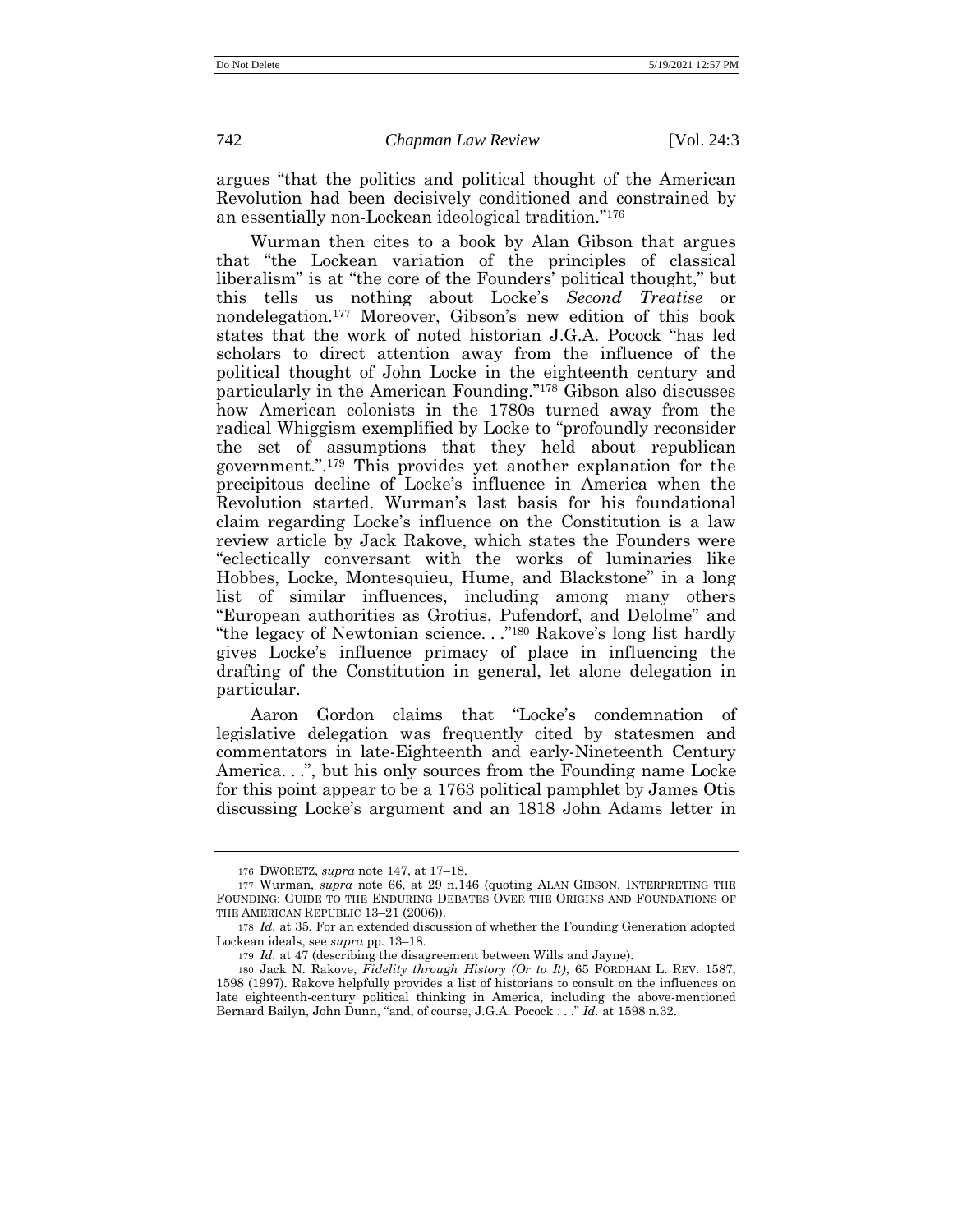which Adams, then in his 80s, in tracing the sources of the Revolution, copied part of the Otis pamphlet from more than a half-century earlier.<sup>181</sup> That Gordon's only apparent evidence naming Locke is the text of the same pamphlet in two different forms, one from the pre-Revolutionary era and the other from more than thirty years after the drafting, indicates how very little influence Locke had on the drafting of the Constitution, especially given Gordon's obviously meticulous research to dig up even the slightest shred of evidence of nondelegation at the Founding.

Moreover, the Otis pamphlet cited by Gordon actually undercuts his nondelegation argument, since it constitutes the argument that Parliament can delegate legislative power to subordinate legislatures, and that the legislatures of the colonies should not be easily stripped of their legislative powers, subordinate though they were, because of the natural and equitable rights of the colonists.<sup>182</sup> Otis stated: "The supreme national legislative cannot be altered justly 'till the commonwealth is dissolved, nor a subordinate legislative taken away without forfeiture or other good cause." <sup>183</sup> Otis argued that Locke's assertion that a legislature's "whole power is not transferable" should not prevent the recognition of colonial legislatures.<sup>184</sup> Doing so would not transfer the whole power of Parliament but rather a limited power to legislate on subjects pertinent to the colonies. In doing so, Otis was not following Locke's dictum against delegation designed to protect Parliament's power from the King, but rather completely changing it. Otis took Locke's principles, "which were designed originally to support claims to parliamentary supremacy in late seventeenth-century England, and refashioned these principles to provide theoretical justification for the legitimacy of colonial assemblies as autonomous institutions" despite Parliament's supremacy." <sup>185</sup> Otis was not citing Locke to condemn legislative delegation but rather to request it for the colonies.

<span id="page-37-0"></span><sup>181</sup> Aaron Gordon, *Nondelegation Misinformation: A Rebuttal To "Delegation At The Founding" And Its Progeny* (April 30, 2021), https://ssrn.com/abstract=3561062 (manuscript at 19 n.114) (citing JAMES OTIS, THE RIGHTS OF THE BRITISH COLONIES ASSERTED AND PROVED (1763) and *Letter to William Wirt (Mar. 7, 1818)*, *in* WORKS OF JOHN ADAMS 293 (Charles Francis Adams ed., 1856)).

<sup>182</sup> JAMES OTIS, THE RIGHTS OF THE BRITISH COLONIES ASSERTED AND PROVED (1763) ("[C]olonists will have an equitable right notwithstanding any such forfeiture of charter, to be represented in Parliament, or to have some new subordinate legislature among themselves. It would be best if they had both.").

<sup>183</sup> *Id.*

<sup>184</sup> *Id.*

<sup>185</sup> Lee Ward, *James Otis and the Americanization of John Locke,* 4 AM. POL. THOUGHT 181, 182 (2015).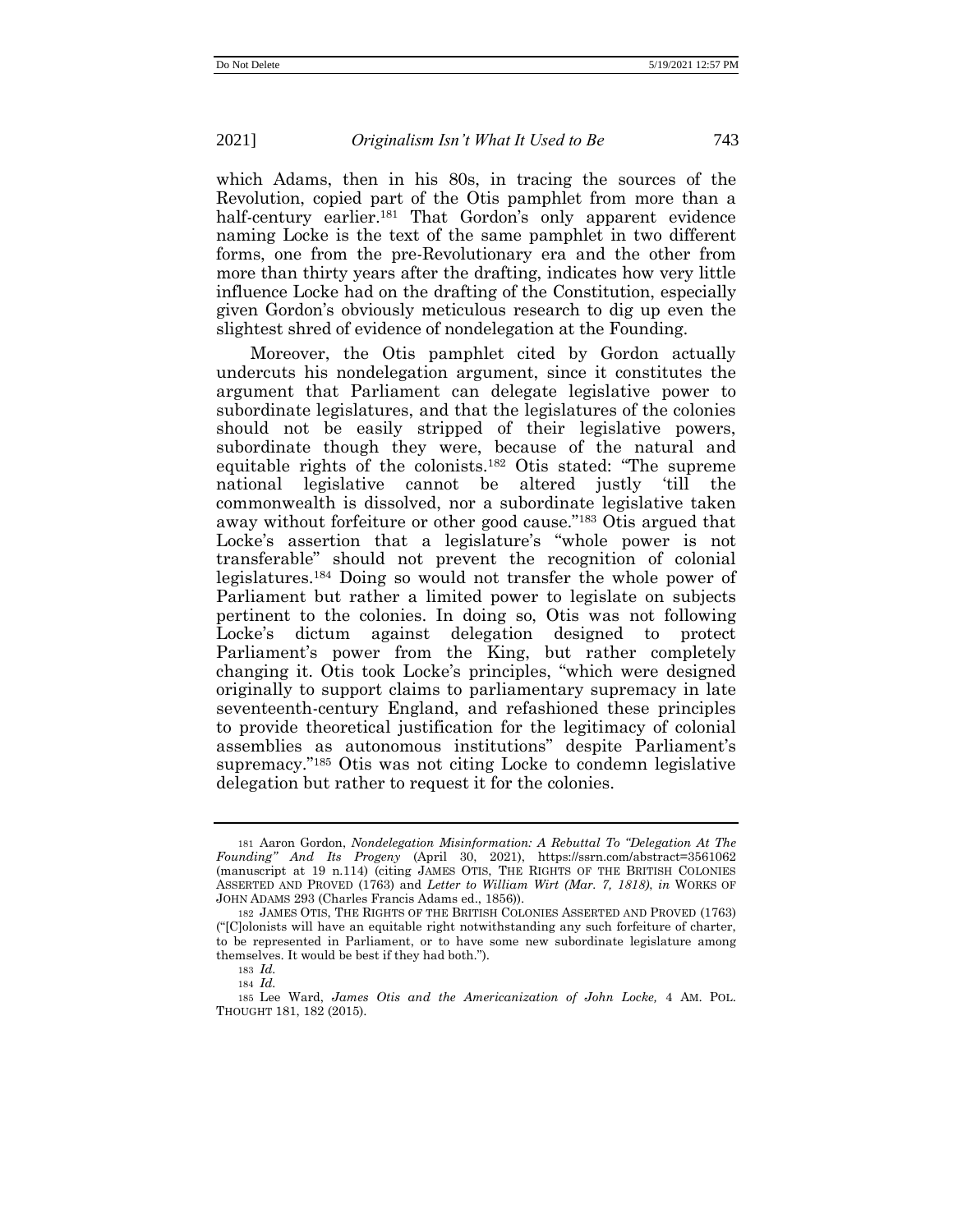Gordon also relies for nondelegation at the Founding on an 1818 letter from John Adams, which Gordon claims "likewise expressed agreement with Locke's disapproval of legislative delegation." <sup>186</sup> However, the text is evidence that Locke was influential before the Revolution, but that his influence declined dramatically thereafter. In the letter, Adams described the Otis pamphlet as one of the influences of the Revolution and something he had been very familiar with back then but it appears he had not seen it since. <sup>187</sup> That Gordon refers to the same pamphlet in two different forms, the pamphlet itself decades before the ratification of the Constitution and a copying out of some of the pamphlet decades after, undermines his claim that Locke's condemnation of delegation was much discussed at the Founding.

Gordon also claims as evidence instances where colonists complained about Parliament's delegation of power to the King, including a 1774 tract by Thomas Jefferson objecting to delegation of power in England to the King<sup>188</sup> However, in his other examples, he does not state that Locke was even mentioned, which indicates Locke's waning influence in the colonies. Also, Parliament as representative of the people (however poorly) delegating to a royal monarch is very different than Congress delegating to an elected President, so criticizing Parliament's delegation of power to a monarch does not show how Americans would feel about Congress delegating to a democratically elected president.

Locke recognized the necessity of delegating legislative power and allowed that the Executive would share some legislative power. Lee Ward noted that Locke's theory of delegated powers is "sufficiently comprehensive to provide for the establishment of a system of laws that would provide independent constitutional authority for both the supreme legislative power and a supreme Executive power that holds some share of the legislative power." <sup>189</sup> Merrill asserted that Locke himself seems to have thought that Parliament could

<sup>186</sup> Gordon, *supra* not[e 43,](#page-13-0) at 740–41.

<sup>187</sup> *From John Adams to William Wirt, 7 March 1818*, FOUNDERS ONLINE: NAT'L ARCHIVES, https://founders.archives.gov/documents/Adams/99-02-02-6863 [\[http://perma.cc/BQ2A-TVBX\]](http://perma.cc/BQ2A-TVBX) (citing JOHN ADAMS, THE ADAMS PAPERS (early access document to forthcoming final authoritative source), https://founders.archives.gov/content/volumes#Adams [\[http://perma.cc/72BE-7RZA\]\)](http://perma.cc/72BE-7RZA).

<sup>188</sup> Gordon, *supra* note [43,](#page-13-0) at 741 (citing THOMAS JEFFERSON, A SUMMARY VIEW OF THE RIGHTS OF BRITISH AMERICA (1774), *in* 1 MEMOIRS, CORRESPONDENCE, AND PRIVATE PAPERS OF THOMAS JEFFERSON 112–13 (Thomas Jefferson Randolph ed., 1829)).

<sup>189</sup> Ward, *supra* not[e 185,](#page-37-0) at 193.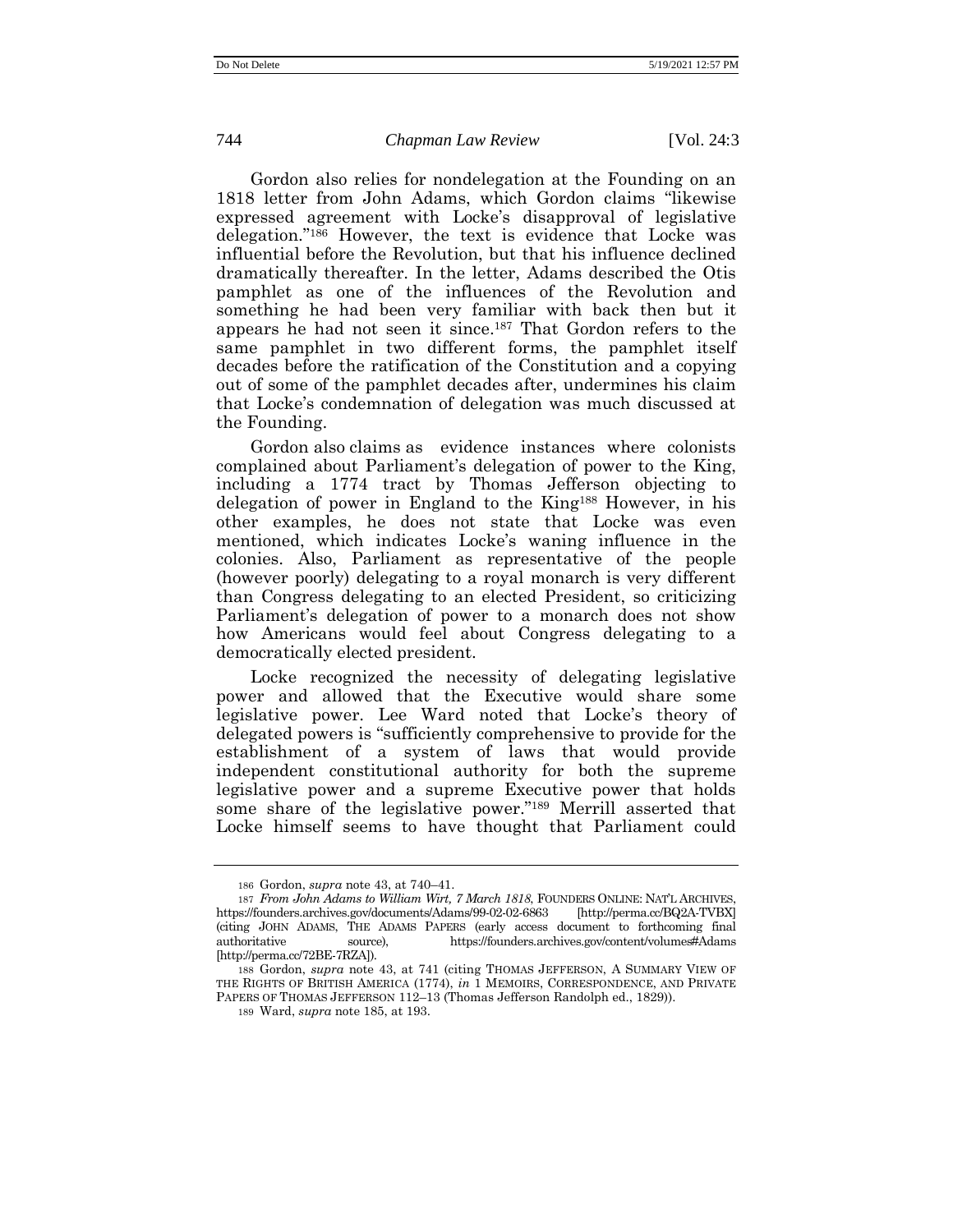delegate legislative power to the King under certain circumstances and that Locke "believed the executive had inherent authority to act with the force of law, subject to being overridden by subsequent action of the legislature." <sup>190</sup> Merrill also showed that Locke may have allowed for delegation of legislative power where the supreme legislative body had given its sanction. Locke asserted that no edict of any other entity can have "have the force and obligation of a Law, which has not its Sanction from that Legislative, which the publick has chosen and appointed." <sup>191</sup> Merrill notes that this could mean that "the legislature does have the power to confer authority on other persons to act with the force of law, provided it gives its 'sanction' to this outcome. . ."<sup>192</sup>

Locke's position restricting legislative delegation was far from universal, even in England in his day. Philip Hamburger noted that Locke's position was one that "Englishmen of whiggish views tended to argue..."<sup>193</sup> Hamburger further describes how the Whigs themselves arguably violated the principle described by Locke by passing the Septennial Act, which replaced triennial elections with elections every seven years, against the objection of the Tories.<sup>194</sup> "Taking up whiggish arguments, Tories complained that Parliament had reconveyed its power." <sup>195</sup> According to Hamburger, neither political party in England had so fixed a position on delegation that they were "unwilling to shift gears when it suited them."<sup>196</sup>

It is important to note that the Framers rejected England's form of government and constructed a system of government far different from that of Locke's England. In Britain in the 1680s, legislative power was held by a combination of the King, Lords, and Commons, while the "king alone was supreme in the monarchical functions." <sup>197</sup> While Parliament was hardly a completely democratic institution, the monarchy was not at all democratic. Locke's views on delegation is an aspect of the fact that "the deep structure of Locke's account of politics is

194 *Id.*

<sup>190</sup> Merrill, *supra* note [139](#page-30-0), at 2133 ("The principal complication is that Locke in fact was not opposed to all sharing of legislative power in the functional sense, because he endorsed the concept of the executive prerogative.").

<sup>191</sup> *Id.* at 2134 (quoting JOHN LOCKE, TWO TREATISES OF CIVIL GOVERNMENT 356 (Peter Laslett ed., Cambridge Univ. Press 1988) (1690)).

<sup>192</sup> *Id.*

<sup>193</sup> HAMBURGER, *supra* not[e 119,](#page-26-0) at 381.

<sup>195</sup> *Id.* at 382.

<sup>196</sup> Hamburger, *supra* note [117,](#page-26-1) at 97.

<sup>197</sup> Suri Ratnapala, *John Locke's Doctrine of the Separation of Powers: A Re-Evaluation*, 38 AM. J. JURIS. 189, 218 (1993).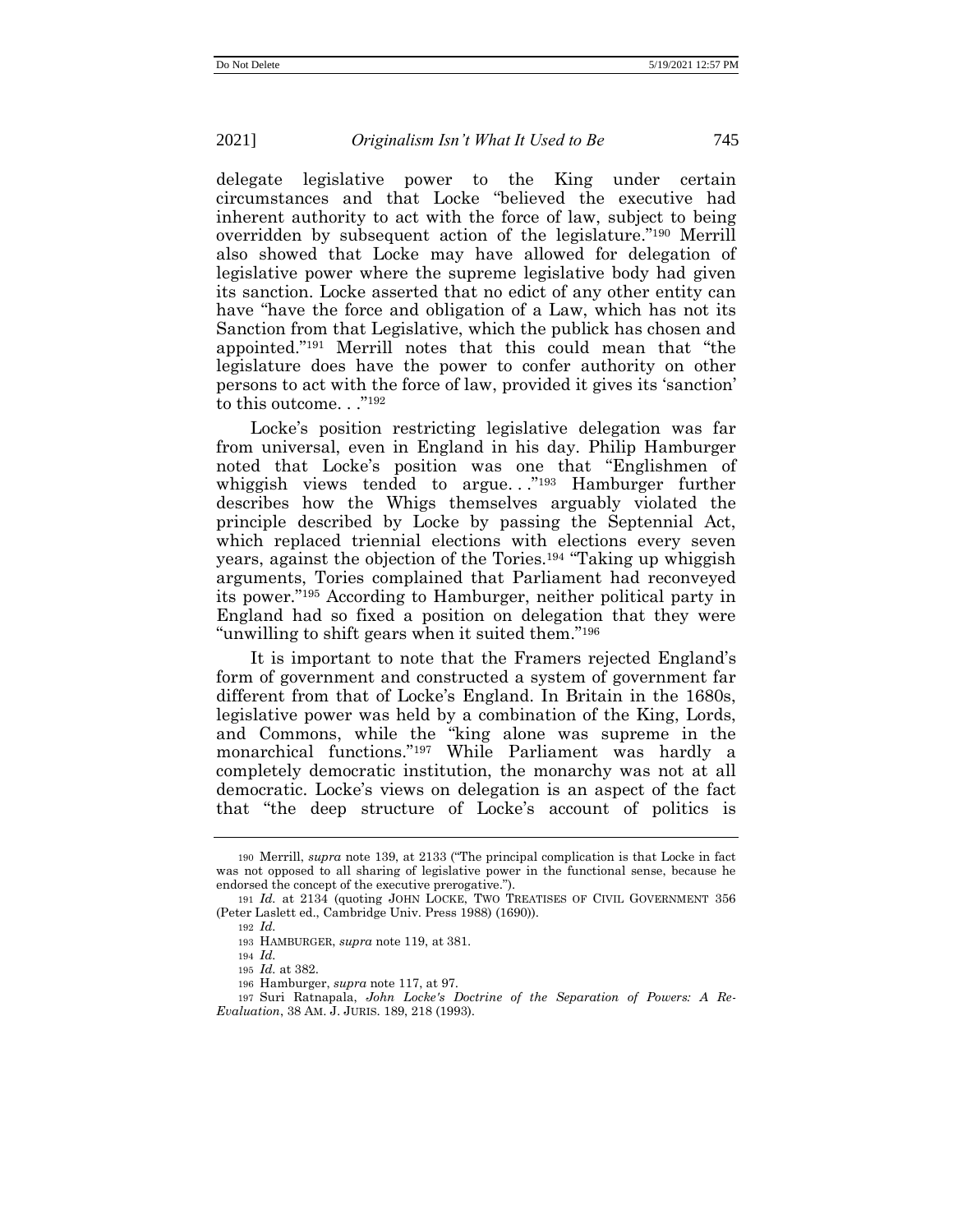profoundly democratic." <sup>198</sup> And so it makes sense that Locke would in general condemn delegation of legislative power from an at least partially representative Parliament to an unelected monarch.<sup>199</sup> However, the Framers might not have thought that such condemnation would apply to America's Congress delegating to the Executive Branch. Further, the delegation notorious in Locke's day was "The Statute of Proclamations", passed to give legislative authority to proclamations of Henry VIII in 1539. This delegation was completely unlike Congress's delegation to federal agencies today, in that it gave Henry VIII as king-in-council power to create law on almost any topic, unconnected from the policy dictated by or the direction of Parliament, and with few limitations.

Defenders of the nondelegation doctrine have argued that it is foundational.<sup>200</sup> However, nondelegation was not a significant issue in the drafting or ratification of the Constitution. Nicholas Parrillo, after an exhaustive search, stated, "Legislative delegation was not an object of sustained constitutional discussion." <sup>201</sup> The few references he did find give little indication of the contours of any proposed bar on delegation, Parrillo notes, "because the references that speak to such issues appear to have been rejected by majorities of their audiences, or involved types of delegations categorically different from those that Congress makes to an agency." <sup>202</sup> Posner and Vermeule combed the ratification debates for discussion of delegation and found "nothing of any real relevance." <sup>203</sup> If the nondelegation doctrine were a foundational element of the Constitution as some claim, surely more than just a passing mention of nondelegation would appear somewhere in the vast records of the multitude of debates at the Convention and during ratification, many about constitutional meaning. However, as Mortenson and Bagley assert, "there is trifling evidence of a nondelegation doctrine even being argued for by aggressive legal innovators, let alone broadly accepted by the Founders as a group." 204

<sup>198</sup> Ian Shapiro, *John Locke's Democratic Theory*, *in* TWO TREATISES OF GOVERNMENT AND A LETTER CONCERNING TOLERATION 309, 310 (Ian Shapiro ed., Yale Univ. Press 2003).

<sup>199</sup> Ward, *supra* not[e 185,](#page-37-0) at 193.

<sup>200</sup> Redish, *supra* not[e 15,](#page-7-0) at 366 ("Without enforcement of the nondelegation doctrine, the foundational precepts of the American system of government are seriously undermined.").

<sup>201</sup> Parrillo, *supra* note [142](#page-31-1) (manuscript at 7 n.12).

<sup>202</sup> *Id.* at 8.

<sup>203</sup> Posner & Vermeule, *supra* note [17](#page-8-0), at 1734 ("A search for references to delegation in the ratification debates of Massachusetts, Connecticut, New Hampshire, New York, Pennsylvania (including the Harrisburg Proceedings), Maryland, Virginia, North Carolina, and South Carolina turned up nothing relevant.").

<sup>204</sup> Mortenson & Bagley, *supra* note [8,](#page-5-0) at 293.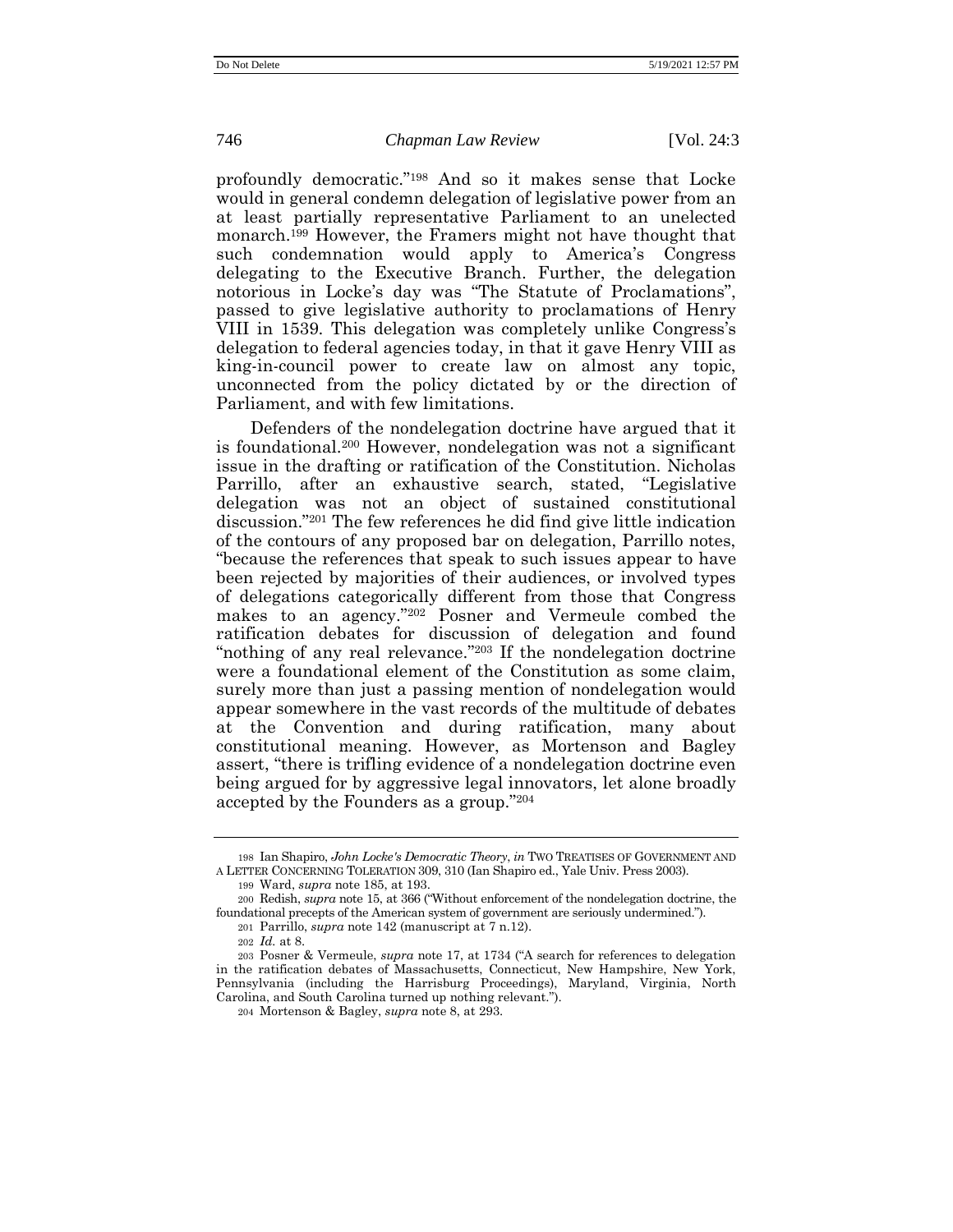Another theory argues that nondelegation is an essential part of agency theory, and that as an agent of the public, Congress is prohibited from delegating the powers granted to it. This is supposedly derived from the common law maxim *delegata potestas non potest delegari*—one with delegated authority lacks the power to delegated it further.<sup>205</sup> Sotirios Barber noted that this maxim is primarily seen in the common law of agency, though has been applied as a rule of constitutional law, and argues that both may be mere applications of "the general principle of nondelegation which attaches to any delegated power" without expressed contrary provisions.<sup>206</sup> Where this general principle resides, Barber does not say.

The *Delegata* maxim and the associated agency doctrine seem to be a *post hoc* explanation justifying the nondelegation doctrine, not an influence on the Framers. The *Delegata* maxim does not appear much discussed in the Founding Era and neither it nor any variant appears in the "tens of thousands of pages of searchable archival material from the Continental Congress, from the drafting and ratification of the Constitution, and from the records of the first ten years of Congress . . ." <sup>207</sup> and did not show up in any form in the United States federal and state case reports until 1794. 208 Mortenson and Bagley note a fundamental flaw in the proposition that agency rules govern constitutional meaning: those making that proposal "cannot point to any evidence that the private law agency analogy should govern constitutional interpretation." 209

More importantly, it appears that the *Delegata* maxim, as understood in the Founding Era, would permit the delegation of the power to do specific acts, and only bar the transfer of the whole powers of a governmental officer or entity. For example, the Pennsylvania Supreme Court in the case *Respublica v. Duquet* upheld the delegation of legislative power by the state to the City of Philadelphia, and in the 1809 case *Hunt v. Burrel*, the court held that an undersheriff could validly delegate the power to execute a writ.<sup>210</sup> The court held that the *Delegata* maxim is correct "when

<sup>205</sup> *See* Douglas H. Ginsburg & Steven Menashi, *Nondelegation and the Unitary Executive*, 12 U. PA. J. CONST. L. 251, 254 (2010) (stating "Locke developed the nondelegation doctrine out of an elementary maxim of the law of agency, *delegata potestas non potest delegari*—delegated powers cannot be further delegated.").

<sup>206</sup> SOTIRIOS A. BARBER, THE CONSTITUTION AND THE DELEGATION OF CONGRESSIONAL POWER 26–27 (1975).

<sup>207</sup> Mortenson & Bagley, *supra* note [8,](#page-5-0) at 297.

<sup>208</sup> *Id.*

<sup>209</sup> *Id.*

<sup>210</sup> Respublica v. Duquet, 2 Yeates 493 (Pa. 1799); Hunt v. Burrel, 5 Johns. 137 (N.Y. Sup. Ct. 1809).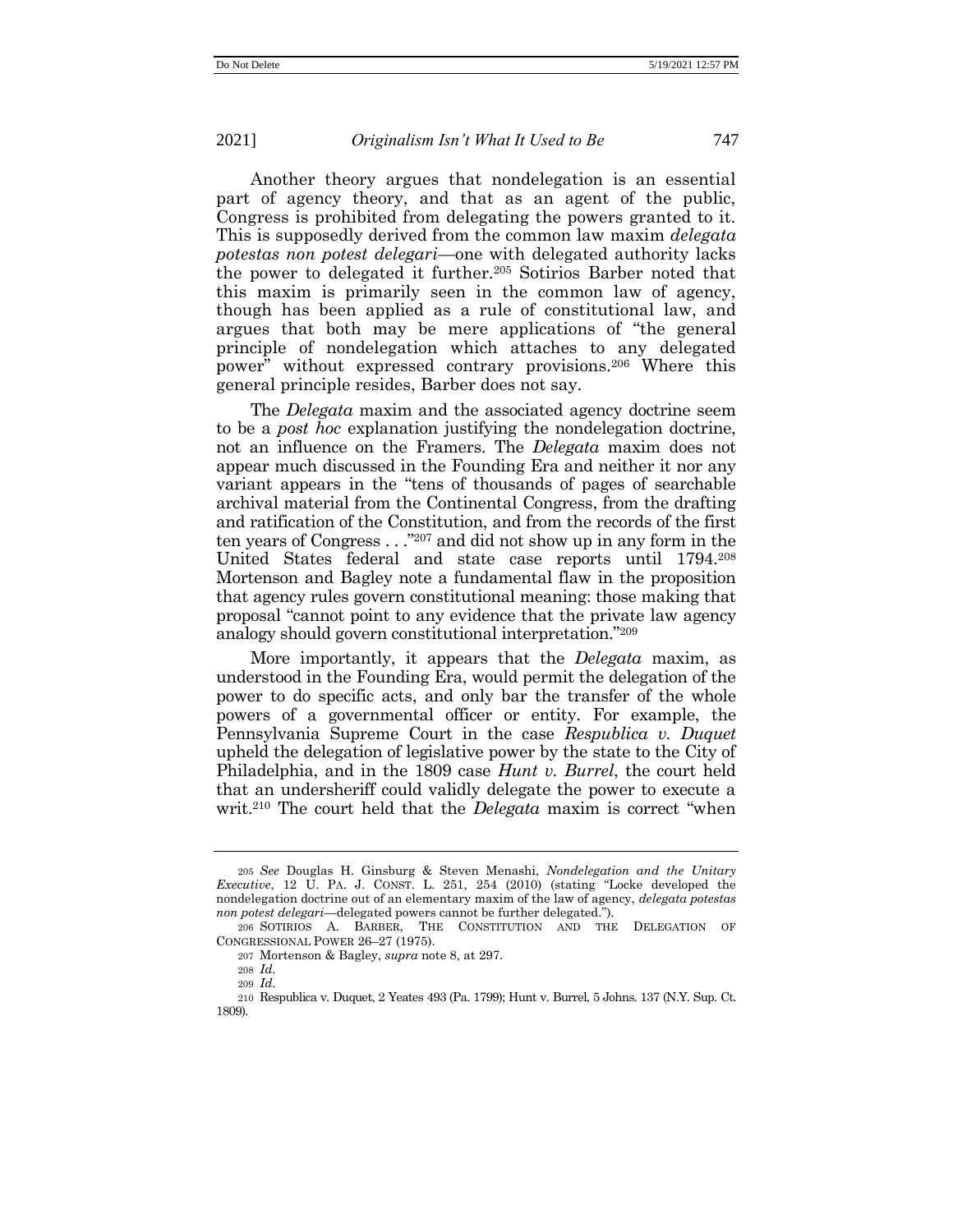duly applied; for to make a deputy by a deputy, in the sense of the maxim, implies an assignment of the whole power, which a deputy cannot make. A deputy has general powers, which he cannot transfer; but he may constitute a servant, or bailiff, to do a particular act." 211

In other words, as understood in the early years of the Republic, the *Delegata* maxim would not prohibit Congress from a limited delegation of its legislative power to a federal agency, but rather would only bar a delegation of its whole legislative power to another entity.

The *Delegata* maxim has many exceptions that "give away the game," in the words of Posner and Vermeule.<sup>212</sup> They cite the exceptions listed by Justice Story, an early explicator of that maxim: from the express language, or from fair presumptions, from the particular transaction, or through the usage of trade.<sup>213</sup> If Congress's legislation must be built on explicitly enumerated powers, such as the Necessary and Proper Clause, they argue that "[n]ondelegation proponents must explain why those enumerated powers don't represent just the sort of provision that, in Story's framework, create a 'fair presumption' that the delegate may redelegate its powers as necessary or appropriate." 214

<span id="page-42-0"></span>Justice Story explained the bar on an agent delegating her powers in his *Commentaries on the Law of Agency*. "One, who has a bare power or authority from another to do an act, must execute it himself, and cannot delegate his authority to another; for this being a trust or confidence reposed in him personally, it cannot be assigned to a stranger . . ." <sup>215</sup> Justice Story himself, though, notes the limits of the *Delegata* maxim, stating that "there are cases, in which the authority may be implied; as where it is indispensable by the laws, in order to accomplish the end; or it is the ordinary custom of trade; or it is understood by the parties to be the mode, in which the particular business would or might be done . . ." <sup>216</sup> Duff and Whiteside tartly note, "In other

<sup>211</sup> *Id.*

<sup>212</sup> Posner & Vermeule, *supra* note [17,](#page-8-0) at 1733.

<sup>213</sup> *Id.* (quoting JOSEPH STORY, COMMENTARIES ON THE LAW OF AGENCY §§ 14–15 (Charles P. Greenough ed., Little, Brown & Co. 9th ed. rev. 1882)).

<sup>214</sup> *Id.*

<sup>215</sup> Patrick W. Duff & Horace E. Whiteside, *Delegata Potestas Non Potest Delegari: A Maxim of American Constitutional Law*, 16 CORNELL L.Q. 168, 168 (1929) (quoting JOSEPH STORY, COMMENTARIES ON THE LAW OF AGENCY § 13 (C.C. Little & J. Brown 2nd ed. rev. 1839)).

<sup>216</sup> *Id.* at 169 (quoting JOSEPH STORY, COMMENTARIES ON THE LAW OF AGENCY § 14 (C.C. Little & J. Brown 2nd ed. rev. 1839)).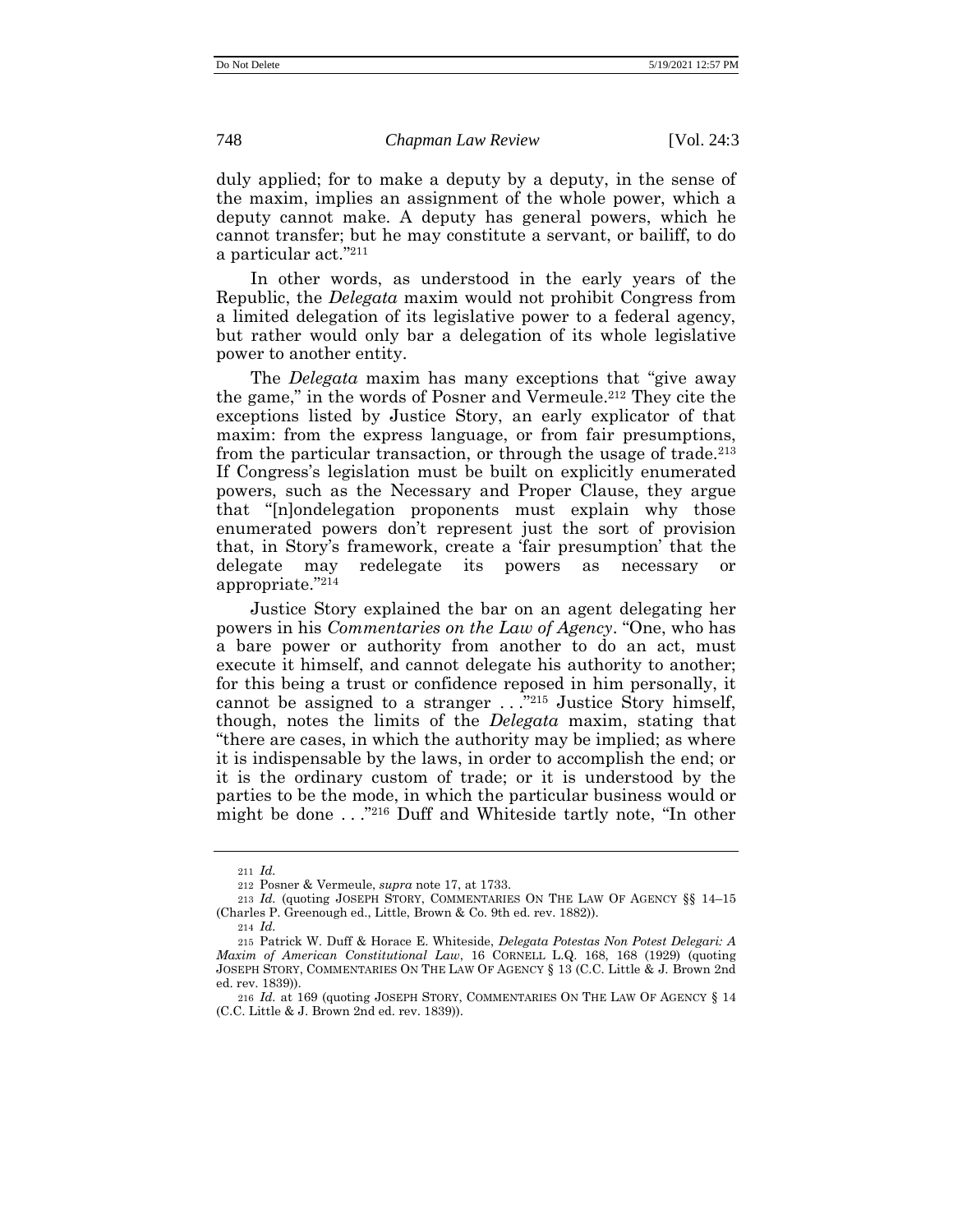words, delegated authority cannot be re-delegated unless there is some reason why it should be." <sup>217</sup> Even under agency law at the time the Constitution was drafted, then, Congress could have delegated its legislative power in order to accomplish the purposes of legislation. Also, delegation by Congress has been the norm since the Founding,<sup>218</sup> so it is clearly customary by now and understood as a significant part of how government functions.

Furthermore, the *Delegata* maxim itself seems to have arisen originally from a printer's error. In 1929, Duff and Whiteside conducted an extensive search for the origins of the *Delegata* doctrine, tracing it back from its use by American and English sources and to a misprinted Medieval document. They concluded that instead of asserting that delegated power cannot be itself delegated, the original meaning was that the power of the King cannot "be so delegated, that the primary (or regulating) power does not remain with the King himself" and so the *Delegata* doctrine owes "its vogue in the common law to the carelessness of a sixteenth century printer." <sup>219</sup> Under the doctrine's original meaning, Congress would be permitted to delegate legislative power to federal agencies so long as it retains the primary and regulating power to legislate itself, something that would virtually always be true in a system where Congress's laws take precedence over federal agencies' regulations.

D. The Nondelegation Doctrine's Brief Life and Long Dormancy in the Supreme Court

As has been often noted, the Supreme Court's history of applying the nondelegation doctrine in any meaningful way started well after the Founding and it did not invalidate legislation based on that doctrine until 1935, and not after that year. The first mention of the nondelegation doctrine, indirectly, was in the *Cargo of the Brig Aurora v. United States*, when the Court did not respond directly to the nondelegation argument and then in *Wayman v. Southard* in 1825, Chief Justice Marshall's opinion seems to indicate that Congress cannot delegate powers purely legislative except when it can, and the line between important subjects which cannot be delegated and other subjects which may be delegated is difficult to draw. <sup>220</sup>

<sup>217</sup> *Id.*

<sup>218</sup> *See generally* Chabot, *supra* note [94.](#page-23-0)

<sup>219</sup> Duff & Whiteside, *supra* not[e 215,](#page-42-0) at 173.

<sup>220</sup> Cargo of the Brig Aurora v. United States, 11 U.S. (7 Cranch) 382, 388 (1813). The statute in question authorized the president to lift a statutory embargo if he determined that the countries involved either had indicated respect for the commerce of the United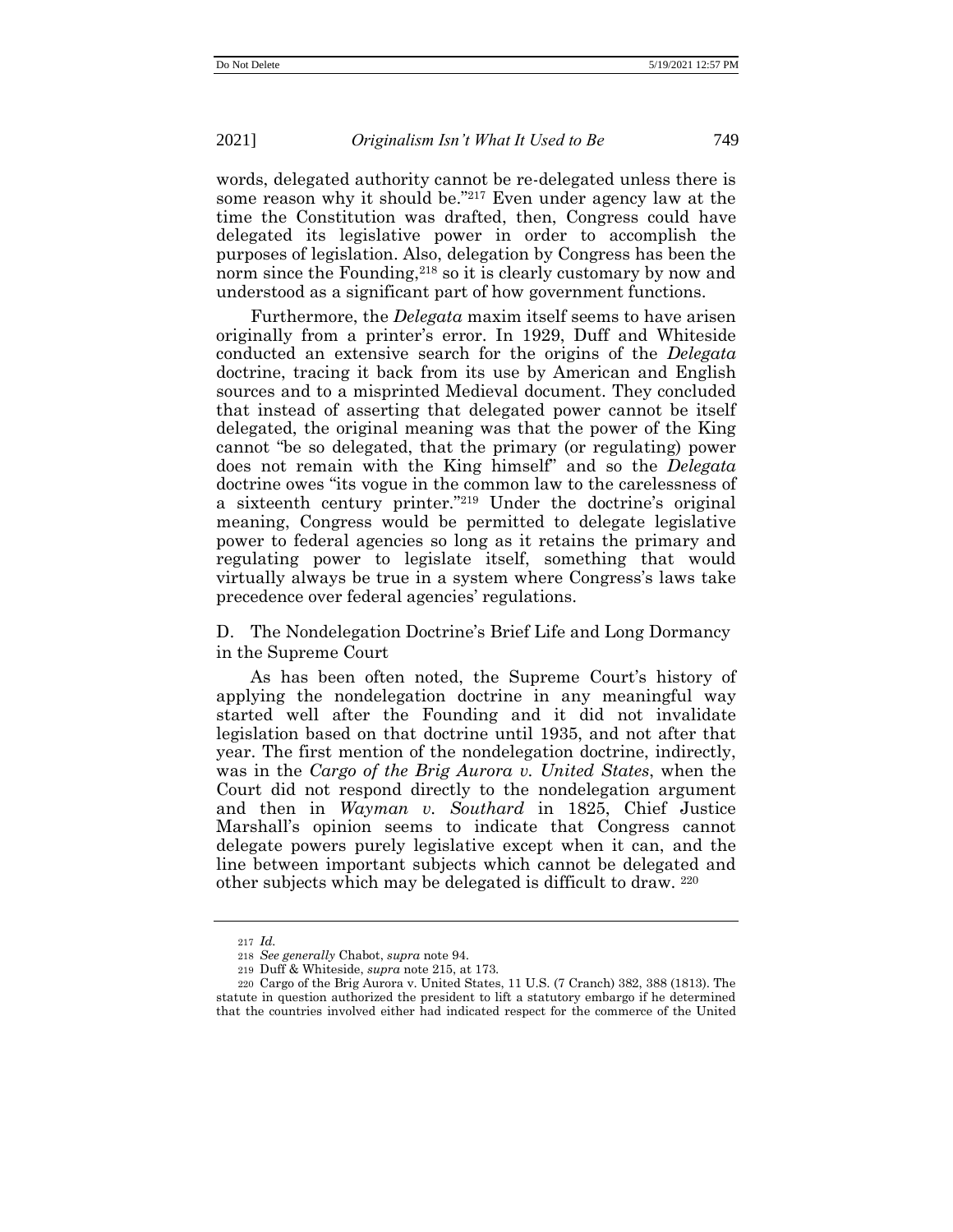<span id="page-44-0"></span>In their extensive analysis of the history of the nondelegation doctrine, Whittington and Iuliano noted, "[t]he Court had remarkably little to say regarding the delegation of legislative power from the late Marshall Court through the remainder of the nineteenth century" and "avoided serious engagement with the principles and standards of nondelegation . . . ." <sup>221</sup> It was not until the *Field v. Clark*<sup>222</sup> in 1892 that the Court addressed nondelegation more directly. There, the court considered a statute that delegated to the President the ability to trigger higher tariff rates for countries that failed to participate in reciprocal free trade. In response to the argument that this inappropriately delegated legislative powers to the President, the Court stated, "That Congress cannot delegate legislative power to the President is a principle universally recognized as vital to the integrity and maintenance of the system of government ordained by the Constitution." 223 Still, the Court upheld the delegation in the statute at issue, finding that it did not give the President legislative power.<sup>224</sup>

The Court followed that with a 1904 case concerning whether Congress could delegate to the Secretary of the Treasury authority to prevent adulterated tea from entering the American market.<sup>225</sup> The Court found that "Congress legislated on the subject as far as was reasonably practicable" and that preventing delegation of further discretionary decision-making denying to Executive officials with discretionary power would in essence declare "that the plenary power vested in Congress to regulate foreign commerce could not be efficaciously exerted." <sup>226</sup> Hence, the practical necessity of Congress delegating some decisions to accomplish its goals justified the delegation. The Court further justified delegation to an agency to fill in the details of a statute in the Grimaud case in 1911, noting its use since the Founding,

221 Keith E. Whittington & Jason Iuliano, *The Myth of the Nondelegation Doctrine*, 165 U. PA. L. REV. 379, 396 (2017).

States. The Supreme Court did not respond to this argument directly but merely noted, "we can see no sufficient reason, why the legislature should not exercise its discretion in reviving the [law allowing trade], either expressly or conditionally, as their judgment should direct." *Id.* at 388. In *Wayman v. Southard*, 23 U.S. 1, 43, 6 L. Ed. 253 (1825), Chief Justice Marshall's opinion added little clarity on what legislative delegation is permitted, stating, "[t]he line has not been exactly drawn which separates those important subjects, which must be entirely regulated by the legislature itself, from those of less interest, in which a general provision may be made, and power given to those who are to act under such general provisions to fill up the details." *Id.*

<sup>222</sup> 143 U.S. 649 (1892).

<sup>223</sup> *Id*. at 692.

<sup>224</sup> *Id*.

<sup>225</sup> Buttfield v. Stranahan, 192 U.S. 470 (1904).

<sup>226</sup> *Id*. at 496.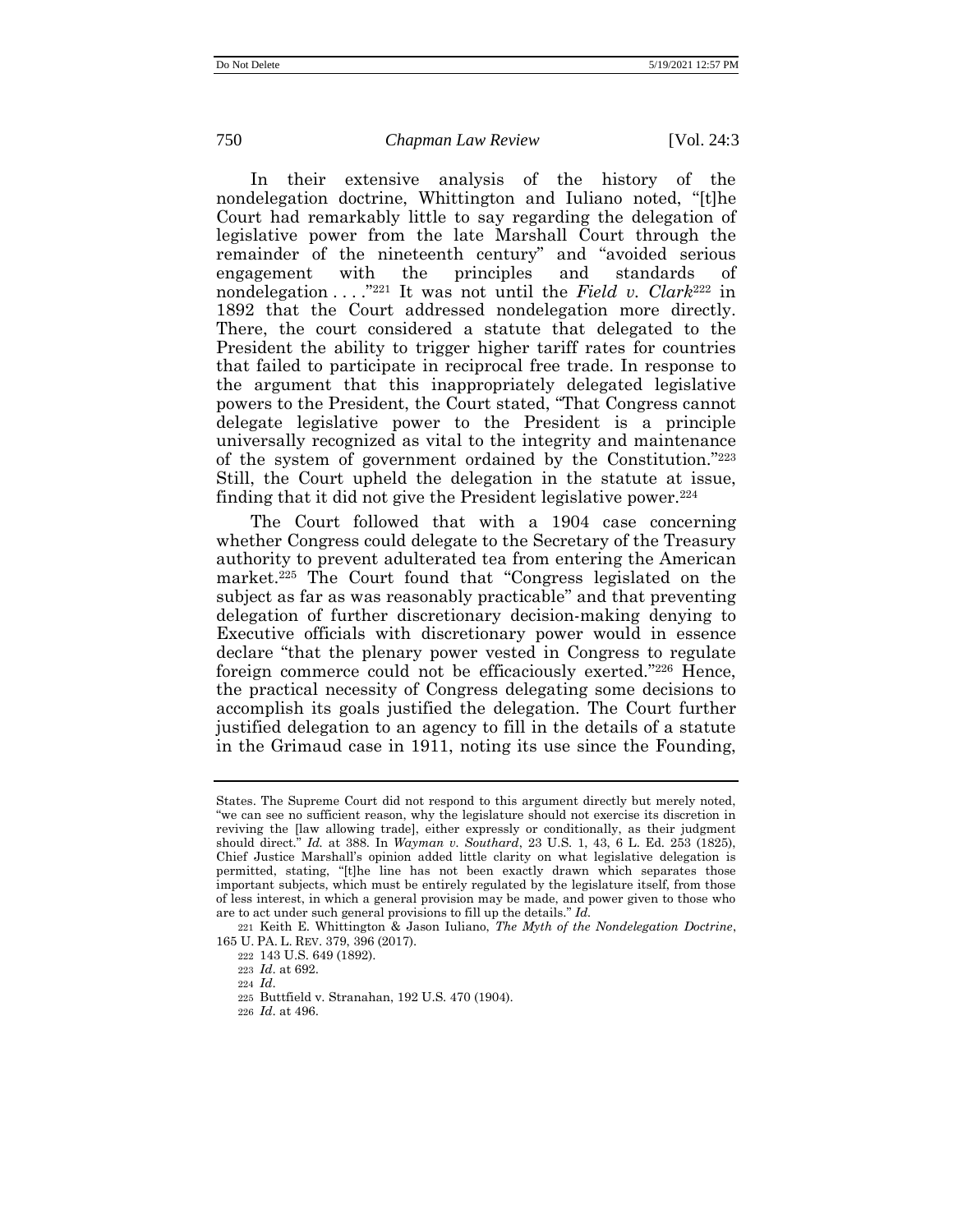and that when Congress "indicated its will" with legislation, it could delegate the "power to fill up the details" by the establishment of administrative rules and regulations.<sup>227</sup>

The Court created a more explicit rule regarding what delegation is permitted in the case *J.W. Hampton, Jr. v. United States*, where it held that Congress could delegate so long as it lay down an "intelligible principle" to guide the Executive Branch, which would render it "the mere agent of the law-making department . . . ." <sup>228</sup> The "intelligible principle" rule remains the primary standard by which courts determine whether delegation is constitutionally permissible.<sup>229</sup> The Court broadly approved delegation for a period thereafter. "By the Progressive Era, the Court was willing to characterize almost any action that a government official performed as nonlegislative." 230

The Court approving every congressional delegation came to a screeching, albeit brief, halt in 1935, in the cases *Panama Refining Co. v. Ryan*<sup>231</sup> and *A.L.A. Schechter Poultry Corporation v. United States*, <sup>232</sup> both concerning the National Industrial Recovery Act ("NIRA"). In *Panama Refining*, the Court struck down the delegation to the President of power to prohibit transportation of petroleum and its products in excess of state permission upon the Court's finding that "Congress has declared no policy, has established no standard, has laid down no rule." 233 In *Schechter*, the Court objected to legislation authorizing the President to approve those "codes of fair competition"<sup>234</sup> that were submitted to him by trade associations regarding such issues as labor practices and minimum wages.<sup>235</sup> In his concurring opinion to *Schechter*, Justice Cardozo stated, "[t]he delegated power of legislation which has found expression in this code is not canalized within banks that keep it from overflowing. It is unconfined and vagrant . . . . "236

<sup>227</sup> United States v. Grimaud, 220 U.S. 506, 517, 521 (1911).

<sup>228</sup> 276 U.S. 394, 409, 411 (1928).

<sup>229</sup> *See, e.g*., Mistretta v. United States, 488 U.S. 361, 373–74 (1989) (listing the broad delegations the Court has permitted).

<sup>230</sup> Whittington & Iuliano, *supra* not[e 221,](#page-44-0) at 399.

<sup>231</sup> 293 U.S. at 388 (1935).

<sup>232</sup> 295 U.S. at 495 (1935).

<sup>233</sup> 293 U.S. at 430.

<sup>234</sup> 295 U.S. at 529.

<sup>235</sup> 295 U.S. at 541–42 ("In view of the scope of that broad declaration and of the nature of the few restrictions that are imposed, the discretion of the President in approving or prescribing codes, and thus enacting laws for the government of trade and industry throughout the country, is virtually unfettered. We think that the code-making authority thus conferred is an unconstitutional delegation of legislative power.").

<sup>236</sup> 295 U.S. at 551 (Cardozo, J., concurring).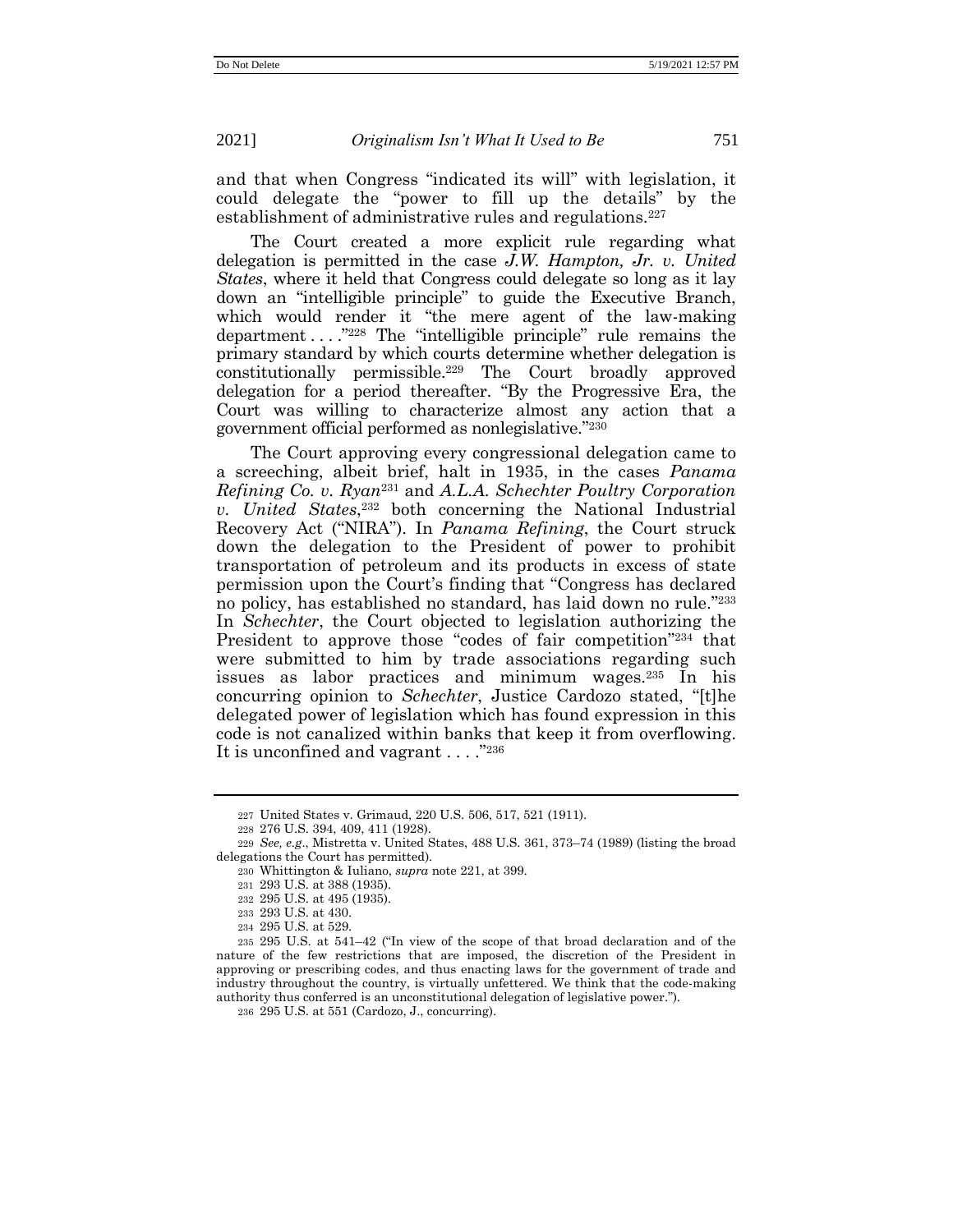These are "the only two cases in which the Supreme Court has struck down a federal law for violating the nondelegation doctrine." <sup>237</sup> The nondelegation doctrine has been virtually dormant, at least at the Supreme Court level, since 1935, leading to Cass Sunstein's famous quip that the nondelegation doctrine "has had one good year, and 211 bad ones (and counting)."<sup>238</sup>

Since 1935, the Supreme Court has continued to worry over the nondelegation doctrine, returning to it on occasion never to revive it, but also never quite willing either to declare it defunct. While it purports to enforce the requirement of an intelligible principle to permit delegation, even when Congress's direction to the Executive Branch is less than intelligible, "the Court usually merely interprets the authorizing statute to avoid the difficulty." <sup>239</sup> In the recent case, *Whitman v. American Trucking Ass'ns*, the Court continued to uphold the intelligible principle test.<sup>240</sup> There, Justice Scalia writing for a unanimous Court, indicated that permitting delegation where there is an "intelligible principle" limiting and guiding the exercise of delegated power was, in the words of William K. Kelley, "both a sound way to implement the Constitution and simultaneously judicially unenforceable." 241

# <span id="page-46-0"></span>III. THE DEVOLUTION OF ORIGINALISM AND ITS GROWING ATTACK ON REPRESENTATIONAL DEMOCRACY

### A. Original Originalism

Despite its long dormancy and only one year of life, the nondelegation doctrine has remained a constant topic among legal scholars debating whether it still exists in any meaningful way and why or why not. While some have proclaimed regularly that the nondelegation doctrine is dead, opposing professors often respond, in the words of Phillip Hamburger, "as if in a Monty Python skit. 'Not dead yet!'" <sup>242</sup> Some originalist scholars and others interested in curbing the power of the administrative state have done their best to resuscitate the doctrine. Suzanna Sherry asked, "[h]ow many ways can conservatives spin an originalist

<sup>237</sup> *See* Mortenson & Bagley, *supra* note [8,](#page-5-0) at 283–84.

<sup>238</sup> Cass R. Sunstein, *Nondelegation Canons*, 67 U. CHI. L. REV. 315, 322 (2000).

<sup>239</sup> HAMBURGER, *supra* not[e 119,](#page-26-0) at 378.

<sup>240</sup> 531 U.S. 457, 465 (2001).

<sup>241</sup> William K. Kelley, *Justice Scalia, the Nondelegation Doctrine, and Constitutional Argument*, 92 NOTRE DAME L. REV. 2107, 2112 (2017).

<sup>242</sup> HAMBURGER, *supra* note [119,](#page-26-0) at 378.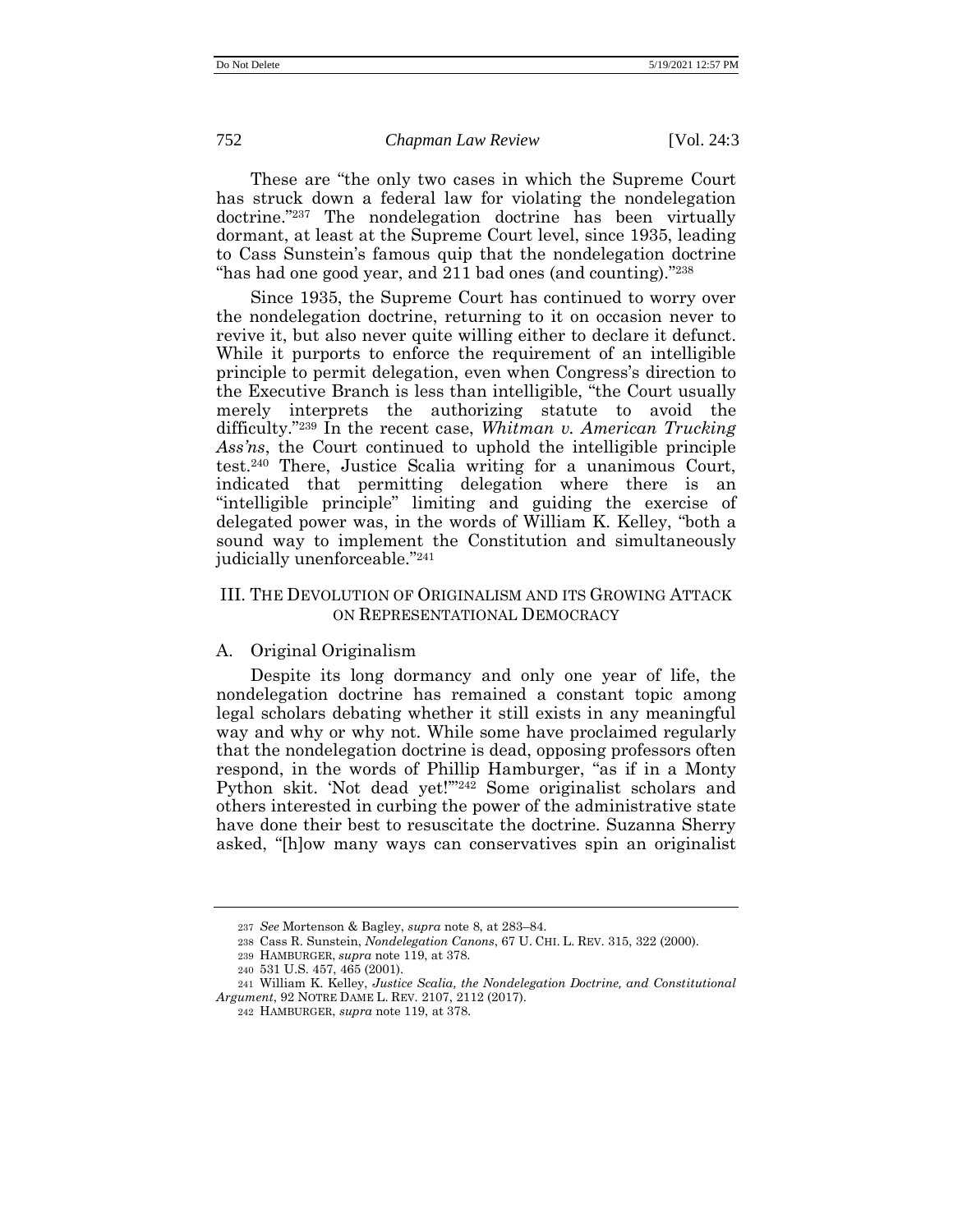tale to support their deregulatory, small-government vision? The answer is apparently infinite." 243

<span id="page-47-0"></span>That originalists would urge courts to be more active in overturning Congress's legislation and setting such basic policy as the size of government and its regulation is a direct assault on the foundations of originalism, in that originalism was originally conceived as a justification for judicial restraint and as protection for Congress's legislative power from judicial activism. Originalism was first designed to prevent "Government by Judiciary," the title of an enormously influential "originalism manifesto," <sup>244</sup> but now some originalists want the courts to seize the wheel of government and engage in judicial activism.<sup>245</sup> Originalists first complained that activist judges were using their judicial power to amend rather than interpret the Constitution, but now some would have the Court create as a robust constitutional mandate the nondelegation amendment that was rejected for the Constitution.<sup>246</sup> Explaining this sea change in the nature and purpose of originalism requires a review of how dramatically originalism has mutated since it was first conceived.

Originalism as a movement began in the early 1970s among conservatives fighting back against the liberal decisions of what they viewed as an "activist" Warren Court. <sup>247</sup> While some earlier court decisions had had an originalist bent, of course,<sup>248</sup> judges rarely did much historical research to determine the original intent of the Framers or the original meaning of the

<sup>243</sup> Suzanna Sherry, *The Imaginary Constitution*, 17 GEO. J. L. & PUB. POL'Y 441, 442 (2019).

<sup>244</sup> ERIC J. SEGALL, ORIGINALISM AS FAITH 60 (2018).

<sup>245</sup> Steven G. Calabresi, *The Originalist and Normative Case Against Judicial Activism: A Reply to Professor Randy Barnett*, 103 MICH. L. REV. 1081, 1083 (2005).

<sup>246</sup> See *supra* text accompanying notes 40–47.

<sup>247</sup> James E. Fleming, *Fidelity to Our Imperfect Constitution*, 65 FORDHAM L. REV. 1335, 1347 (1997). James Fleming called originalism "a conservative ideology that emerged in reaction against the Warren Court" but "did not exist" before that time. 248 For example, see Chief Justice Taney's words in *Dred Scott*:

No one, we presume, supposes that any change in public opinion or feeling, in relation to this unfortunate race, . . . should induce the court to give to the words of the Constitution a more liberal construction in their favor than they were intended to bear when the instrument was framed and adopted.

Mitchell N. Berman, *Originalism Is Bunk*, 84 N.Y.U. L. REV. 1, 22 (2009) (citing Dred Scott v. Sandford, 60 U.S. (19 How.) 393, 426 (1856) and these words as an example of "strong originalism"). *But see* Jamal Greene, *The Anticanon*, 125 HARV. L. REV. 379, 407 (2011) ("Taney's self-conscious embrace of originalism even when it leads to moral depravity . . . was bad originalism. . . . These errors raise a suspicion that Taney's aggressive positivism was but a façade for his abject racism.").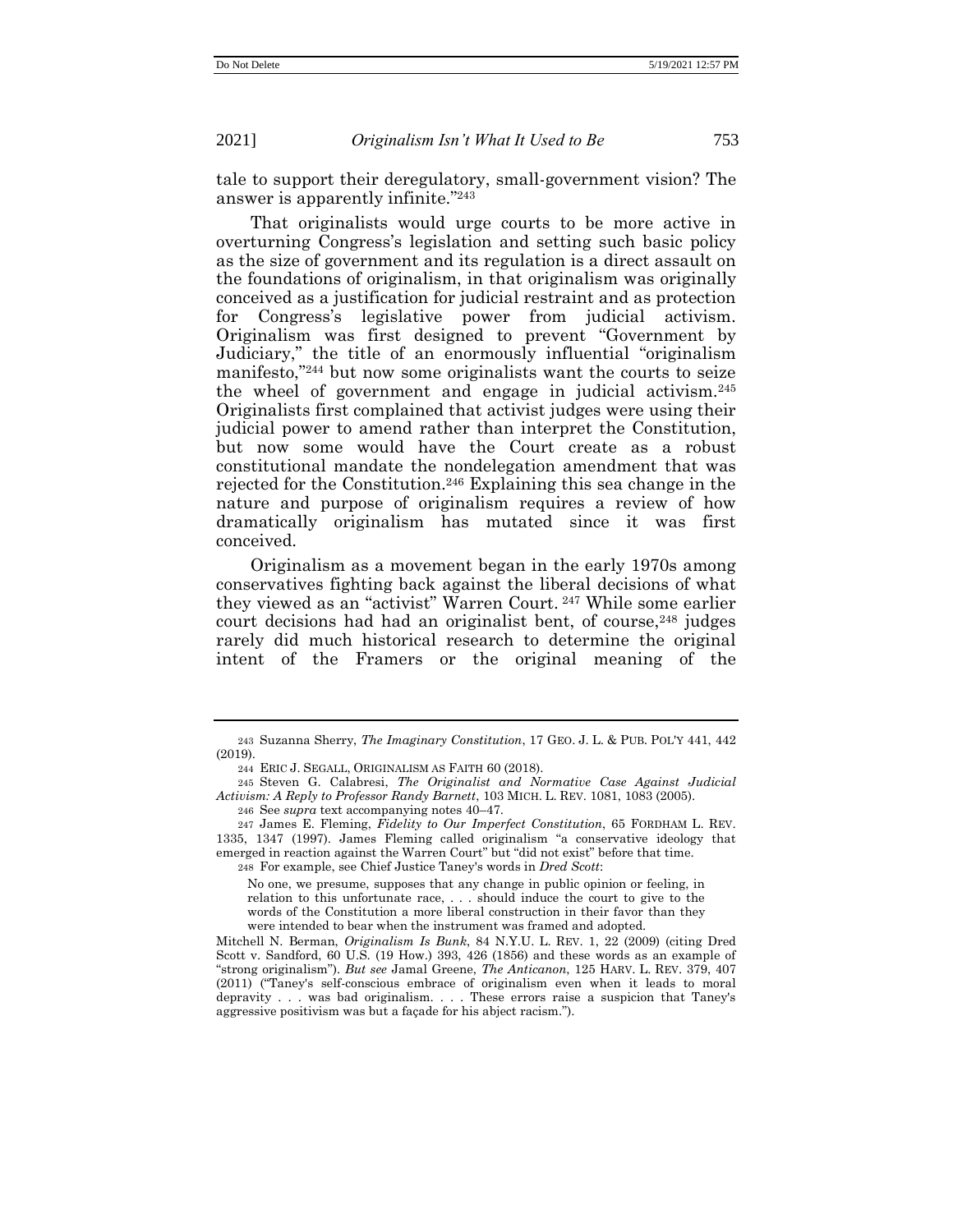Constitution, and instead "cherry-picked evidence of original meaning to suit their purposes." 249

<span id="page-48-0"></span>The introduction of originalism is often credited to Robert Bork, who as a law professor in 1971 published a law review article that lamented how far he thought the Warren Court had strayed from the Constitution's text and original meaning.<sup>250</sup> Bork declared that in cases of constitutional interpretation, "[t]he judge must stick close to the text and the history, and their fair implications, and not construct new rights." <sup>251</sup> Doing so protects Congress and state legislatures and their setting of policy, Bork argued, and he asserted that "courts must accept any value choice the legislature makes unless it clearly runs contrary to a choice made in the framing of the Constitution." <sup>252</sup> Bork's view of judicial restraint, that courts should accept legislation unless it is clearly unconstitutional, is akin to, though weaker than, that of Harvard law professor James Bradley Thayer, who in an influential 1893 law review article, urged that courts should invalidate a statute only if its unconstitutionality is "so clear that it is not open to rational question." 253

Though originalism has since evolved into a veritable smorgasbord of conflicting approaches and interpretations, two essential elements of most originalism approaches are the following. First is the idea that the meaning of the Constitution became fixed at its drafting or its ratification (or perhaps when the meaning is liquidated through practice).<sup>254</sup> The second central pillar is the claim that the meaning of the Constitution once fixed should be a restraint on its interpretation unless or until the Constitution is amended.<sup>255</sup>

Originalism has been defended on both positive and normative grounds. Among the positive grounds is the assertion that it

255 *Id*.

<sup>249</sup> Jeremy Telman, *Originalism as Fable (Reviewing Eric Segall, Originalism as Faith)*, 47 HOFSTRA L. REV. 741, 748 (2018)).

<sup>250</sup> Robert H. Bork, *Neutral Principles and Some First Amendment Problems*, 47 IND. L. J. 1 (1971).

<sup>251</sup> *Id*. at 8.

<sup>252</sup> *Id*. at 10–11.

<sup>253</sup> James B. Thayer, *The Origin and Scope of the American Doctrine of Constitutional Law*, 7 HARV. L. REV. 129, 144 (1893). For a discussion of Thayer's thesis, see Richard A. Posner, *The Rise and Fall of Judicial Self-Restraint*, 100 CAL. L. REV. 519, 522 (2012).

<sup>254</sup> *See* Lawrence B. Solum, *The Fixation Thesis: The Role of Historical Fact in Original Meaning*, 91 NOTRE DAME L. REV. 1 (2015) ("The meaning of the constitutional text is fixed when each provision is framed and ratified: this claim can be called the Fixation Thesis. This thesis is one of two core ideas of originalist constitutional theory: the other is the Constraint Principle, which holds that the original meaning of the constitutional text should constrain constitutional practice.").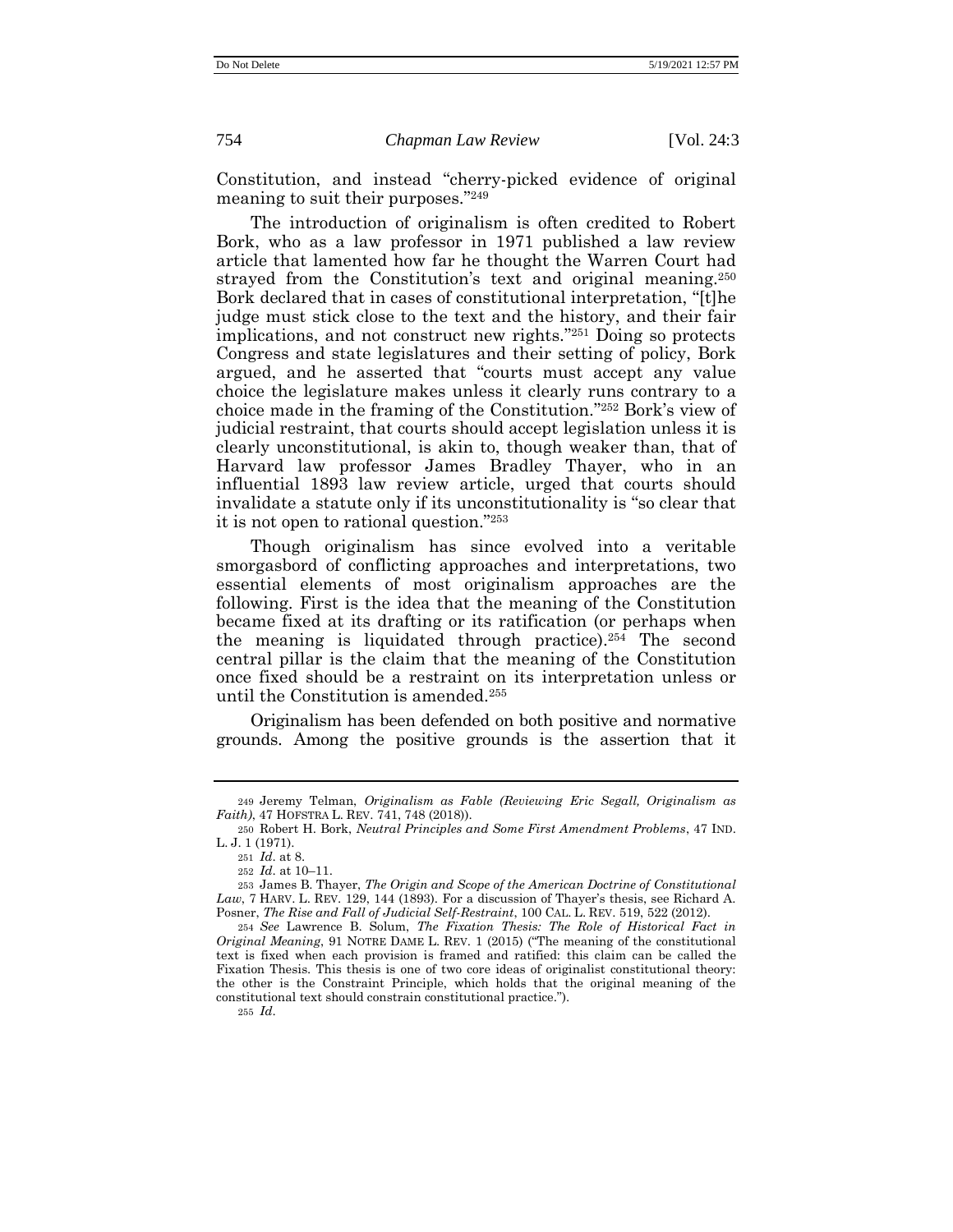<span id="page-49-0"></span>provides the most accurate understanding of the meaning of the Constitution.<sup>256</sup> Among normative grounds is the claim that jurisprudence based on originalism "facilitates the realization of a political system grounded on popular sovereignty." <sup>257</sup> Keith Whittington argued that originalism protects the effectiveness of the popular will that created the Constitution and that judges who fail to employ originalism could, through their rulings, set that will aside.<sup>258</sup> Randy Barnett argued that originalism best protects substantive ideas of justice by protecting "background natural rights retained by the people" as a "constitutional assumption that is hard-wired into the meaning of the Constitution itself." 259 McGinnis and Rappaport argued that the Constitution should be given its original meaning because only doing so will preserve the beneficial effects of the supermajoritarian process of the Constitution's enactment and amendment, which affords "deep deliberation" and creates "the consensus and nonpartisanship necessary for fostering allegiance to a constitution that desirably regulates politics and society." 260

The opposing view to originalism is living constitutionalism, perhaps most broadly defined as "simply in opposition to originalism." <sup>261</sup> Living constitutionalism is distinguished by incorporating "contemporary values and attitudes into the judicial 'understanding'" <sup>262</sup> of the Constitution, and treating it as "an adaptive document that responds to changing social and economic conditions through altered judicial interpretations of its central textual provisions." <sup>263</sup> Originalism at first focused on the intent of the drafters of the Constitution and so what has been

260 MCGINNIS & RAPPAPORT, *supra* note [256,](#page-49-0) at 33.

<sup>256</sup> JOHN O. MCGINNIS & MICHAEL B. RAPPAPORT, ORIGINALISM AND THE GOOD CONSTITUTION 117 (2013).

<sup>257</sup> KEITH E. WHITTINGTON, CONSTITUTIONAL INTERPRETATION: TEXTUAL MEANING, ORIGINAL INTENT, AND JUDICIAL REVIEW 3 (1999).

<sup>258</sup> *Id*. at 156.

<sup>259</sup> Randy E. Barnett, *The Misconceived Assumption About Constitutional Assumptions*, 103 NW. U. L. REV. 615, 652–53 (2009).

<sup>261</sup> Nelson Tebbe & Robert L. Tsai, *Constitutional Borrowing*, 108 MICH. L. REV. 459, 514 n.240 (2010).

<sup>262</sup> Michael C. Dorf, *The Majoritarian Difficulty and Theories of Constitutional Decision Making*, 13 U. PA. J. CONST. L. 283, 295 n.46 (2010).

<sup>263</sup> G. EDWARD WHITE, THE CONSTITUTION AND THE NEW DEAL 299 (2000) (quoted in Lawrence B. Solum, *Originalism Versus Living Constitutionalism: The Conceptual Structure of the Great Debate*, 113 NW. U. L. REV. 1243, 1259 (2019), which discussed the varied definitions of living originalism).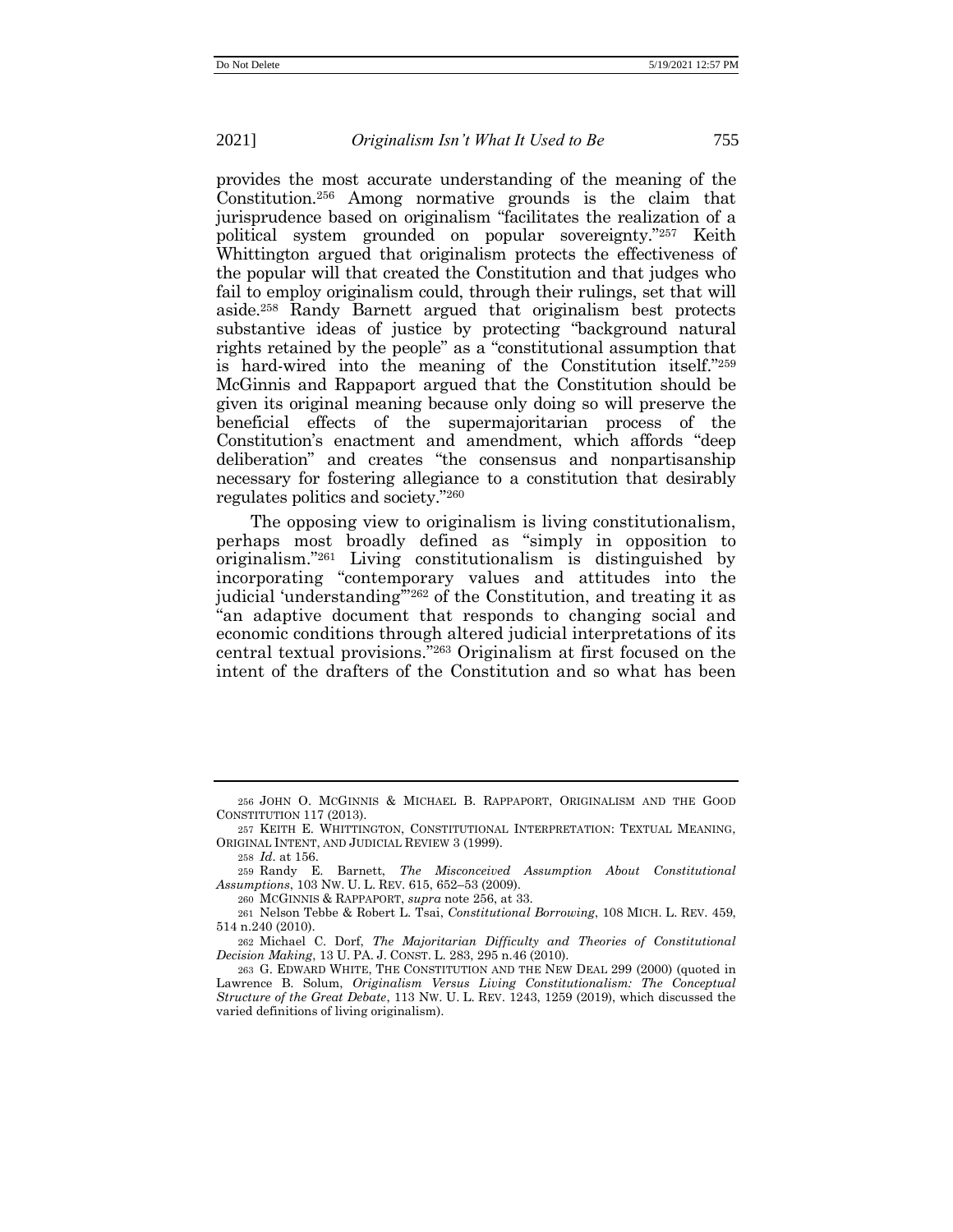called "the most important of originalist sources" <sup>264</sup> is *The Federalist*, "which explained the Founders' intent." 265

<span id="page-50-0"></span>In 1977, Raoul Berger published his originalism manifesto, Government by Judiciary, which asked, "[w]hy is the 'original intention' so important? ... A judicial power to revise the Constitution transforms the bulwark of our liberties into a parchment barrier." <sup>266</sup> Berger offered this bulwark to defend the majoritarian power of Congress from "the tendency of legal liberalism to undermine legislative power and the rule of law."267 Berger's book thus had a "majoritarian, restraintist thrust" as it was designed to protect legislative power from activist judges.<sup>268</sup> Because Berger argued that courts should follow the intent of the founders, Berger was labeled as a "strict intentionalist" by Paul Brest,<sup>269</sup> who in 1981 coined the word "originalism."<sup>270</sup> By coining the word, Brest formalized originalism as a concept.<sup>271</sup>

<span id="page-50-2"></span><span id="page-50-1"></span>Berger's book had an entire chapter devoted to the fact that the Framers explicitly excluded the judiciary from policymaking, rejecting the idea of judges' participation in a Council of Revision of legislation, and citing the Framers in support.<sup>272</sup> Nearly all who spoke on this subject at the Convention or during the ratification process agreed that judges should not be part of policy-forming in the legislative process.<sup>273</sup> Given the Framers' strident opposition to judicial policy-making, originalists should fiercely oppose judicial activism, even by originalist judges, and reject giving judges the power to construct a nondelegation doctrine that would enable them to act as a Council of Revision to overturn regulatory legislation they disagree with.

266 BERGER, *supra* not[e 6.](#page-4-0)

268 *Id*. at 129.

269 Paul Brest, *The Fundamental Rights Controversy: The Essential Contradictions of Normative Constitutional Scholarship*, 90 YALE L. J. 1063, 1089 (1981).

270 Paul Brest, *The Misconceived Quest for the Original Understanding*, 60 B.U. L. REV. 204 (1980).

271 Randy E. Barnett & Evan D. Bernick, *The Letter and the Spirit: A Unified Theory of Originalism*, 107 GEO. L.J. 1, 9 (2018) ("Only after Brest invented the term "originalism" did originalists adopt the label and defend it.").

272 BERGER, *supra* note [6](#page-4-0), at 300 ("The Judiciary Was Excluded from Policymaking").

<sup>264</sup> Frank B. Cross, *Originalism-the Forgotten Years*, 28 CONST. COMMENT. 37, 38 (2012) (citing Pamela C. Corley, Robert M. Howard, & David C. Nixon, *The Supreme Court and Opinion Content: The Use of the Federalist Papers*, 58 POL. RES. Q. 329, 329 (2005)).

<sup>265</sup> Edwin Meese III, *Challenges Facing Our System of Justice*, 3 AVE MARIA L. REV. 303, 307–08 (2005). See discussion of this point in Frank B. Cross, *Originalism—The Forgotten Years*, 28 CONST. COMMENT. 37, 38 (2012).

<sup>267</sup> JOHNATHAN O'NEILL, ORIGINALISM IN AMERICAN LAW AND POLITICS: A CONSTITUTIONAL HISTORY 126 (2005).

<sup>273</sup> *Id*. at 302 (citing BENJAMIN F. WRIGHT, THE GROWTH OF AMERICAN CONSTITUTIONAL LAW 18, 244 (1942)).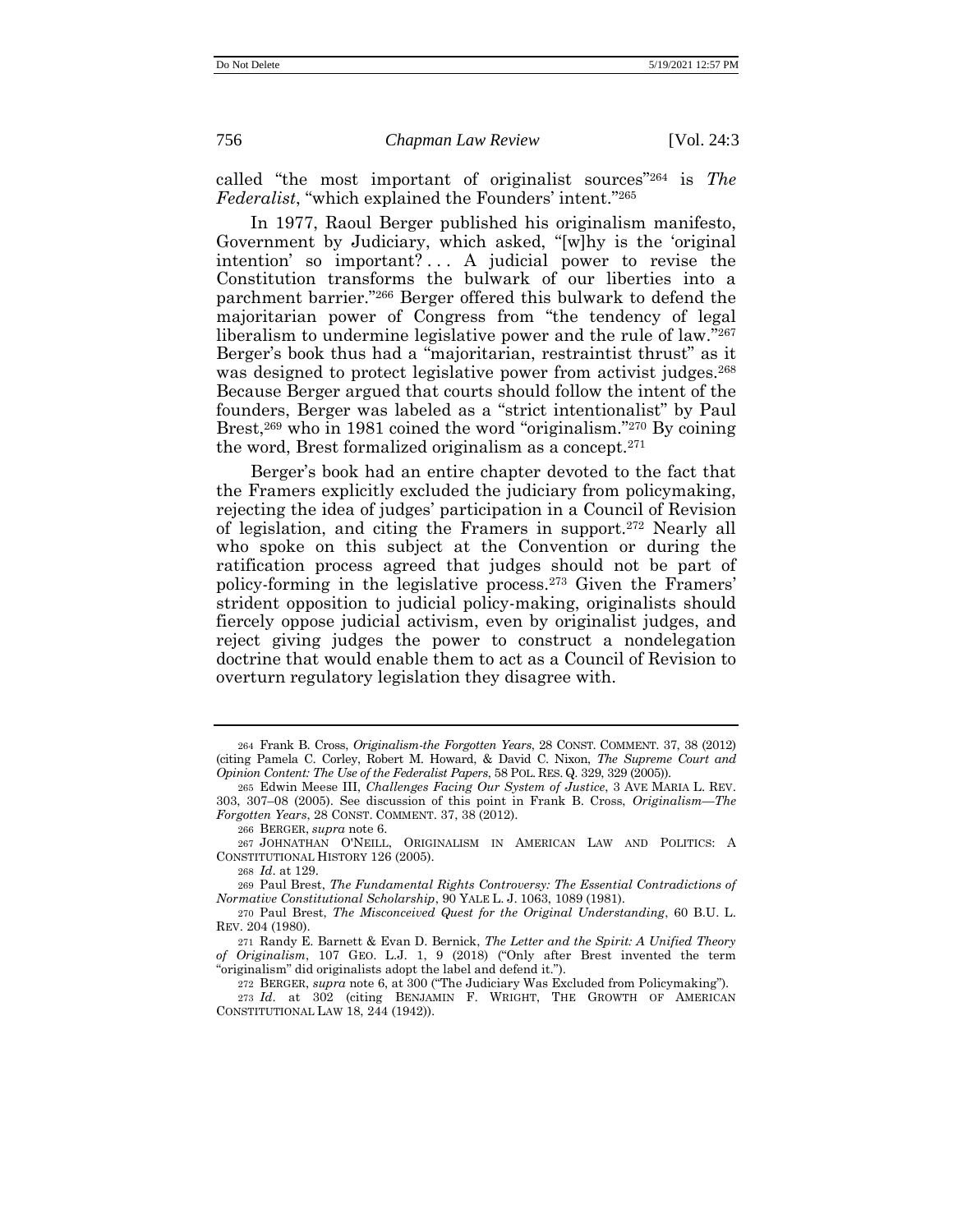Berger argued that what the Supreme Court was actually doing was far more radical than merely formulating novel interpretations. The Court instead was engaged in "what Justice Harlan described as the Supreme Court's 'exercise of the amending power,' its continuing revision of the Constitution under the guise of interpretation." <sup>274</sup> Berger said that his book was designed to "demonstrate that the Court was not designed to act, in James M. Beck's enthusiastic phrase, as a 'continuing constitutional convention'. . ." 275

Berger's book stimulated such "an explosion of academic interest in the framers' intent," that "responding to Berger's thesis has become somewhat of a cottage industry in constitutional scholarship." <sup>276</sup> Originalist scholarship in the 1980s, influenced by Berger, also followed his lead and typically argued that "the liberal reformist use of modern judicial power threatened the rule of law and the formulation of public policy in legislatures." <sup>277</sup> Hence, judicial restraint and the protection of legislative power were the primary goals of early originalism.

# B. Attacks on Intentionalist Originalism

With the advent of originalism, criticisms, sometimes harsh, were inevitable. However, even before originalism was conceived as a distinct method of constitutional interpretation, the use of history and original intent to determine the meaning of the Constitution had been harshly criticized. In his 1965 article "Clio and the Court: An Illicit Love Affair," Alfred H. Kelly identified two almost inevitable problems with courts employing original intent to determine the meaning of the Constitution.<sup>278</sup> One was the problem of "law office history," where the courts pull out selective quotes from the Framers or elsewhere that buttress their points, without engaging in sufficient historical investigation to see the entire historical picture, then consider and cite only their favored authorities and texts while ignoring the rest.<sup>279</sup> Kelly argued that the Court used this tool to engage in "extreme political activism, involving extensive judicial intervention in contemporary political problems" and as a

<sup>274</sup> BERGER, *supra* note [6,](#page-4-0) at 1 (citing Reynolds v. Sims, 377 U.S. 533, 591 (1964)).

<sup>275</sup> *Id*. at 2.

<sup>276</sup> Richard B. Saphire, *Judicial Review in the Name of the Constitution*, 8 U. DAYTON L. REV. 745, 753 (1983) (footnote omitted).

<sup>277</sup> O'NEILL, *supra* not[e 267,](#page-50-0) at 135.

<sup>278</sup> Alfred H. Kelly, *Clio and the Court: An Illicit Love Affair*, 1965 SUP. CT. REV. 119 (1965).

<sup>279</sup> *Id*. at 122 n.13 ("By 'law-office' history, I mean the selection of data favorable to the position being advanced without regard to or concern for contradictory data or proper evaluation of the relevance of the data proffered.").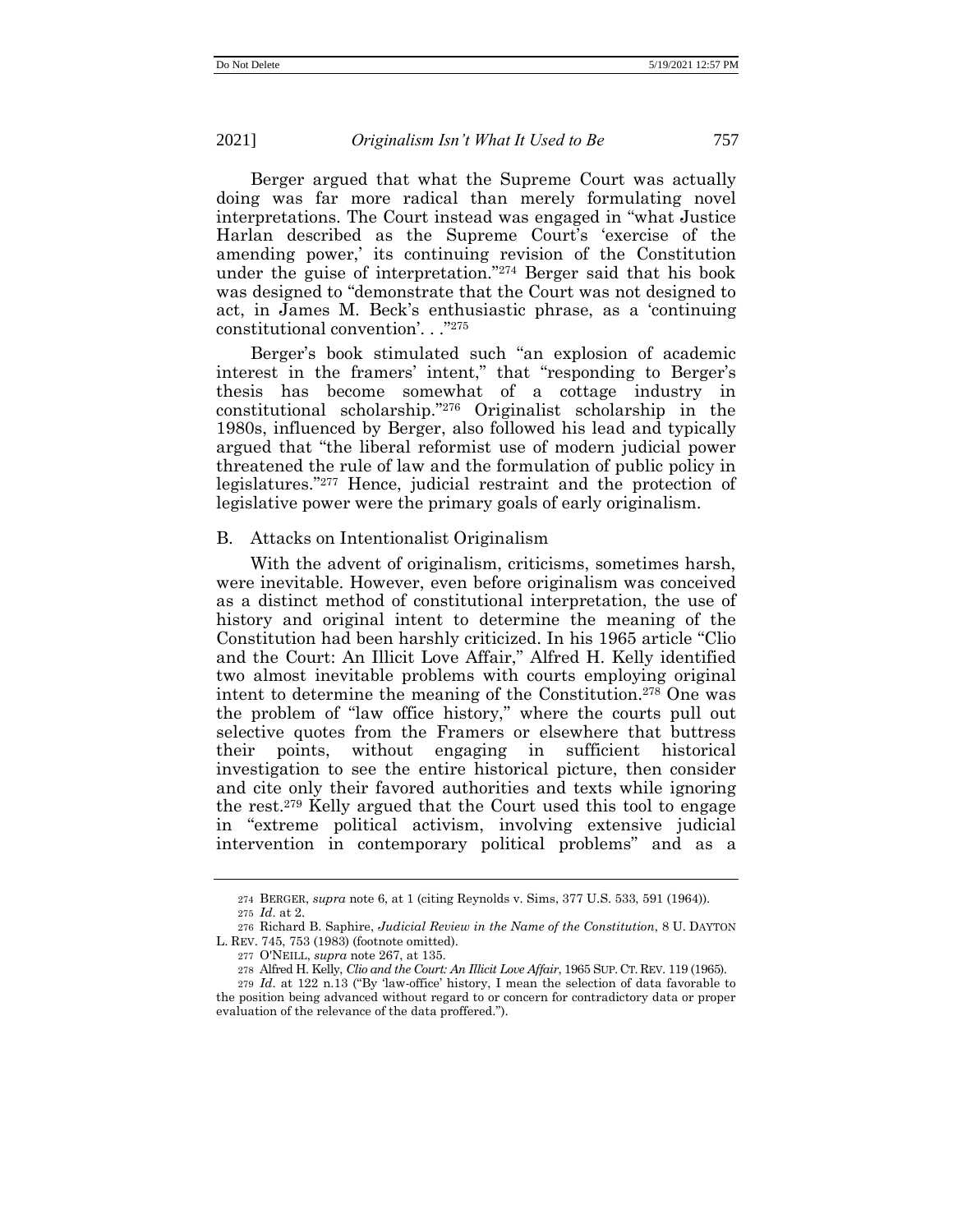"precedent-breaking instrument" so that by purporting "to return to the aboriginal meaning of the Constitution" the Court could "declare that in breaking with precedent it was really maintaining constitutional continuity." 280

A second hazard Kelly identified is how the Supreme Court, by stating and relying on their particular restatement of constitutional history, reifies that history, so that lesser courts must accept as true the Court's account of history, however inaccurate. And even the Court itself must accept that reified history to some extent because of the principle of *stare decisis*. Kelly condemned the "creation of history a priori by what may be called 'judicial fiat' or 'authoritative revelation'" <sup>281</sup> Kelly further noted "In a sense, by quoting history, the Court made history, since what it declared history to be was frequently more important than what the history might actually have been."282

While early originalists had very different purposes than those of the courts that Kelly chastised, they faced similar critiques. An early attack came from Professor Paul Brest, who asserted, among other things, that it is difficult to determine the "intent" of a group of people, that doing so for the drafters or the ratifiers is almost impossible, and that even if that could be done, translating that intent to modern problems is another fraught challenge. <sup>283</sup> Furthermore, there are considerable reasons to reject being governed by intentions from the Founding Era, when women and racial minorities were excluded from governmental decision-making. <sup>284</sup> Larry Simon argued, "The Constitution was adopted by propertied, white males who had no strong incentives to attend to the concerns and interests of the impoverished, the nonwhites, or nonmales who were alive then, much less those of us alive today . . . ." <sup>285</sup> Other critics piled on, objecting to modern Americans being ruled by an unchangeable (except through amendment) intent from centuries ago, the often-discussed "dead hand of the past."286

<sup>280</sup> *Id*. at 125.

<sup>281</sup> *Id*. at 122.

<sup>282</sup> *Id*. at 123.

<sup>283</sup> Brest, *supra* note [270,](#page-50-1) at 214–15.

<sup>284</sup> *Id*. at 230.

<sup>285</sup> Larry G. Simon, *The Authority of the Framers of the Constitution: Can Originalist Interpretation Be Justified?*, 73 CALIF. L. REV. 1482, 1499 (1985).

<sup>286</sup> Michael S. Moore, *A Natural Law Theory of Interpretation*, 58 S. CAL. L. REV. 277, 357 (1985) ("The dead hand of the past ought not to govern, for example, our treatment of the liberty of free speech, and any theory of interpretation that demands that it does is a bad theory.").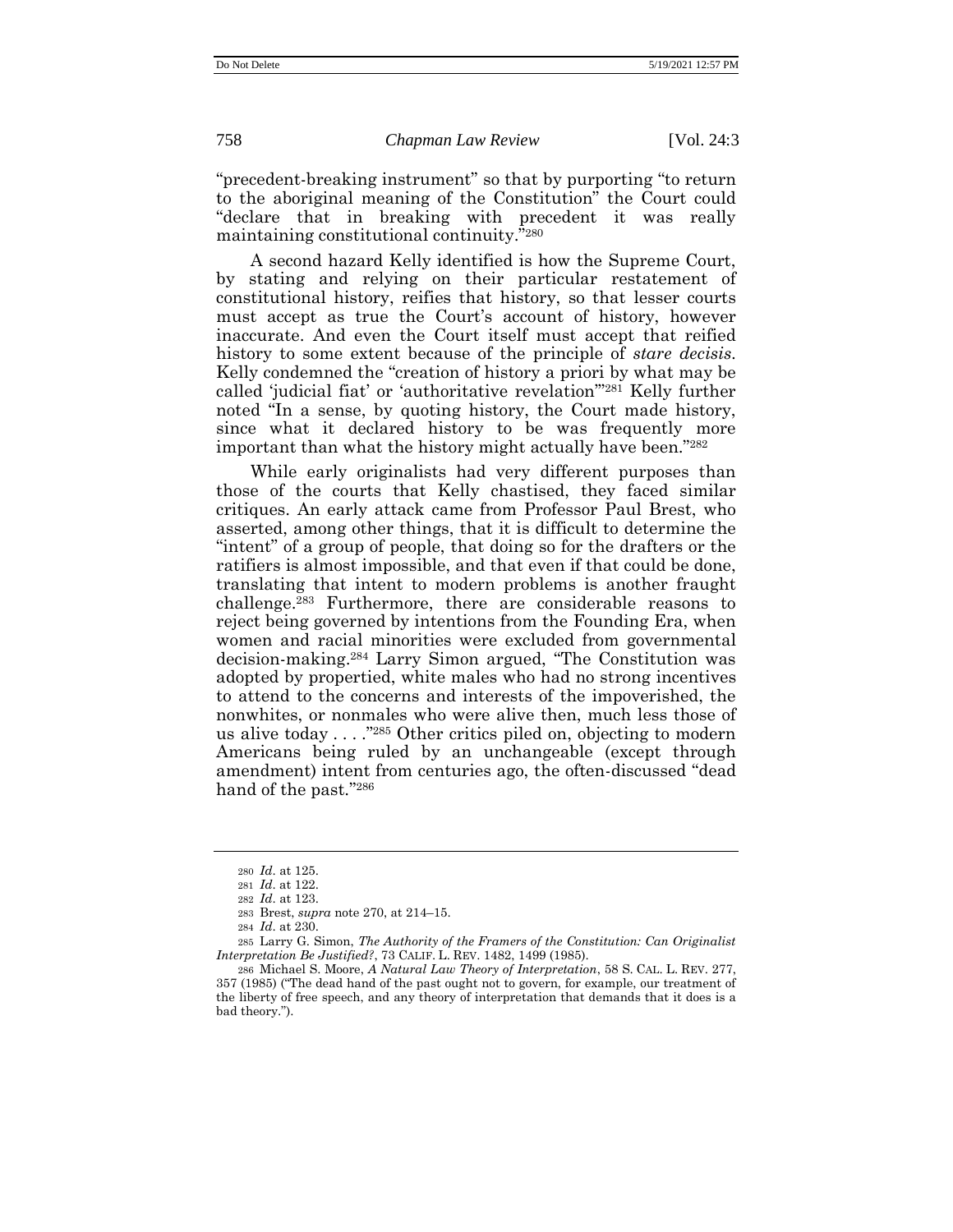A notable early critic of the originalism project was Professor Jefferson Powell, who argued that the "vast majority of contemporary constitutional disputes involve facts, practices, and problems that were not considered or even dreamt of by the founders" and that applying the Constitution to questions it does not answer requires any interpreter to "use some process of generalization or analogy to go beyond what history can say." 287 Powell also attacked the idea that the Framers of the Constitution intended or even expected that their intentions, sometimes stated in secretly conducted debates, govern the meaning of that document. Instead, Powell asserted that the "framers shared the traditional common law view . . . that the import of the document they were framing would be determined by reference to the intrinsic meaning of its words or through the usual judicial process of case-by-case interpretation." 288

Madison himself counseled against using the intentions of the Framers as a guide to the meaning of the Constitution, saying that that the sense of the Framers "could never be regarded as the oracular guide in expounding the Constitution." <sup>289</sup> That the Framers did not intend that their intentions govern the meaning of the Constitution is evidenced by the fact that they kept secret their journals of the convention's secretly conducted debates, at least until after the Constitution had been ratified.<sup>290</sup> As C.A. Lofgren notes, "[t]his strongly hints that the delegates feared that if the journals were published, they could affect subsequent interpretation." 291

### <span id="page-53-0"></span>C. Original Understanding Originalism

These criticisms had teeth, and even Bork himself came to reject original intent originalism, saying no "even moderately sophisticated originalist" holds that interpretative weight should be given the subjective intent of the Framers.<sup>292</sup> Some originalists then shifted their focus to the meaning of the Constitution held by the ratifiers instead.<sup>293</sup> Since it was the ratification of the

<span id="page-53-1"></span><sup>287</sup> H. Jefferson Powell, *Rules for Originalists*, 73 VA. L. REV. 659, 664–65 (1987).

<sup>288</sup> H. Jefferson Powell, *The Original Understanding of Original Intent*, 98 HARV. L. REV. 885, 903–04 (1985).

<sup>289</sup> 5 ANNALS OF CONG. 776 (1849).

<sup>290</sup> Charles A. Lofgren, *The Original Understanding of Original Intent?*, 5 CONST. COMMENT. 77, 81 (1988).

<sup>291</sup> *Id*. at 82.

<sup>292</sup> ROBERT H. BORK, THE TEMPTING OF AMERICA: THE POLITICAL SEDUCTION OF THE LAW 218 (1990).

<sup>293</sup> Vasan Kesavan & Michael Stokes Paulsen, *The Interpretive Force of the Constitution's Secret Drafting History*, 91 GEO. L. J. 1113, 1137 (2003) ("The shift to original understanding was part of an increased recognition that it was the action of the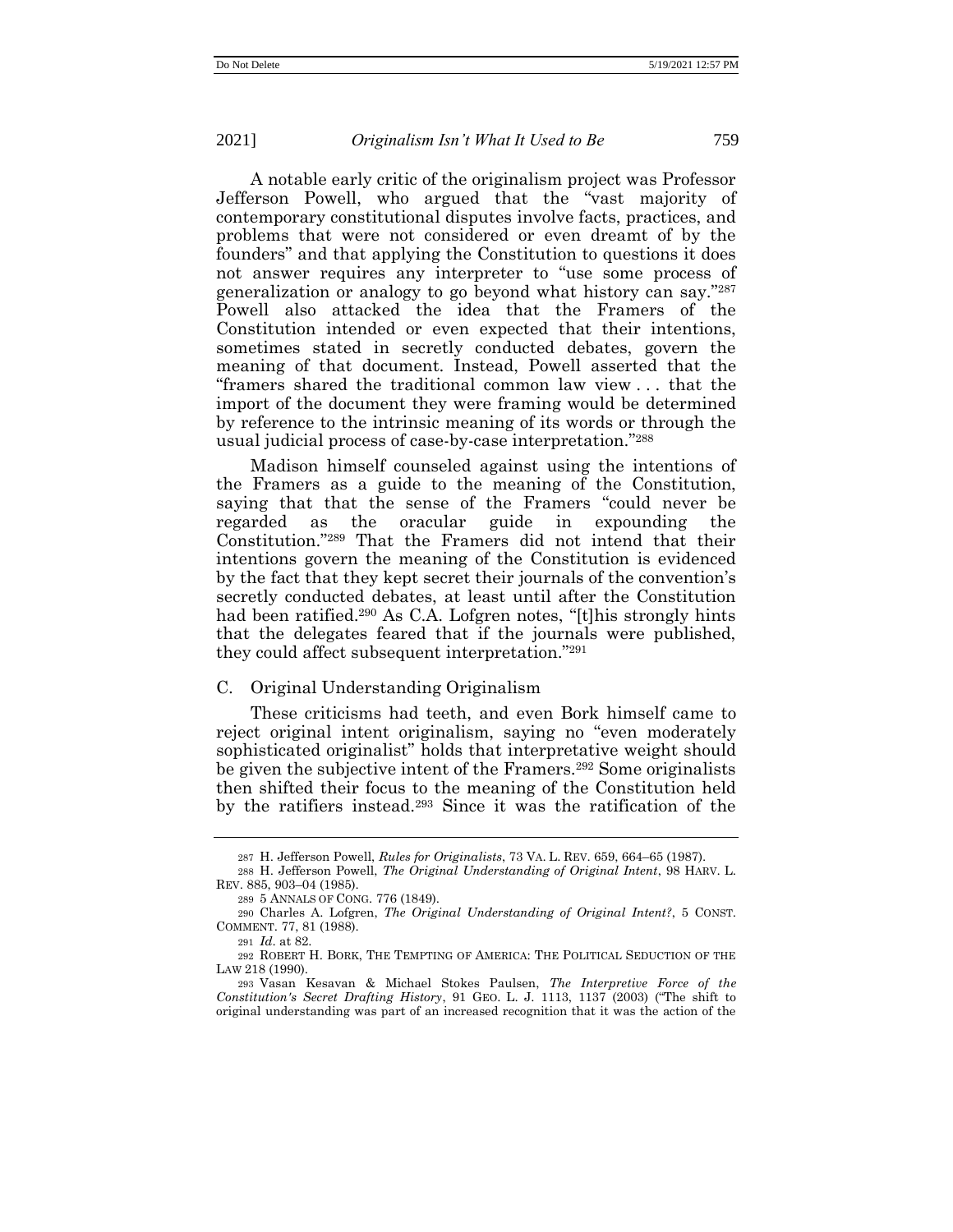Constitution, not its drafting, that conferred on the Constitution its legitimacy to govern the public, it is the intention of the ratifiers, not the drafters, that matters, according to this theory. And, some argued, the intent of the ratifiers is not mere evidence of the Constitution's meaning but rather determines that meaning, or as Charles Lofgren stated, "how the ratifiers understood the Constitution, and what they expected from it, defines its meaning." 294

Original understanding originalism, however, retrospectively assigns the ratifiers a completely different task than the one they actually performed. The ratifiers did not need to understand all the various terms of the Constitution, as their focus was on a single question: should the Constitution be ratified?<sup>295</sup> While the meaning of individual terms collectively mattered in that decision, the ratifiers never had to reach any group consensus on what any Constitutional term meant. Furthermore, determining the ratifiers' collective understanding of the Constitution is impossible. The debates over ratifying the Constitution were a "cacophonous argument" and so are no valid guide to any consensus understanding of its terms.<sup>296</sup> With such diverse and often contradictory sources, originalists can derive a host of perhaps contradictory yet plausible interpretations, "few conclusively verified or falsified." <sup>297</sup> With "the extraordinary diversity of the polemics the campaign produced, and the decentralized, unfocused nature" <sup>298</sup> of the ratifiers' discussions and debates, Jack Rakove concludes that it is almost impossible to "disaggregating a collective intention to ratify the Constitution into original understandings of particular clauses" <sup>299</sup> rendering original understanding originalism unworkable.

Constitution's Ratifiers—state ratifying conventions in the case of the original document and state legislatures in the case of the amendments—whose actions gave legal life to the otherwise dead words on paper drafted by the Philadelphia Convention and the Congresses proposing the amendments.").

<sup>294</sup> Lofgren, *supra* note [290,](#page-53-0) at 112.

<sup>295</sup> JACK N. RAKOVE, ORIGINAL MEANINGS: POLITICS AND IDEAS IN THE MAKING OF THE CONSTITUTION 17 (1996) ("The only understanding we can be entirely confident the majority of ratifiers shared was that they were indeed deciding whether the Constitution would 'form a more perfect union' than the Articles of Confederation . . . .").

<sup>296</sup> *Id*. at 132 ("That debate took the form not of a Socratic dialogue or an academic symposium but of a cacophonous argument in which appeals to principle and common sense and close analyses of specific clauses accompanied wild predictions of the good and evil effects that ratification would bring.").

<sup>297</sup> *Id*. at 133.

<sup>298</sup> Rakove, *supra* not[e 180,](#page-36-0) at 1597.

<sup>299</sup> *Id*.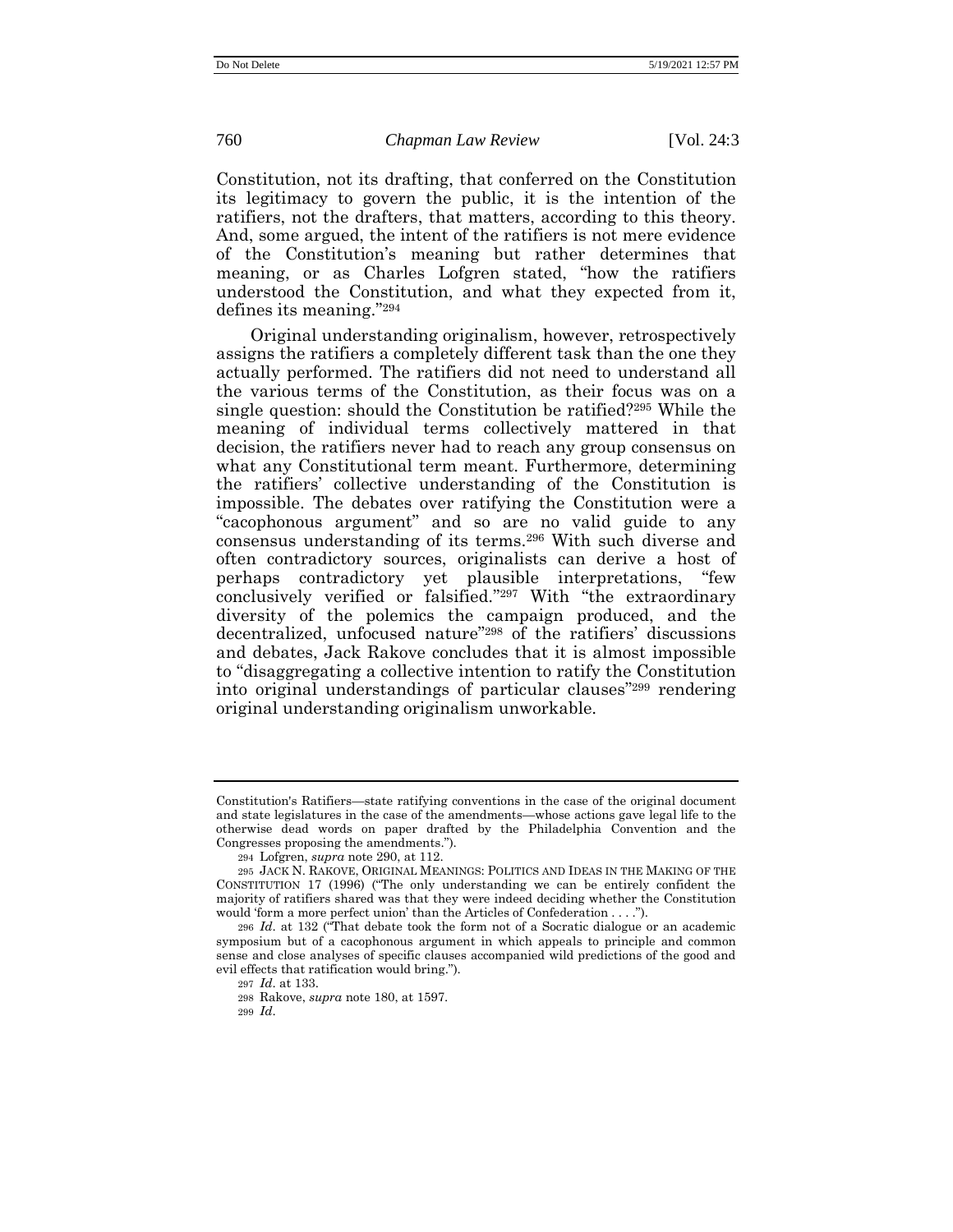# D. Original Meaning Originalism

Since original understanding originalism shared the same flaws as original intent originalism, some originalists created a new vision of originalism, one that would focus instead on the supposedly objective original public meaning of the text of the Constitution. Bork explained, "The search is not for a subjective intention. . . . [W]hat counts is what the public understood. . . . The original understanding is thus manifested in the words used and in secondary materials, such as debates at the [ratifying] conventions, public discussion, newspaper articles, dictionaries in use at the time, and the like." <sup>300</sup> Original public understanding originalism therefore tries to step away from the subjective meaning that those involved in the process may have intended and instead turns to a supposedly objective meaning to be gleaned from all sorts documents from the time. Original public understanding originalism thus turned originalism into "an empirical investigation of linguistic usage." 301

The grave hazard of original public meaning originalism is that it strips words out of their context in the text of the Constitution and potentially allows any uses of those words during the Founding to be used to interpret the Constitution. Original meaning originalists "continue to cherry pick quotes and present this amateurish research as systematic historical inquiry. In this method there is no serious attention to establishing the relative influence of particular texts." <sup>302</sup> Seeking a single original public meaning at the Founding for many of the most important terms used in the Constitution is impossible.<sup>303</sup> This search will too often fail on critical issues and so on many of the most important issues would be a misbegotten method.<sup>304</sup>

### E. A Panoply of Originalisms

Other varieties of originalism include libertarian originalism, typically based on the idea that the Constitution's

<sup>300</sup> BORK, *supra* not[e 292,](#page-53-1) at 144.

<sup>301</sup> Barnett & Bernick, *supra* note [271,](#page-50-2) at 10.

<sup>302</sup> Saul Cornell, *Originalism on Trial: The Use and Abuse of History in* District of Columbia v. Heller, 69 OHIO ST. L. J. 625, 627 (2008).

<sup>303</sup> Mark Tushnet, Heller *and the New Originalism*, 69 OHIO STATE L. J. 609, 617 (2008) ("The new originalism seeks the original public meaning of constitutional terms, but there is (was) no single such meaning, again at least for interesting constitutional terms.").

<sup>304</sup> James E. Fleming, *Are We All Originalists Now? I Hope Not!*, 91 TEX. L. REV. 1785, 1808 (2013) ("The quest for the original public meaning is misconceived because on most important provisions there will not be a definitive original public meaning that will be useful in resolving our disagreements, much less in resolving hard cases.").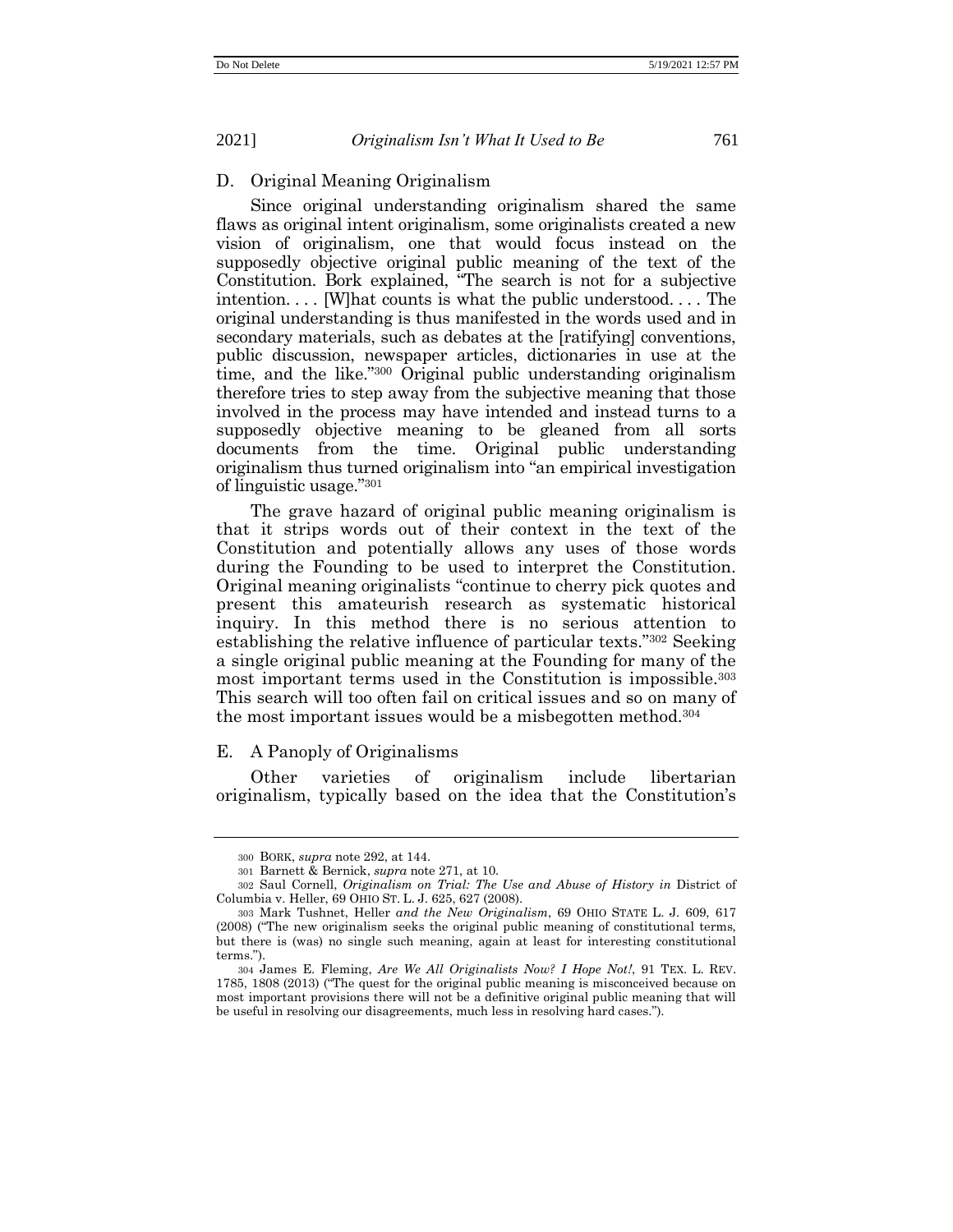<span id="page-56-0"></span>legitimacy is based on its protection of liberty and natural rights, rather than the consent of the governed,<sup>305</sup> and progressive or "Living Originalism," the idea that the Framers intended future generations to be free to interpret the standards and principals of the Constitution and so avoid a static and unworkable Constitution. Then there is original methods originalism, which calls for the meaning of the Constitution to be gleaned "using the interpretive methods that the enactors would have deemed applicable to it." <sup>306</sup> However, there was no agreed-on set of interpretive rules, given the conflicts and divisions of the Founding Era, "including a deep rift separating Federalists from Anti-Federalists and an even larger divide between popular and elite approaches to constitutional texts." 307

This panoply of alternative and often conflicting originalist methods gives judges cart blanche to choose whichever method and sources best serve their personal preferences. Originalist judges regularly cite to Madison and/or Hamilton in The Federalist Papers, which indicates they are still focused on a primitive form of original intent in which they pick quotes from a few favored sources, choosing those from the Founding they would likely agree with. <sup>308</sup> The biases of originalist judges are shown by which Founding Era texts they rely on. As Jamal Greene noted, "Discounting the views expressed by Brutus or the Federal Farmer in favor of those expressed by Publius is difficult to explain on the logic of original-meaning originalism."<sup>309</sup>

Far from originalism being a constraint on judges, the vast smorgasbord of originalist options frees them to rule as they like and justify their decision based on the originalist method that leads to their personal desired result. Worse yet, originalist judges regularly use originalist methods when doing so suits their purposes but ignore them when it does not.<sup>310</sup> Political scientists who have researched the

<sup>305</sup> *See generally* RANDY E. BARNETT, RESTORING THE LOST CONSTITUTION: THE PRESUMPTION OF LIBERTY (2004). Ilan Wurman labels Barnett's position "Libertarian Originalism" and argues that "Richard Epstein takes essentially the same view of constitutional legitimacy as Barnett." Ilan Wurman, *The Original Understanding of Constitutional Legitimacy*, 2014 BYU L. REV. 819, 825–26 (2014).

<sup>306</sup> MCGINNIS & RAPPAPORT, *supra* note [256,](#page-49-0) at 116.

<sup>307</sup> Saul Cornell, *Meaning and Understanding in the History of Constitutional Ideas: The Intellectual History Alternative to Originalism*, 82 FORDHAM L. REV. 721, 736 (2013).

<sup>308</sup> Jamal Greene, *Pathetic Argument in Constitutional Law*, 113 COLUM. L. REV. 1389, 1429 (2013).

<sup>309</sup> *Id*. at 1430 (footnotes omitted).

<sup>310</sup> Scott Lemieux, *Antonin Scalia and the Death of Originalism,* NEW REPUBLIC (Feb. 24, 2016), http://newrepublic.com/article/130408/antonin-scalia-death-originalism [\[http://perma.cc/WQQ2-76GS](http://perma.cc/WQQ2-76GS)] ("Before and after Scalia, justices will use history when they believe it supports their *ex ante* conclusions and ignore it when they believe it doesn't.").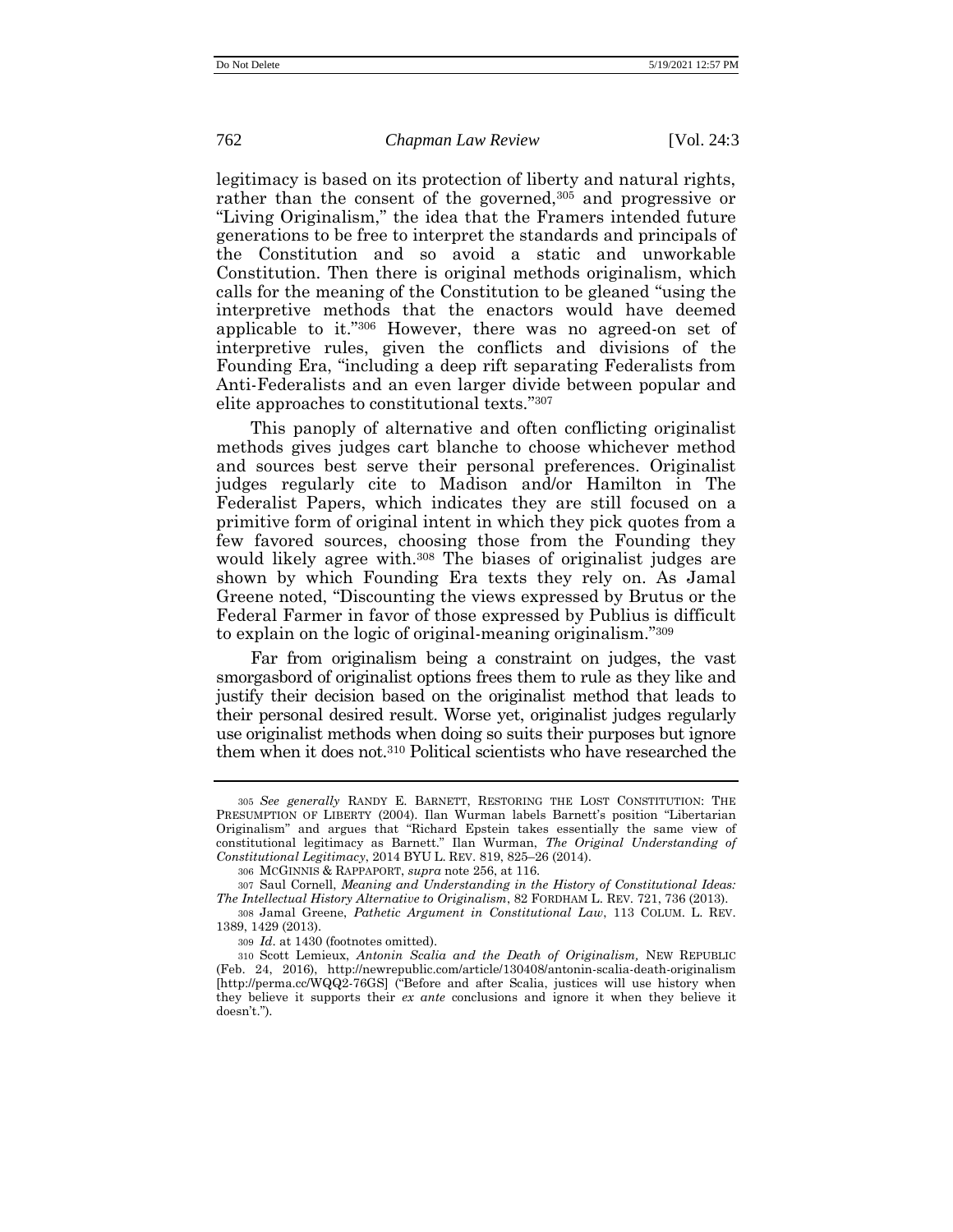Supreme Court regularly assert that the Justices' personal and political values hold more sway over their decisions than precedent, text, and other positive law.<sup>311</sup> Jamal Greene has argued that "in the great battles between Justices Black and Frankfurter and Justices Breyer and Scalia, the originalist position has indeed become as much 'rhetoric as decision procedure.'" <sup>312</sup> With different originalisms as ala carte options, originalism no longer is a unified decision procedure, leaving it a mere rhetorical cloak hiding that judges are merely following their own personal predilections.

#### F. The Challenges of Originalisms

A great flaw of originalism is that lawyers, judges, and even legal scholars are often inadequate or even terrible historians and "constitutional discourse is replete with historical assertions that are at best deeply problematic and at worst, howlers." <sup>313</sup> The historical records originalists rely on are distressingly incomplete.<sup>314</sup> Because the record is "incorrect in some places, has gaps in others, and contains tensions in still others," it may, as noted by Lee Strang, cause judges to "misperceive the original intent or create a false original intent." 315

Justice Scalia gave perhaps the best description of the nearly impossible challenge an originalist faces in seeking the Constitution's original meaning:

Properly done, the task requires the consideration of an enormous mass of material  $\ldots$  for example,  $\ldots$  the records of the ratifying debates in all the states. Even beyond that, it requires an evaluation of the reliability of that material—many of the reports of the ratifying debates, for example, are thought to be quite unreliable. And further still, it requires immersing oneself in the political and intellectual atmosphere of the time— somehow placing out of mind knowledge that we have which an earlier age did not, and putting on beliefs, attitudes, philosophies, prejudices and loyalties that are not those of our day.<sup>316</sup>

<sup>311</sup> SEGALL, *supra* not[e 244,](#page-47-0) at 156.

<sup>312</sup> Jamal Greene, *On the Origins of Originalism*, 88 TEX. L. REV. 1, 85 (2009).

<sup>313</sup> Martin S. Flaherty, *supra* note [140,](#page-30-1) at 525.

<sup>314</sup> James H. Hutson, *The Creation of the Constitution: The Integrity of the Documentary Record*, 65 TEX. L. REV. 1, 2 (1986) ("The purpose of this Article is to issue a caveat about Convention records, to warn that there are problems with most of them and that some have been compromised—perhaps fatally—by the editorial interventions of hirelings and partisans. To recover original intent from these records may be an impossible hermeneutic assignment.").

<sup>315</sup> Lee J. Strang, *How Big Data Can Increase Originalism's Methodological Rigor: Using Corpus Linguistics to Reveal Original Language Conventions*, 50 U.C. DAVIS L. REV. 1181, 1192 (2017).

<sup>316</sup> Scalia, *supra* not[e 2,](#page-1-0) at 856–57.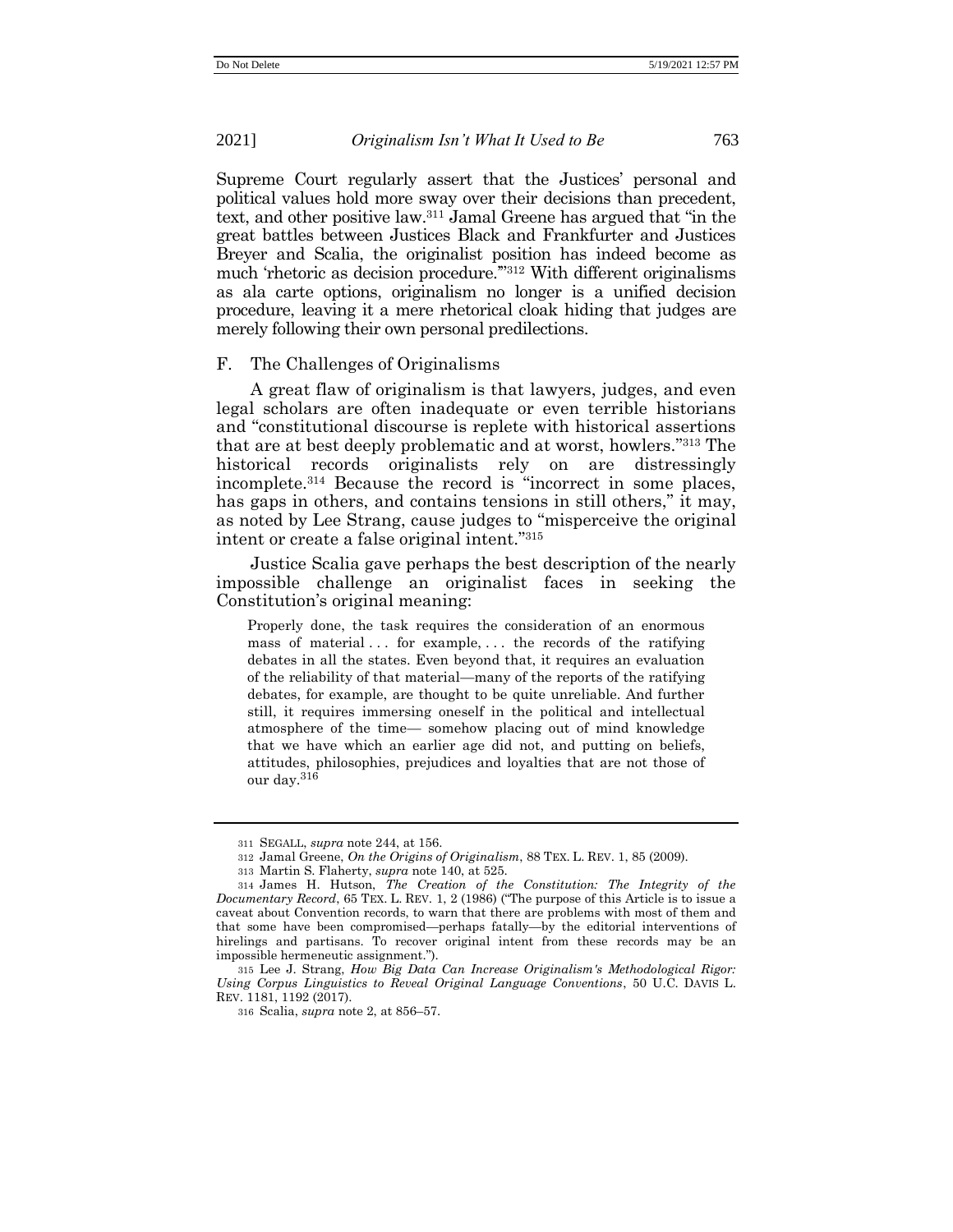Such effort would be too difficult and time-consuming for almost all judges, and would likely lead them to cherry-pick meaning from a few favored sources and engage in "law-office linguistics." <sup>317</sup> Consulting dictionaries from the Founding Era will not resolve ambiguities, because dictionaries, especially old ones, are designed to designate "linguistically permissible" meanings, not indicate which meanings are most likely to apply best to constitutional questions.<sup>318</sup> Further, dictionaries define words, not phrases and do not provide context. Finding dictionaries that exactly capture the meaning of the Founding Era is challenging because "dictionaries from the Founding Era are often based on Samuel Johnson's Dictionary, which heavily relied on earlier sources." 319

To solve these problems, some argue that a more robust method would be to use a massive database of documents of the Founding Era and undertake what are termed corpus linguistics searches of hundreds of thousands of texts to determine how the public would likely have understood the meaning of the Constitution's various terms.<sup>320</sup> However, this "Big Data" approach can give a false sense of objectivity, as those searching the corpus can affect their results, inadvertently or not, by how they construct their searches or how they subjectively interpret the results of their searches.<sup>321</sup> Judges would hard-pressed to judge the accuracy of such searches, and so would likely just accept whichever results match their personal policy preferences.

A great challenge for originalists is how to address vagueness, ambiguity, or gaps in the Constitution that is not resolved by resorting to texts from the Founding Era or teasing out the original meaning of the terms. Originalists have proposed various strategies, including the use of presumptions, searching for liquidation of meaning, and the use of the "Construction Zone" to resolve vagueness, ambiguity, or gaps in the Constitution. Presumptions can guide judges when they are in the "Construction Zone," a territory posited by some originalists as where meaning has run out, and yet courts must still construe the terms after they have exhausted their efforts to interpret it

<sup>317</sup> James Cleith Phillips & Sara White, *The Meaning of the Three Emoluments Clauses in the U.S. Constitution: A Corpus Linguistic Analysis of American English from 1760-1799*, 59 S. TEX. L. REV. 181, 187 (2017).

<sup>318</sup> James C Phillips et al., *Corpus Linguistics & Original Public Meaning: A New Tool to Make Originalism More Empirical*, 126 YALE L.J. F. 20, 22 (2016).

<sup>319</sup> *Id.*

<sup>320</sup> Donald L. Drakeman, *Is Corpus Linguistics Better Than Flipping A Coin?*, 109 GEO. L.J. ONLINE 81, 82 (2020).

<sup>321</sup> *Id.* at 85.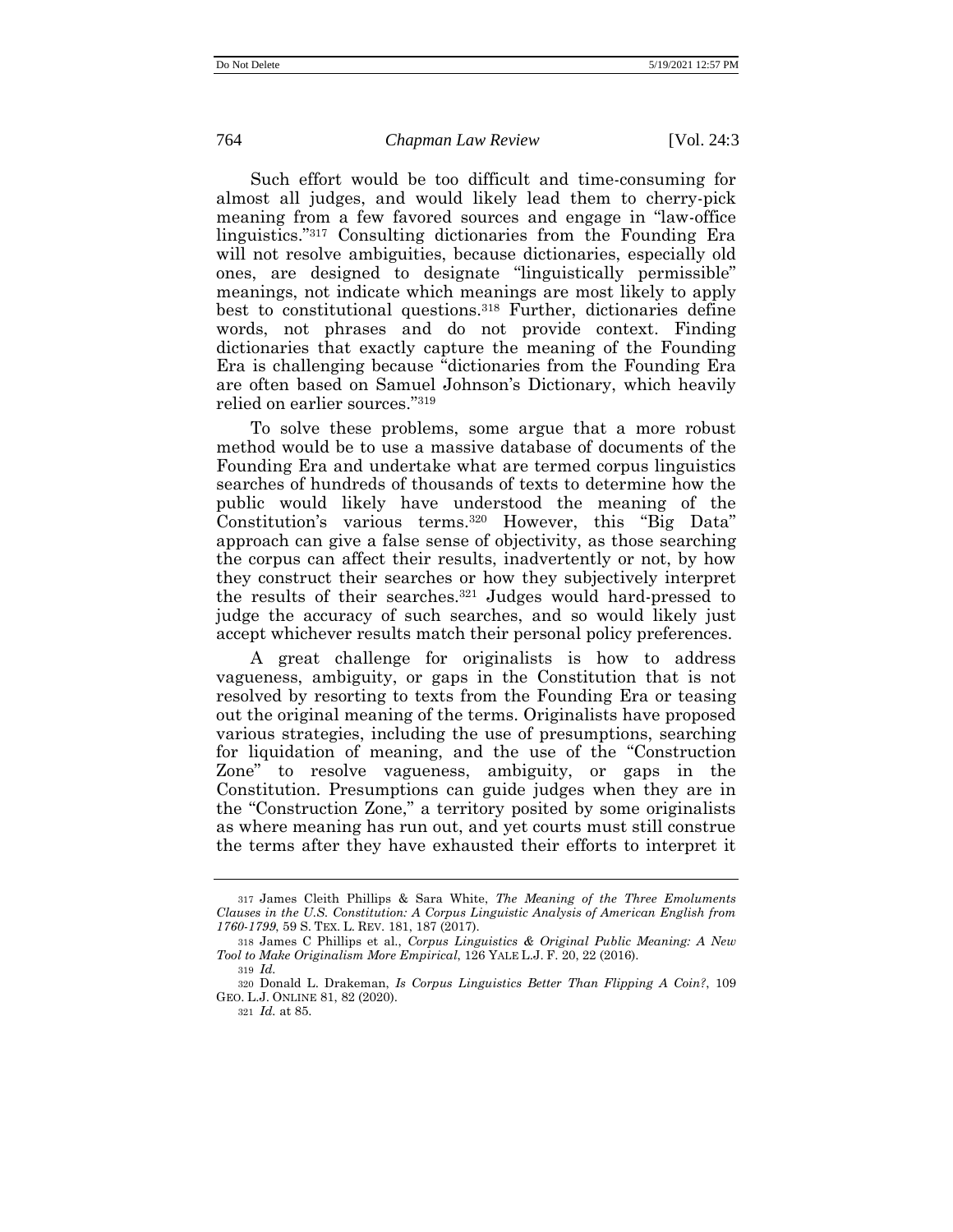and decide a case.<sup>322</sup> Others argue that there is no real "Construction Zone," and that construction is just an aspect of interpretation.<sup>323</sup>

<span id="page-59-0"></span>The original originalists argued for judicial restraint and a presumption of constitutionality<sup>324</sup> and Bork stated that courts should defer to the legislature's value judgment "unless it clearly runs contrary to a choice made in the framing of the Constitution" <sup>325</sup> and that democracy is impossible without such judicial restraint.<sup>326</sup> Originalists have increasingly rejected the presumption of constitutionality and the judicial restraint it provides.<sup>327</sup> Randy Barnett, for example, argues instead for a "general Presumption of Liberty," based on the Ninth Amendment and the Privileges or Immunities Clause, "which places the burden on the government to establish the necessity and propriety of any infringement on individual freedom." 328 Rather than being presumed constitutional, legislation that restricts individual liberty would be presumed unconstitutional unless the government can "show why its interference with liberty is both necessary and proper ...."<sup>329</sup> Such a shift in presumptions would transform originalism from a system of judicial restraint to one of judicial activism. It would transform the Supreme Court into a Council of Revision, enforcing deregulation policy by casting out legislation libertarians and anti-regulation Conservatives that disagree with and so strike against the administrative state. Originalists are torn between two contradictory forms of originalism, and the "central challenge . . . is over who is right: Professor Barnett, who claims that originalism leads to judicial activism on behalf of a

329 *Id.*

<sup>322</sup> Amul R. Thapar & Joe Masterman, *Fidelity and Construction*, 129 YALE L.J. 774, 795 (2020).

<sup>323</sup> Barnett & Bernick, *supra* note [271,](#page-50-2) at 14 ("First, some critics have simply denied the distinction exists. This was the tack taken by Justice Scalia and Bryan Garner in their 2012 book Reading Law. In that volume, Scalia and Garner contended that the interpretation-construction distinction was based on a linguistic misunderstanding.").

<sup>324</sup> Lino A. Graglia, *''Interpreting" the Constitution: Posner on Bork*, 44 STAN. L. REV. 1019, 1044 (1992) (arguing that "originalism should be understood as requiring a strong presumption of constitutionality.").

<sup>325</sup> Bork, *supra* note [250,](#page-48-0) at 10–11.

<sup>326</sup> *Id.* ("If the judiciary really is supreme, able to rule when and as it sees fit, the society is not democrat.").

<sup>327</sup> Amy Coney Barrett, *Countering the Majoritarian Difficulty*, 32 CONST. COMMENT. 4, 81 (2017) ("Originalists have refined their arguments in the intervening years, however, and they have abandoned the claim that one should be an originalist because originalism produces more restrained judges. Originalism has shifted from being a theory about how judges should decide cases to a theory about what counts as valid, enforceable law.").

<sup>328</sup> BARNETT, *supra* not[e 305,](#page-56-0) at 262.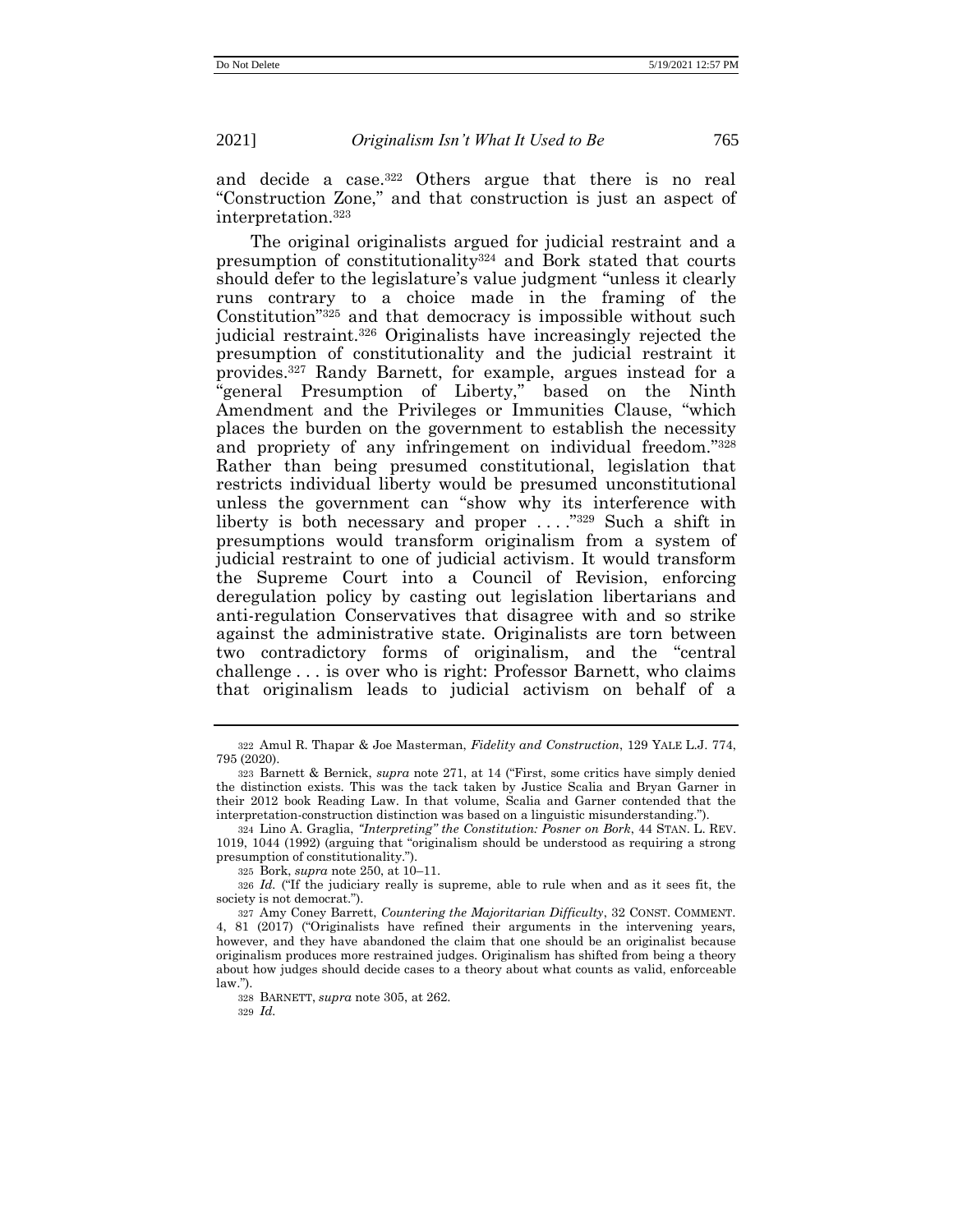libertarian state, or Justice Scalia and Judge Bork, who claim that originalism leads to judicial restraint." 330

Other originalists mix these methods, arguing that a presumption of liberty should apply when considering federal acts, while a presumption of constitutionality should apply to state acts, based on the idea that the Constitution grants the federal government enumerated, and hence limited powers, while the states retain plenary police powers.<sup>331</sup> Still other originalists argue there should be no such widespread presumptions, as the original interpretive conventions answer most constitutional questions without needing presumptions.<sup>332</sup> This widespread disagreement about whether any of these presumptions should be applied and, if so, which, indicates that originalism provides judges with broad latitude to have their originalist interpretations of the Constitution be guided by their personal preferences.

The theory of liquidation is the idea that the founders anticipated that judges or other government officials could determine meaning after the Ratification and "settle practically underdeterminate new law by adopting one permissible interpretation rather than another." <sup>333</sup> Liquidation should only be applied, according to this theory, if the original meaning is unsettled with multiple possible meanings, hence "underdeterminate," and the result "must be within the range of permissible preliquidation underdeterminacy that exists after application of other appropriate interpretive conventions." 334 Originalists find an argument for liquidation in statements by both Hamilton<sup>335</sup> and Madison.<sup>336</sup> Philip Hamburger noted, "Although

334 *Id.*

<sup>330</sup> Steven G. Calabresi, *The Originalist and Normative Case Against Judicial Activism: A Reply to Professor Randy Barnett*, 103 MICH. L. REV. 1081, 1082 (2005).

<sup>331</sup> *See* ILAN WURMAN, A DEBT AGAINST THE LIVING: AN INTRODUCTION TO ORIGINALISM 61 (2017) (citing Gary Lawson, *Legal Indeterminacy: Its Cause and Cure*, 19 HARV. J.L. & PUB. POL'Y 411, 423–28 (1996).

<sup>332</sup> *Id.*

<sup>333</sup> Jeffrey A. Pojanowski & Kevin C. Walsh, *Enduring Originalism*, 105 GEO. L.J. 97, 142 (2016).

<sup>335</sup> THE FEDERALIST NO. 82, *supra* not[e 1,](#page-1-1) at 426 (Alexander Hamilton) ("The erection of a new government, whatever care or wisdom may distinguish the work, cannot fail to originate questions of intricacy and nicety; . . . Time only can mature and perfect so compound a system, liquidate the meaning of all the parts, and adjust them to each other in a harmonious and consistent WHOLE.").

<sup>336</sup> THE FEDERALIST NO. 37, *supra* note [1,](#page-1-1) at 236 (James Madison) ("All new laws, though penned with the greatest technical skill, and passed on the fullest and most mature deliberation, are considered as more or less obscure and equivocal, until their meaning be liquidated and ascertained by a series of particular discussions and adjudications.").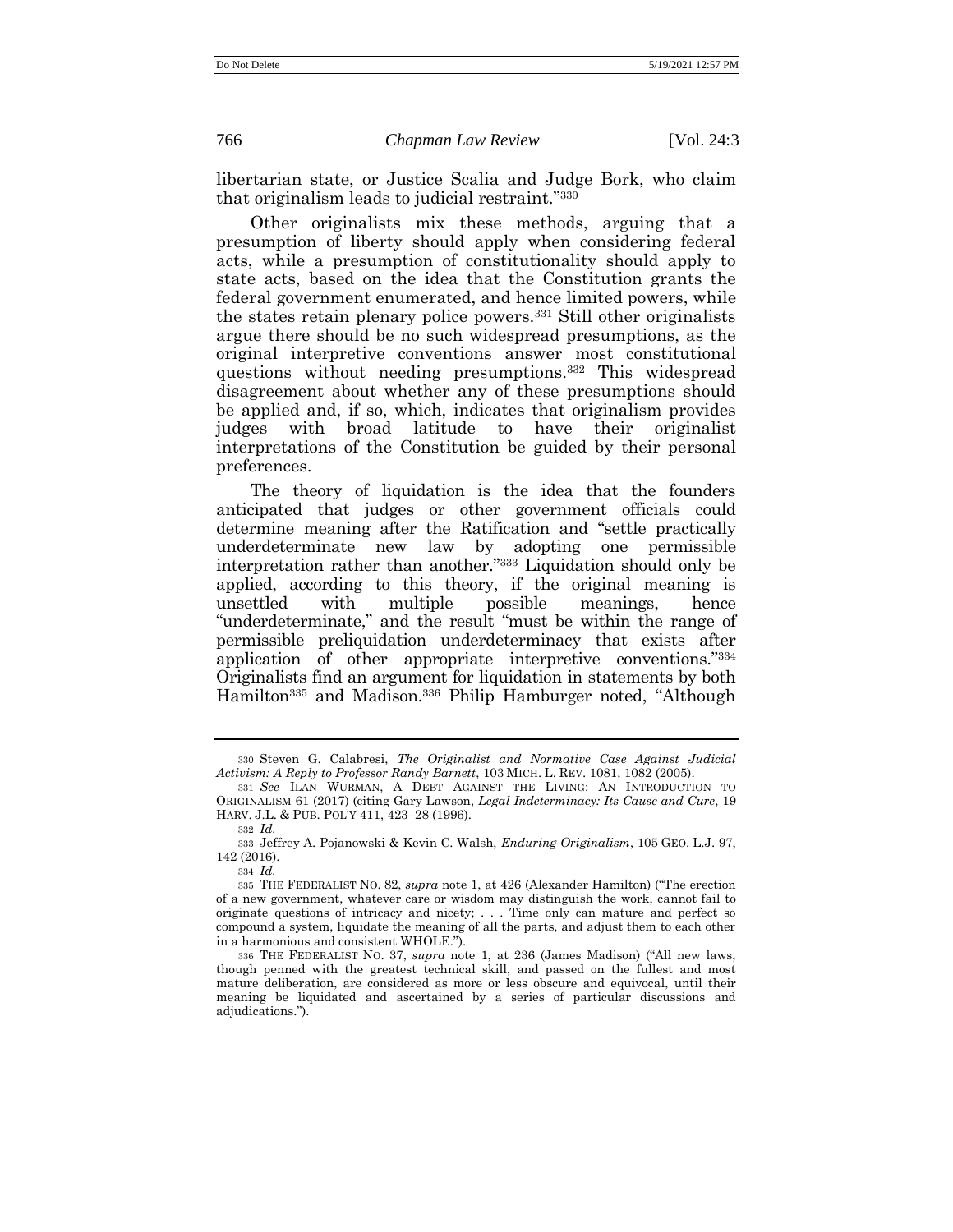only Madison and Hamilton appear to have descanted on the liquidation of meaning, other Federalists also argued that interpretation would resolve difficulties." <sup>337</sup> Other originalists, however, oppose the idea that liquidation can fix the original meaning of the Constitution. For example, Gary Lawson stated, "Past precedents do not 'fix' or 'liquidate' (to use the in-vogue Madisonian term) the Constitution's communicative meaning." 338 Whether new "original meaning" could be created after the Constitution was ratified is a burning issue regarding the nondelegation doctrine. Because that doctrine is absent from the Constitution, any rules regarding how it is to be applied would have to be constructed by the current court either out of whole cloth or based on post-Ratification actions either by Congress or the courts. A new robust nondelegation would not be the result of settling indeterminate meaning in the Constitution, however, but rather would be the Court inserting what it thinks the Constitution should have mandated but fails to do in any recognizable manner.

Originalism has been criticized for having a significant race and gender problem, given that the Constitution was drafted and ratified by white men at a time when slavery was legal and women were denied the vote. Some have argued that originalism was redeemed from this taint by the end of slavery and the passage of constitutional amendments that largely rectified, though many think did not fully correct, the original errors in the Constitution.<sup>339</sup> Those making this claim must wrestle with the failure of the Reconstruction Amendments, however, a topic often ignored.<sup>340</sup> The narrative of originalism as restoring the original ideals, intent, and meaning of the Constitution and its amendments is difficult to reconcile with the struggles of the Civil Rights era. Jamal Greene stated, "For me, as an African-American, a narrative of restoration is deeply alienating; what America has been is hostile to my personhood and denies my membership in its political community. The only way I can call this Constitution my own is to view it through a lens of redemption, the lens that originalism rejects." 341

<sup>337</sup> Philip A. Hamburger, *The Constitution's Accommodation of Social Change*, 88 Mich. L. Rev. 239, 310 (1989).

<sup>338</sup> Lawson, *supra* not[e 26,](#page-9-0) at 41.

<sup>339</sup> *See* MCGINNIS & RAPPAPORT, *supra* not[e 256,](#page-49-0) at 106–12.

<sup>340</sup> Jamal Greene, *Fourteenth Amendment Originalism*, 71 MD. L. REV. 978, 980–82 (2012) ("[T]he Reconstruction Era is painful and embarrassing to—and therefore best forgotten by many of those whose cultural and political commitments lead them to originalism.").

<sup>341</sup> Jamal Greene, *Originalism's Race Problem*, 88 DENV. UNIV. L. REV. 517, 521 (2011) (emphasis omitted).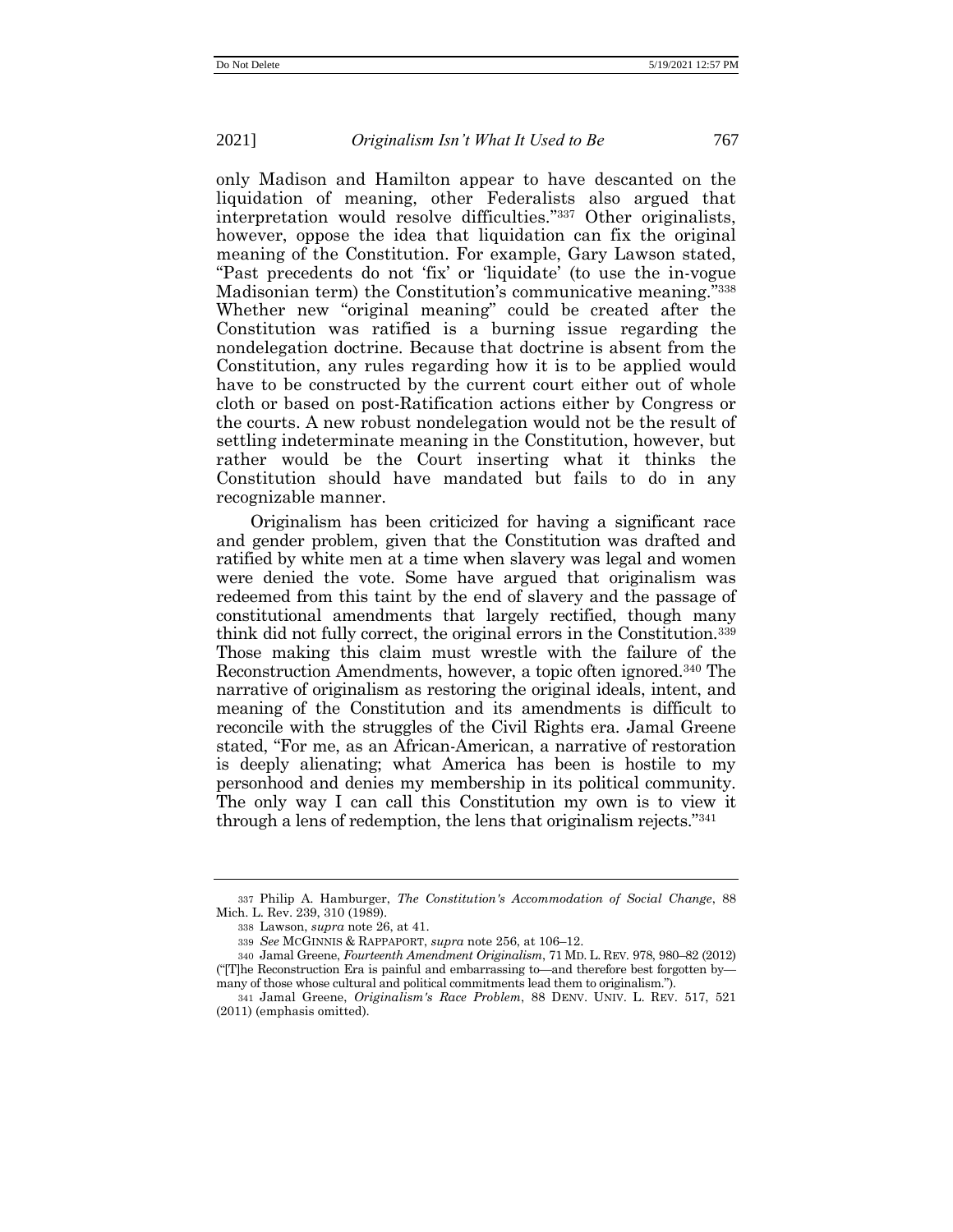# IV. ORIGINALISM AND THE NONDELEGATION DOCTRINE DEBATE

# A. Judicial Originalism and the Nondelegation Doctrine

The Supreme Court has only fitfully applied originalism to decide nondelegation questions and, most notably and thoroughly, only in dissents and concurrences. Doing so would be a supremely challenging task, given the back-breaking challenge to conduct sufficient historical research to accomplish the task. Robert Pushaw noted that "originalism requires a historian's expertise and a vast amount of time—two resources that most lawyers and all the Justices lack." <sup>342</sup> Even Justice Scalia, one of the Court's great originalists, agreed, noting that the Court typically decides cases the same Term they are argued, giving Justices only a few months to engage in any necessary historical research and querying "Do you have any doubt that this system does not present the ideal environment for entirely accurate historical inquiry? Nor, speaking for myself at least, does it employ the ideal personnel." 343

Justice Rehnquist conducted a minimalist originalist analysis of the nondelegation doctrine in his concurrence in the 1980 case American Petroleum Institute, regarding regulations designed to address occupational exposure to benzene.<sup>344</sup> The concurrence cites Locke for the proposition that "the legislative can have no power to transfer their authority of making laws and place it in other hands." <sup>345</sup> However, Justice Rehnquist's concurrence does not indicate that Locke's nondelegation ideas influenced the Framers. It then cites Madison for the idea that while a division of powers among the branches is a useful principle, ""the degree of separation which the maxim requires, as essential to a free government, can never in practice be duly maintained." <sup>346</sup> This seems to undercut Locke's argument. Rehnquist then stated, "It is the hard choices, and not the filling in of the blanks, which must be made by the elected

346 *Id.* at 673.

<sup>342</sup> Robert J. Pushaw, Jr., *Comparing Literary and Biblical Hermeneutics to Constitutional and Statutory Interpretation*, 47 PEPP. L. REV. 463, 482 (2020) ("Consequently, the Court typically cobbles together historical tidbits provided in attorneys' briefs to justify a result—so-called 'law office history.'").

<sup>343</sup> Scalia, *supra* not[e 2,](#page-1-0) at 861.

<sup>344</sup> Indus. Union Dep't v. Am. Petroleum Inst., 448 U.S. 607, 685–86 (1980) (Rehnquist, J., concurring).

<sup>345</sup> *Id.* at 672–73 ("In his Second Treatise of Civil Government, published in 1690, John Locke wrote that '[t]he power of the legislative, being derived from the people by a positive voluntary grant and institution, can be no other than what that positive grant conveyed, which being only to make laws, and not to make legislators, the legislative can have no power to transfer their authority of making laws and place it in other hands.'").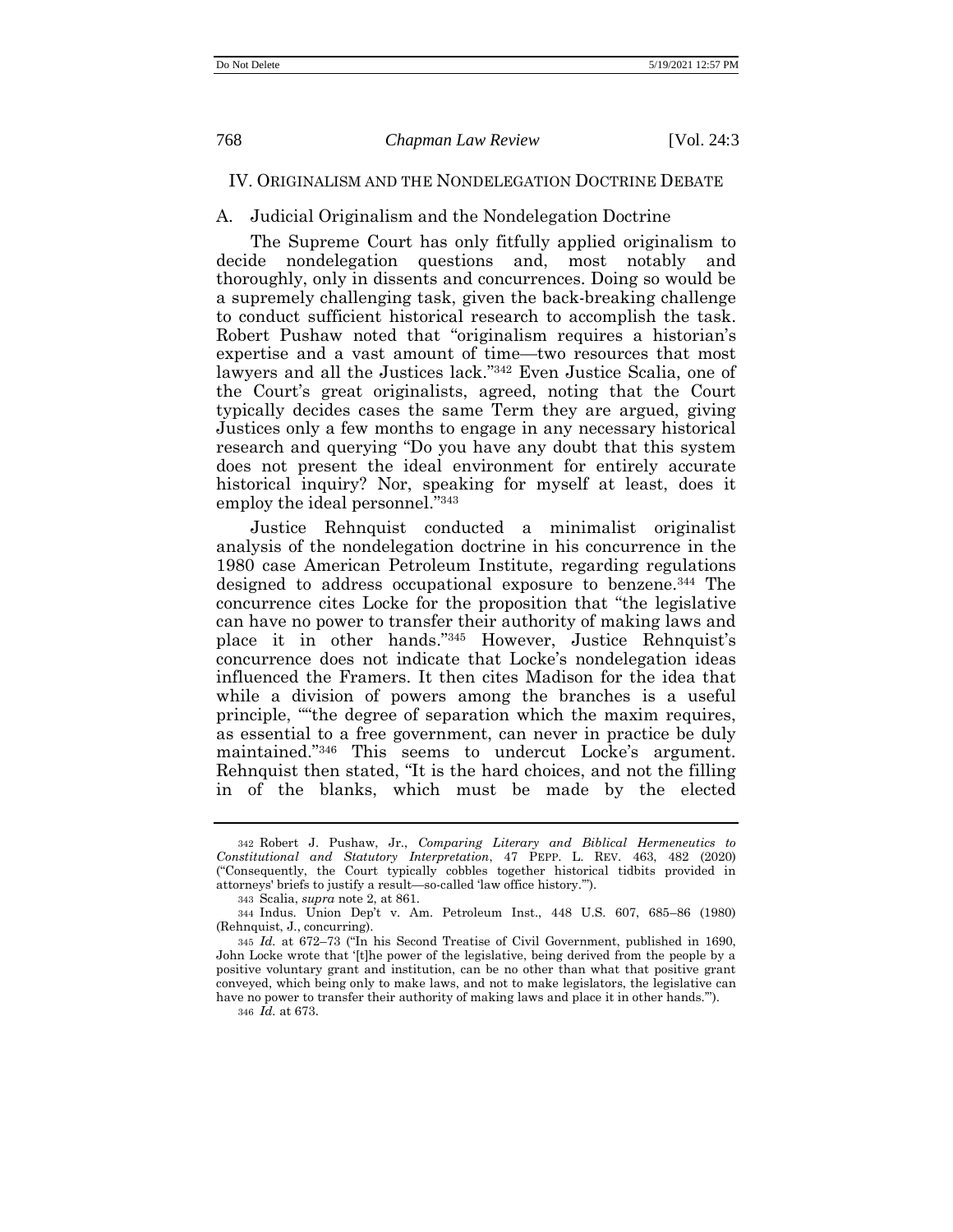representatives of the people." <sup>347</sup> For this proposition, which is the central point of the concurrence, Justice Rehnquist offers no authority.

Rehnquist addressed nondelegation again the next year in a case involving whether Congress could delegate to the Secretary of Labor, acting through the Occupational Safety and Health Administration, the setting of cotton dust standards to protect workers from unhealthy working conditions without explicitly requiring a cost-benefit analysis.<sup>348</sup> Justice Rehnquist agreed that some delegation is permissible but would have held this delegation unconstitutional.<sup>349</sup> Justice Rehnquist's reasons for doing so show why a more robust nondelegation doctrine would allow the Court to throw out legislation it disagreed with for the most nit-picky of reasons. Justice Rehnquist agreed that Congress could have constitutionally delegated the decision "to set exposure standards without regard to any kind of cost-benefit analysis." <sup>350</sup> However, because Congress did not expressly require, prohibit, or permit a cost-benefit analysis, Rehnquist thought delegating the decision on how to make a decision was unconstitutional.<sup>351</sup> "Require, prohibit, or permit" is the legislative equivalent to "yes, no, or maybe." Permitting but not requiring a cost-benefit analysis would allow the agency to decide whether to do so, which appears to the be result of the vague language Congress chose, which does not direct any such choice. It is unclear why Justice Rehnquist thought that granting the agency discretion with one set of words was constitutional, while using another set of words granting same discretion was not. Justice Rehnquist would have thrown out the legislation not because of the type or amount of power and/or discretion it delegated, but rather because he did not like the specific terms Congress used to delegate that discretion.

Justice Scalia, despite being a noted originalist who addressed nondelegation on several occasions, was a staunch defender of the nondelegation doctrine.<sup>352</sup> He did not base his nondelegation opinions on an originalist analysis, perhaps in

<sup>347</sup> *Id*. at 687.

<sup>348</sup> Am. Textile Mfrs. Inst., Inc. v. Donovan, 452 U.S. 490, 493 (1981).

<sup>349</sup> *Id.* at 547 (Rehnquist, J., dissenting) ("I do not mean to suggest that Congress, in enacting a statute, must resolve all ambiguities or must 'fill in all of the blanks.").

<sup>350</sup> *Id.* at 545.

<sup>351</sup> *Id.* at 547.

<sup>352</sup> Kelley, *supra* note [241,](#page-46-0) at 2108 ("The Supreme Court has had no fiercer defender of the nondelegation principle than Justice Antonin Scalia, and no more deferential implementer of that principle when it came to applying it in real cases.").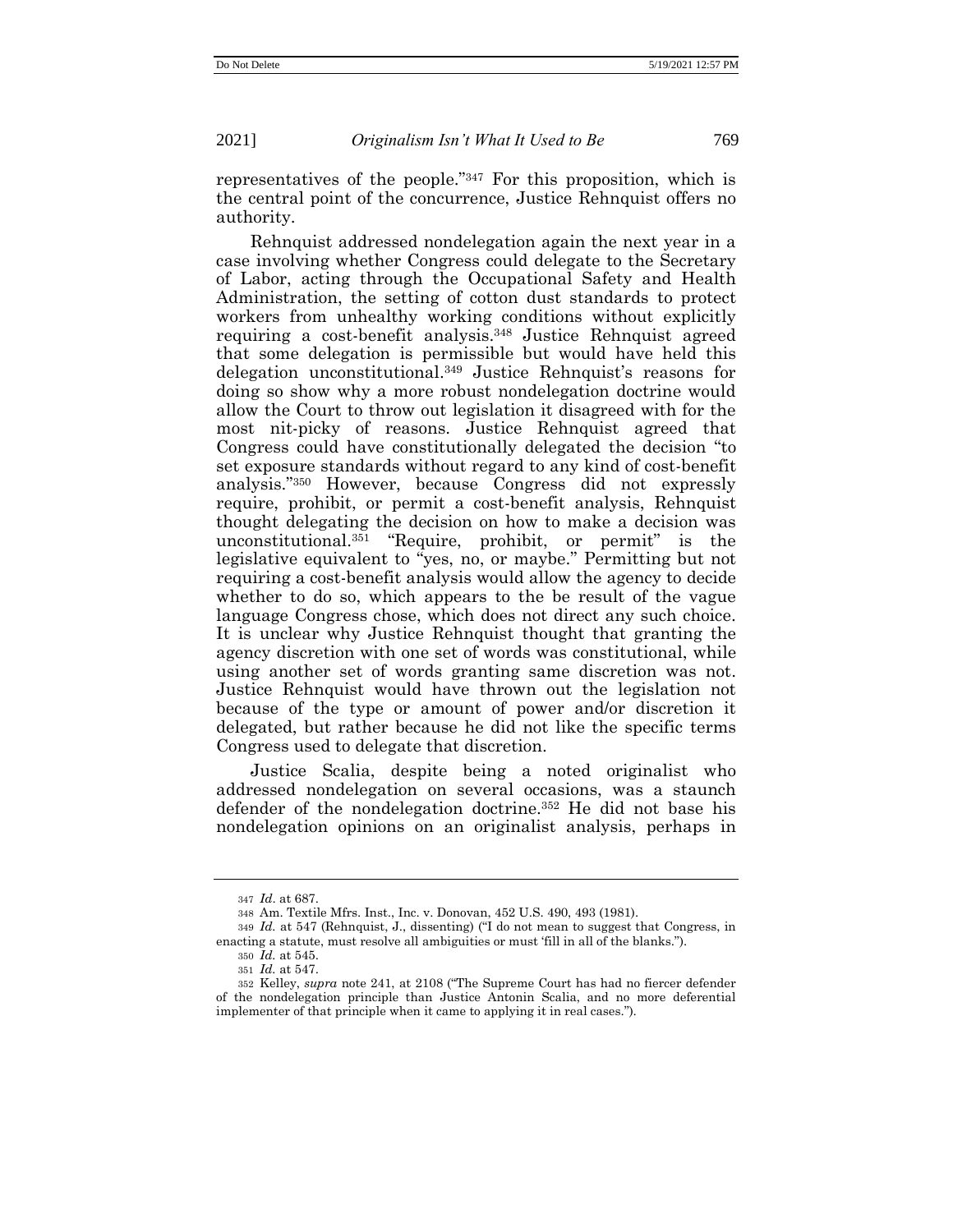recognition that the Constitution was silent on the subject.<sup>353</sup> As a law professor, Justice Scalia noted that the nondelegation doctrine is a self-contradictory protection of the separation of powers, as it would transfer legislative power not to agencies but instead to the courts.<sup>354</sup> Worse yet, while Congress may have some control over agencies by passing new legislation or using other leverage, Congress has no power over the Court to alter the Court's decisions. A robust nondelegation doctrine would thus significantly weaken Congress under the guise of protecting it and give the Court the power to interfere in Congress's policy decisions. Then-Professor Scalia asserted that nondelegation should not generally be considered a justiciable issue and so, "except perhaps in extreme cases," should not be enforced by the Court, requiring the sorts of judgments "much more appropriate for a representative assembly than for a hermetically sealed committee of nine lawyers." <sup>355</sup> As Calabresi and Lawson noted, "Because it is impossible to formulate the nondelegation doctrine in a fashion that does not leave considerable room for judicial discretion, it is not surprising that Justice Scalia effectively declared it nonjusticiable." 356

In 1986, then-Judge Scalia joined a per curiam opinion of the three-judge court which addressed the constitutionality of delegation in the Gramm-Rudman-Hollings Act.<sup>357</sup> That opinion did not challenge the laxity of enforcement of the nondelegation doctrine,<sup>358</sup> and further rejected the idea that there are "core functions" of the legislative power that cannot be delegated.<sup>359</sup> How such "core functions" differ from Justice Rehnquist's "quintessential legislative" choices is unclear, but it seems clear that Judge Scalia was not following Justice Rehnquist's lead on nondelegation.

357 Synar v. United States, 626 F.Supp. 1374, 1383–85 (D.D.C. 1986), *aff'd sub. nom*. Bowsher v. Synar, 478 U.S. 714 (1986).

358 *Id.* at 1384.

<sup>353</sup> *Id.* at 2119 ("It is indeed conspicuously absent in Justice Scalia's nondelegation jurisprudence that he never took the occasion independently to consider the original meaning of the nondelegation doctrine.").

<sup>354</sup> *See* Antonin Scalia, *A Note on the Benzene Case*, 4 REGUL. 25, 28 (1980) ("[T]o a large extent judicial invocation of the unconstitutional delegation doctrine is a *self*denying ordinance–forbidding the transfer of legislative power not to the agencies, but to the courts themselves.").

<sup>355</sup> *Id.*

<sup>356</sup> Steven G. Calabresi & Gary Lawson, *The Rule of Law as a Law of Law*, 90 NOTRE DAME L. REV. 483, 486 (2014).

<sup>359</sup> *Id.* at 1385 ("We reject this 'core functions' argument for several reasons. First, plaintiffs cite no case in which the Supreme Court has held any legislative power, much less that over appropriations, to be nondelegable due to its 'core function' status.").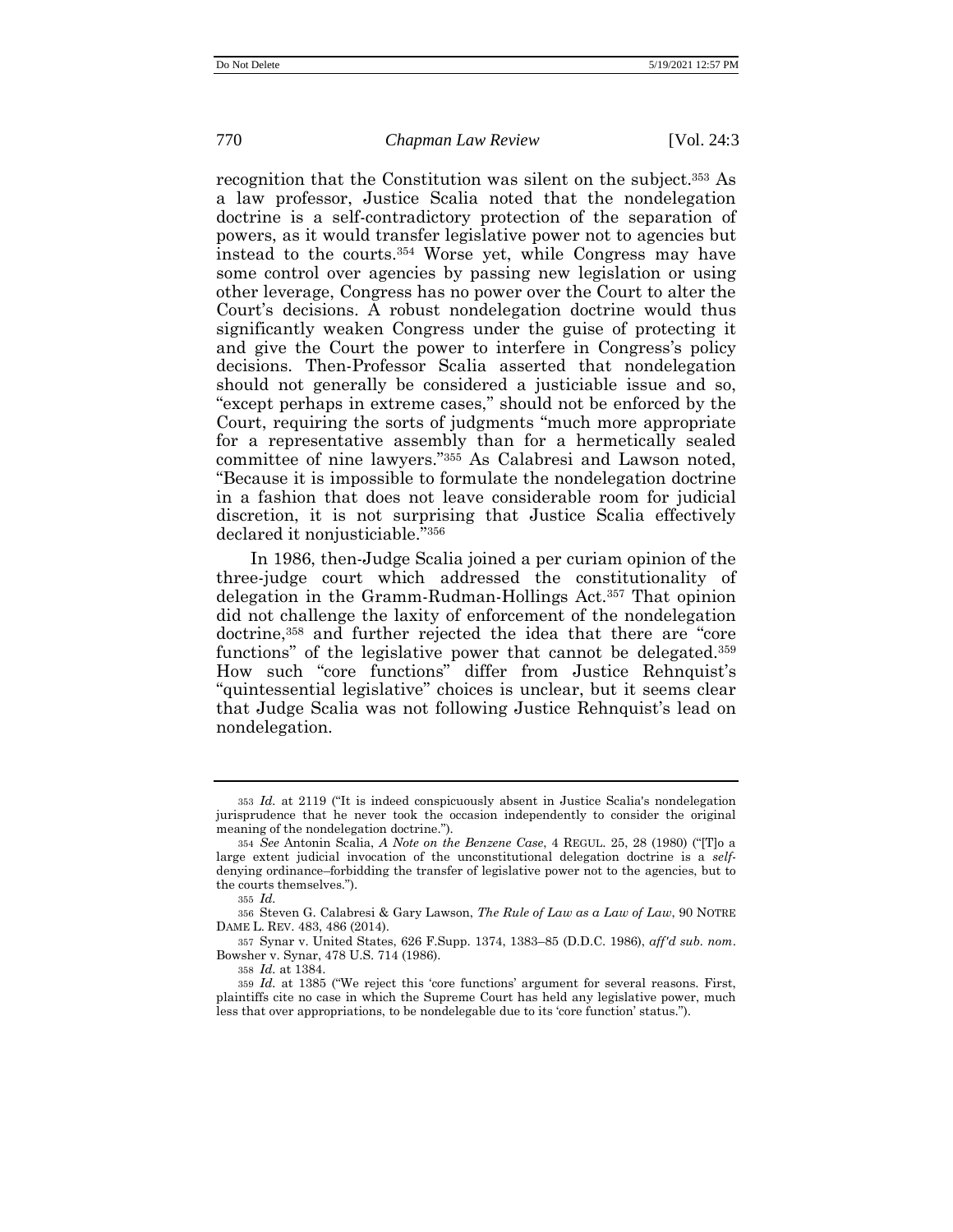In the 1989 case, *Mistretta v. United States*, involving the delegation to a Sentencing Commission of the power to determine appropriate sentences, Justice Scalia, in his dissent, based his defense of congressional delegation on nonjusticiability, stating that while the nondelegation doctrine is "a fundamental element of our constitutional system, it is not an element readily enforceable by the courts" and that because no law can be completely precise and therefore some policy judgments must be "left to the officers executing the law and the judges applying it, the debate over unconstitutional delegation becomes a debate not over a point of principle but over a question of degree....", explaining why the Court has "almost never felt qualified to second-guess Congress regarding the permissible degree of policy judgment that can be left to those executing or applying the law." <sup>360</sup> Justice Scalia's dissent in Mistretta "reflects what might be the most deferential approach to the nondelegation doctrine in the whole United States Reports." <sup>361</sup> Justice Scalia did object, however, to delegation of the legislative power to determine appropriate sentences to an independent commission that performed no executive function and so the delegation was not ancillary to any Executive power.<sup>362</sup>

In *Whitman v. American Trucking Association*, <sup>363</sup> Justice Scalia, writing for a unanimous Court, repeated his assertion that the Court has "almost never felt qualified to second-guess Congress regarding the permissible degree of policy judgment" Congress can delegate to agencies.<sup>364</sup> His opinion discussed limitations of the nondelegation doctrine, stating "It is true enough that the degree of agency discretion that is acceptable varies according to the scope of the power congressionally conferred." <sup>365</sup> However, his discussion of the nondelegation doctrine and its limitations is based on Supreme Court precedent from the last century and not on originalist sources.<sup>366</sup>

Other Justices have recently fired originalist shots across the bow at congressional delegations in various concurring or dissenting opinions, with Justice Thomas firing the first shot in

<sup>360</sup> Mistretta v. United States, 488 U.S. 361, 415–16 (1989) (Scalia, J., dissenting). 361 Kelley, *supra* note [241,](#page-46-0) at 2116.

<sup>362</sup> *Mistretta*, 488 U.S. at 420 (Scalia, J., dissenting) ("The lawmaking function of the Sentencing Commission is completely divorced from any responsibility for execution of the law or adjudication of private rights under the law.").

<sup>363</sup> Whitman v. Am. Trucking Ass'ns, 531 U.S. 457 (2001).

<sup>364</sup> *Id.* at 474 (quoting his own dissent in Mistretta v. United States, 488 U.S. 361, 416 (1989) (Scalia, J., dissenting)).

<sup>365</sup> *Id*. at 475.

<sup>366</sup> *Id.* at 472–76.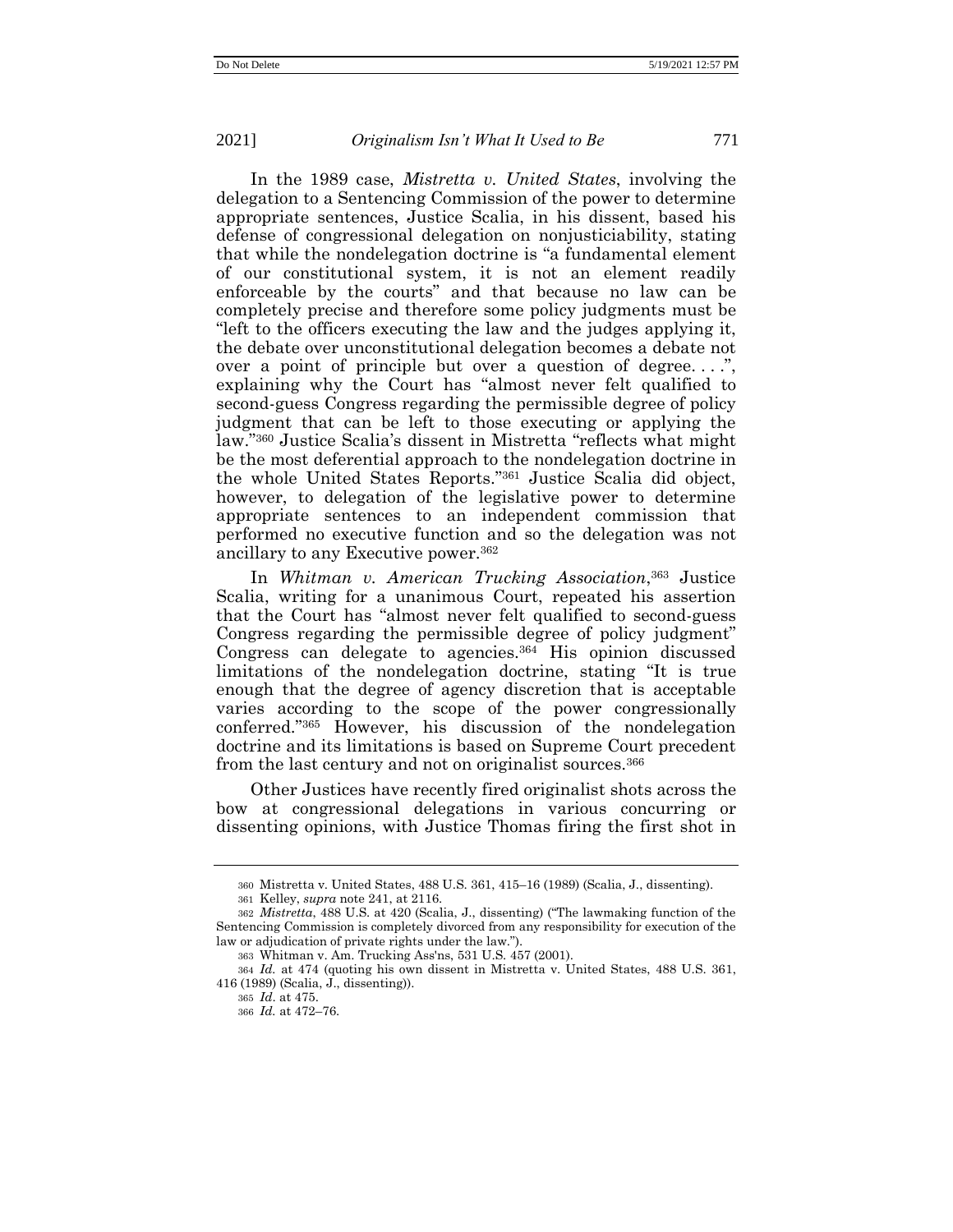2001, writing separately in American Trucking Association to say that " $[0]$ n a future day ... I would be willing to address the question whether our delegation jurisprudence has strayed too far from our Founders' understanding of separation of powers." 367 Justices Thomas<sup>368</sup> and Gorsuch have led the charge. They now may be joined by Justices Kavanaugh<sup>369</sup> and Alito.<sup>370</sup> Justice Thomas's originalist discussion of nondelegation has been the most lengthy. Some argue that Justice Thomas's originalism seems driven by his policy preferences, including the argument that ". . . Justice Thomas' frequent resort to history is almost certainly a function of his Federalist Society political and jurisprudential views . . . ." <sup>371</sup> He has been clear as to what he considers the source of the nondelegation doctrine, stating, "I locate that principle in the Vesting Clauses of Articles I, II, and III—not in the Due Process Clause." 372

In his concurrence in Association of American Railroads, Justice Thomas laid out an extended history of the nondelegation doctrine and its roots, tracing its origins to Greek and Roman law and the concept of the rule of law, with stops at Bracton, Locke, and Blackstone.<sup>373</sup> He recounts the power of English kings to issue royal proclamations and King Henry VIII prevailing on Parliament to pass the Act of Proclamations in 1539, giving his proclamations the force and effect of an Act of Parliament. By basing much of the discussion on the English history and multiple citations of one of his own previous concurring opinions, Justice Thomas's concurrence perhaps indicates how little

370 *See* Gundy v. United States, 139 S. Ct. 2116, 2131 (2019) (Alito, J., concurring).

371 Neil M. Richards, *Clio and the Court: A Reassessment of the Supreme Court's Uses of History*, 13 J.L. & POL. 809, 884–85 (1997).

372 Sessions v. Dimaya, 138 S. Ct. 1204, 1248 (2018) (Thomas, J., dissenting). Interestingly, Justice Gorsuch concurred in Dimaya, also on originalist grounds but finding they led him to a different conclusion than Justice Thomas's conclusion.

<sup>367</sup> Whitman v. Am. Trucking Ass'ns, 531 U.S. 457, 487 (2001) (Thomas, J., concurring).

<sup>368</sup> *See, e.g.*, Seila L. LLC v. Consumer Fin. Prot. Bureau, 140 S. Ct. 2183, 2216 (2020) (Thomas, J., concurring) ("The Constitution does not permit the creation of officers exercising 'quasi-legislative' and 'quasi-judicial powers' in 'quasi-legislative' and 'quasijudicial agencies.' No such powers or agencies exist. Congress lacks the authority to delegate its legislative power . . . Nor can Congress create agencies that straddle multiple branches of Government." (citations omitted)).

<sup>369</sup> *See* Paul v. United States, 140 S. Ct. 342 (2019) (Kavanaugh, J., dissenting) ("I write separately because Justice GORSUCH's scholarly analysis of the Constitution's nondelegation doctrine in his Gundy dissent may warrant further consideration in future cases . . . Like Justice Rehnquist's opinion 40 years ago, Justice GORSUCH's thoughtful Gundy opinion raised important points that may warrant further consideration in future cases.").

<sup>373</sup> Dep't of Transp. v. Ass'n of Am. R.R.s, 575 U.S. 43, 70–74, 86 (2015) (Thomas, J., concurring) ("We should return to the original meaning of the Constitution: The Government may create generally applicable rules of private conduct only through the proper exercise of legislative power. I accept that this would inhibit the Government from acting with the speed and efficiency Congress has sometimes found desirable.").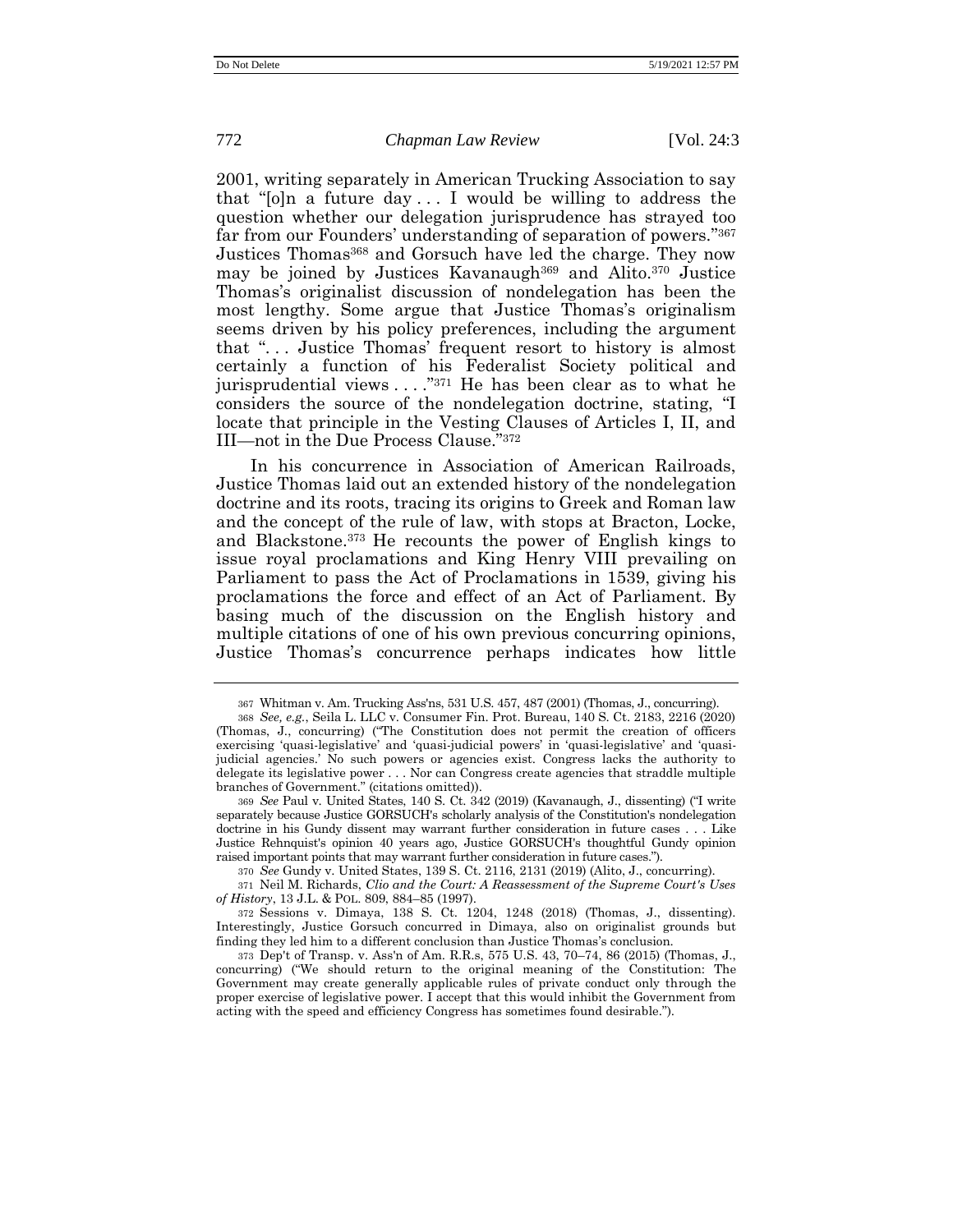evidence there is of original intent at the Founding. The concurrence does cite to Madison regarding the importance of keeping the powers separate, but also as to the difficulty of doing so, in that "classifying governmental power is an elusive venture." 374

Justice Thomas's concurrence was the most extensive attempt by an originalist Justice to justify the nondelegation doctrine and seems a failure as an originalist project. The concurrence points to no direct statements by framers or ratifiers or other evidence sufficient to prove that, as a group, they intended that the nondelegation doctrine be part of the Constitution, nor does it point to any original meaning of words in the Constitution that would mandate or indicate a bar on delegation. Moreover, the concurrence ignores that the nondelegation doctrine and the related non-encroachment doctrine were rejected when they were proposed for the Constitution or the Bill of Rights, respectively.

The concurrence ignores the fact that, during the Constitutional Convention, the framers refused to give the judiciary the kind of policy-making power that the nondelegation doctrine would hand today's Court. The concurrence does not seem to involve an even-handed attempt to conduct the kind of deep and difficult historical analysis Justice Scalia asserted originalism requires or to discern the intent of the framers. While quoting Locke and claiming his influence, the concurrence displays no apparent research to determine whether the framers or ratifiers were at all influenced by Locke or his nondelegation dictum while crafting and ratifying the Constitution. Instead, it appears to be an effort to turn thin, tenuous evidence into an argument to gain the policy result Justice Thomas prefers. The other originalists on the court, Justices Scalia and Alito, did not join the concurrence, possibly because they thought it went too far.<sup>375</sup>

Justice Gorsuch announced the libertarian motive underlying his dissent in *Gundy* with the first line: "The Constitution promises that only the people's elected representatives may adopt new federal laws restricting liberty." <sup>376</sup> Article I vests all legislative power in Congress,<sup>377</sup> but

<sup>374</sup> *Sessions*, 138 S. Ct. at 1245–46.

<sup>375</sup> Cass R. Sunstein & Adrian Vermeule, *The New Coke: On the Plural Aims of Administrative Law*, 2015 SUP. CT. REV. 41, 63 ("[I]t is significant that neither Justice Scalia nor Justice Alito joined Justice Thomas's concurrence in the judgment, with its startlingly broad criticism of nondelegation.").

<sup>376</sup> Gundy v. United States, 139 S. Ct. 2116, 2131 (2019).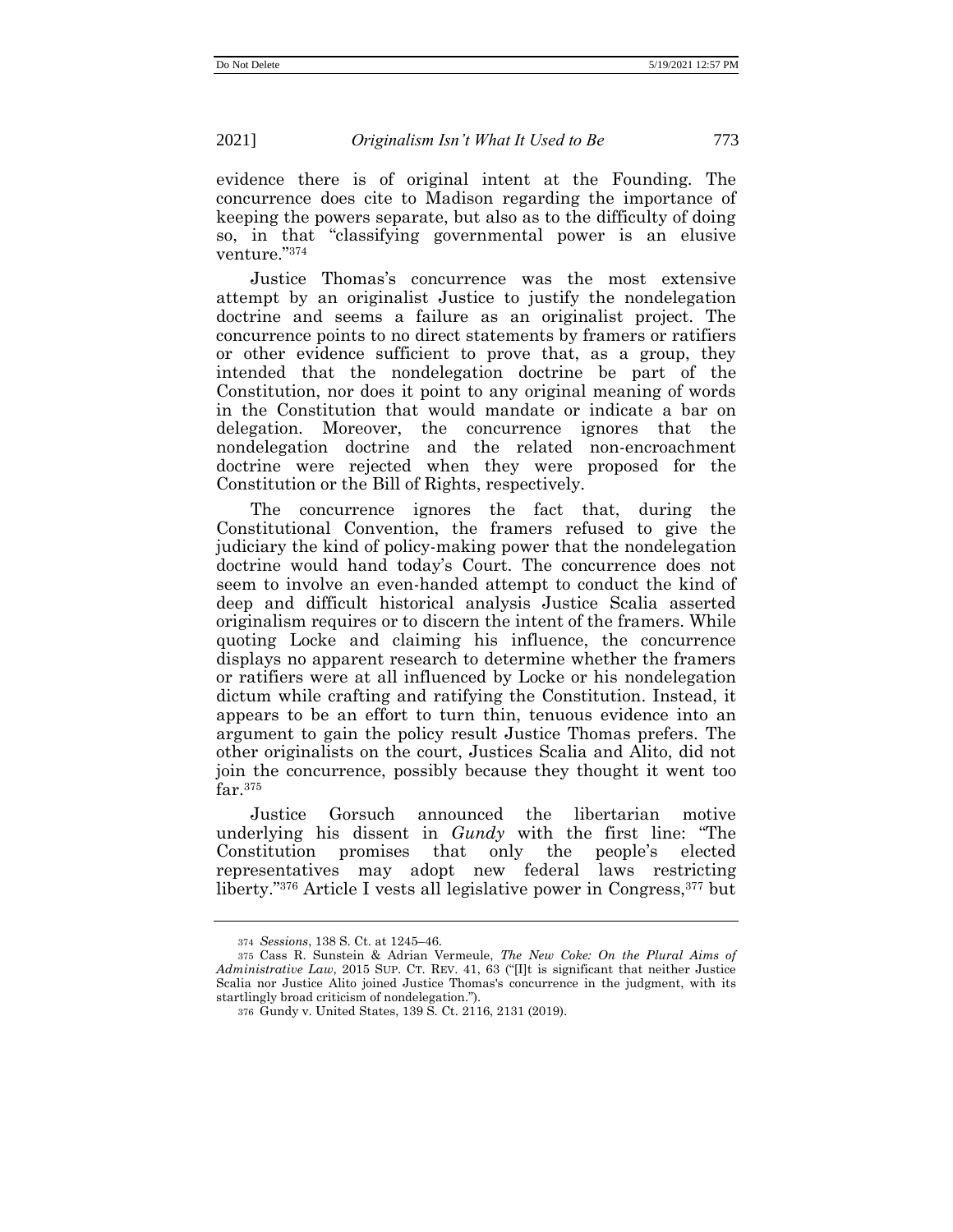does not single out those "restricting liberty." <sup>378</sup> Justice Gorsuch quickly runs into the limits of the almost nonexistent evidence of a nondelegation doctrine at the Founding. His dissent reads like an originalist's greatest hits of asserting what the Framers of the Constitution collectively believed,<sup>379</sup> knew,<sup>380</sup> insisted,<sup>381</sup> or understood,<sup>382</sup> all without proof of any such collective intent or understanding. The dissent states, "The framers understood, too", that it would frustrate "the system of government ordained by the Constitution" if Congress could merely announce vague aspirations and then assign others the responsibility of adopting legislation to realize its goals.<sup>383</sup> However, to make this argument, Justice Gorsuch cites Marshall Field & Co., from 1892, which is hardly good evidence of what the Framers understood.<sup>384</sup> Justice Gorsuch asserts that the Framers "believed the new federal government's most dangerous power was the power to enact laws restricting the people's liberty."<sup>385</sup> This proposition about the collective Framers' belief would be impossible to prove, goes against common current originalist rejection of the Framers' intent as the basis for an originalist understanding of the meaning of the Constitution, and is based on the writing of only one of the Framers, James Madison.<sup>386</sup>

Justice Gorsuch asserts that if Congress can delegate its legislative powers "to the executive branch, the '[v]esting [c]lauses, and indeed the entire structure of the Constitution,' would 'make no sense.'" <sup>387</sup> In making this assertion, Justice Gorsuch cites noted libertarian law professor Gary Larson, again showing Justice Gorsuch's libertarian agenda not anchored in original sources.<sup>388</sup> Importing modern policy concerns into the Constitution through judicial interpretation is the very thing that originalism was originally designed to prevent. As Raoul Berger noted, "A common historicist fallacy is to import our twentieth-century conceptions into the minds of the Founders."<sup>389</sup>

382 *Id.* ("The framers understood, too").

385 *Id.* at 2134.

<sup>377</sup> U.S. CONST. art I.

<sup>378</sup> *Gundy*, 139 S. Ct. at 2116.

<sup>379</sup> *Id.* ("the framers believed,").

<sup>380</sup> *Id.* ("[t]he framers knew, too,").

<sup>381</sup> *Id.* ("the framers insisted,").

<sup>383</sup> *Id.*

<sup>384</sup> *Id.* at 2133 (citing Marshall Field & Co. v. Clark, 143 U.S. 649, 692 (1892)).

<sup>386</sup> *Id.* (citing THE FEDERALIST NO. 48, at 309–12 (James Madison)).

<sup>387</sup> *Id.* at 2134–35 (citing Gary Lawson, *Delegation and Original Meaning*, 88 VA. L. REV. 327, 340 (2002)).

<sup>388</sup> *Id.*

<sup>389</sup> BERGER, *supra* not[e 6,](#page-4-0) at 306.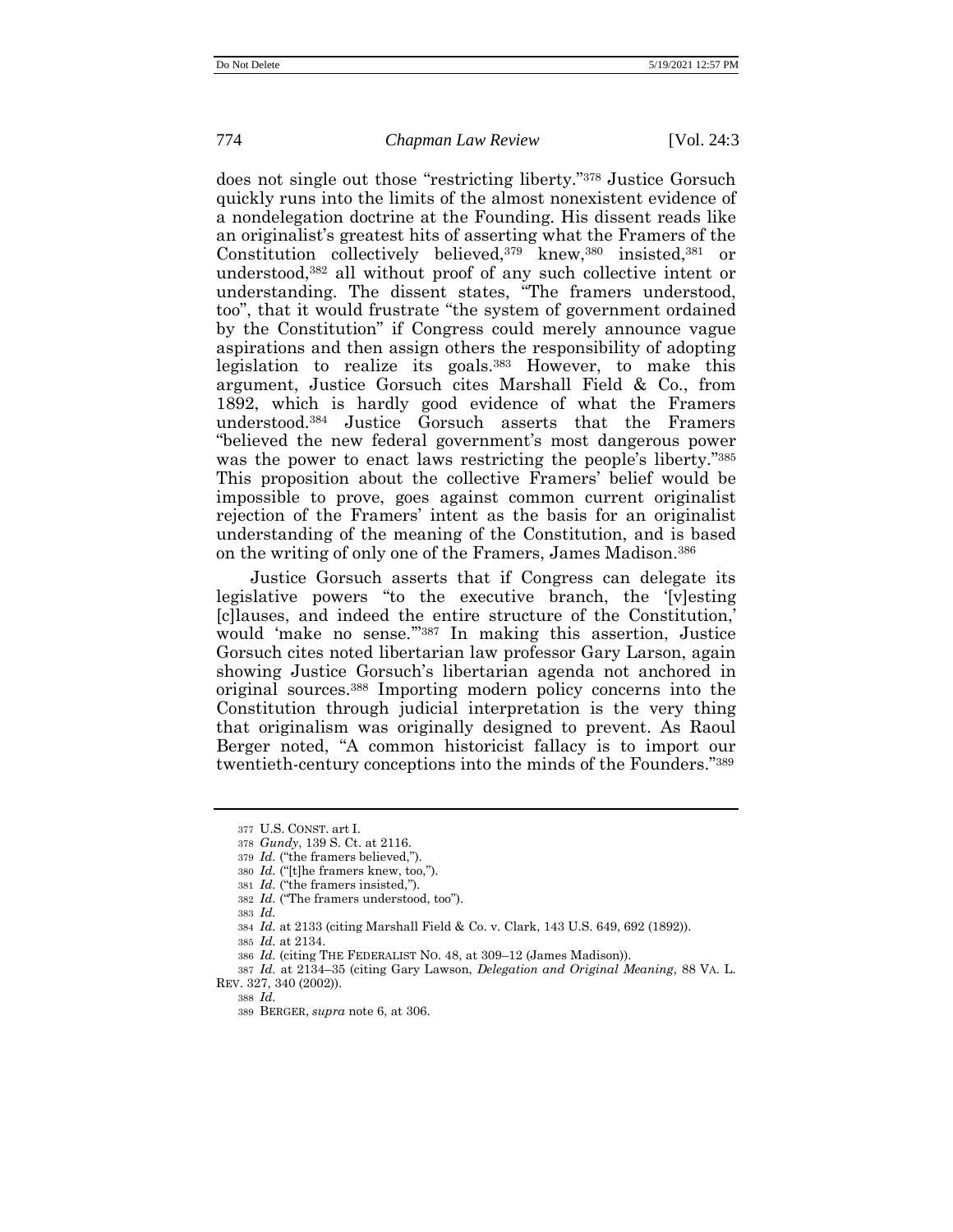Justice Gorsuch boldly claims further knowledge of the Framers' understanding: "The framers knew, too, that the job of keeping the legislative power confined to the legislative branch couldn't be trusted to self-policing by Congress; often enough, legislators will face rational incentives to pass problems to the executive branch." <sup>390</sup> Justice Gorsuch provides absolutely no basis for this claim, which goes to the heart of whether the nondelegation doctrine even exists as a constitutional mandate<sup>391</sup> and which contradicts Madison's statement in Federalist 51 that the great security in preserving the separation of powers lies in the self-interest and ambition of the members of each branch. The dissent fails to mention that the Framers and the First Congress both rejected adding nondelegation or a similar non-encroachment doctrine to the Constitution.

Bork condemned judges inserting their own policy preferences into the Constitution based on claims that they "are supported, indeed compelled, by a proper understanding of the Constitution of the United States. Value choices are attributed to the Founding Fathers, not to the Court." <sup>392</sup> However, the dissent points to no convincing evidence that the framers shared the policy preferences that the nondelegation doctrine would achieve. As Mortenson and Bagley note, "None of the sources [in the dissent] address whether the Founders believed that a law passed by both houses of Congress and signed by the President was unconstitutional if it delegated too much authority or authority of the wrong kind." 393

Justice Gorsuch then proceeds to construct his own test for impermissible delegation, even though he acknowledges that at least one of the Framers noted the difficulty of doing so, stating that "Madison acknowledged that 'no skill in the science of government has yet been able to discriminate and define, with sufficient certainty, its three great provinces—the legislative, executive, and judiciary.'" <sup>394</sup> Justice Gorsuch cobbles together his proposed test from various Court decisions. From the 1825 case, *Wayman v. Southard*, Justice Gorsuch gleaned the following rule: "First, we know that as long as Congress makes the policy decisions when regulating private conduct, it may authorize another branch to 'fill up the details.'" <sup>395</sup> From cases starting in 1813, Justice Gorsuch

<sup>390</sup> Gundy v. United States, 139 S. Ct. 2116, 2135 (2019).

<sup>391</sup> *See* Mortenson & Bagley, *supra* note [8,](#page-5-0) at 16–17.

<sup>392</sup> Bork, *supra* note [325,](#page-59-0) *passim*.

<sup>393</sup> *See* Mortenson & Bagley, *supra* note [8,](#page-5-0) at 16–17.

<sup>394</sup> *Gundy*, 139 S. Ct. at 2135 (citing THE FEDERALIST NO. 37, at 227 (James Madison)).

<sup>395</sup> *Id.* at 2136 (citing Wayman v. Southard, 23 U.S. 1, 31, 43 (1825)).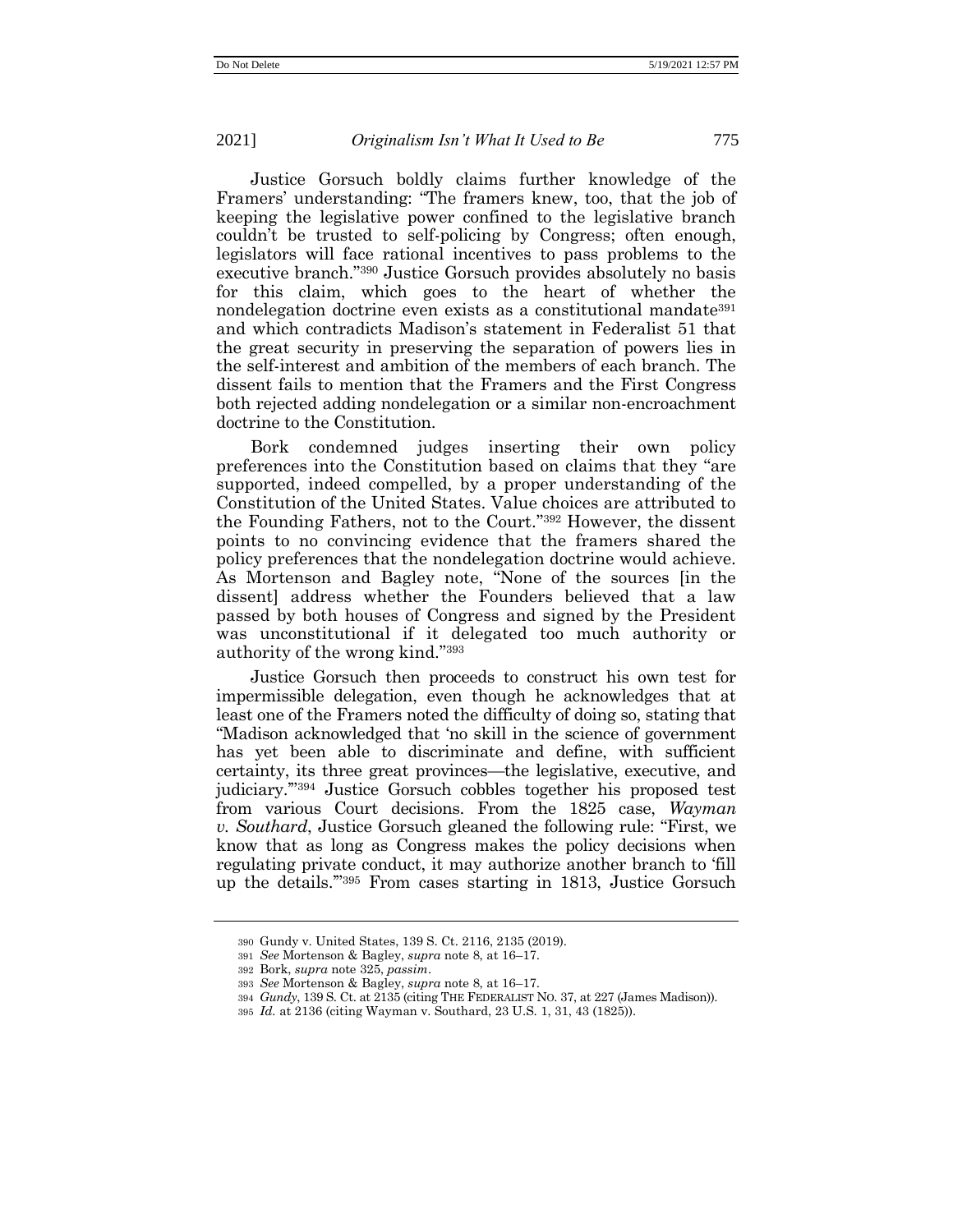concluded: "Second, once Congress prescribes the rule governing private conduct, it may make the application of that rule depend on executive fact-finding." <sup>396</sup> And as a last part of the test for permissible delegation Justice Gorsuch added: "Third, Congress may assign the executive and judicial branches certain non-legislative responsibilities." <sup>397</sup> This part of the test is intended to deal with occasions where Congress's legislative authority "overlaps with authority the Constitution separately vests in another branch." 398

In his dissent, Justice Gorsuch condemns what he calls the "mutated version of the 'intelligible principle' remark" as having "no basis in the original meaning of the Constitution in history, or even in the decision from which it was plucked." <sup>399</sup> However, he would replace more than a century of what he labels "the intelligible principle misadventure" <sup>400</sup> with his own brand-new nondelegation test with no foundation in the original meaning of the Constitution and cobbled together from such sources as his reading of older Supreme Court cases on nondelegation. Justice Gorsuch would judicially amend the Constitution not only to include a nondelegation doctrine, but also one with the specific terms that he himself has newly created. The first originalists would likely look on such judicial activism with dismay.

Justice Gorsuch might argue that he would not change the meaning of the Constitution with his new rules on nondelegation, but rather merely its application. He has written, "Originalism teaches only that the Constitution's original *meaning* is fixed; meanwhile, of course, new *applications* of that meaning will arise with new developments and new technologies."<sup>401</sup> However, his creation of his own nondelegation test gets that statement exactly backwards. Justice Gorsuch would base a new meaning of the Constitution on the old judicial applications. Justice Gorsuch might assert that Supreme Court decisions well after the Founding have liquidated the meaning of the nondelegation doctrine. However, it is contradictory to assert as Justice Gorsuch said that "the Constitution's meaning was fixed at its ratification. . ." <sup>402</sup> and that court decisions decades or even centuries later can fix the original meaning of the Constitution where it is vague.

398 *Id.*

402 *Id.* at 110.

<sup>396</sup> *Id.* at 2136–37 (citing Cargo of the Brig Aurora v. United States, 11 U.S. (7 Cranch) 382, 388 (1813) and Miller v. Mayor of New York, 109 U.S. 385, 393 (1883)).

<sup>397</sup> *Id.* at 2137.

<sup>399</sup> *Id.*

<sup>400</sup> *Id.* at 2141.

<sup>401</sup> NEIL M. GORSUCH, A REPUBLIC, IF YOU CAN KEEP IT 111 (2019).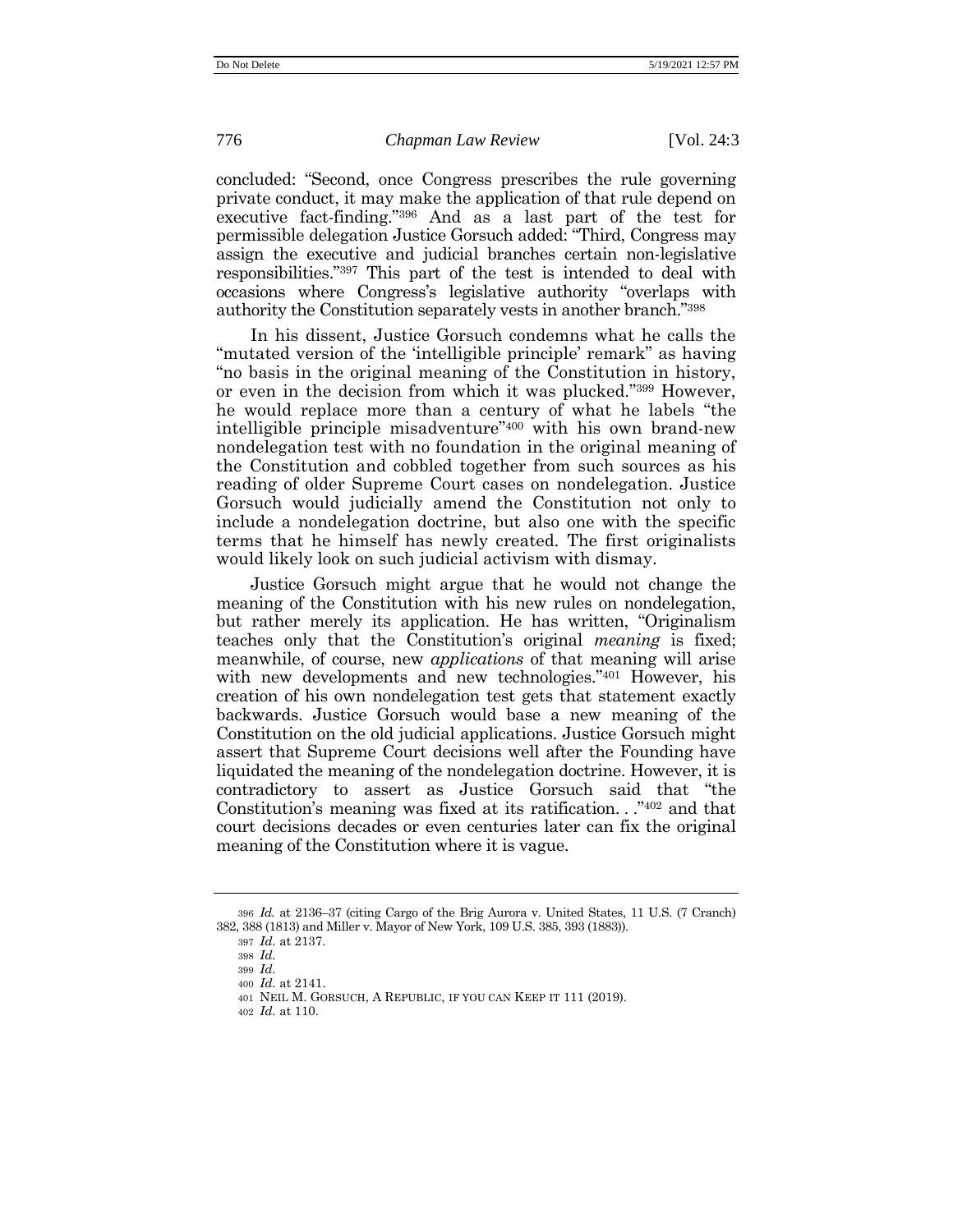While these Justices have cast their nondelegation discussions in originalist terms, it is difficult to determine what form of originalism they appear to be following. They do not specify what sources they view as trustworthy to determine the original meaning. They do not discuss the original meaning of the word "vest" and what that meaning says about the permissibility of legislative delegation. Instead, they too often engage in a primitive and discredited form of originalism in which they merely cherry-pick statements of Locke and their favored Founding Era sources and announce what the Founders understood.

Bork noted that originalism requires courts to stay their hands for "entire ranges of problems and issues" as courts "will say of particular controversies that no provision of the Constitution reaches the issues presented, and the controversies are therefore not for judges to resolve." <sup>403</sup> Here, there is no provision that contains a nondelegation doctrine or determines when it should apply. Therefore, under the original originalist approach, originalist judges should stay their hand.

# B. The Academic Debate over Originalists' Claims of Nondelegation at the Founding

Legal scholars have also extensively analyzed an originalist approach to the nondelegation conundrum, with a fierce debate among academics as to whether Congress delegating rule-making authority was considered constitutional at the Founding, and if so, how much, when, and why. In the course of this debate, academics have recently unearthed a trove of new evidence about legislative delegation at the Founding.

Posner and Vermeule fired the first salvo in 2002 with an article arguing against the nondelegation doctrine by listing a number of early statutes that provide for delegation of discretionary rule-making power to the Executive Branch, including statutes regarding military pensions,  $404$  trade with Indian tribes,  $405$ patents, $406$  acquiring land on the Potomac for the Capitol, $407$  giving the mitigating or remitting fines and forfeitures, $408$  and paying

<sup>403</sup> BORK, *supra* note [292,](#page-53-1) at 163.

<sup>404</sup> Act of Sept. 29, 1789, 1 Stat. 95. *See also* Act of March 3, 1791, 1 Stat. 218 (reauthorizing pensions "under such regulations as the President of the United States may direct").

<sup>405</sup> Act of July 22, 1790, 1 Stat. 137, 137.

<sup>406</sup> Act of Apr. 10, 1790, 1 Stat. 109, 110.

<sup>407</sup> Act of July 16, 1790, 1 Stat. 130, 130.

<sup>408</sup> *See* Kenneth Culp Davis, *A New Approach to Delegation*, 36 U. CHI. L. REV. 713,

<sup>719 (1969) (</sup>citing Act of May 26, 1790, 1 Stat. 122, 123).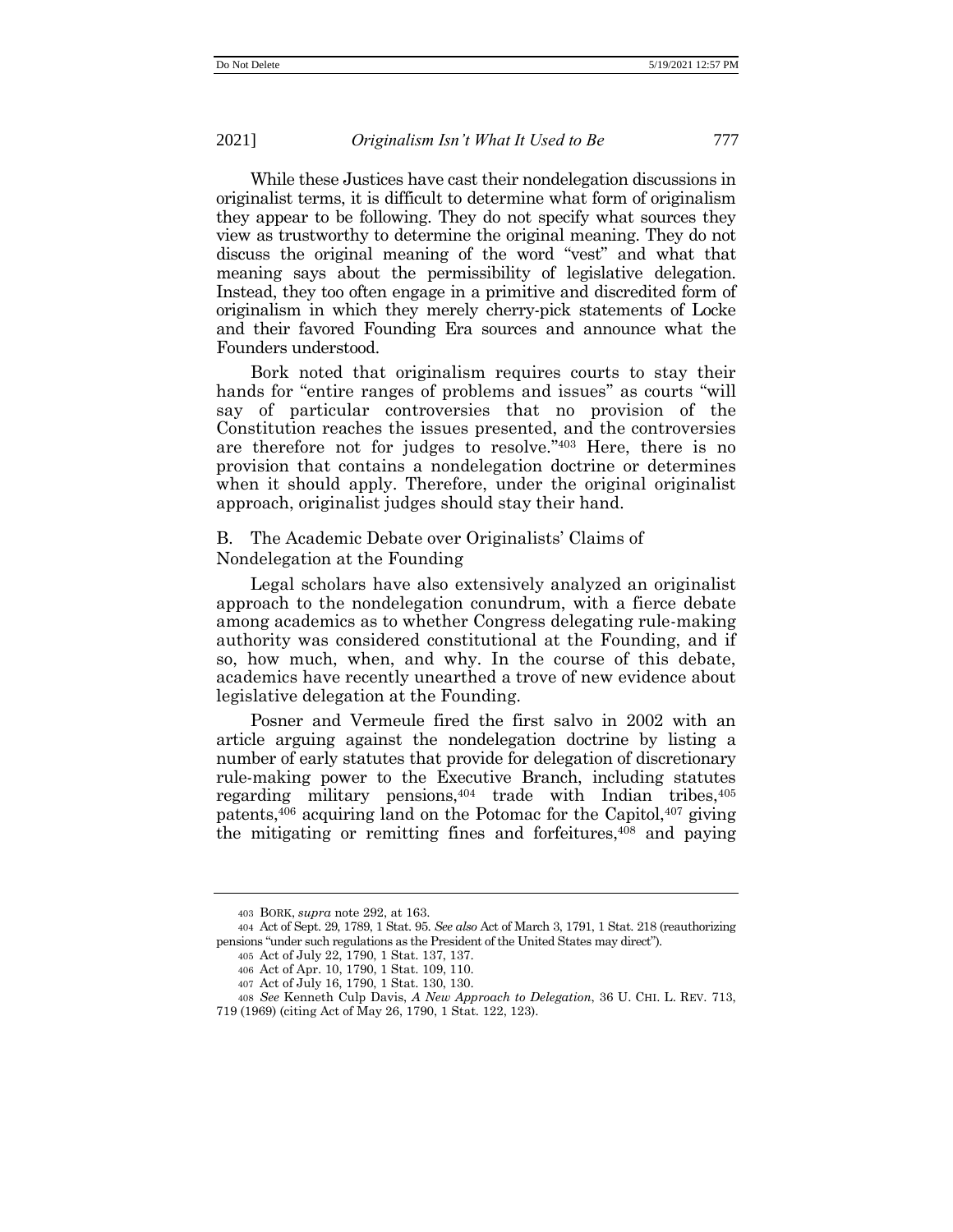wounded or disabled military.<sup>409</sup> The argument is that if such laws were passed in America's infancy, clearly the Founding generation did not think delegating legislative power was a problem. In discussing such Federalist-era delegations, Jerry Mashaw exclaimed, "[s]ome of these delegations were so broad that one might wonder whether a twenty-first-century court would be able to find any standards guiding the exercise of administrative authority." 410

These statutes, along with numerous others added by various researchers,<sup>411</sup> have become a battleground on which originalists' claims of nondelegation at the Founding have been fought. New evidence of delegation at the Founding has been discovered by Chabot and Parrillo. Chabot uncovered previously overlooked evidence of delegation debates in a 1790 act on handling the public debt<sup>412</sup> which gave members of the Executive Branch broad discretion to buy national debt<sup>413</sup> despite the fact that such policy decisions "had enormous implications for the national economy and private creditors" and could "jeopardize the United States' ability to obtain future credit." <sup>414</sup> Chabot notes that while Congress repeatedly delegating broad powers, there was discussion of limiting the amount to be borrowed and there were "no records of qualified objections suggesting that Congress could not delegate power to resolve important questions." 415

Parrillo analyzed The Direct Tax Legislation of 1798 and found that it contained extensive delegation of rulemaking power that affected private property and was enacted without constitutional objection.<sup>416</sup> The legislation provided federal boards in each of the state's vast discretionary powers and, Parrillo argues, "left the principles and methods of valuation open and allowed the federal boards in the individual states to fill the gap."<sup>417</sup> Whittington and Iuliano extended the history of delegation into the nineteenth and early twentieth centuries, finding only rare invalidation of legislation on a nondelegation basis in state courts and almost none in federal courts.<sup>418</sup>

<sup>409</sup> Act of Apr. 30, 1790, ch. 10, § 11, 1 Stat. 119, 121.

<sup>410</sup> Mashaw, *supra* not[e 122,](#page-27-0) at 1339–40.

<sup>411</sup> *See* Nicholas R. Parrillo, *supra* note [142](#page-31-0) (manuscript at 14–16). *See also* Mortenson & Bagley, *supra* note [8,](#page-5-0) at 332–66.

<sup>412</sup> Parrillo, *supra* not[e 142](#page-31-0) (manuscript at 31) (citing Act of Aug. 12, 1790, ch. 47, 1 Stat. 186).

<sup>413</sup> *Id.* (citing Act of Aug. 12, 1790, ch. 47, 1 Stat. 186 §§ 1–2).

<sup>414</sup> *Id.* (manuscript at 32).

<sup>415</sup> *Id.* (manuscript at 35).

<sup>416</sup> *See generally id.*

<sup>417</sup> *Id.* (manuscript at 54).

<sup>418</sup> *See* Whittington & Iuliano, *supra* not[e 221,](#page-44-0) at 379.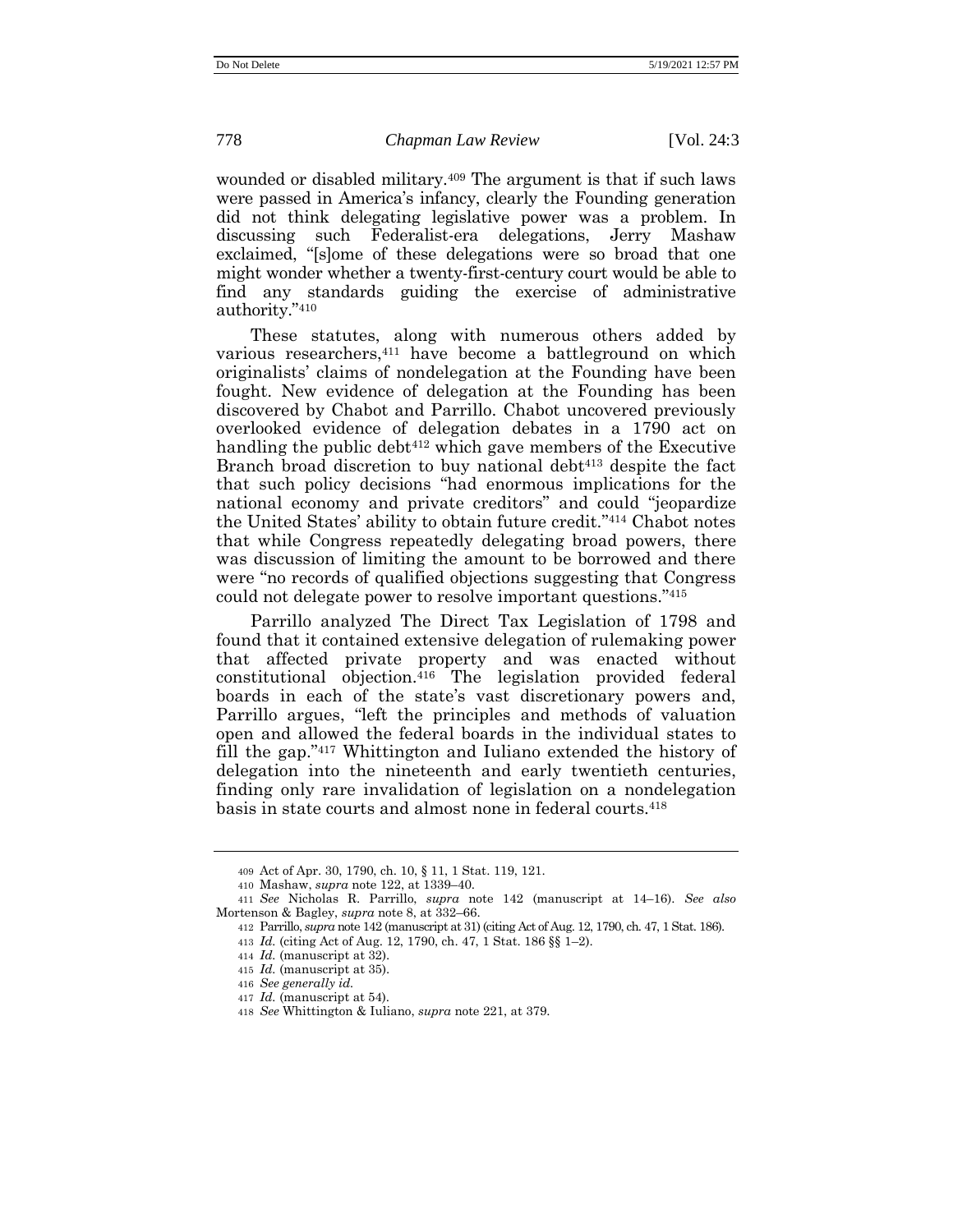Jennifer Mascott, in an article about early customs law, provides a useful window into how Congress and the Executive Branch maintained the separation of Legislative and Executive powers in practice immediately following the Founding, showing they could do so without the judicial maintenance of a constitutional bar on delegation.<sup>419</sup> After extensively scouring the debates over early customs law and the establishment of the Department of the Treasury for evidence of discussion on delegation, Mascott does not mention any instance where any member claimed that the Constitution limited Congress's power to delegate its legislative powers. Instead, what she reports is members scrupulously protecting the power of the House, which would render a court-enforced nondelegation doctrine unnecessary.<sup>420</sup>

Originalist defenders of nondelegation often deal with these early statutes with the claim that they include a smaller delegation of legislative power than Congress might have made,<sup>421</sup> are simply examples of Congress inconsistently following the nondelegation doctrine,  $422$  or constitute exceptions to that doctrine.<sup>423</sup> And from Congress's early delegations, some would construct a rule limiting Congress now to delegating legislative power only in the same ways it did in its early existence. It is difficult to justify a claim that somehow the Constitution prohibits Congress from making any delegations now that are not similar to delegations it made in the early years of the Republic, especially given how dramatically changed the country and its government are. Holding today's Congress to the delegations it made in its early years is an odd form of estoppel, that by delegating only in the manner it deemed necessary at the

<sup>419</sup> *See* Jennifer Mascott, *Early Customs Laws and Delegation*, 87 GEO. WASH. L. REV. 1388, 1394 (2019).

<sup>420</sup> *Id.* at 1441 (citing DOCUMENTARY HISTORY OF THE FIRST FEDERAL CONGRESS OF THE UNITED STATES OF AMERICA (4 Mar. 1789–3 Mar. 1791), *reprinted in* 10 DEBATES IN THE HOUSE OF REPRESENTATIVES lxi, lxi–lxiv (Charlene Bangs Bickford et al. eds., 1992) at 756). While one member stated that he took improving the revenue "to be the peculiar business of the federal legislature," in the end, the House voted to empower the Secretary of Treasury to "digest and prepare plans for the improvement and management of the revenue." Act of Sept. 2, 1789, ch. 12, 1 Stat. 65.

<sup>421</sup> *See* Wurman, *supra* note [66,](#page-17-0) at 23–24.

<sup>422</sup> *See id.* at 23.

<sup>423</sup> *See, e.g.*, Michael B. Rappaport, *The Selective Nondelegation Doctrine and the Line Item Veto: A New Approach to the Nondelegation Doctrine and Its Implications for Clinton v. City of New York*, 76 TUL. L. REV. 265, 271–72 (2001) ("I argue that the nondelegation doctrine probably does not apply to various matters. . . . Thus, the formalist nondelegation doctrine can explain the exceptions for foreign and military affairs, some of the early delegations and traditional practices that appear to assume the constitutionality of delegations, such as annual appropriations and the conferral of military discretion.").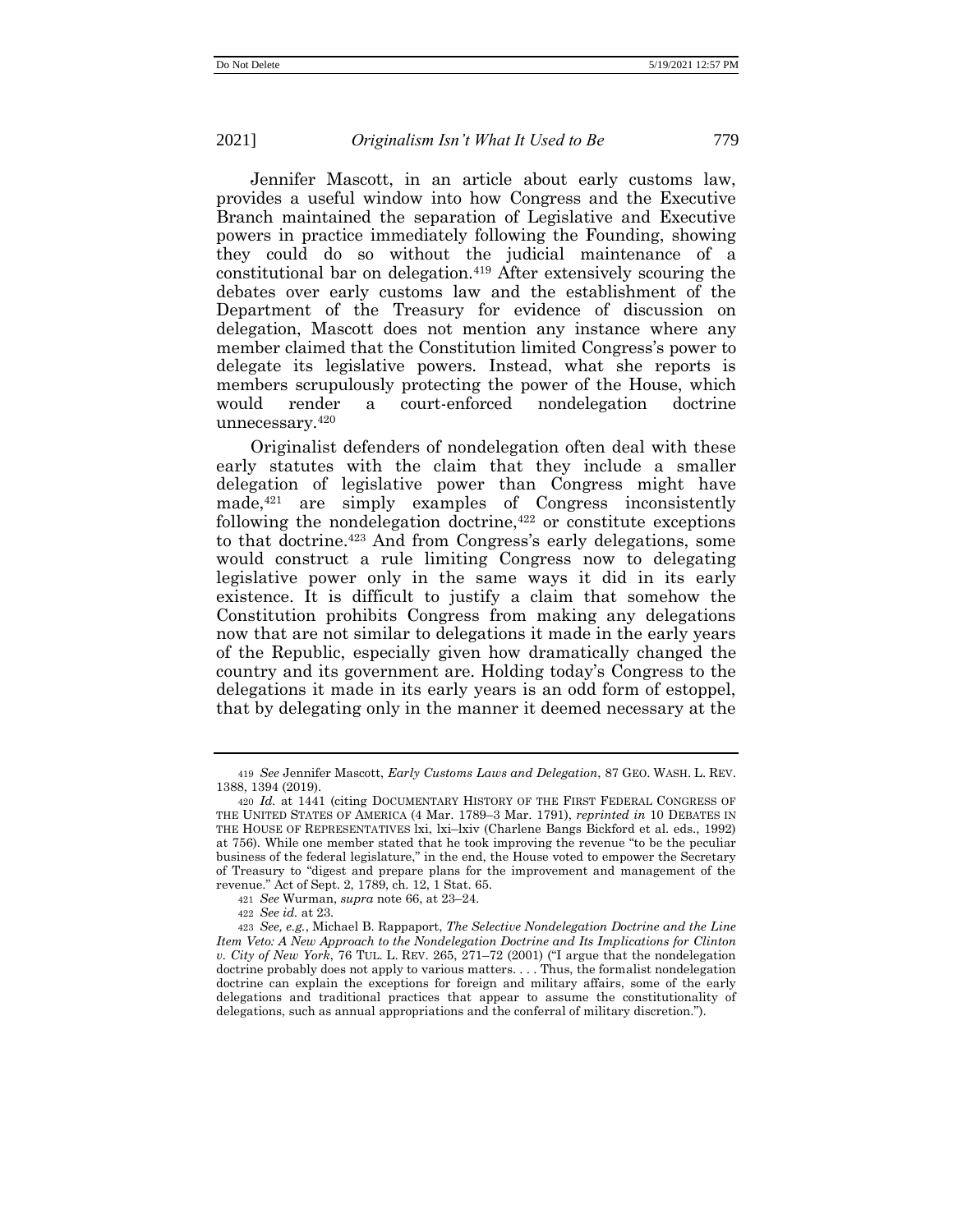beginning of the Republic, Congress should now be constitutionally estopped from delegating in any other manner. Estoppel, however, is typically not applied against the United States, as "the interest of the citizenry as a whole in obedience to the rule of law is undermined." 424

Those attacking the idea of nondelegation at the Founding have employed more theoretical tools in addition to pointing out all of the times Congress in its first years delegated its legislative power. Posner and Vermeule claim that any bar on delegation was strikingly limited: "Neither Congress nor its members may delegate to anyone else the authority to vote on federal statutes or to exercise other de jure powers of federal legislators." <sup>425</sup> In other words, Congress may delegate legislative powers so long as it does not allow federal agencies to vote on federal statutes. This is akin to the idea, expressed by Madison in Federalist 47, that a legislature cannot delegate its whole power of legislation, though it may give what Madison called a "partial agency" and so gain control through a more limited legislative delegation. Hence no delegation of legislative power to agencies is barred unless Congress allows them to act as legislators. Posner and Vermeule build their argument on earlier work by Harold J. Krent<sup>426</sup> and Kenneth Culp Davis.<sup>427</sup> Posner and Vermeule's article was criticized by Larry Alexander and Saikrishna Prakash, who dispute this view of delegation, though do not seek to prove that the conventional nondelegation doctrine is enshrined in the Constitution.<sup>428</sup> They argued, instead, that the legislative power at issue in the nondelegation doctrine is much broader than just the power to vote on legislation or act as a member of Congress. As noted by Mortenson and Bagley, Alexander and Prakash's "evidence was heavy on citations to theorists like Locke, Montesquieu, and Blackstone, but light on concrete evidence from the Founding."<sup>429</sup>

<sup>424</sup> Heckler v. Cmty. Health Servs. of Crawford Cnty., Inc., 467 U.S. 51, 60 (1984).

<sup>425</sup> Posner & Vermeule, *supra* note [17,](#page-8-0) at 1723.

<sup>426</sup> *Id.* at 1735 n.51; *see also* Harold J. Krent, *Delegation and Its Discontents*, 94 COLUM. L. REV. 710, 738–39 (1994) (gathering early statutes that provide for delegation by Congress and noting "[i]n addition, the early history of the republic furnishes scant support for vigorous enforcement of a nondelegation doctrine.").

<sup>427</sup> Posner & Vermeule, *supra* note [17,](#page-8-0) at 1735 n.51; *see also* Davis, *supra* not[e 408,](#page-71-0) at 719–20 (1969) ("Not only is delegation without meaningful standards a necessity for today's governments at all levels but such delegation has been deemed a necessity from the time the United States was founded, as anyone can quickly confirm by examining the statutes enacted by the 1st Congress, which was made up largely of the same men who wrote the Constitution.").

<sup>428</sup> Alexander & Prakash, *supra* note [132,](#page-29-0) at 1328.

<sup>429</sup> Mortenson & Bagley, *supra* note [8,](#page-5-0) at 285.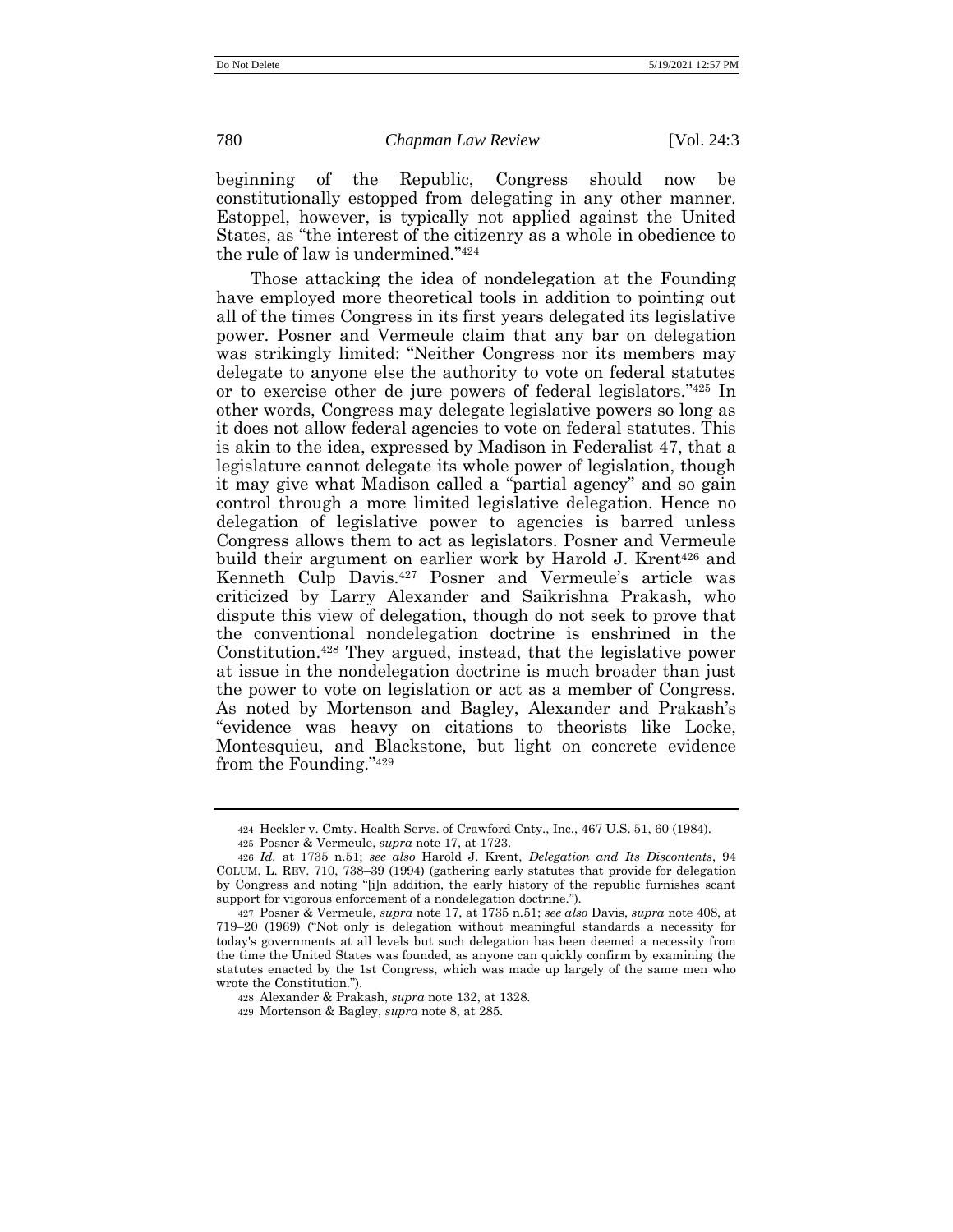Mortenson and Bagley argued that Legislative and Executive power was defined much differently in the Founding Era, and what we would consider a delegation of legislative power to federal agencies would not have been considered that back then.<sup>430</sup> Mortenson and Bagley assert that legislative power was defined more broadly and simply at the Founding and was, as Montesquieu explained, "no more than the general will of the state." <sup>431</sup> They also state that Executive power was defined much more thinly then, simply as "the narrow but potent authority to carry out projects defined by a prior exercise of the legislative power." <sup>432</sup> In other words, the ability to create rules that governed private behavior could be part of the legislative power if it were done in the creation of a plan or policy and also part of the Executive power if it were used at the direction of Congress to carry out legislative instructions.<sup>433</sup> Any particular act can be either legislative, if it is done in the creation of a plan or issuing instructions to the Executive Branch, or Executive, if it is done by the Executive Branch to implement those instructions, Mortenson and Bagley argued. 434

To make their case, originalist defenders of the nondelegation doctrine should present convincing evidence from the Founding that nondelegation was widely discussed and that the Framers and ratifiers of the Constitution understood that it included the doctrine, at least implicitly. To the extent that originalists depend on Locke's Second Treatise as justification for nondelegation, they should acknowledge and address the historians' accounts of how Locke's influence plummeted as soon as the Revolutionary War started, and that Locke's influence in America after that has been discounted generally by those who have studied it. And if they value the original meaning of the Constitution's terms, they should wrestle with the original meaning of the word "vest," which is crucial to an analysis of Congress's ability to delegate the legislative power with which it is vested. Such efforts, however, have not yet been made.

Also worrisome is the fact that the various originalist defenders of the nondelegation doctrine use radically different methods of originalism and different bases and evidence for their claims of nondelegation at the Founding, even switching

<sup>430</sup> *Id.* at 294.

<sup>431</sup> *Id.* (citing 1 M. de Secondat, Baron de Montesquieu, The Spirit of Laws bk. XI, ch. VI, at 201 (London, printed for T. Evans & W. Davis 1777)).

<sup>432</sup> *Id.* at 315.

<sup>433</sup> *Id.*

<sup>434</sup> *Id.*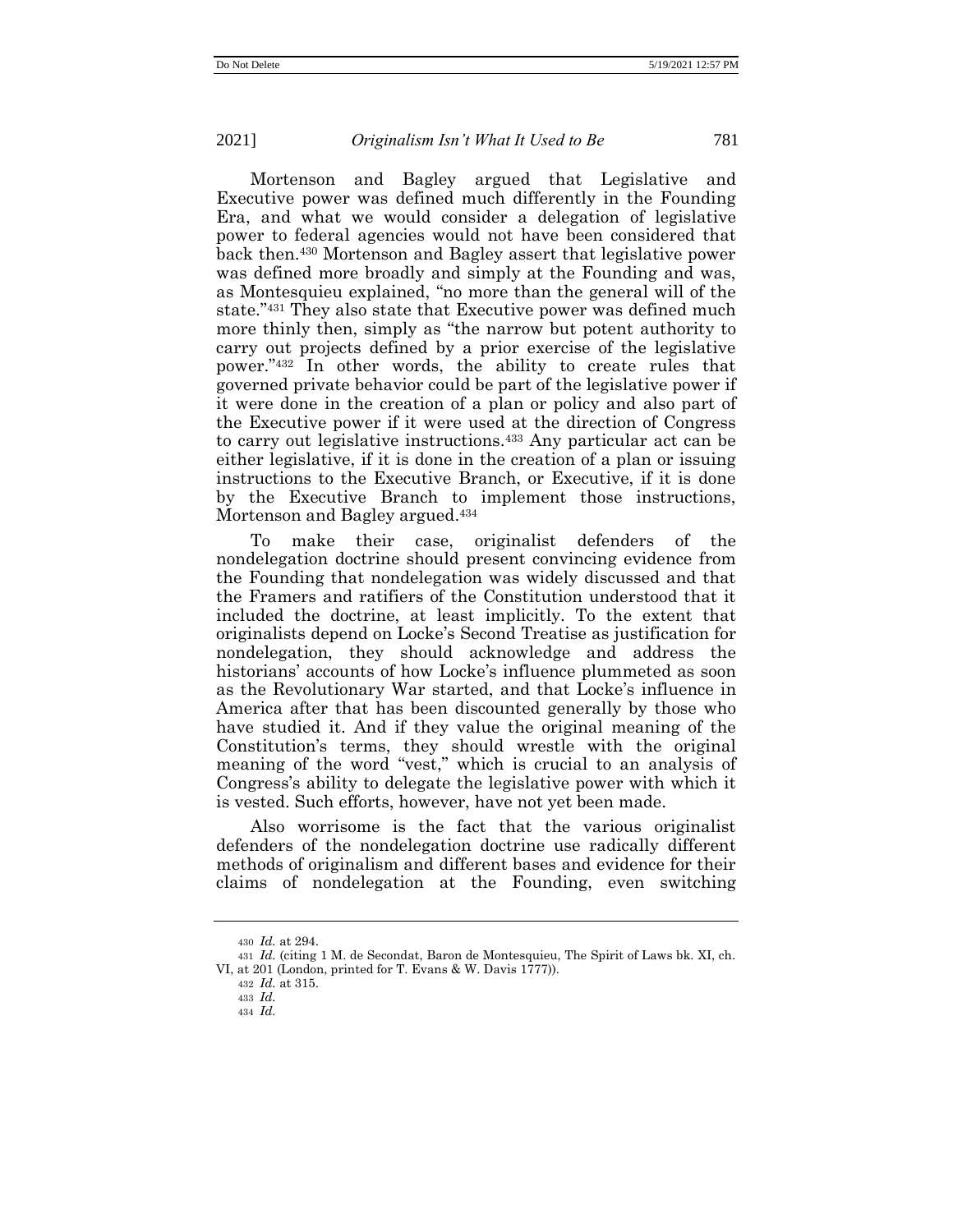regularly where nondelegation could be found in the Constitution. However, one senses a joy from originalists in this debate, in that the opponents of nondelegation seem to be taking originalist claims and methods seriously to argue in such detail over evidence of delegation at the Founding. Wurman seems especially happy that Mortenson and Bagley are arguing over the doctrine on originalist turf, and hence "at least recognizing that originalist work is possible." 435

Wurman, in his article arguing for nondelegation at the Founding, indicates that he is more an original intent originalist than an original meaning originalist, stating that "originalists usually look to text, structure, intent, and early historical practice to ascertain the likely original meaning, or the range of plausible meanings, of a particular constitutional provision." 436 Wurman also asserts "intended meaning is often good evidence of the actual textual meaning." <sup>437</sup> He does not in his article attempt to discern the original meaning of the Constitution's words.

Wurman's article section on "The Positive Evidence of a Nondelegation Doctrine: Explicit Statements and Arguments" is stunning on what it omits: any mention of discussion by the Framers or ratifiers at the time the Constitution was drafted and ratified.<sup>438</sup> One would think that if the Constitution embodied the nondelegation doctrine as a fundamental principle, the Framers and ratifiers would have discussed that at some length. If they did not, as Wurman's silence indicates, that is strong evidence that they did not intend the Constitution to contain a nondelegation doctrine.<sup>439</sup> By comparison, when Wurman discusses other related topics such as Institutionalism and the Separation of Powers, his text is chock-a-block with references to the Federalist, indicating that these topics were in fact widely discussed at the Founding.<sup>440</sup> Wurman acknowledges that it is impossible to conclusively prove nondelegation at the Founding, stating "To be sure, the history is a bit messy, precluding any kind of categorical conclusion." <sup>441</sup> Instead of discussing evidence from the

441 *Id.* at 1.

<sup>435</sup> Wurman, *supra* note [66,](#page-17-0) at 5.

<sup>436</sup> *Id.* at 10–11.

<sup>437</sup> *Id.* at 9 n.26.

<sup>438</sup> *Id.* at 14–29.

<sup>439</sup> *See* John Harrison, *Judicial Interpretive Finality and the Constitutionality Text*, 23 CONST. COMMENT. 33, 33 (2006) ("Elephants leave traces when they pass by. That is true about the Constitution as it is elsewhere . . . . One way to tell whether the Constitution adopts a principle is thus to look for its traces, and one way to do that is to ask: If the framers had planned to include the principle, or had assumed that other decisions they had made entailed the principle, where would it manifest itself?").

<sup>440</sup> Wurman, *supra* note [66,](#page-17-0) at 3–38.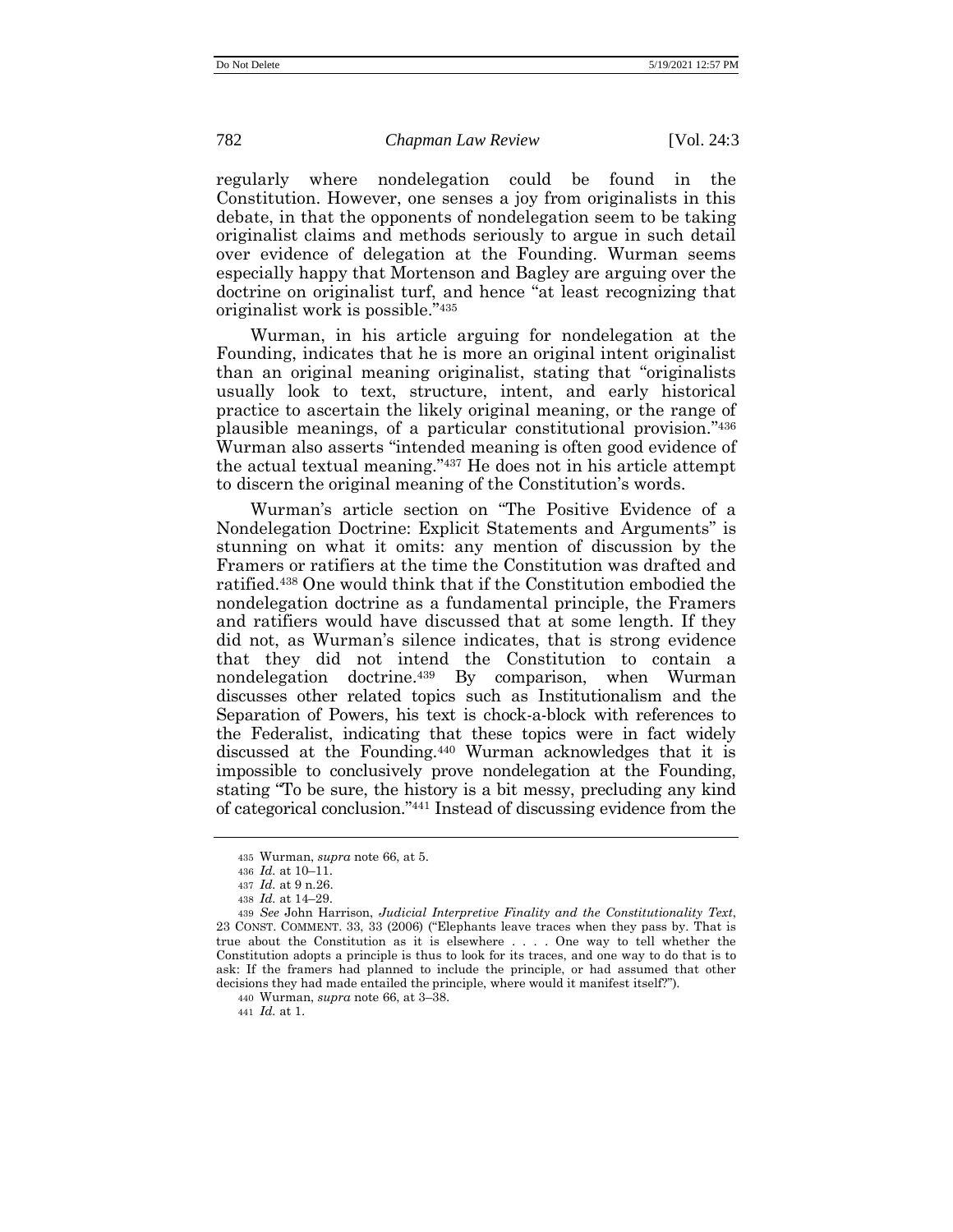Founding about the intent of the Framers and/or ratifiers or the original public meaning of the Constitution when ratified, Wurman instead points to "three key episodes" <sup>442</sup> as evidence of a nondelegation doctrine: (1) debates over a non-encroachment amendment as part of the Bill of Rights that did not pass Congress, (2) the establishment of the post roads, and (3) the Alien Friends Act. He asserts that these debates and events provide evidence of a nondelegation doctrine, but instead the non-encroachment amendment was rejected and, as demonstrated by Mortenson and Bagley, the other debates show that Congress did delegate despite a few scattered objections.<sup>443</sup>

Aaron Gordon published an originalist defense of nondelegation in 2019,<sup>444</sup> and responded directly to the Mortenson and Bagley article in 2020 with similar arguments. In his 2019 article, Gordon undercuts the idea that original meaning originalism can answer whether the nondelegation doctrine exists. He states, "vague language" of the Constitution is "arguably susceptible to equally plausible readings both supporting and undermining the Nondelegation Doctrine" and so skips "textual and syntactic hyper-analysis . . ." <sup>445</sup> Gordon forgoes any theoretical justification of the original sources he relies on, other than noting that original meaning originalism does not lead to any settled answer and that other scholars and jurists cite similar materials.<sup>446</sup>

Gordon presents as evidence of nondelegation at the Founding matters discussed previously that do not demonstrate nondelegation at the Founding, such as the debunked great influence of Locke on the Framers of the Constitution, the pre-Revolutionary Otis pamphlet urging Parliament to recognize colonial legislatures and Adams' citing it as an influence on the Revolution, and the nondelegation amendment rejected in the Convention. To that, Gordon adds (1) nondelegation references in American editions of Rutherforth's *Institutes of Natural Law* that were published after the Constitution was ratified; (2) Hamilton's discussions in the Federalist

<sup>442</sup> *Id.* at 26.

<sup>443</sup> Mortenson & Bagley, *supra* note [8,](#page-5-0) at 282.

<sup>444</sup> *See* Gordon, *supra* note [43,](#page-13-0) at 718.

<sup>445</sup> *Id.* at 733–34.

<sup>446</sup> *Id.* at 734–35 ("Historical materials from this period, to the extent they express views that were common and mostly uncontested at that time, are generally regarded as valid evidence of the Constitution's original meaning, with an ideologically diverse array of commentators and jurists routinely citing sources from as late as the 1830s in making originalist arguments about constitutional provisions adopted prior to 1800, or sources similarly temporally removed from the adoption of whichever provision's meaning is at issue.").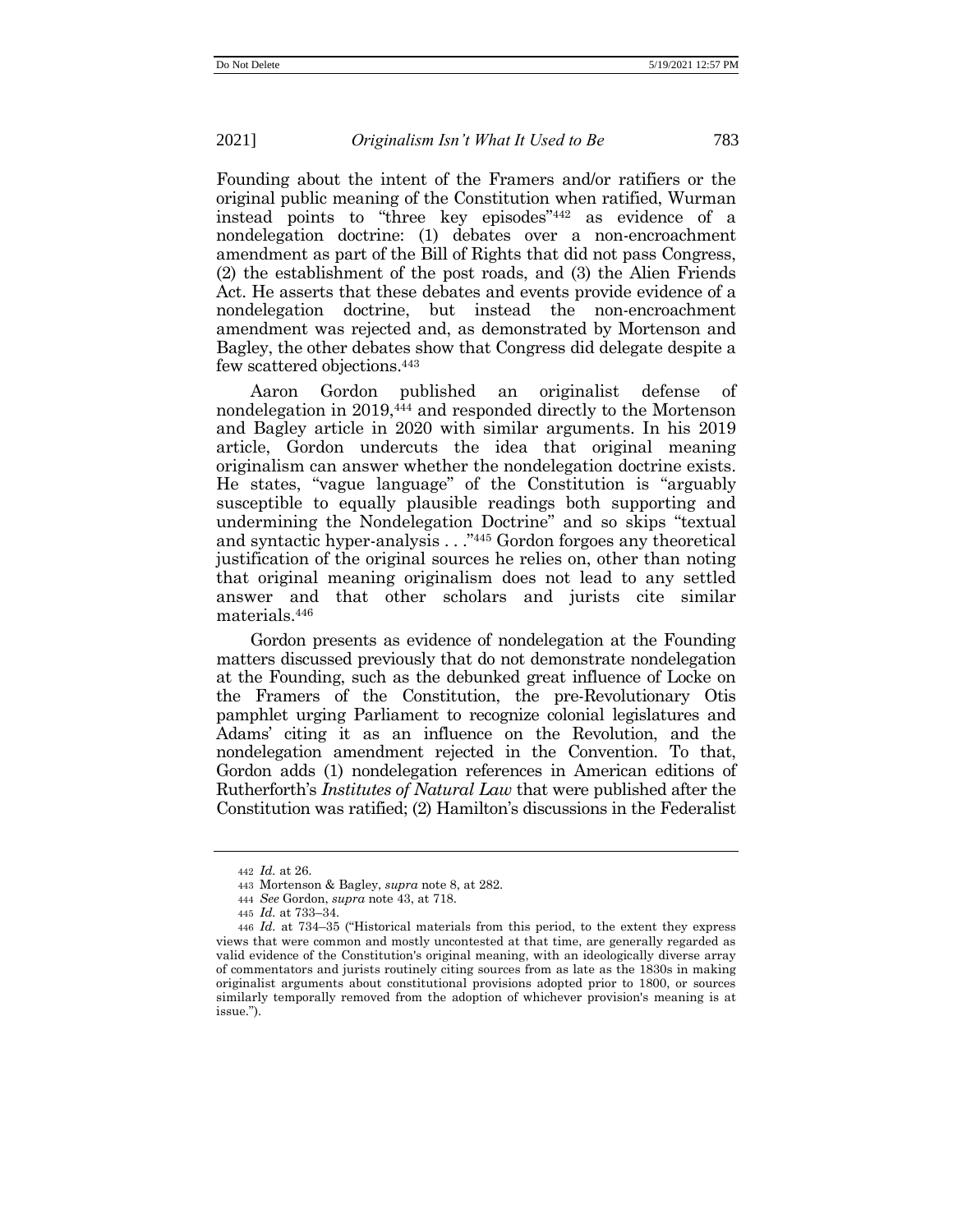about the President's pardon powers; and (3) Jefferson's complaints that Parliament had let the King decide when two wharves could be reopened.<sup>447</sup> Tellingly, Jefferson did not claim that such delegation to the unelected monarch was not permitted, but rather that if Parliament delegated its legislative powers too often to the King, it could lead to despotism.<sup>448</sup> In other words, Gordon presents no convincing evidence that the Framers of the Constitution, who had provided for an elected President as Executive, not an unelected monarch, intended that the Constitution include a nondelegation doctrine.

Gordon proposes his own version of the nondelegation doctrine, what he calls "a historically-grounded judicial test for identifying unconstitutional delegations: 'a statute unconstitutionally delegates legislative power when it 1) allows the agent . . . to issue general rules governing private conduct that carry the force of law and 2) makes the content or effectiveness of those rules dependent upon the agent's policy judgment, rather than upon a factual contingency.'" <sup>449</sup> Since Gordon is an originalist, one might think these rules would be what Gordon thinks the Constitution meant when ratified. However, his rules are all drawn from what Congress actually did after the Framing.

Gordon's 2020–2021 article presents a moving target, as it was last updated April 30, 2021. It argues with Mortenson and Bagley's definition of "legislative power," cites mid-nineteenth century treatises on agency<sup>450</sup> and argues that because Congress was an agent it could not delegate its powers, ignoring cases in the nation's first years indicating that a legislature and government officials could delegate some aspect of their powers. <sup>451</sup> Nonetheless, it adds little additional evidence of nondelegation at the Founding.

much more ambitious originalist defense of the nondelegation doctrine has been mounted by Gary Lawson, beginning with an article published about the same time as Posner and Vermeule's and then in a another replying directly to their article. In his article, Delegation and Original Meaning, Lawson attempts a full originalist defense of the nondelegation doctrine and argues for its revival.<sup>452</sup> Lawson, to his credit, starts

<sup>447</sup> *Id.* at 739–41.

<sup>448</sup> *Id.* at 741.

<sup>449</sup> *Id.* at 781.

<sup>450</sup> Gordon, *supra* not[e 181](#page-37-0) (manuscript at 7).

<sup>451</sup> *Id.* at 3 (ignoring such cases as Respublica v. Duquet, 2 Yeates 493 (Pa. 1799) and Hunt v. Burrel, 5 Johns. 137 (N.Y. Sup. Ct. 1809)).

<sup>452</sup> Lawson, *supra* note [128,](#page-28-0) at 327.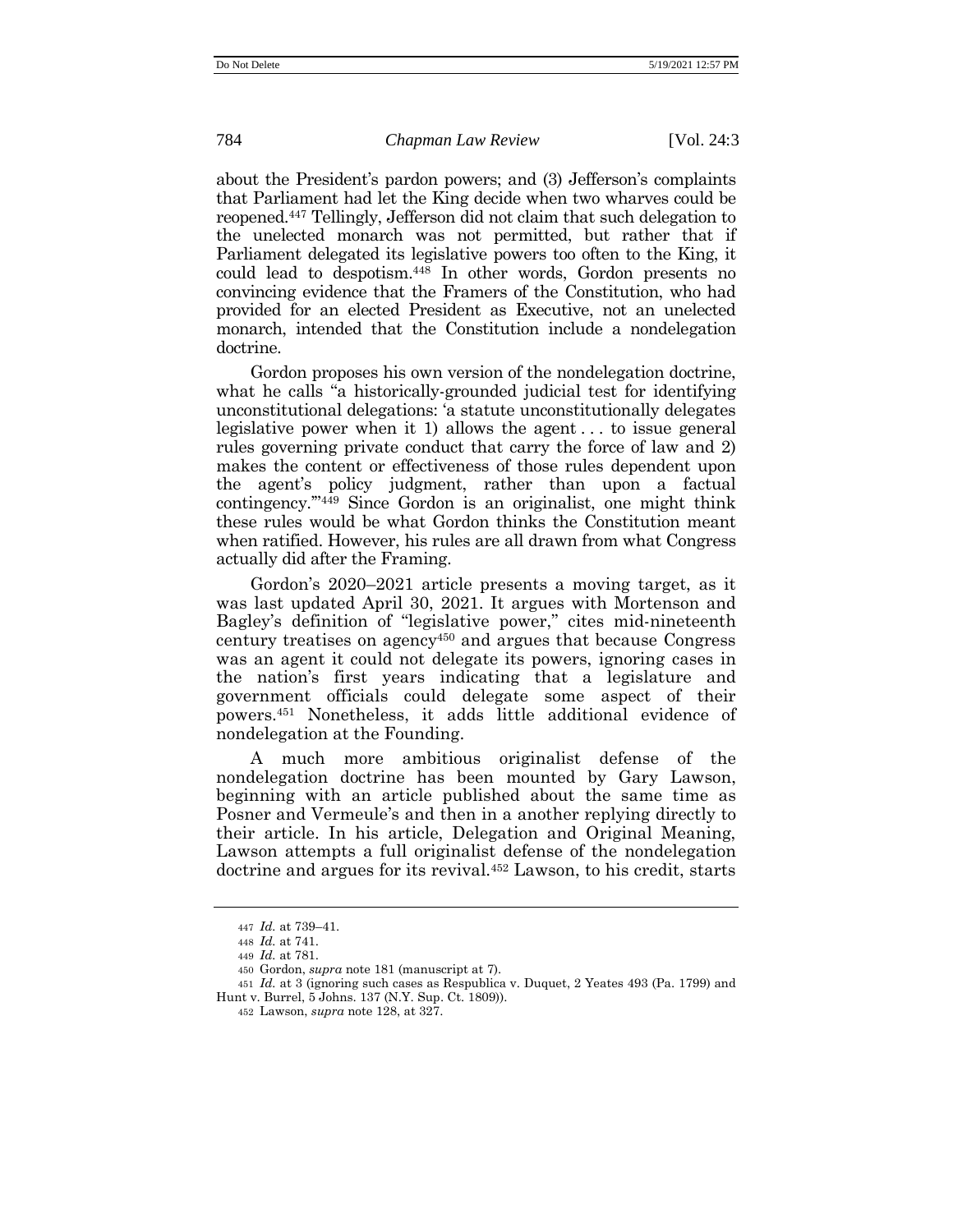with a blunt admission that "there is nothing in the Constitution that specifically states, in precise terms, that no other actor may exercise legislative power or that Congress may not authorize other actors to exercise legislative power." 453

Lawson states that the pertinent question is what the general public would have understood "if all relevant information and arguments had been brought to its attention" and "historical sources remain relevant and probative but are inconclusive."454 And because documents can have "meanings that are latent in their language and structure even if they are not obvious to observers at a specific moment in time . . . the role and relevance of historical sources is more attenuated." <sup>455</sup> Original meaning originalism, then, puts Lawson in a tight box. Unless it can be shown that a fully informed public at the time would have understood that the Constitution contained a nondelegation doctrine, then it does not matter whether some Framers or other individuals at the time thought that or acted as if it did.

A discussion of whether a fully informed public would have understood that vesting legislative power in Congress limits its delegation should naturally turn on what such a hypothetical public would understand is meant by the term "vest." Instead, Lawson relies on his assertion that powers vested cannot be delegated unless specifically permitted, ignoring that an informed public might well have concluded that "vesting" the legislative power in Congress implies that Congress can delegate those powers.

Lawson searches for possible clauses of the Constitution that would permit delegation, stating that a "number of modern scholars have indeed invoked [the Sweeping Clause of Article I] as a possible constitutional authorization to Congress to confer broad discretion on administrators." <sup>456</sup> Lawson notes that the Sweeping Clause "requires all executory laws to be both 'necessary' and 'proper,' in the conjunctive" and asserts that the "term 'proper' would have been understood to describe "power that is 'within the peculiar jurisdiction or responsibility of the relevant governmental actor.'" <sup>457</sup> Delegation of legislative power, if otherwise permitted, would clearly be within Congressional jurisdiction or responsibility, however. And so, Lawson states the

<sup>453</sup> *Id.* at 335.

<sup>454</sup> *Id.* at 341 n.51.

<sup>455</sup> *Id.*

<sup>456</sup> *Id.* at 346.

<sup>457</sup> *Id.* at 347 (quoting Gary Lawson & Patricia B. Granger, *The "Proper" Scope of Federal Power: A Jurisdictional Interpretation of the Sweeping Clause*, 43 DUKE L.J. 267, 291 (1993)).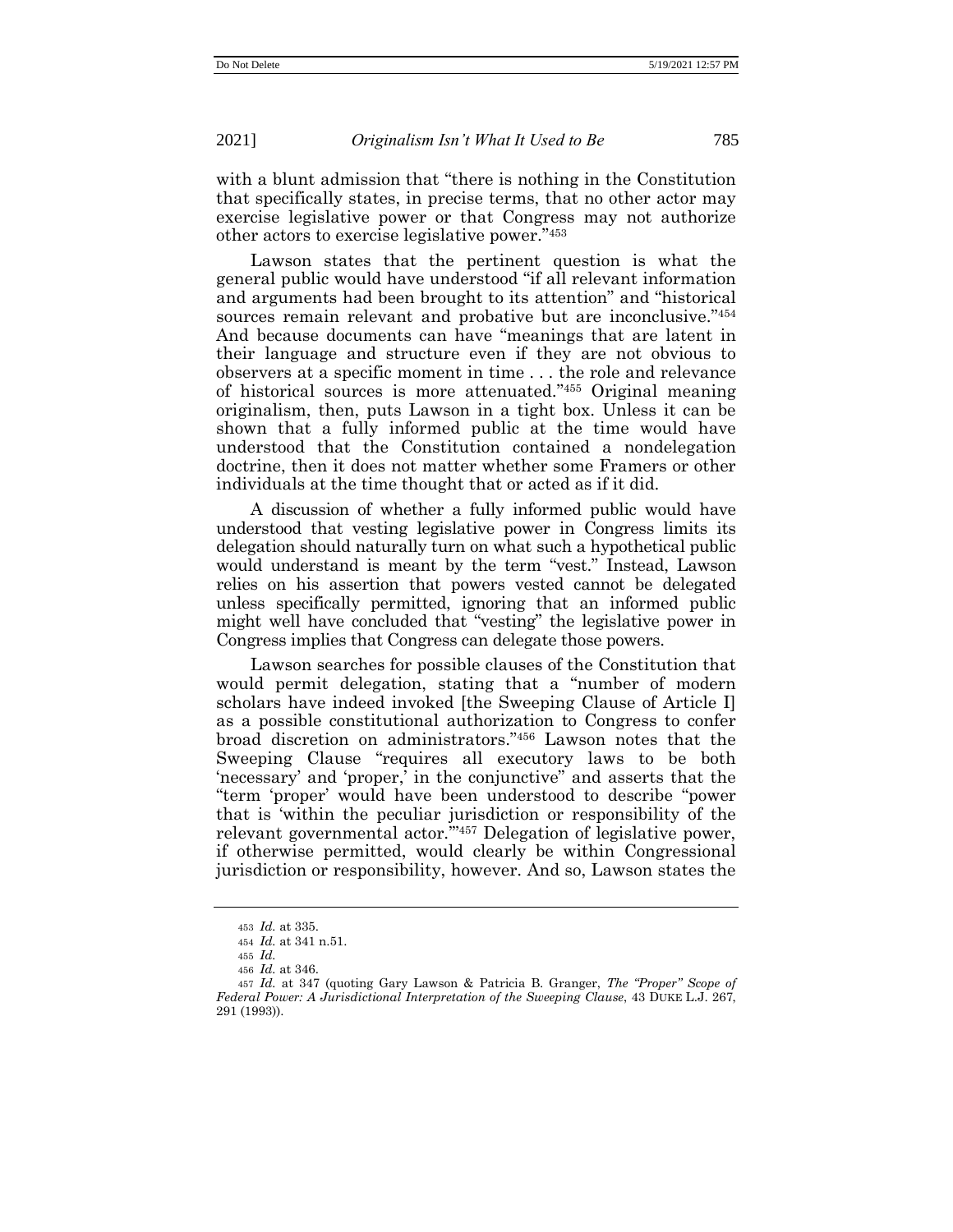question is whether a "fully informed eighteenth-century audience would have viewed a statute purporting to authorize an executive agent to make laws as 'improper' . . . "458

Lawson does not provide a full answer that question in this article, stating that "it is impossible to give full treatment here to the extensive textual, structural, and historical arguments that justify this conclusion." <sup>459</sup> Instead, he argues that because of the structure of the Constitution, the Sweeping Clause would not be understood to permit delegation, as it "incorporates the basic constitutional structure; it does not offer a vehicle for circumventing it." Lawson relies on his understanding of the Constitution rather than on good evidence of what a hypothetical fully informed public would have understood.

Lawson returned to this issue in 2005 and agreed that delegation would be authorized by the Necessary and Proper Clause if it matched Madison's requirement that to be "necessary" there must be a definite connection between a law's means and its ends and they must be linked "by some obvious and precise affinity." <sup>460</sup> Lawson acknowledged that this would provide for legislative delegation so long as Congress shows such delegation is connected to Congress's legislative ends.<sup>461</sup> Lawson strained to find some additional meaning in the word "proper" to hang the nondelegation doctrine on, but largely fails.

In the end, Lawson was reduced to finding the nondelegation doctrine inherent in the structure of the Constitution, not justified by any of the express terms thereof or what a fully informed public would have understood from specific provisions in the Constitution. He states that the Nondelegation Doctrine "is not a principle expressly stated in the Constitution, but it is a better inference from the overall structure of the Constitution than is the contrary principle." <sup>462</sup> And so, Lawson would have us infer the nondelegation doctrine not from original meaning but from our current understanding of the Constitution. Aaron Gordon, in his originalist defense of nondelegation, stated that "a grandiose, abstract case for the Nondelegation Doctrine based on arguments from constitutional

462 *Id.* at 263.

<sup>458</sup> *Id.* at 350.

<sup>459</sup> *Id.* at 346.

<sup>460</sup> *Id.* at 448.

<sup>461</sup> Gary Lawson, *Discretion as Delegation: The Proper Understanding of the Nondelegation Doctrine*, 73 GEO. WASH. L. REV. 235, 248 ("If Congress wants to vest discretion in the President, Congress had better be prepared to show in a direct and immediate fashion how the precise scope and character of that discretion is important to the execution of federal powers.").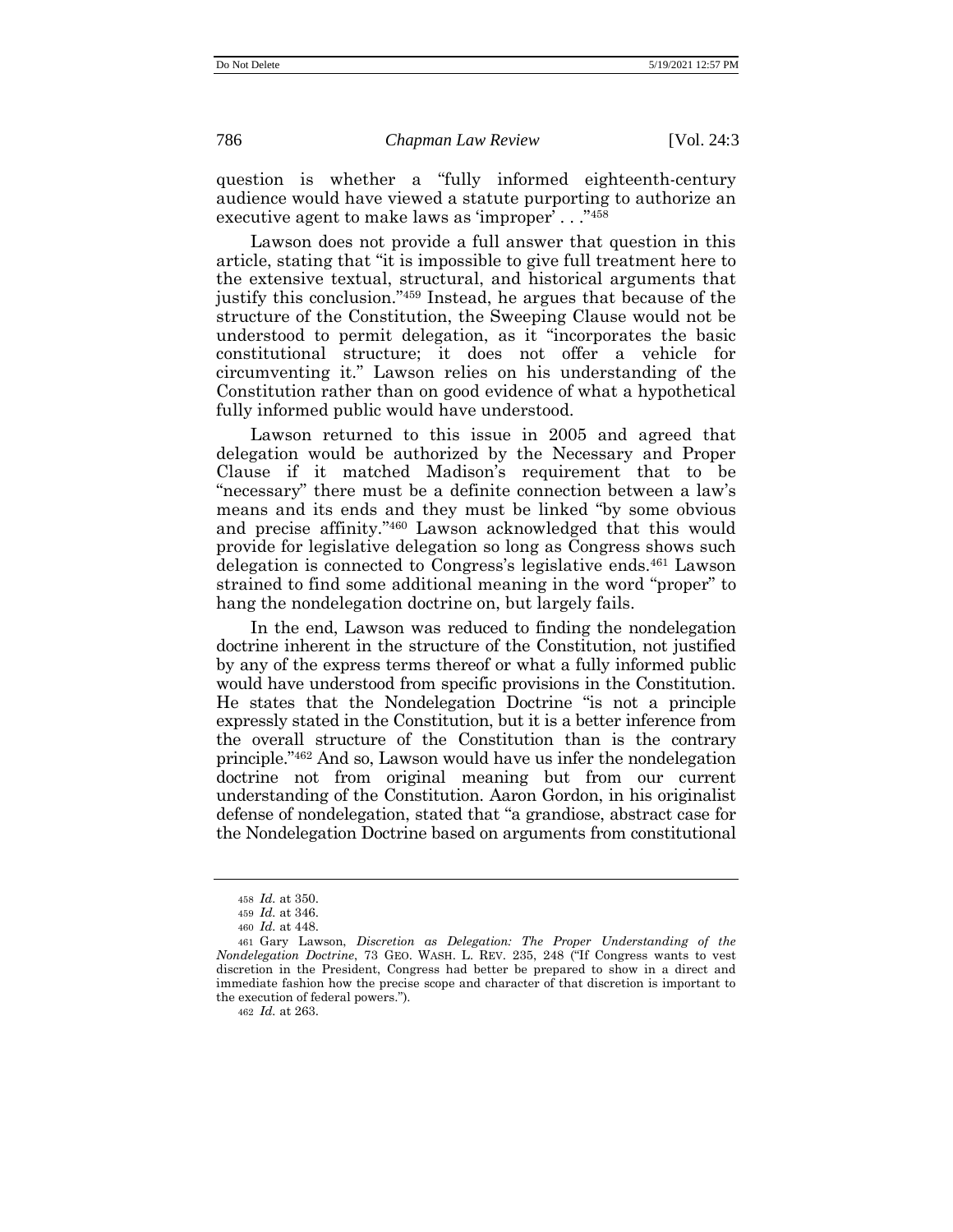structure and accountability would be worthless unless buttressed by a wealth of historical sources..." demonstrating that the founders would have thought that inappropriate delegation by Congress would be unconstitutional.<sup>463</sup> Lawson, however, provided no such historical sources.

<span id="page-81-0"></span>Post-*Gundy*, but before the Mortenson and Bagley article, Lawson again discussed possible sources for the nondelegation doctrine in both a 2017 book with Guy Seidman<sup>464</sup> and a 2019 article about *Gundy*. <sup>465</sup> In his article, Gary Lawson acknowledged that he had previously asserted that the nondelegation doctrine resided in the Vesting Clauses, and at other times, in the Sweeping Clause.<sup>466</sup> However, he stated that he had recently come to a different conclusion, laid out in both the book and article, which will be discussed jointly here, that both of his previous lines of argument are "subsumed under and superseded by a more fundamental consideration... The Constitution is a kind of agency, or fiduciary, instrument." <sup>467</sup> And that because the different branches of government are fiduciaries with their powers delegated to them by the people, they cannot subdelegate their authority because there is no express authority to do so in the Constitution, nor is there, Lawson claimed, custom or strict necessity which could justify such subdelegation.<sup>468</sup> Furthermore, as agents, the powers of Congress and the Executive Branch must be strictly construed. <sup>469</sup> And based on this agency analysis, Lawson boldly asserted, "The rule against subdelegation of legislative authority is among the clearest constitutional rules one can imagine." 470

A fundamental weakness in this argument, which seems a constitutional application of the *Delegata* maxim, is the dearth of evidence that the Constitution is essentially an agency or fiduciary instrument, or should be construed as such. Even Lawson noted the many alternative views as to what the Constitution is most like, including a "'superstatute,' a 'compact,' a 'treaty,' a 'corporate charter'" and numerous others.<sup>471</sup> Given this wide range of

<sup>463</sup> Gordon, *supra* not[e 181](#page-37-0) (manuscript at 53).

<sup>464</sup> *See generally* GARY LAWSON & GUY SEIDMAN, "A GREAT POWER OF ATTORNEY" UNDERSTANDING THE FIDUCIARY CONSTITUTION 1 (2017).

<sup>465</sup> *See generally, e.g.*, Lawson, *supra* note [26,](#page-9-0) at 31; LAWSON & SEIDMAN, *supra* note [464,](#page-81-0) at 1.

<sup>466</sup> Lawson, *supra* note [26,](#page-9-0) at 43.

<sup>467</sup> *Id.*

<sup>468</sup> *Id.* at 44.

<sup>469</sup> LAWSON & SEIDMAN, *supra* not[e 464,](#page-81-0) at 105.

<sup>470</sup> *Id.* at 117.

<sup>471</sup> *Id.* at 2 (citations omitted).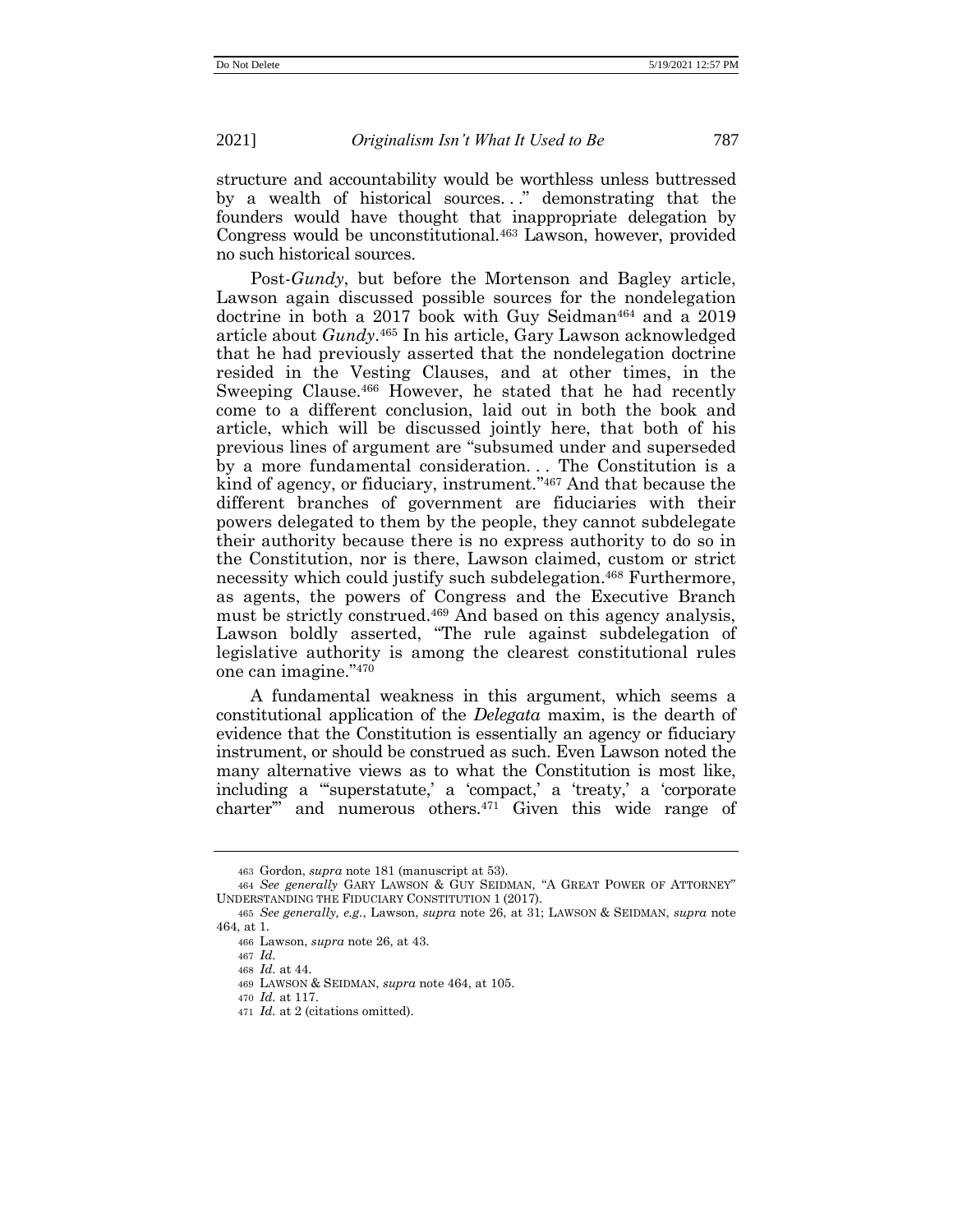possibilities, why should we base our interpretation of the Constitution on Lawson's recent understanding that it is an agency or fiduciary agreement?

Lawson and Seidman's reply is that "the agency-law character of the Constitution" was "so obvious to the founding generation that it scarcely bore mention." <sup>472</sup> The Constitution as agency arrangement was mentioned at least once in the Founding Era,<sup>473</sup> but this rare mention does not the Constitution an agency agreement make.

As Justice Scalia said, the greatest defect of originalism is the difficulty of applying it correctly and plumbing the original meaning of the Constitution's now ancient text.<sup>474</sup> The difficulty and complexity of the historical and theoretical research that the dueling nondelegation scholars have engaged in is staggering. They have argued at great length and discord about the meaning of arcane texts by writers few lawyers and judges have even heard of. Reading their lengthy and contentious articles, one might think that whether the nondelegation doctrine even exists somehow turns on how to interpret the writings of eighteenth-century English natural law theorist Thomas Rutherforth, whose Institutes of Natural Law with its lectures on Grotius is likely missing from most judges' chambers. Surely, the Framers did not intend that American lawyers and judges would in perpetuity require a deep understanding of Rutherforth's and Locke's writings in order to know something as crucial and straightforward as whether Congress can delegate some rule-making power to federal agencies and how much. The purpose of having a written Constitution is, at least according to some originalists, to have a clear, public, and compact description of the basic rules governing the United States. Originalism would instead turn the Constitution into an inscrutable document that could be understood only with a post-graduate education in seventeenth- and eighteenth-century English and European legal and political theory and English history since the Magna Carta of 1215, with a special emphasis on the proclamations of Henry VIII circa 1539.

The dueling scholars' debate is filled with accusations of misunderstanding and mistakes in the other side's historical and theoretical analysis, with claims such as "that their misreading of European delegation theory becomes the Constitution's

474 Scalia, *supra* note [2,](#page-1-0) at 856.

<sup>472</sup> *Id.* at 7.

<sup>473</sup> *Id.* at 3 (citing 4 THE DEBATE IN THE STATE CONVENTIONS ON THE ADOPTION OF THE FEDERAL CONSTITUTION, 148–49 (Jonathan Elliot ed., 2nd ed. 1907)).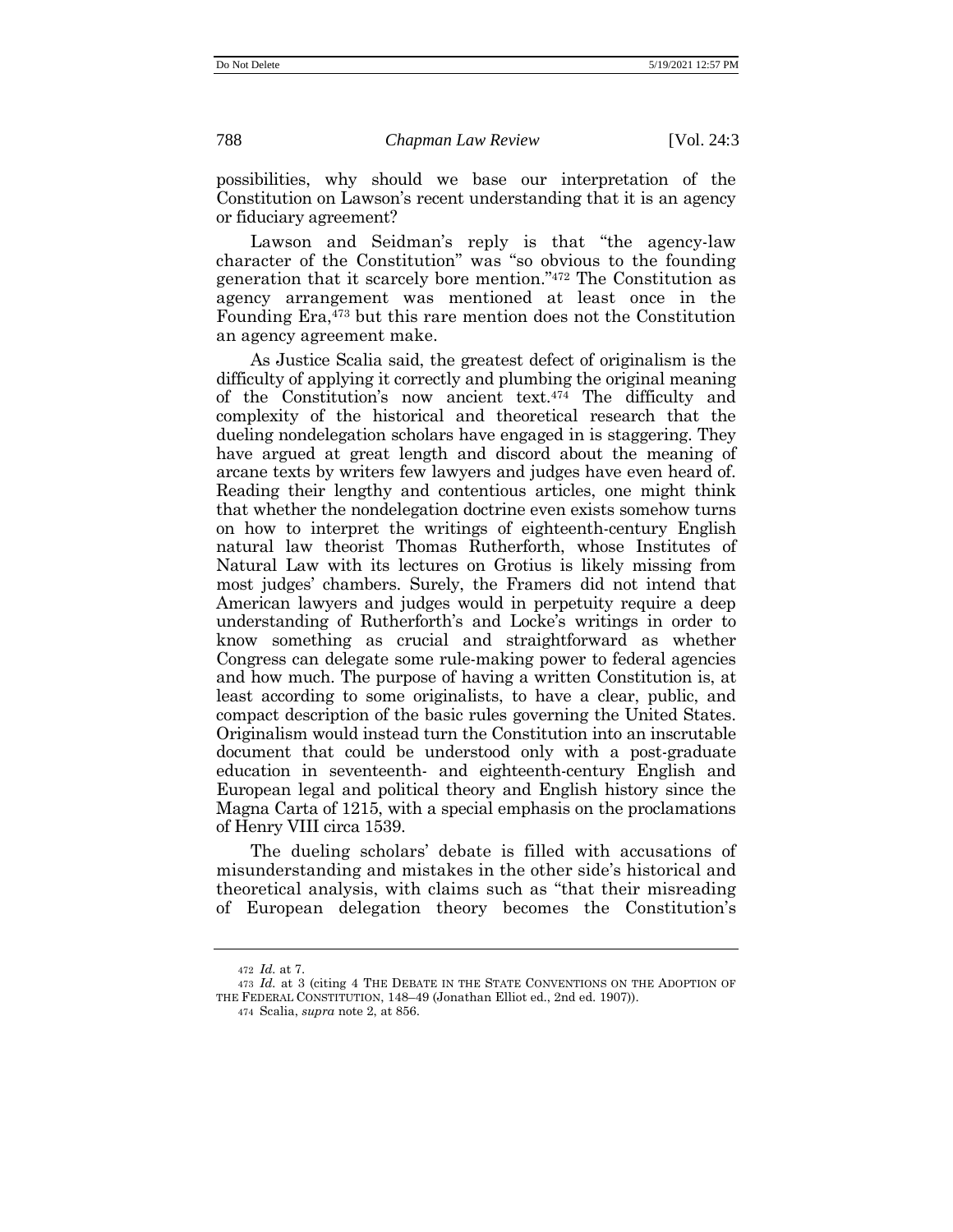delegation theory, without consideration of what the Constitution actually said." <sup>475</sup> Further examples abound. "It is hard to overstate the ahistoricity of this claim." <sup>476</sup> "The historical and logical infirmities in Mortenson and Bagley's analysis are many. . ." <sup>477</sup> No doubt I have made errors in my historical analysis in this Article, since I have not been trained as a historian, but should the meaning of the Constitution be determined by the results of historical research that almost all lawyers and judges and even legal scholars are likely to get at least somewhat wrong? Some originalist Justices and scholars argue that Locke's views on nondelegation and the separation of powers were an important influence on the framers and are central element of the existence of the nondelegation doctrine as an element of the Constitution. Yet those who would rely on Locke's influence on the framers do not provide sufficient historical evidence regarding whether Locke's views on delegation actually influenced the Framers or ratifiers, despite the decades of historians' study and analysis of the rise and fall of Locke's influence.<sup>478</sup>

Justice Scalia noted the little time and less than ideal environment and personnel that members of the Supreme Court have for an "entirely accurate historical inquiry ..."<sup>479</sup> Justice Thomas's and Gorsuch's opinions demonstrate how insurmountable that challenge is. Justice Scalia tellingly did not share their views on nondelegation and might well have not agreed with their historical analysis.

## V. CONCLUSION

The history of the nondelegation doctrine can perhaps be best viewed as a conversation between James Madison and Justice Antonin Scalia from centuries apart. Madison feared that Congress would usurp the powers of the Executive and Judicial branches and so become tyrannical. He was willing to hand over some legislative power and oversight to the executive and judicial

<sup>475</sup> HAMBURGER, *supra* not[e 119,](#page-26-0) at 383.

<sup>476</sup> Mortenson & Bagley, *supra* note [8,](#page-5-0) at 297.

<sup>477</sup> Gordon, *supra* not[e 181](#page-37-0) (manuscript at 2).

<sup>478</sup> Mortenson and Bagley do spot the issue in a footnote and cite to a blog post that discusses it. Mortenson & Bagley, *supra* note [8,](#page-5-0) at 289 n.66 (citing Richard Primus, *John Locke, Justice Gorsuch, and Gundy v. United States*, BALKINIZATION (July 22, 2019), https://balkin.blogspot.com/2019/07/john-locke-justice-gorsuch-and-gundy-v.html

[<sup>\[</sup>http://perma.cc/2EMD-78BT\]](http://perma.cc/2EMD-78BT)). Philip Hamburger cites to the work of historians in a "brief sampling of the scholarship" on Locke's influence, but does not tell readers what he learns from it, other than that Locke's *Two Treatises* was "a crucial text for early Americans." Hamburger, *supra* note [117,](#page-26-1) at 98 n.44.

<sup>479</sup> Scalia, *supra* not[e 2,](#page-1-0) at 861.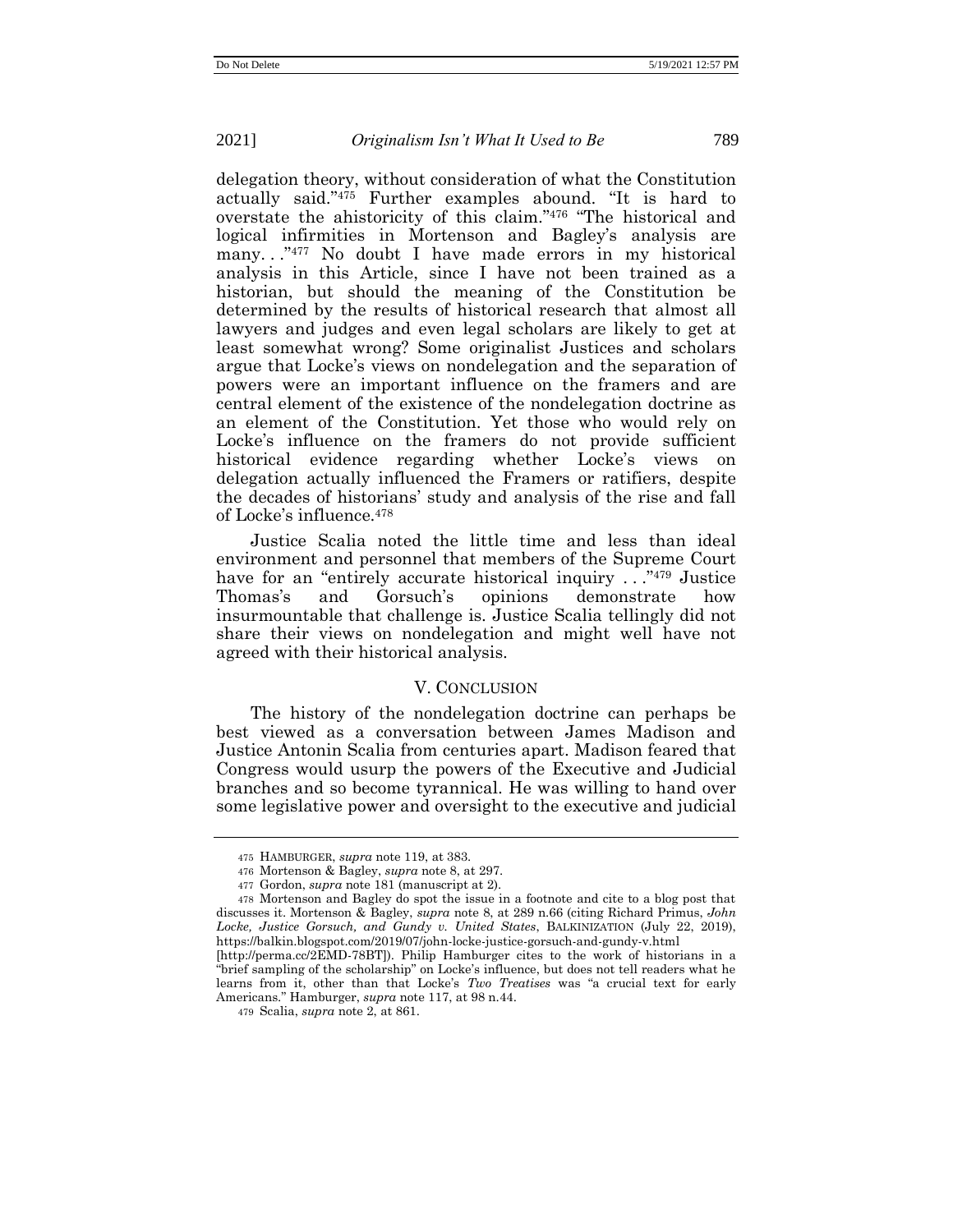branches to weaken the national legislature in order protect the powers of the executive and judicial branches. He therefore advocated this sharing of some legislative power with members of the other branches so that, acting in concert, they could defend their branches from encroachment by Congress. Madison would have given the Council of Revision, made up mostly of judges, great ability to set the nation's policy through its revisionary power.

Justice Scalia, on the other hand, feared that creating a robust nondelegation doctrine would allow the Supreme Court to usurp legislative powers from Congress. Justice Scalia expressed fear that an invigorated nondelegation doctrine would allow the Court to seize too much control of policy decisions, decisions that should be made by Congress as a representative assembly and not by, as Justice Scalia put it, "a hermetically sealed committee of nine lawyers." <sup>480</sup> He recognized that the nondelegation doctrine is self-contradictory, in that the Court would be seizing legislative power in order to prevent Congress from exercising its own discretion and decide whether, when, and how much of its legislative power to delegate to federal agencies. <sup>481</sup> The Supreme Court, by creating an activist nondelegation doctrine, would make itself Congress's master by creating a rule that Congress is powerless to change.

Embracing a robust nondelegation doctrine would make the Court completely unconstrained, as it would be applying a self-fashioned doctrine completely absent from the Constitution, virtually absent at the Founding, and contrary to the practice of the First Congress. The Court would be seizing the power to determine such basic policy as the reach and function of the administrative state and the effectiveness of regulation of the environment, health care, financial services, and countless other policies that should be determined by the people's representatives in Congress, not by judges with the "fortitude" to seize power.

Under the guise of preventing the "tyranny" of delegation, the Court would be creating a government by judiciary, making The Court's Justices tyrants, the unassailable masters of the government, who in finding any messy evidence of some power in the tangled history of the Founding can construct rules not in the

<sup>480</sup> *Id.*

<sup>481</sup> *See* Scalia, *supra* note [354,](#page-64-0) at 28 ("[T]o a large extent judicial invocation of the unconstitutional delegation doctrine is a *self*-denying ordinance–forbidding the transfer of legislative power not to the agencies, but to the courts themselves.").